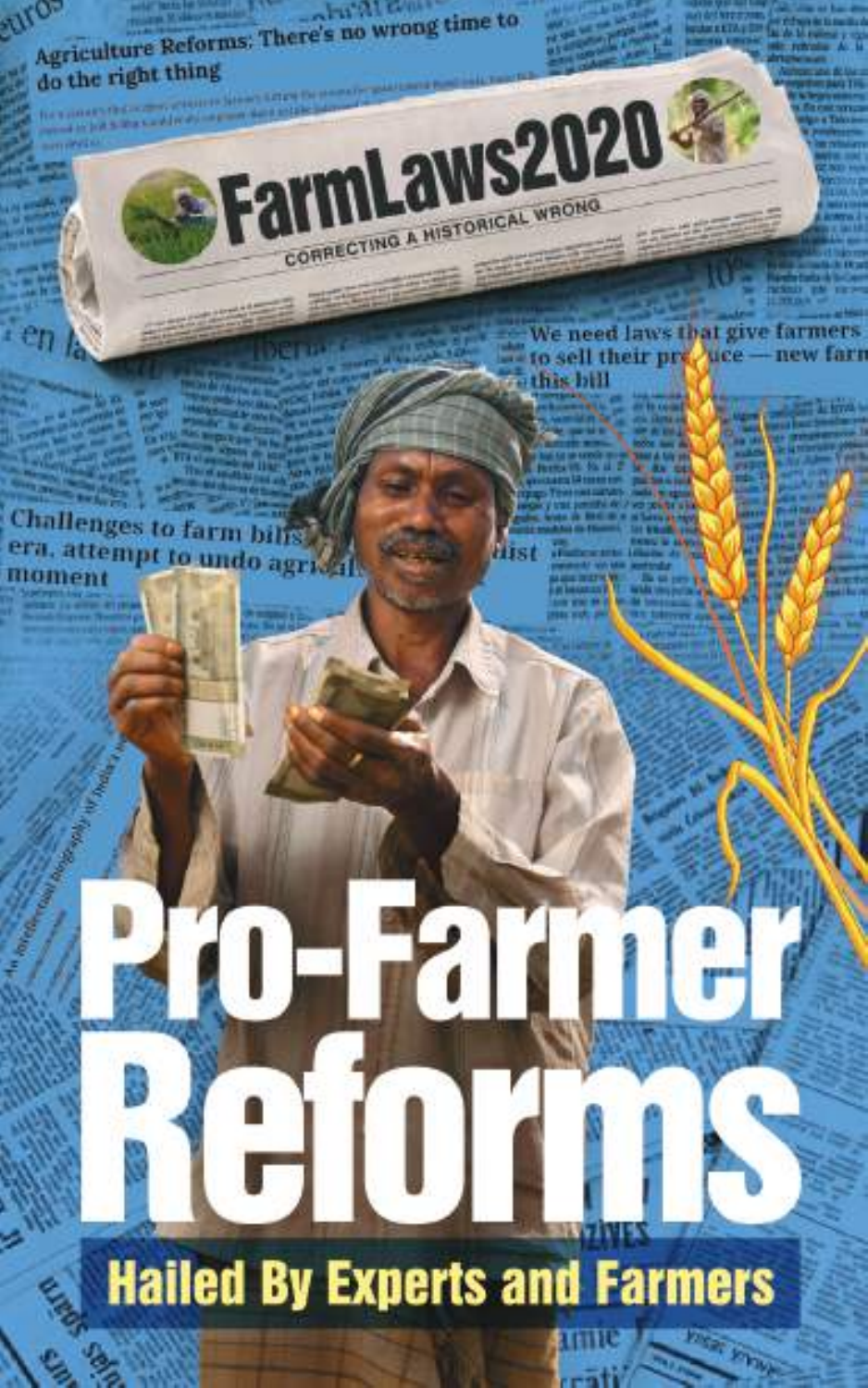This is a collection of news articles on the truth about the farm laws passed by the Modi government and its true impact.

It contains articles by experts explaining the benefits of farm laws and ground reports of the way the farm laws are already helping farmers.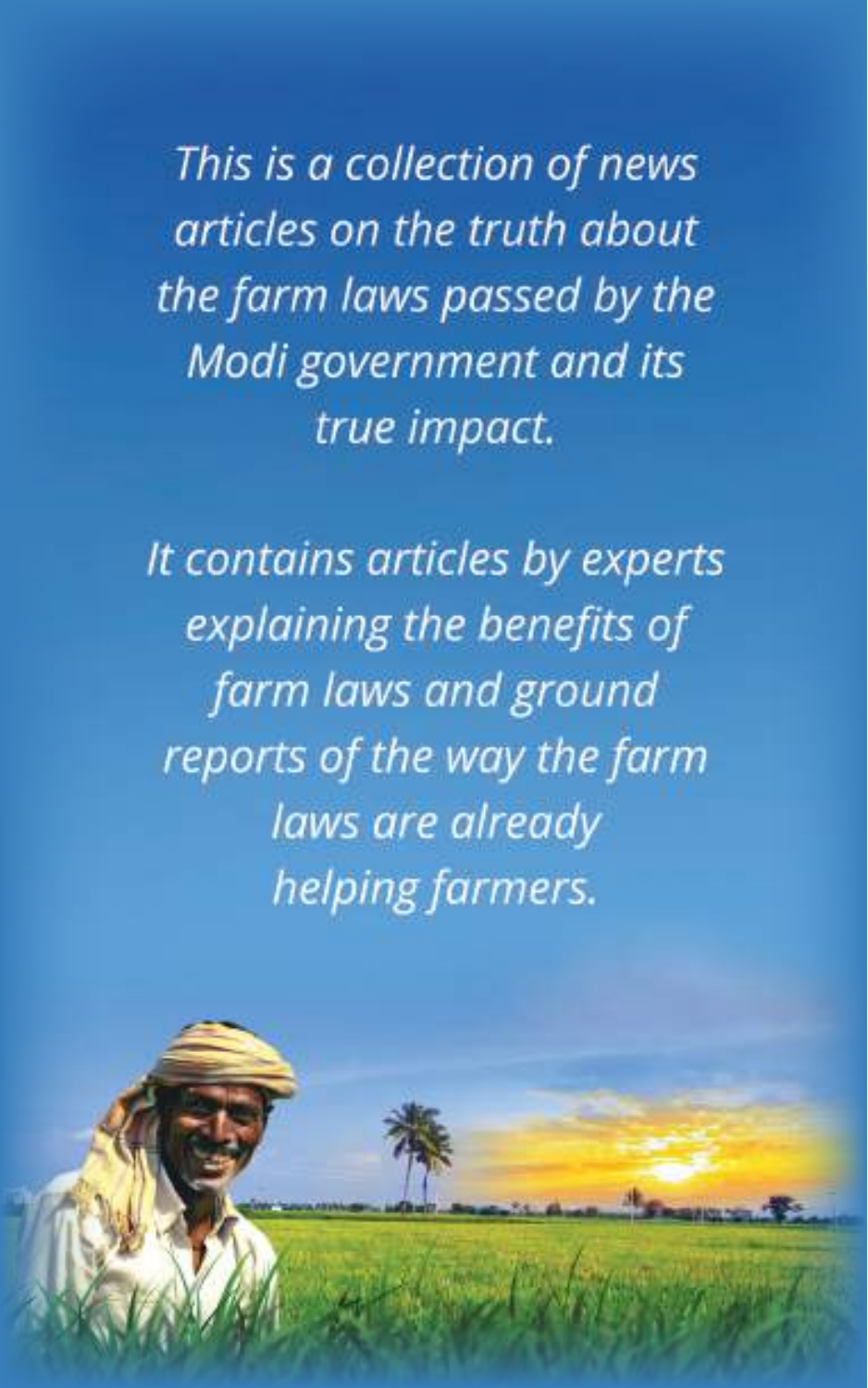

MINISTRY OF INFORMATION AND BROADCASTING **GOVERNMENT OF INDIA**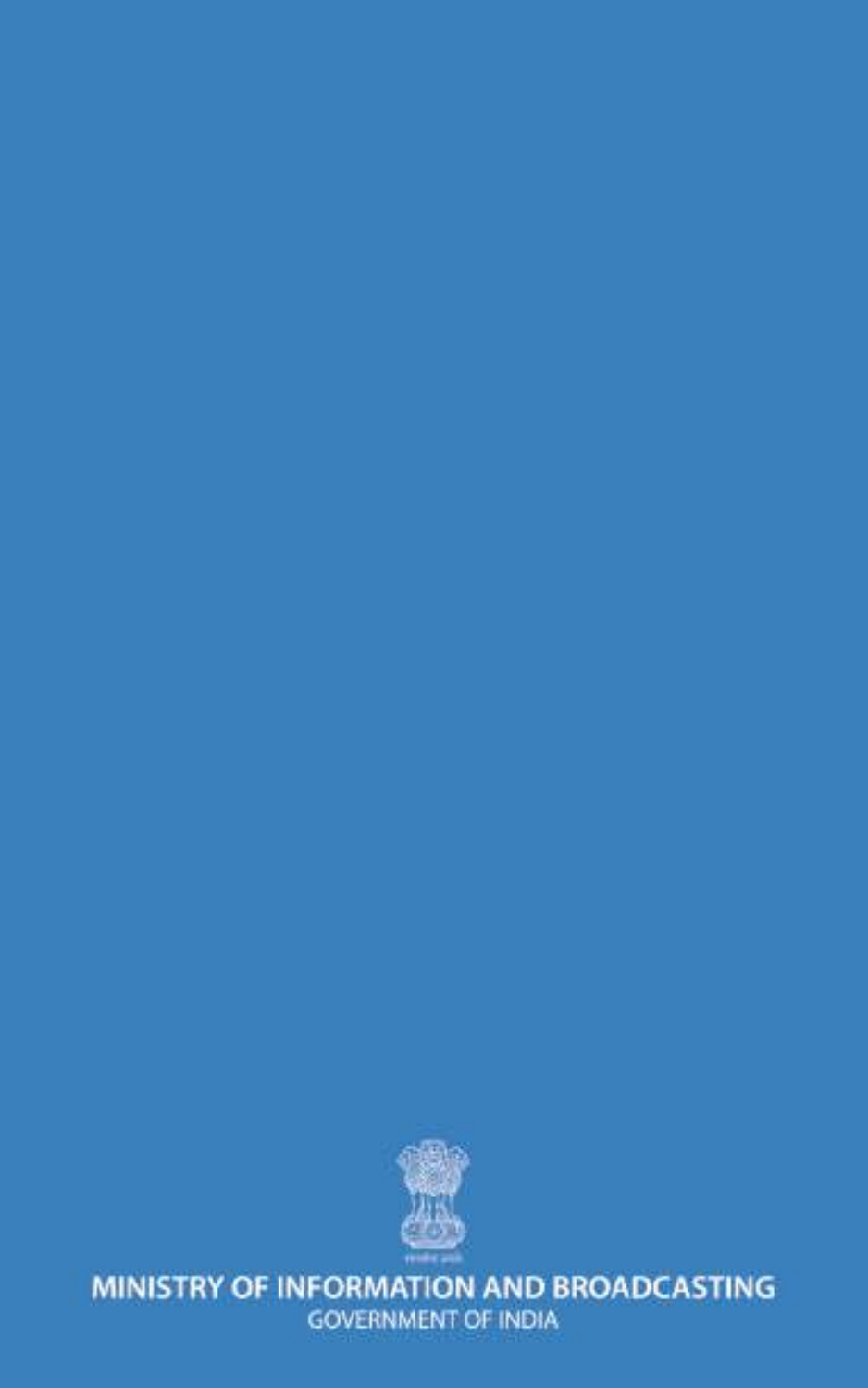## Table of Contents

### **Expert Speak**

| The farmer's freedom to sell                                                                              | 1  |
|-----------------------------------------------------------------------------------------------------------|----|
| Challenges to farm bills harken to socialist era, attempt to<br>undo agriculture's 1991 moment            | 4  |
| We need laws that give farmers more space to sell their                                                   |    |
| produce - new farm laws fit this bill                                                                     | 7  |
| Punjab needs a package to help it diversify output,<br>overcome MSP trap                                  |    |
|                                                                                                           | 10 |
| Protesting farmers are arguing for the perpetuation of<br>colonial rule                                   |    |
|                                                                                                           | 13 |
| An intellectual biography of India's new farm laws                                                        |    |
|                                                                                                           | 17 |
| Farmer interests are missing in farm protest politics                                                     | 41 |
|                                                                                                           |    |
| Agriculture reforms: ignore political rhetoric, embrace<br>prosperity economics                           |    |
|                                                                                                           | 45 |
| The APMC conundrum: Rolling back this reform will<br>encourage vested interests to strike down all reform |    |
|                                                                                                           | 50 |
| Corporates can help expand market rather than driving out                                                 |    |
| mandis                                                                                                    | 53 |
| Farm Bills Are Latest In The Sequential Liberalisation Of<br><b>Agricultural Sector</b>                   |    |
|                                                                                                           | 56 |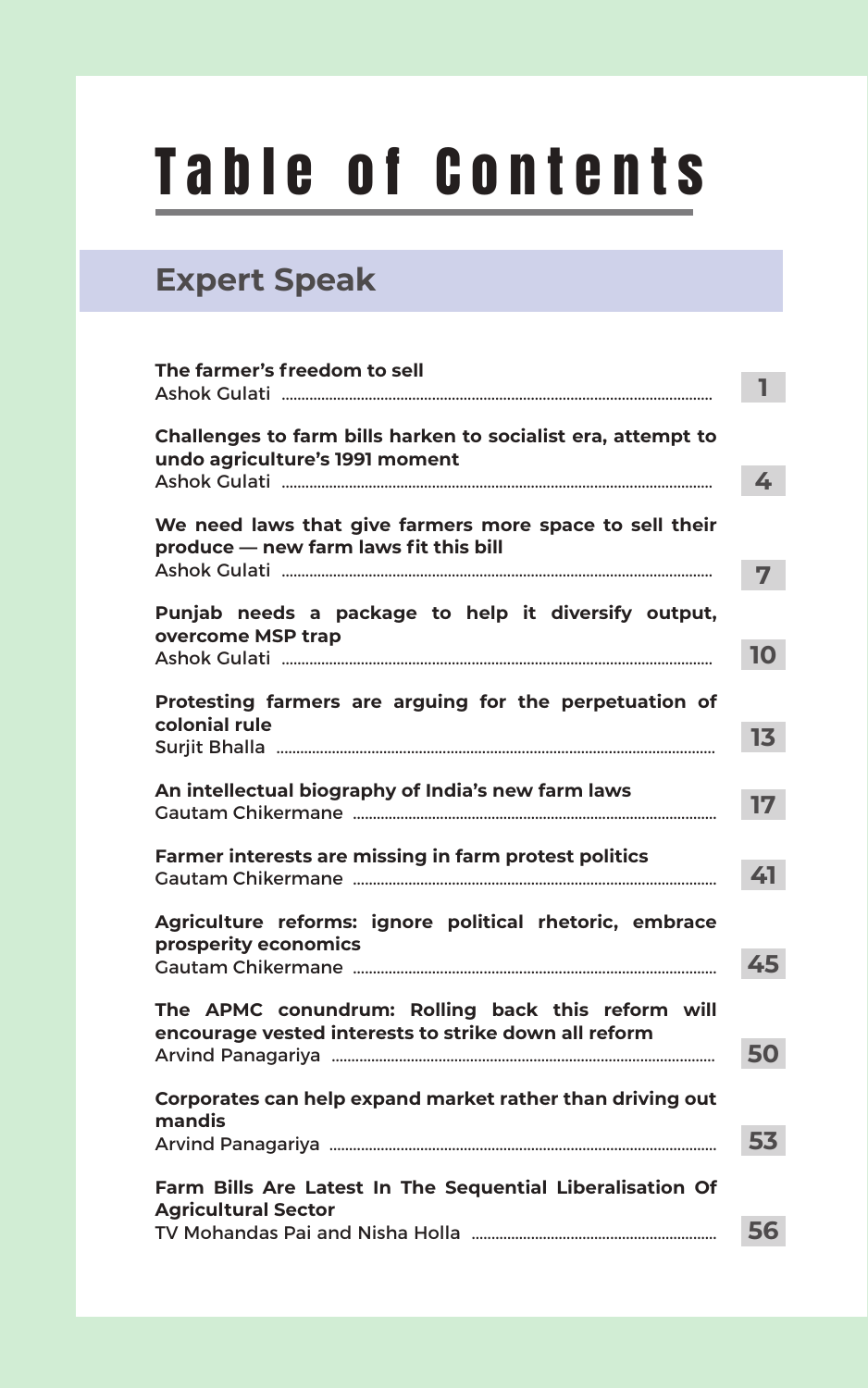| APMC laws had shackled farmers, Modi govt's ordinance<br>makes them as free as other sectors |  |
|----------------------------------------------------------------------------------------------|--|
|                                                                                              |  |
| Farmers Protest: Why Congress was right in 2019, and is<br>wrong in 2020                     |  |
|                                                                                              |  |
| Agriculture Reforms: There's no wrong time to do the right<br>thing                          |  |
|                                                                                              |  |

### **Informative Articles**

| Who Is Anti-farmer? Those Who Brought Farm Bills or Those<br><b>Who Are Opposing the Bills?</b><br>Farmers' protest is 'about politics, not economics', India's IMF<br>executive director Surjit Bhalla tells CNN-News18<br>Maharashtra: FPCs in 4 districts make over Rs 10 crore in<br>out-of-mandi trade since new farm laws<br>How new farm laws can benefit growers in a friendly market<br>Farmers' unions should consider Govt proposal; we are ready<br>for further talks, says Tomar<br>Farmers' Group in Support of New Laws Meets Agri Minister<br><b>Tomar, Threatens to Protest if Repealed</b><br>Farm Bills will give India's farmers more economic freedom<br>102<br>Note To Eminent Intellectuals: Tortured Arguments Are Not A | 72  |
|--------------------------------------------------------------------------------------------------------------------------------------------------------------------------------------------------------------------------------------------------------------------------------------------------------------------------------------------------------------------------------------------------------------------------------------------------------------------------------------------------------------------------------------------------------------------------------------------------------------------------------------------------------------------------------------------------------------------------------------------------|-----|
|                                                                                                                                                                                                                                                                                                                                                                                                                                                                                                                                                                                                                                                                                                                                                  | 85  |
|                                                                                                                                                                                                                                                                                                                                                                                                                                                                                                                                                                                                                                                                                                                                                  | 89  |
|                                                                                                                                                                                                                                                                                                                                                                                                                                                                                                                                                                                                                                                                                                                                                  | 91  |
|                                                                                                                                                                                                                                                                                                                                                                                                                                                                                                                                                                                                                                                                                                                                                  | 93  |
|                                                                                                                                                                                                                                                                                                                                                                                                                                                                                                                                                                                                                                                                                                                                                  | 97  |
|                                                                                                                                                                                                                                                                                                                                                                                                                                                                                                                                                                                                                                                                                                                                                  | 100 |
|                                                                                                                                                                                                                                                                                                                                                                                                                                                                                                                                                                                                                                                                                                                                                  |     |
| <b>Substitute For Economics 101</b><br>105                                                                                                                                                                                                                                                                                                                                                                                                                                                                                                                                                                                                                                                                                                       |     |
| Opposition's support to farmers' protest flies in the face of<br>having previously backed similar reforms<br><b>110</b>                                                                                                                                                                                                                                                                                                                                                                                                                                                                                                                                                                                                                          |     |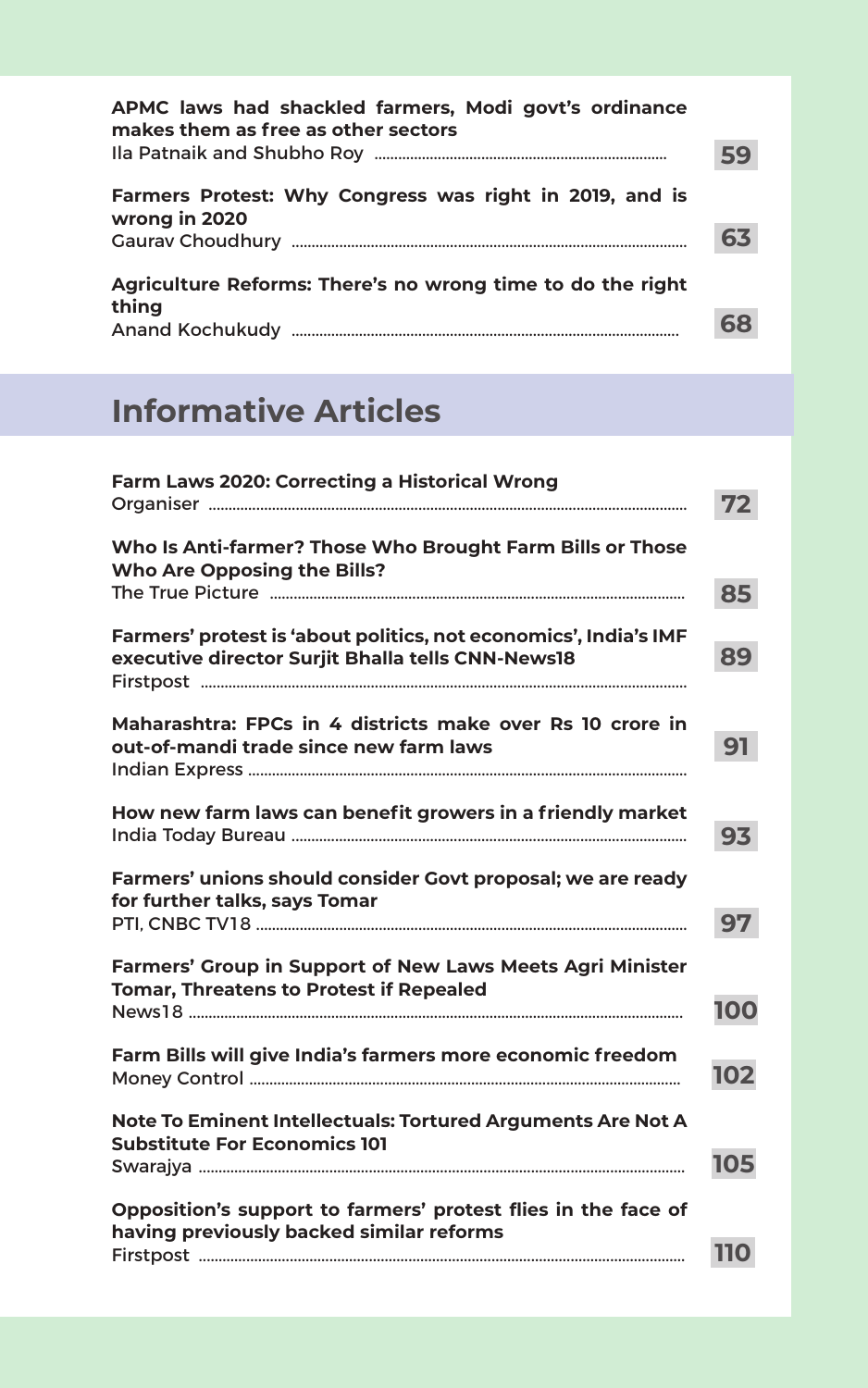### **विशेषज्ञ की राय**

| विपक्षी दलों के भ्रमजाल में फंसने के बजाय किसान खेती को<br>लाभदायक बनाने की मुहिम में पीएम मोदी का दें साथ |     |
|------------------------------------------------------------------------------------------------------------|-----|
|                                                                                                            | 114 |
| कृषि सुधारों को लेकर मोदी सरकार हमेशा किसानों के संपर्क<br>र्में रही                                       | 117 |
| नए कृषि कानूनों को लेकर भ्रम का कुहासा पैदा किया गया है                                                    | 119 |
| तीन दशक पहले ही पड़ गई थी कृषि कानून की नींव, मोदी<br>सरकार बस अमल में लाई                                 | 122 |
| कृषि कानूनों के खिलाफ किसान आंदोलन के जरिये राजनीतिक<br>दल संकीर्ण हितों को पूरा करने की फिराक में         | 124 |
| उचित रूप से लागू हुए तो खेती का कायाकल्प करने वाले हैं<br>मोदी सरकार के ये तीनों कृषि कानून                | 126 |
| गरीब किसान, छोटे जमींदार और उपज का संकटः देश को<br>सख्त कृषि सुधारों की आवश्यकता क्यों ?                   | 128 |
| कैसे कृषि कानूनों का गलत मतलब निकाल रहे हैं किसान<br>संगठन ?                                               |     |
|                                                                                                            | 131 |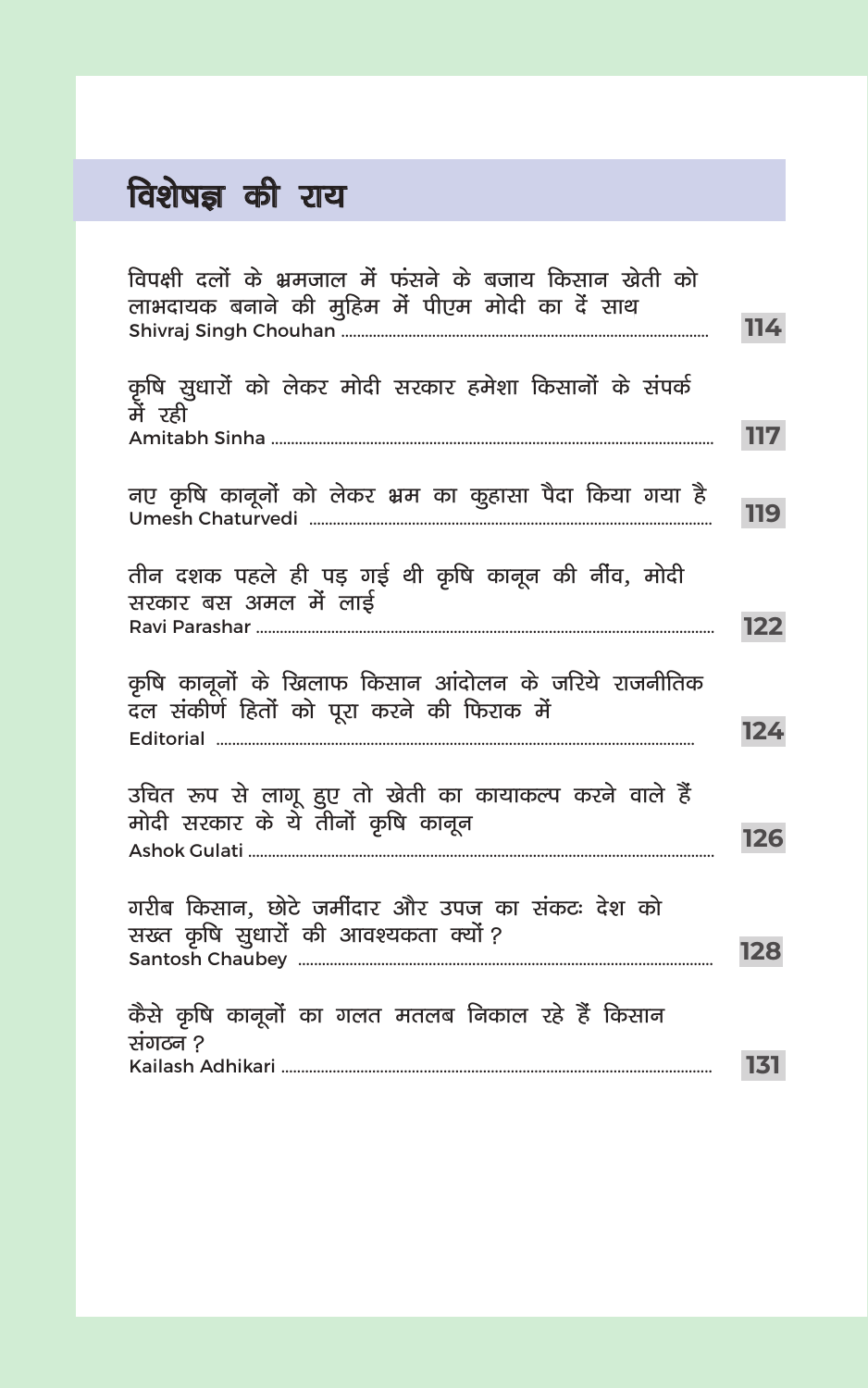### <mark>जानकारीपूर्ण</mark> लेख

| फॉर्चून राइस लिमिटेड कंपनी को लेना होगा अनुबंध मूल्य पर                                                      |     |
|--------------------------------------------------------------------------------------------------------------|-----|
| धान                                                                                                          | 134 |
| IMF के कार्यकारी निदेशक सुरजीत भल्ला बोले– मंडी व्यवस्था<br>प्रासंगिक नहीं, ।च्डब के लिए लड़ रहे अमीर किसान  | 135 |
| कृषि कानून पर वाराणसी में बोले विशेषज्ञ – 'नया कृषि कानून<br>लागू होने से किसानों को होगा अधिक मुनाफा'       | 136 |
| आलू बेल्ट में किसानों को भा रहा कृषि विधेयक                                                                  | 138 |
| किसानों को नियमों की बेडियों से आजाद कराने के लिए हैं<br>नए कानून, फिर क्यों जारी है आंदोलन?<br>Karan Bhasin | 139 |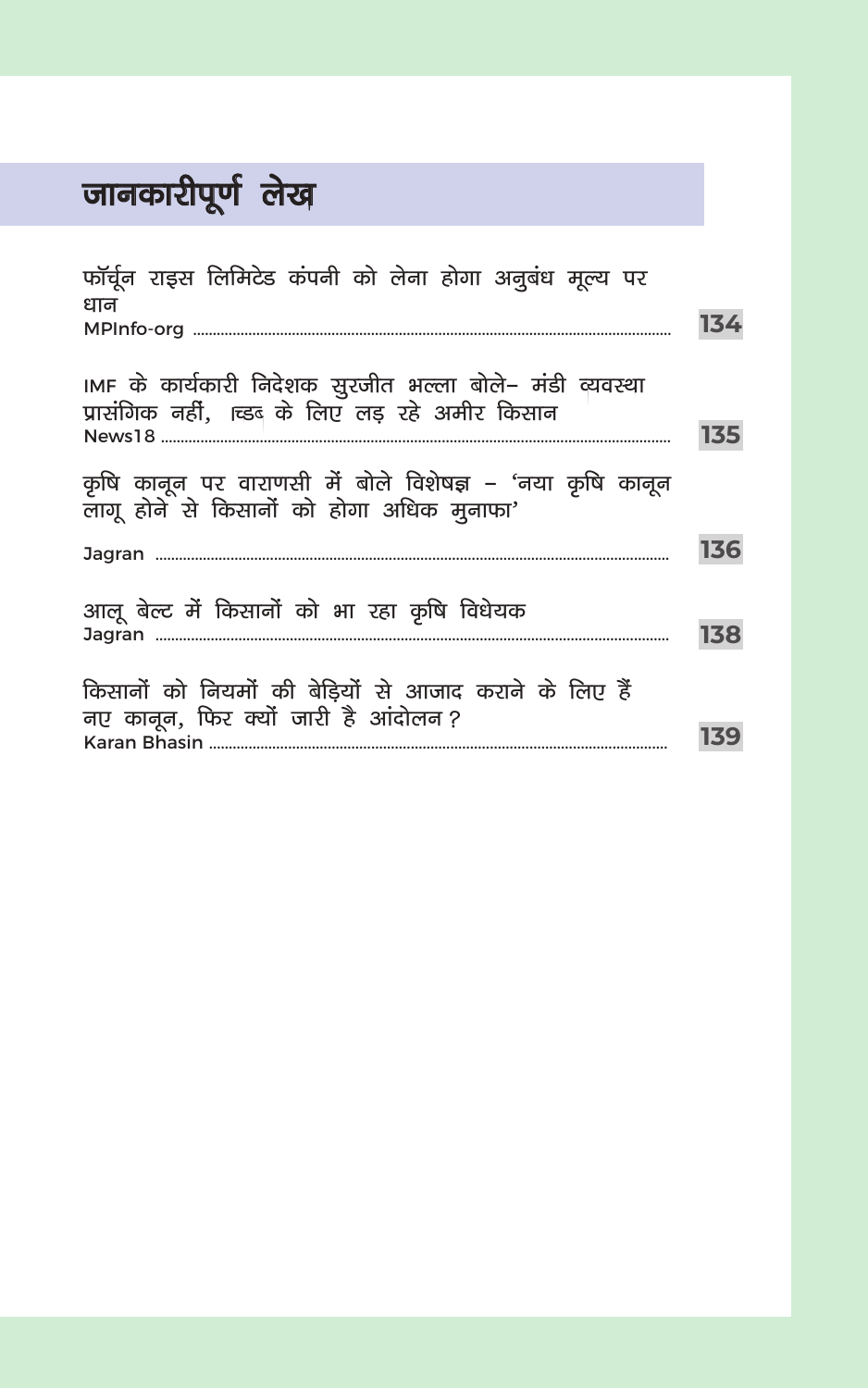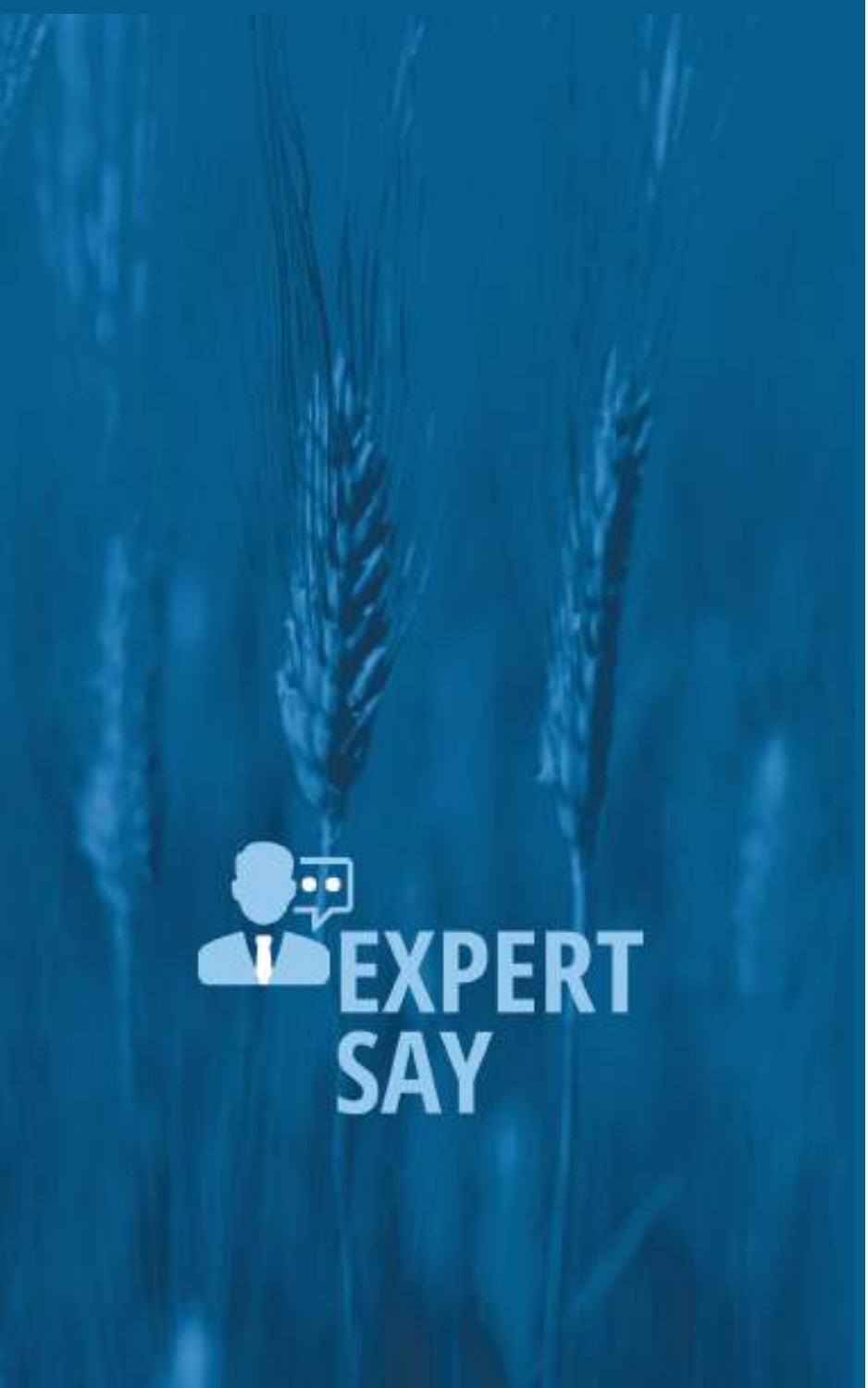# *<i><u><b>\*The Indian EXPRESS</u>*

## The farmer's freedom to sell

*Ashok Gulati Indian Express 26th September, 2020*

The passing of the farm bills in both the Houses of Parliament has sparked a major controversy in the country. The government claims that it is a historic step taken in the interest of farmers, giving them the freedom to sell their produce anywhere in the country and to any one they want. But the opposition parties described the passing of the bills as a "black day" because these pieces of legislation could destroy the existing system of minimum support price (MSP) and the APMC markets, leaving farmers at the mercy of big corporations.

Where does the truth lie? Let us dig a little deeper into the economics and politics of it.

The bills — The Farmers Produce Trade and Commerce (Promotion and Facilitation) Bill, 2020 (FPTC); The Farmers (Empowerment and Protection) Agreement on Price Assurance and Farm Services Bill, 2020 (FAPAFS); and The Essential Commodities (Amendment) Bill,  $2020$  (ECA)  $-$  have to be seen in totality. Essentially, the FPTC breaks the monopolistic powers of the APMC markets, while FAPAFS allows contract farming, and ECA removes stocking limits on traders for a large number of commodities, with some caveats still in place.

The economic rationale of these pieces of legislation is to provide greater choice and freedom to farmers to sell their produce and to buyers to buy and store, thereby creating competition in agricultural marketing. This competition is expected to help build more efficient value chains in agriculture by reducing marketing costs, enabling better price discovery, improving price realisation for farmers and, at the same time, reducing the price paid by consumers. It will also encourage private investment in storage, thus reducing wastage and help contain seasonal price volatility. It is because of these potential benefits that I had compared these pieces of legislation to the de-licensing of industry in 1991 ('A 1991 moment for agriculture', IE, May '18). I had also suggested that for these legal changes to deliver results, we need to create Farmer Producer Organisations (FPOs) and invest in marketing infrastructure. In that context, it is good to see that Prime Minister Narendra Modi has initiated programmes for the creation of 10,000 FPOs and an Agriculture Infrastructure Fund (AIF) of Rs one lakh crore to handle post-harvest produce, anchored largely with FPOs. NABARD has been entrusted to implement this along with other agencies and state governments.

I must caution that sometimes good ideas/laws fail because of bad implementation. Just to cite an example, late Arun Jaitley had announced a scheme called TOP (tomatoes, onions and potatoes) to stabilise the prices of these farm products through processing and storage. He also allocated Rs 500 crore for it. The scheme was entrusted to the Ministry of Food Processing for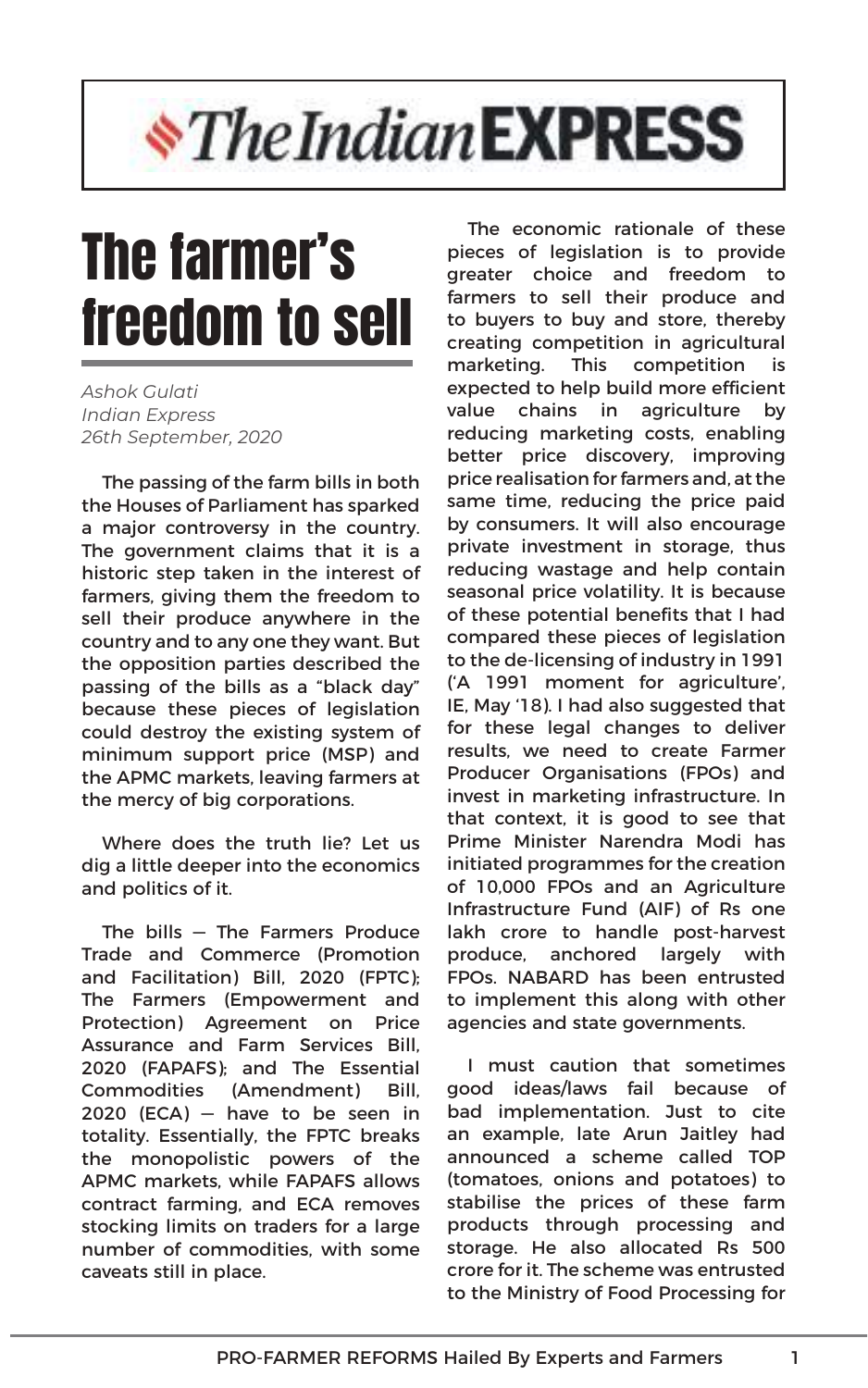*The economic rationale of these pieces of legislation is to provide greater choice and freedom to farmers to sell their produce and to buyers to buy and store, thereby creating competition in agricultural marketing. This competition is expected to help build more efficient value chains in agriculture by reducing marketing costs, enabling better price discovery, improving price realisation for farmers and, at the same time, reducing the price paid by consumers.*

implementation. But even after three years of the scheme, not even 5 per cent of the money promised has been spent. No wonder, the government is back to export bans of onions, fearing a spike in onion prices. This is contrary to the signal that the government wants to give through the farm bills that farmers have freedom to sell.

It seems the government has one foot on the accelerator to liberalise agri markets, and the other foot is on the brake (ban on onion exports). All this dents its credibility. I am saying this to emphasise that NABARD has a lot of heavy lifting to do, else they will fail the country by not realising the full potential of these legal changes. NABARD must get its act together, take professional advice and work with implementing agencies in the private sector, including various foundations already working with farmers. The pay off will be very high. It will make Indian agriculture globally competitive, and benefit farmers and consumers alike.

But then why is there so much opposition? The Congress is leading the charge. But its manifesto for the 2019 general election said, "Congress will repeal the Agricultural Produce Market Committee Act and make trade in agricultural produce including exports and inter-state trade — free from all restrictions". And further: "We will establish farmers' markets with adequate infrastructure and support in large villages and small towns to enable the farmer to bring his/her produce and freely market the same" (points 11 and 12 of the manifesto under the section on 'Agriculture'). I fail to understand how this is different from what the three bills are about? I don't have any political affiliation, but all my professional life has been spent in analysing agri-policies; I have found how farmers in India have been implicitly taxed through restrictive trade and marketing policies. This is so much in contrast with China and other OECD countries that heavily subsidise their agriculture (see graph). So, the freedom to sell is the beginning towards correcting this massive distortion and that's why I welcome this move.

But the Opposition has now changed the goal post. It is asking MSP to be made legal, implying that all private players buying below this price could be jailed. That will spell disaster in the markets, and private players will shun buying. The government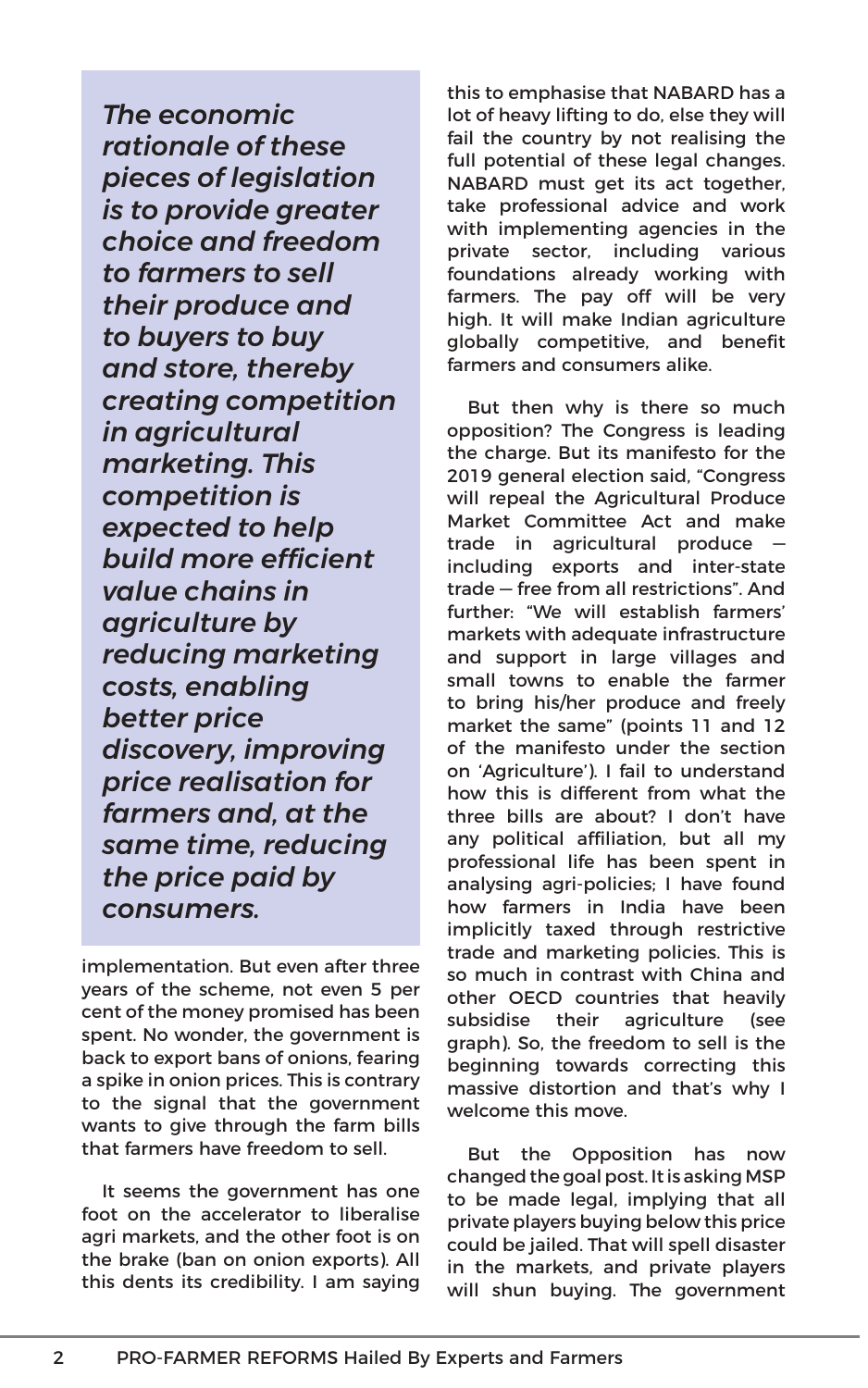does not have the wherewithal to buy all the 23 commodities for which MSP is announced. Even for wheat and paddy, it cannot assure MSP throughout India. The reality, as the 70th round of NSSO on Key Indicators of Situal Agricultural Households in India shows that only six per cent of farmers gain from MSPs. Roughly the same percentage of value of agriproduce is sold at MSPs. The rest of the farming community (94 per cent) faces imperfect markets. It is time to "get agri-markets right". These farm bills are steps in that direction.

Some states fear losing revenue from mandi fees and cess. The Centre can promise them some compensation, for say 3-5 years, subject to reforms in APMC markets. Arhtias are smart. They can take on new roles of aggregation for the private sector.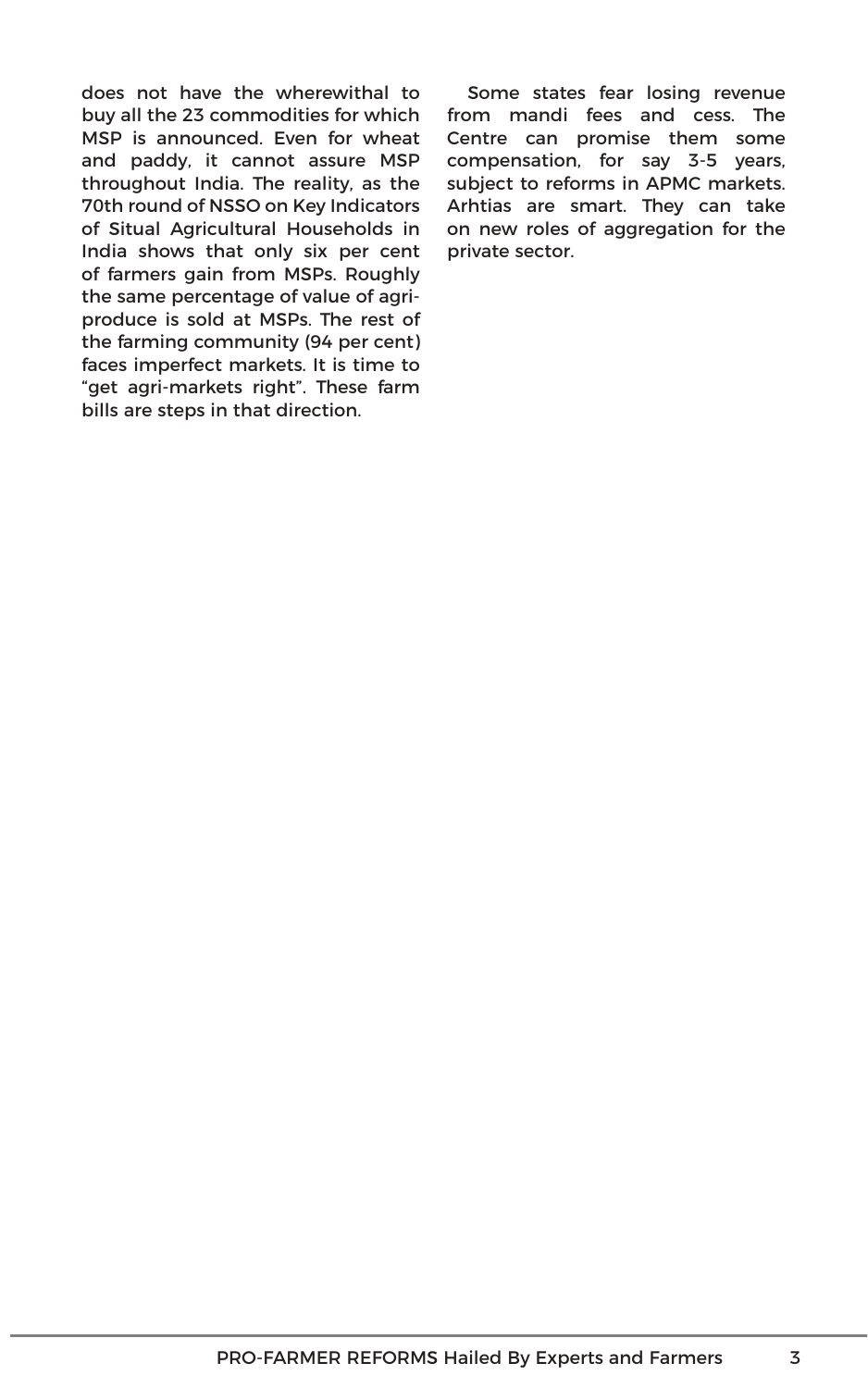# *\*The Indian EXPRESS*

## Challenges to farm bills harken to socialist era, attempt to undo agriculture's 1991 moment

#### *Ashok Gulati Indian Express 26th October, 2020*

By passing its farm bills, Punjab has fired the first salvo against the pieces of legislation enacted by Parliament last month. Other states in which the Congress holds office, Rajasthan and Chhattisgarh, could follow suit soon. Notwithstanding whether President Ram Nath Kovind gives his assent to the state bills that undermine the central ones, the important issue is to sift the grain from chaff – how much of this conflict is about economics aimed at helping farmers and how much sheer politics. My take on this episode is that it is 90 per cent politics and only 10 per cent economics — if at all. Let me explain.

Punjab's farm bills prohibit private players from buying wheat and paddy below the MSP (minimum support price) even outside the APMC (agriculture produce market committee) markets. Anyone trying to do so will end up with three years in prison, and also levied a hefty fine. The point is that this pertains only to wheat and paddy. Why not do it for other crops, say maize, cotton, pulses and oilseeds that are under the ambit of the central MSP system? Or even extend it to milk and vegetables by declaring local MSPs for them? Because the state government is smart and knows full well that it will

create a fiasco in agri-markets, which might boomerang on it politically.

Would a law for only wheat and paddy help farmers? Not really, as the Centre already buys more than 95 per cent of Punjab's wheat and paddy at MSP through the Food Corporation of India (FCI) and state procurement agencies. So, where is the economic gain for the Punjab farmer? Much of the uproar is about the Rs 5,000 crore that the state government (Rs 3,500 crore) and arhtiyas (Rs 1,500 crore) squeeze annually from the FCI for wheat and paddy procurement.

Let me get to the economic roots of this politics. My reading is that the Congress and many social activists who demand that MSP be made a legal instrument (rather than indicative) actually exhibit deep distrust of the private sector and markets. This line of thinking goes back to about 50 years. It may be worth recalling what late Indira Gandhi did to wheat and paddy traders in 1973- 74, when she was at the peak of her popularity. Recall that in 1971, she had won the war with Pakistan (that gave birth to Bangladesh), abolished the privy purses of the families of erstwhile princely states, given the catchy slogan of "Garibi hatao", and nationalised commercial banks in 1969. All this was part of the socialist era, although the word, "socialist",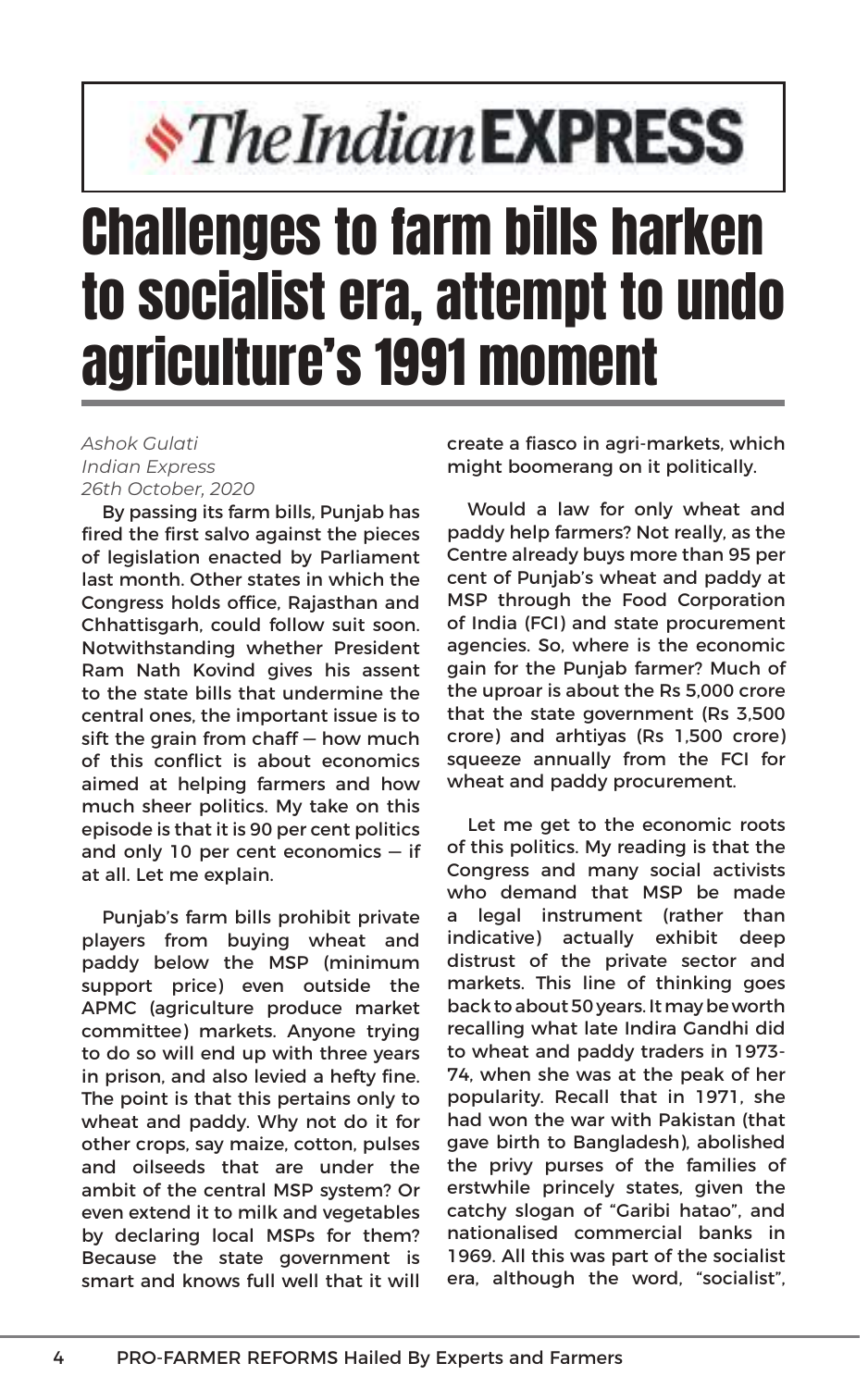was inducted in the Preamble of the Constitution only in 1976.

In October 1972, Indira Gandhi announced an important agrimarketing policy step  $-$  that the wholesale trade in wheat and rice (paddy) will be taken over by the government as traders were being unscrupulous in not giving farmers their due MSP and manipulating prices. The first marketing season of the government takeover of wholesale wheat trade, in 1973-74, saw a major fiasco. Market arrivals dropped, and wheat prices shot up by more than 50 per cent. It was a bitter lesson. But Indira Gandhi learnt, and gave up the policy the very next year.

In Punjab's farm laws, I find resonances of the wheat trade takeover of 1973-74 — that was also the period of "licence raj" in industry with marginal income tax rates going as high as 98 per cent. Do we want to go back to the economic philosophy of those days in the early 1970s that gave us what my teacher, the famous agri-economist, Raj Krishna, described as the "Hindu rate of growth" or 3.5 per cent GDP growth?

It is to the credit of the Congress Party leadership under then Prime Minister PV Narasimha Rao that it supported the economic reforms package prepared by Manmohan Singh and his team of trusted economists in 1991. The reforms took some time to yield results, but, by the 2000s, India was taking 7 per cent GDP growth as its new normal — double the "Hindu rate of growth" of the 1970s socialist era of Indira Gandhi. But even the 1991 economic reforms bypassed agriculture marketing reforms.

It was only under the leadership of the late PM Atal Bihari Vajpayee that agri-marketing reforms became high on the agenda. It was triggered by the bulging stocks of wheat and rice

with the FCI. In 2003, a model act on agri-marketing was circulated to the states. Vaipayee's style of functioning was an accommodative one, as he was leading a large coalition government. But that model act did not go far enough. The NDA lost the general elections in 2004.

The UPA government, from 2004 to 2014, did not pursue any major agri-marketing reforms. In food, they again turned socialist, enacting the National Food Security Act in 2013, giving 5 kg wheat or rice to 67 per cent of the population at Rs 2/kg and Rs 3/kg. One may well ask what happened to "Garibi hatao" of 1971, if 67 per cent of the population was still food-insecure in 2013?

*Centre already buys more than 95 per cent of Punjab's wheat and paddy at MSP through the Food Corporation of India (FCI) and state procurement agencies.*

The NDA government under Prime Minister Narendra Modi set up a high-level committee (HLC) under Shanta Kumar in 2014 to restructure the grain management system. The committee suggested major changes, including cash transfers in the public distribution system, and overhauling the FCI's operations with a good dose of free markets to make the system more efficient. But the Modi government could not muster courage to undertake bold reforms, except some marginal tinkering of labour rules in the FCI. It also tried going the Vajpayee way through model acts on agri-marketing reforms. But again, they did not go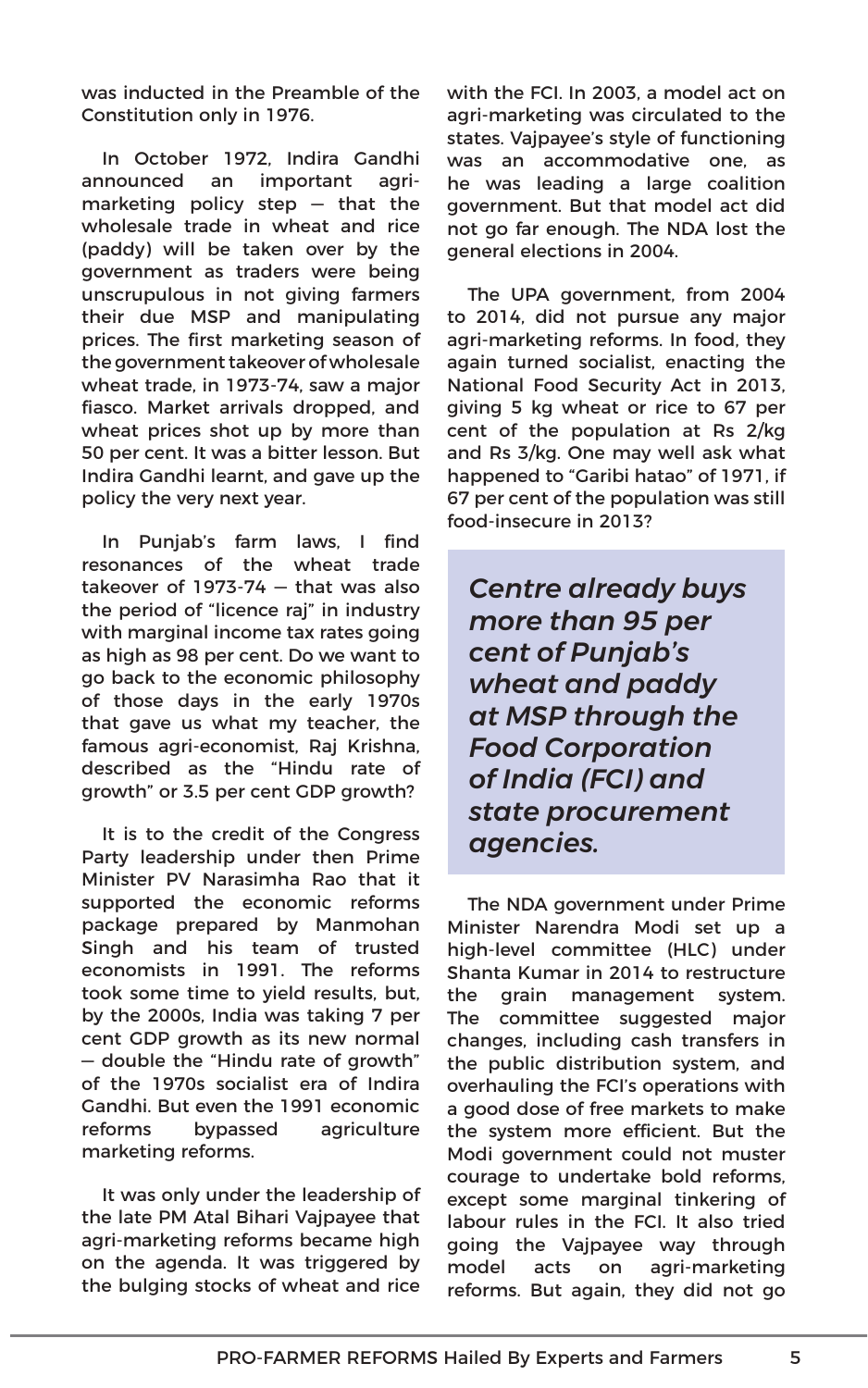far enough.

The COVID-19 crisis opened a window of opportunity to reform the agri-marketing system. The Modi government grabbed it — this is somewhat akin to the crisis of 1991 leading to de-licensing of industry. Patience and professionalism will bring rich rewards in due course, not noisy politics.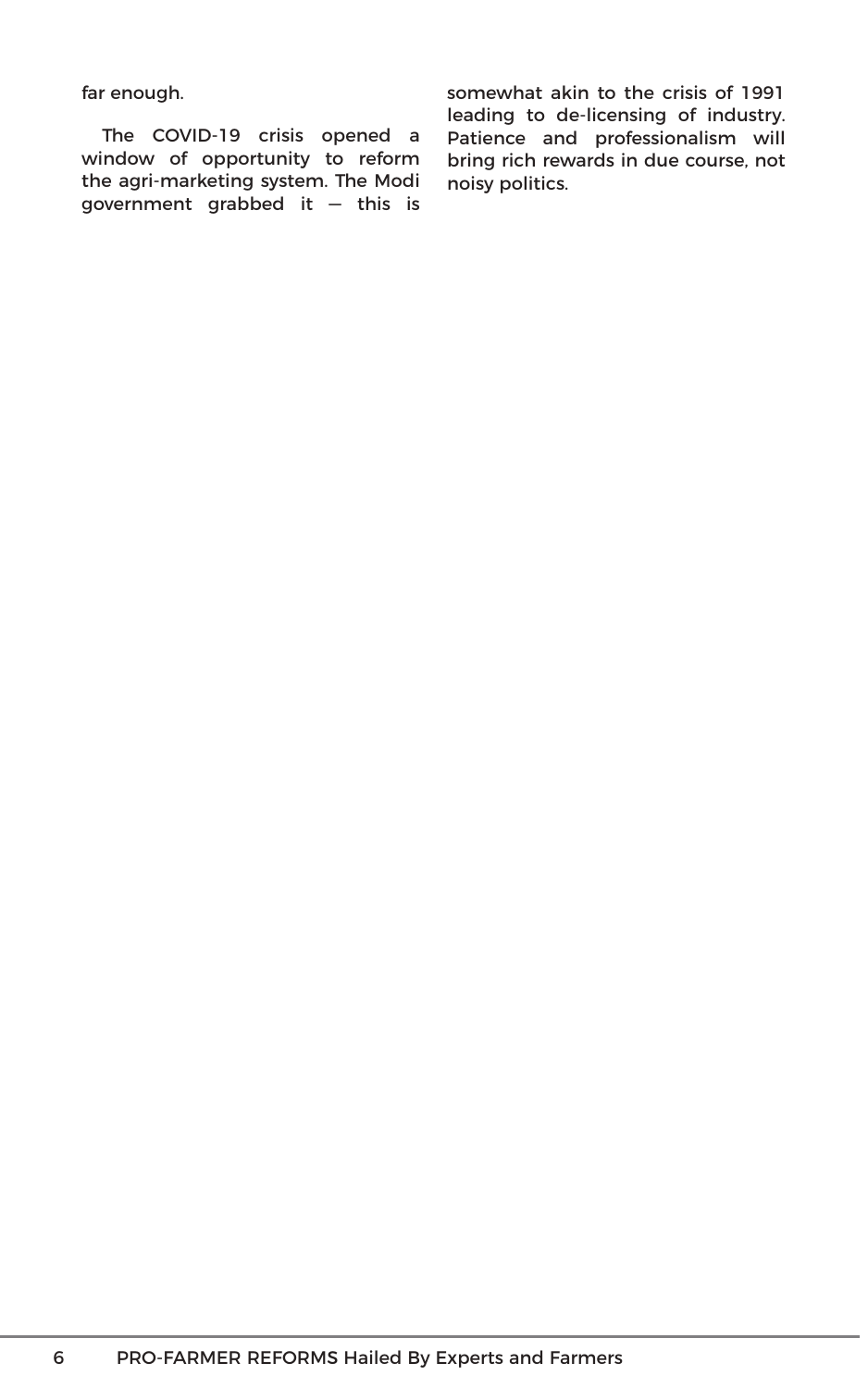# *\*The Indian EXPRESS*

### We need laws that give farmers more space to sell their produce — new farm laws fit this bill

*Ashok Gulati Indian Express 12th October, 2020*

Indian democracy has been at full play in reaction to the new farm laws. While the government hailed it as a historic decision — I tend to agree with that  $-$  the Opposition parties described the passing of these farm laws as "a dark day for farmers" and a "sell out to corporate sharks". What amused me the most was how everyone's heart was suddenly bleeding for the farmer.

I could, however, see that both sides of the political spectrum want farmers' incomes to increase. The Opposition parties want to ensure

that through higher and more effective MSP (minimum support prices), while the government is offering greater choices to farmers through markets, without demolishing the existing MSP system.

Having analysed the MSP business over decades, let me say clearly that the regime was the creation of the era of scarcity in the mid-1960s. Indian agriculture has, since then, turned the corner from scarcity to surplus. The policy instruments of dealing with shortages are different from those dealing with surpluses. In a surplus economy, unless we allow a greater role for markets and make agriculture demand-driven, the MSP route can spell financial disaster. This transition is about changing the pricing mix — how much of it should be state-supported and how much market-driven. The new laws are trying to increase the relative role of markets without dismantling the MSP system. Let me also say that, currently, no system is perfect, be it the one based on MSP or that led

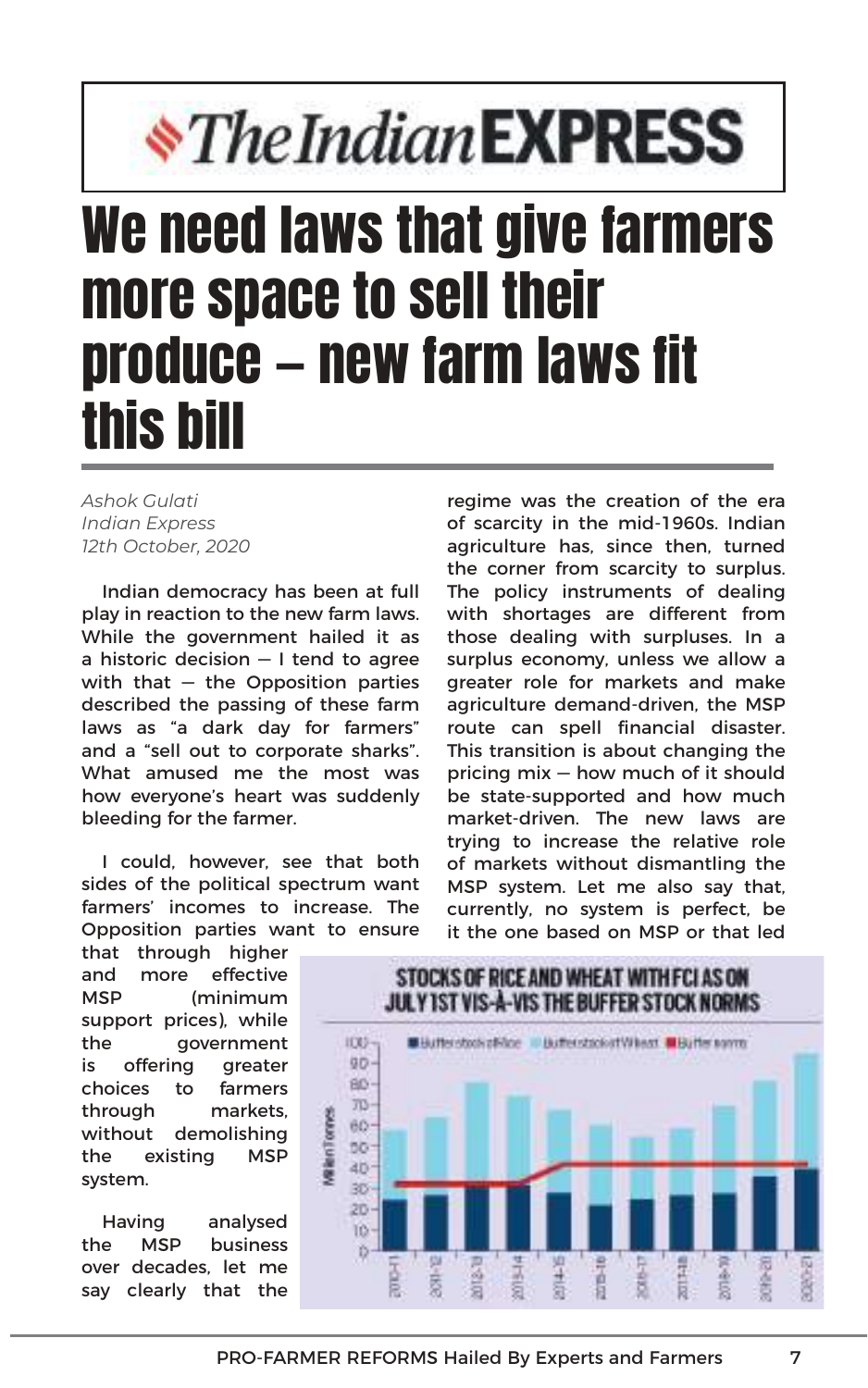*My reading is that in the next three to five years, hundreds and thousands of companies will be encouraged to build efficient supply lines somewhat on the lines of milk, as a result of these changes in farm laws.* 

by the markets. But the MSP system is much more costly and inefficient, while the market-led system will be more sustainable provided we can "get the markets right". Let me explain that in some detail.

MSPs pertain primarily to paddy and wheat in selected states — in recent years, the government has also been buying some amounts of pulses, oilseeds and cotton occasionally. A perusal of the MSP dominated system of rice and wheat shows that the stocks with the government are way above the buffer stock norms (see figure). The economic cost of procured rice comes to about Rs 37/ kg and that of wheat is around Rs 27/kg. The CTC (cost to company) of departmental labour of the Food Corporation of India is six to eight times higher than contract labour in the market. No wonder, market prices of rice and wheat are much lower than the economic cost incurred by the FCI. In Bihar's rural areas, for example, one can easily get rice in the retail market at Rs 23-25/kg. The bottom line is that grain stocks with the FCI cannot be exported without a subsidy, which invites WTO's objections. The real bill of food subsidy is going through the roof but that is not reflected in the Central

budget as the FCI is asked to borrow more and more. The FCI's burden is touching Rs 3 lakh crore. We are simply postponing a financial crisis in the food management system. The FCI can reduce costs if it uses policy instruments like "put options". But who cares for cost efficiency when arguments are put forward in the name of the poor?

Some scholars have even spoken of sugarcane pricing and milk pricing by co-operatives in the same vein as the MSP. Technically, that is not correct. The MSP is an assurance (not legal binding) by the government to the farmers that it will buy at this assured price if the market prices go below it. In the case of sugarcane, the government announces a "fair and remunerative price" (FRP) to be paid by sugar factories — Uttar Pradesh announces its own "state advised price" (SAP). Look at the mess we have created in the sugar sector. The sheer populism of SAP has resulted in cane arrears amounting to more than Rs 8,000 crore, with large surpluses of sugar that can't be exported. This sector has, consequently,

*These companies will help raise productivity, similar to what has happened in the poultry sector. Milk and poultry don't have MSP and farmers do not have to go through the mandi system paying high commissions, market fees and cess.*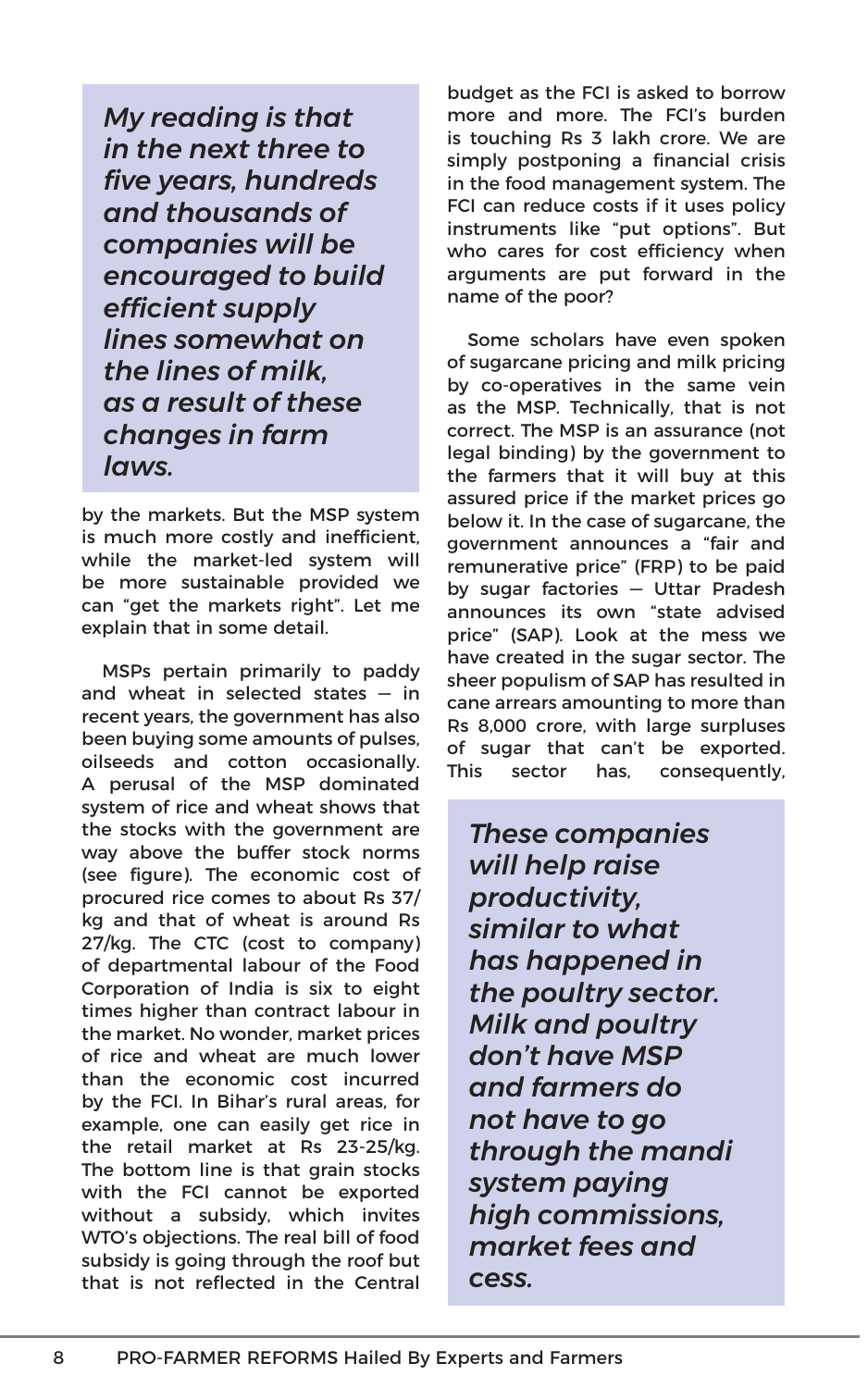become globally non-competitive. Unless sugarcane pricing follows the C Rangarajan Committee's recommendations — somewhat akin to milk pricing — the problems of the sugar sector will not go away.

That brings me to the most important commodity of Indian agriculture, milk, whose value is more than that of rice, wheat, and sugarcane combined. In the case of milk co-operatives, pricing is done by the company in consultation with milk federations, not by the government. It is more in the nature of a contract price. R S Sodhi, the managing director of the largest milk co-operative (GCMMF, AMUL) has said that milk does not have a MSP. It competes with private companies, be it Nestle, Hatsun or Schreiber Dynamix dairies. And, the milk sector has been growing at a rate two to three times higher than rice, wheat and sugarcane. Today, India is the largest producer of milk — 187 million tonnes annually — way ahead of the second-ranked US which produces around 100 million tonnes every year.

My reading is that in the next three to five years, hundreds and thousands of companies will be encouraged to build efficient supply lines somewhat on the lines of milk, as a result of these changes in farm laws. These supply lines  $-$  be it with farmers producer organisations (FPOs) or through aggregators — will, of course, be created in states where these companies find the right investment climate. Some will fail, but many will succeed. These companies will help raise productivity, similar to what has happened in the poultry sector. Milk and poultry don't have MSP and farmers do not have to go through the mandi system paying high commissions, market fees and cess. The choice is ours: Do we want growth that is financially sustainable, or create a mess somewhat like what we have created in the case of rice, wheat, and sugar.

I must say also that the pricing system has its limits in raising farmers' incomes. More sustainable solutions lie in augmenting productivity, diversifying to high-value crops, and shifting people out of agriculture to high productivity jobs elsewhere. But no one talked about these during these agitations.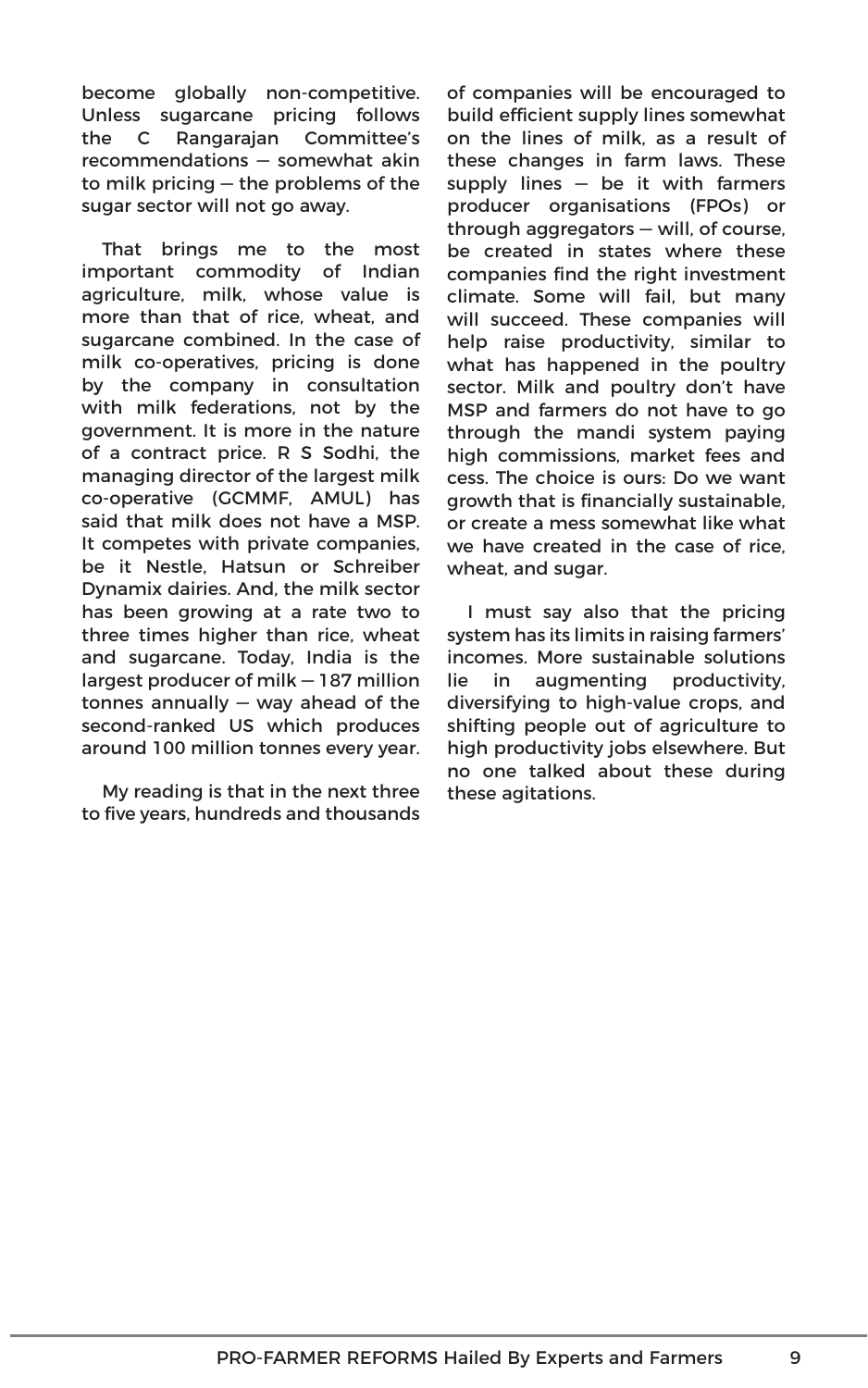# *\*The Indian EXPRESS*

## Punjab needs a package to help it diversify output, overcome MSP trap

*Ashok Gulati Indian Express 7th December, 2020*

Punjab's farmers have been agitating over farm laws, braving cold nights on Delhi borders. They fear that these new laws will hit their incomes adversely. There is nothing wrong in that  $-$  every citizen not only wants to protect what s/he is earning but aspires to earn more on a sustainable basis. How do we do that is the moot question, beyond the current impasse. So far talks have remained inconclusive. Hoping that the protests remain peaceful, and a solution is found amicably, let us focus on Punjab farmers' incomes an issue that will stay relevant even after the protests are over.

Punjab's stellar role in ushering the Green Revolution in the country in the late 1960s through the mid-1980s is well-known. India was desperately short of grains in 1965, and heavily dependent on PL 480 imports from the US to the tune of almost 10 million metric tonnes (MMT) against rupee payments, as the country did not have enough foreign exchange to buy wheat at global markets. The entire foreign exchange reserves of the country at the time could not help it purchase more than 7 MMT of grains. It is against this backdrop that the minimum support price (MSP) system was devised in 1965.

The situation today is vastly different. Today, the Food Corporation of India (FCI) is saddled with huge stocks of grains — it touched 97 MMT in June this year against a buffer stock norm of 41.2 MMT. The economic cost of that excess grain, beyond the buffer stock norm, was more than Rs 1,80,000 crore, a dead capital locked in without much purpose. That's the situation of the current grain management system based on MSP and open ended procurement.

On the foreign exchange front, India has more than \$575 billion way more than comfort levels. When situations change, societies too need to change in ways that can lead to higher levels of development, else they stagnate and remain stuck in a low-level equilibrium trap. Schumpeter's process of "creative destruction" of the old and inefficient is a fundamental law behind the development of countries around the world. India is no exception.

It is also worth noting that in 1966, when Haryana was carved out of it and a part of its territory was transferred to Himachal, Punjab had the highest per capita income.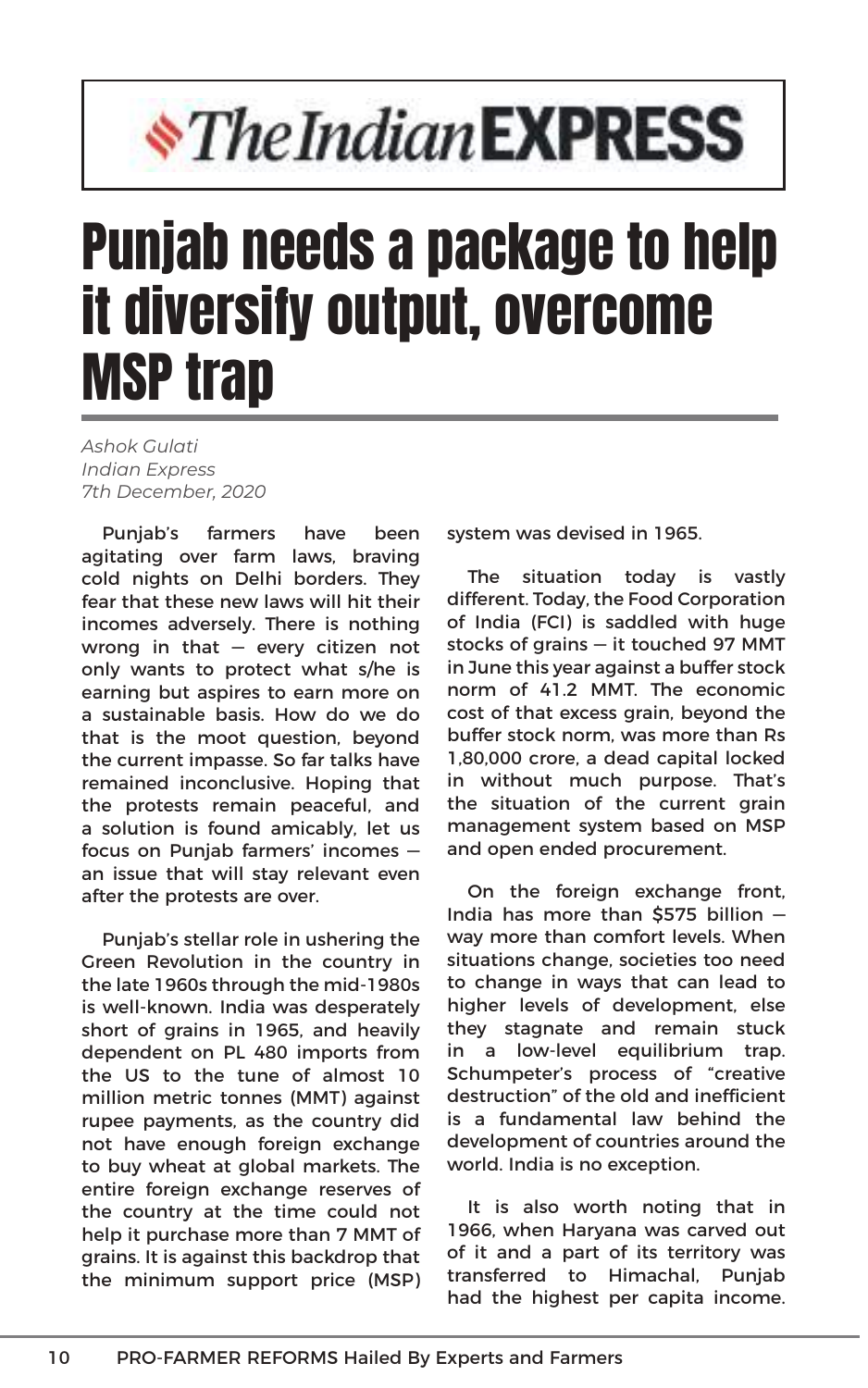*It is also worth noting that in 1966, when Haryana was carved out of it and a part of its territory was transferred to Himachal, Punjab had the highest per capita income. It remained a frontrunner in that respect till almost the early 2000s. But, thereafter, Punjab started sliding down very fast in the overall ranking of major states of India — if smaller states are included in the ranking, Punjab's position fell to 13th in 2018-19*

It remained a frontrunner in that respect till almost the early 2000s. But, thereafter, Punjab started sliding down very fast in the overall ranking of major states of India — if smaller states are included in the ranking, Punjab's position fell to 13th in 2018-19. There are several reasons behind this deterioration, ranging from lack of industrialisation to not catching up even with respect to the modern services sector like IT, financial services. But I focus here on agriculture and suggest how Punjab can regain its top position.

Punjab's agriculture is blessed with almost 99 per cent irrigation against an all-India average of little less than

50 per cent — Maharashtra's irrigation cover, in fact, is just 20 per cent. The average landholding in Punjab is 3.62 hectare (ha) as against an all-India average of 1.08 ha — in Bihar, this figure is just 0.4 ha. Punjab's fertiliser consumption per ha is about 212 kg vis-à-vis an all-India level of 135 kg/ha. No wonder the productivity levels of wheat and rice in Punjab stand at 5 tonnes/ha and 4 tonnes/ ha respectively, against an all-India average of 3.5t/ha and 2.6t/ha.

In Punjab, the total farm families are just 1.09 million, a fraction of the all-India total of 146.45 million. The subsidy provision to Punjab farmers through free power by the state government (2020-21 budget) amounts to Rs 8,275 crore. The fertiliser subsidy —through the central government — to Punjab was about Rs 5,000 crore in 2019-20. The overall subsidy, from just power and fertilisers, therefore, would amount to roughly Rs 13,275 crores. That means each farm household in Punjab got a subsidy of about Rs 1.22 lakh in 2019-20. This is the highest subsidy for a farm household in India. Let's not forget that the average income of the Punjab farm household is the highest in India — in fact, almost twoand-a-half times that of an average farm household in the country.

But to assess the real contribution of farmers/states to agriculture and incomes, the metric is the agri-GDP per ha of gross cropped area of the state in question. This is an important catch-all indicator, as it captures the impact of productivity, diversification, prices of outputs and inputs and subsidies. On that indicator, unfortunately, Punjab has the 11th rank amongst major agristates.

States in south India like Andhra Pradesh, Tamil Nadu and Kerala have a much more diversified crop pattern tending towards high-value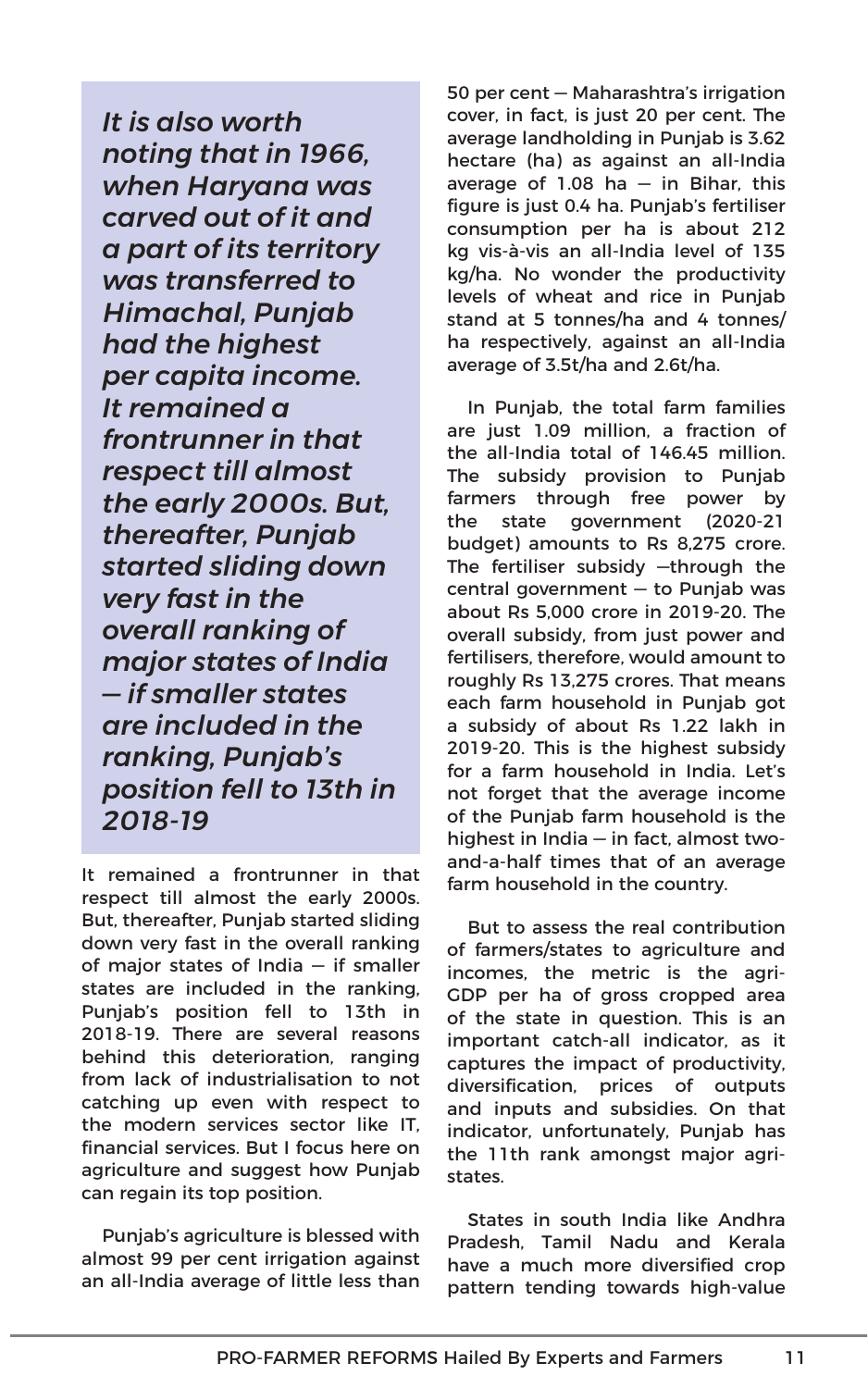*In Punjab, the total farm families are just 1.09 million, a fraction of the all-India total of 146.45 million. The subsidy provision to Punjab farmers through free power by the state government (2020-21 budget) amounts to Rs 8,275 crore. The fertiliser subsidy —through the central government — to Punjab was about Rs 5,000 crore in 2019-20. The overall subsidy, from just power and fertilisers, therefore, would amount to roughly Rs 13,275 crores. That means each farm household in Punjab got a subsidy of about Rs 1.22 lakh in 2019-20. This is the highest subsidy for a farm household in India.* 

crops/livestock — poultry, dairy, fruits, vegetables, spices, fisheries. Even West Bengal and Himachal Pradesh score over Punjab in this respect. The writing on the wall is clear: If Punjab farmers want to increase their incomes significantly, double or even triple, they need to gradually move away from MSP-based wheat and rice to high-value crops and livestock, the demand for which is increasing at three to five times that of cereals.

Punjab needs a package to

diversify its agriculture — say a Rs 10,000 crore package spread over five years. The Centre and the state can pitch in, on a 60:40 ratio. That will be a win-win situation for all. Once farmers diversify their farm output and double their incomes, they will not be stuck in the MSP trap. Can the Centre and the Punjab government join hands to find a sustainable solution to farmers' incomes and also save depleting water, soil, and air? Only then can they make Punjab great again.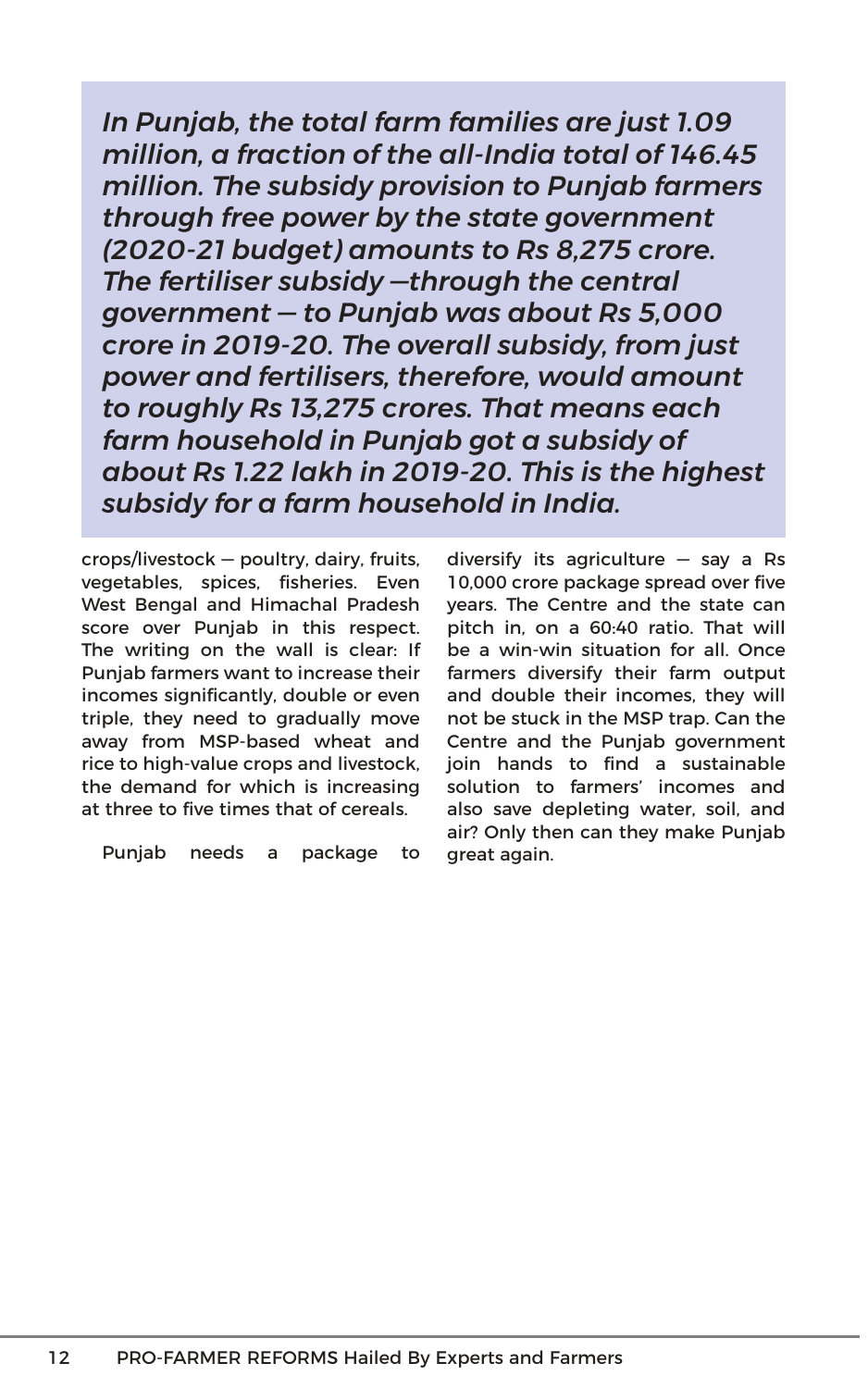# *<i><u><b>\*TheIndianEXPRESS</u>*

### **Protesting** farmers are arguing for the perpetuation of colonial rule

*Surjit Bhalla Indian Express 12th December, 2020*

There is an old saying — no one ever went broke under-estimating the intelligence of the American public. If you think about it further, it probably works better with over-estimation. If you think about it more, it fits almost all democracies. And if you are patient enough, and think some more, it fits best if the word American is switched with the word Indian. Especially, now with all the "debate" around the long awaited, long argued, and vastly overdue farm bills.

A little detail on these bills: The old farm produce laws (the creation of the Agricultural Produce Marketing Committee (APMC) came into existence almost 150 years ago to feed the colonial masters raw cotton for their Manchester mills. The output of these mills was then sold to the "natives" for a hefty profit. The farmer was obligated, required, forced to sell to the masters in a regulated market whose regulation was set by, you guessed it, the colonial masters. It is very likely that the people blindly supporting the "poor" farmers (who were recently seen distributing expensive dry fruit freely to all those coming to their "protest") are unaware of some simple facts. By supporting these very (relatively) rich farmers, the protesters are in fact arguing for the perpetuation of colonial rule.

Some steps further in this historical lesson. The corrosive monopoly power held by the APMCs has been recognised by almost all political parties and farmer unions (for example, the Bharat Kisan Union took out a protest in 2008 arguing for the right of farmers to sell produce to corporates). The Congress party had these very same laws in its 2019 election manifesto.

Let us further follow this chain of logic of the farm protest supporters. In 1991, the government freed industry from its cage and the results are there for everybody to see, and applaud (except, of course, the wilfully blind). GDP growth in India doubled to an average of 6 per cent over the next

*Farmers are forced to sell their marketable produce only through a mandi regulated by the government. The new reformed law allows the farmer to sell through the APMC, and to sell outside the APMC. It is her choice.*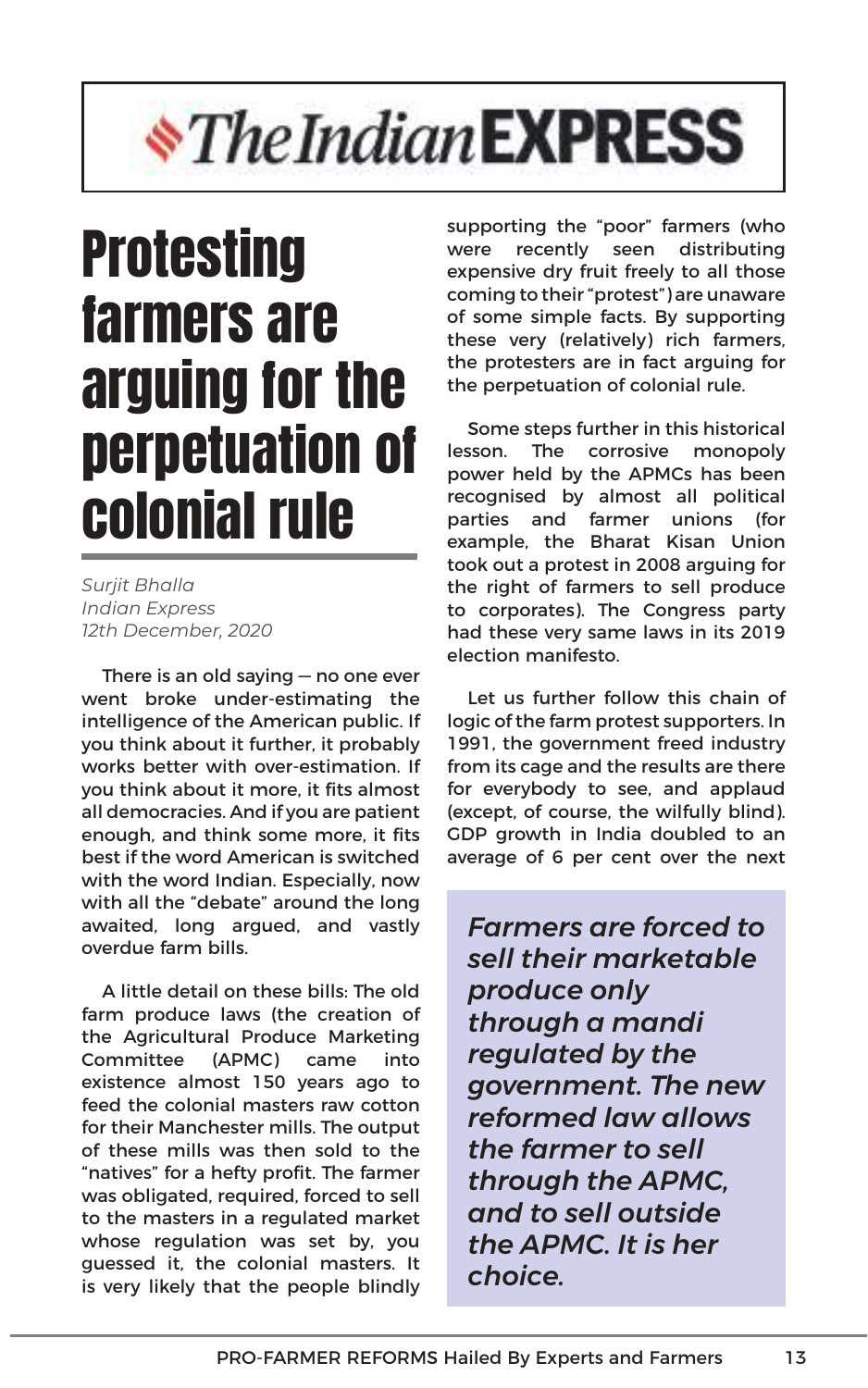30 years, from the previous average of less than 3 per cent.

For reasons best known to the "political" economists, agriculture was not freed in 1991, or thereafter — until now. Farmers are forced to sell their marketable produce only through a mandi regulated by the government. The new reformed law allows the farmer to sell through the APMC, and to sell outside the APMC. It is her choice. The government procures all of its food through APMCs — only about 6 per cent of the farmers in India sell through the APMCs to the government. These 6 per cent are all large farmers, primarily residing in the two states of Punjab and Haryana. These two states typically account for close to 60 per cent of wheat procurement and close to a third of rice procurement. The government procures from these farmers in order to re-distribute the food via ration shops to the bottom two-thirds of the population. But there are leakages. This leakage was first openly discussed by former Prime Minister Rajiv Gandhi in 1985 when he stated that only 15 per cent of the food procured by the government reached the poor.

There are no more than two million farmers — total — in Punjab and

Haryana and less than 5 per cent have holdings above 10 hectares. A rough back of the envelope calculation suggests that the protesting farmers from Punjab and Haryana total no more than 200,000 — that is two hundred thousand so there is no confusion with numbers. The number of all farmers in India, very small, small and large is 100 million. So about 0.2 per cent of all farmers in India have "reason" to protest. And what are they protesting for? Likely the licence to remain the richest farmers in India or the world because in addition to the exclusive APMC largesse, the income of these farmers is not taxed. The non-taxation of agricultural incomes does not benefit the poor farmer because she does not have enough income to be taxed.

#### **Rice, wheat and pulse production growth**

Be honest — how many of you know a law in any of the 195 out of 200 countries in the world that prohibit an individual from selling her wares in the market? Count the countless street vendors in the world, in both developing and developed markets. Are they prohibited from selling who they want to sell to? Then why the demand that the APMC be the sole buyer for all farmers?



### RICE, WHEAT AND PULSE PRODUCTION GROWTH

Notes: 1) Other states for rice: Andhra Pradesh, Assam, Bihar, Chhattisgarh, Madhya Pradesh, Orissa, Telangana, Uttar Pradesh and West Bengal

Notes: 2) Other states for wheat: Bihar, Uttar Pradesh, Rajasthan and Madhya Pradesh Notes:3) Other states for pulses: Same as other states for rice or wheat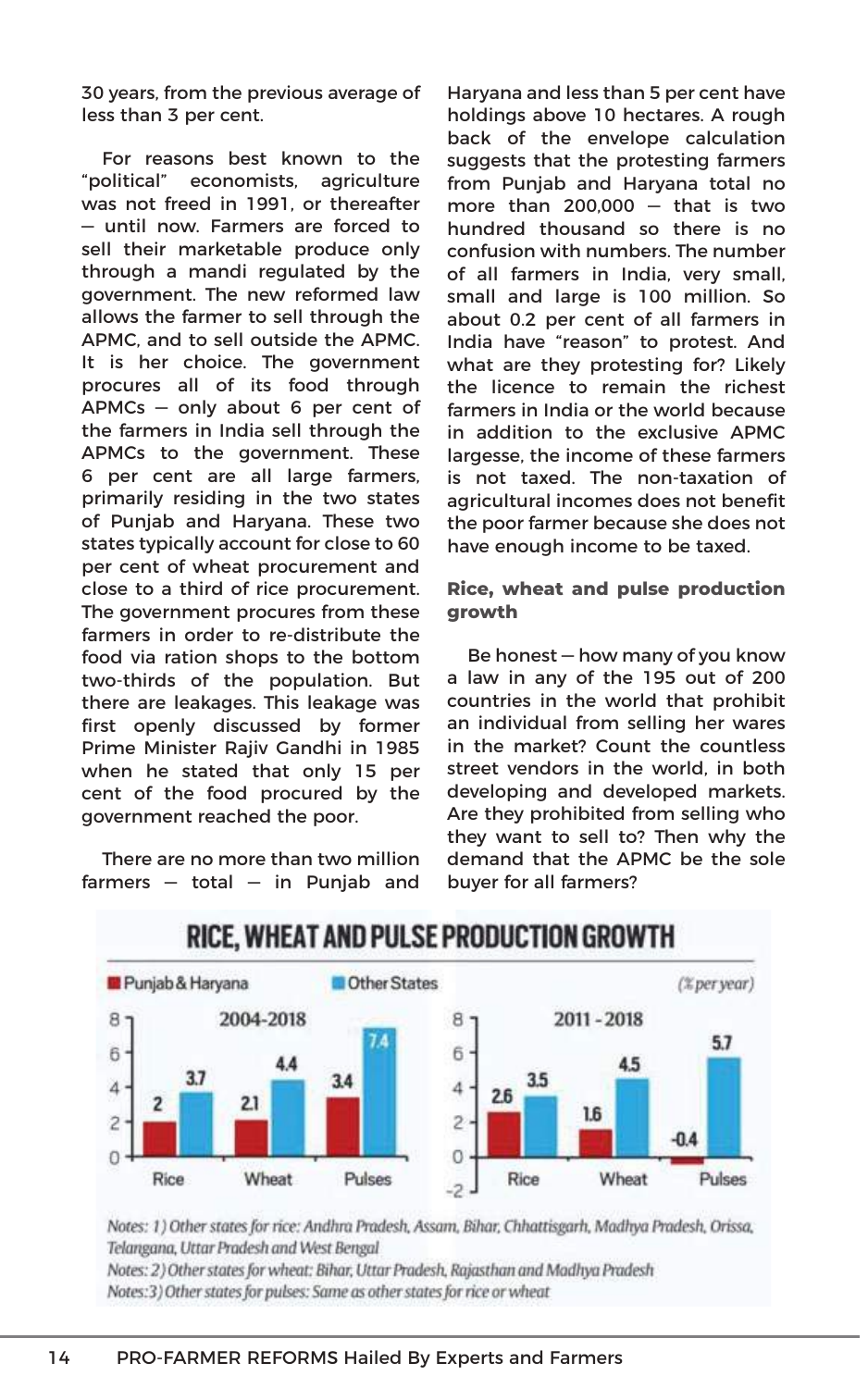All these facts are well known, except to large elements of the ideologically motivated domestic and international media. "News" is making the rounds that the largest demonstration in the world has taken place in India and/or that 250 million workers have participated in that. Fake news can only be "influential" if there is some plausibility in the fakeness. What we are being asked to believe is that the richest 2,00,000 farmers are being supported by the considerably poorer 100 million farmers and all those who earn considerably less than the rich untaxed farmers! Remember the opening paragraph?

The political economy of the protest is also illustrated by the following comment from the former chief economic adviser to the government of India and former chief economist of the World Bank, Kaushik Basu. He recently tweeted: "I've now studied India's new farm bills & realise they are flawed & will be detrimental to farmers. Our agriculture regulation needs change but the new laws will end up serving corporate interests more than farmers. Hats off to the sensibility & moral strength of India's farmers."

The sensibility part is understandable — the rich do not want to let their richness go, especially if such richness is undeserved. The moral part is not obvious but maybe some digging will illustrate. Let us abstract from moral philosophy and examine what India's unreformed markets have done to the farm economies of Punjab and Haryana. These two states were the pioneers of the Green Revolution. Electricity to these farmers is subsidised (so that they can destroy the water table), as is their extensive use of fertiliser (so that they have a license to over-use and destroy the environment). But maybe the rich Punjab-Haryana (PH) farmers have provided agricultural

*Be honest — how many of you know a law in any of the 195 out of 200 countries in the world that prohibit an individual from selling her wares in the market? Count the countless street vendors in the world, in both developing and developed markets. Are they prohibited from selling who they want to sell to? Then why the demand that the APMC be the sole buyer for all farmers?*

growth at a faster rate and thereby helped the state, the country, and the poor.

A comparison of growth in output in states other than Punjab and Haryana indicates a much lower growth in these two states. Output growth for three important crops — rice, wheat and pulses — and two time-periods — the last 15 years (2004 to 2018) and the last eight (2011 to 2018) are presented in the table. Neither APMC, nor subsidies, nor "favouritism" has resulted in higher output growth in Punjab-Haryana. No matter which crop, or which time-period, the results are a sad reflection on the misguided policy. For both periods, output growth of wheat in other states was more than double the growth achieved in Punjab and Haryana; ditto the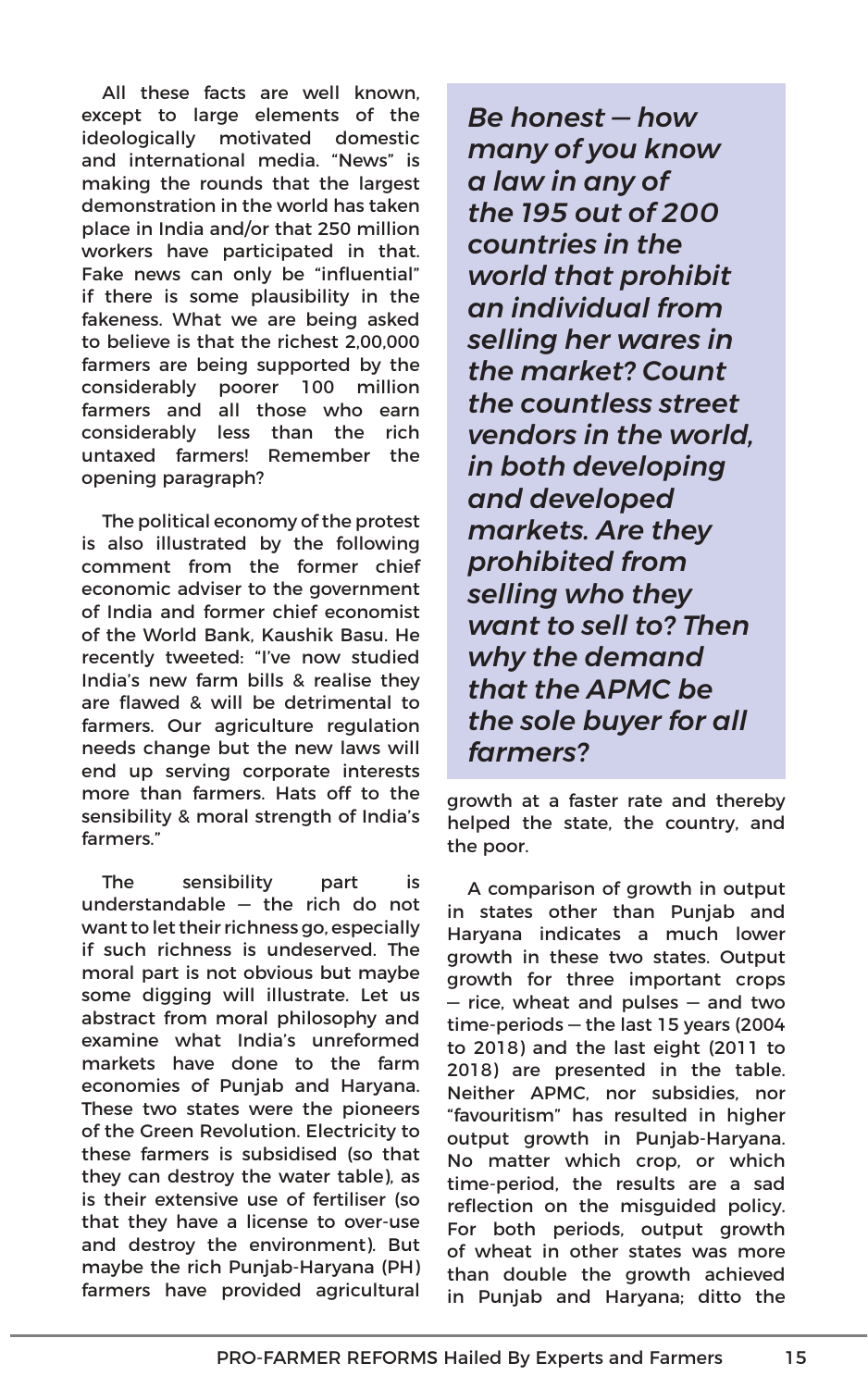case for pulses (between 2011-2018, pulses production growth in Punjab and Haryana was at a -0.4 per cent per annum, compared to 5.7 per cent per annum in 10 other states). In rice, the other states do much better than Punjab and Haryana, but the excess growth is not double that of the two states; however, it is nearly double for 2004-18 — two per cent for Punjab and Haryana, and nearly double (3.7 per cent) for nine other states.

All the above facts have been known, and discussed, by learned people for decades. Which is precisely why the intellectual gymnastics played by many learned people defending the farmer protests is so shocking. The "demand" by intellectuals that the farm bill should have been discussed before being passed is well beyond the bounds of conventional dishonesty.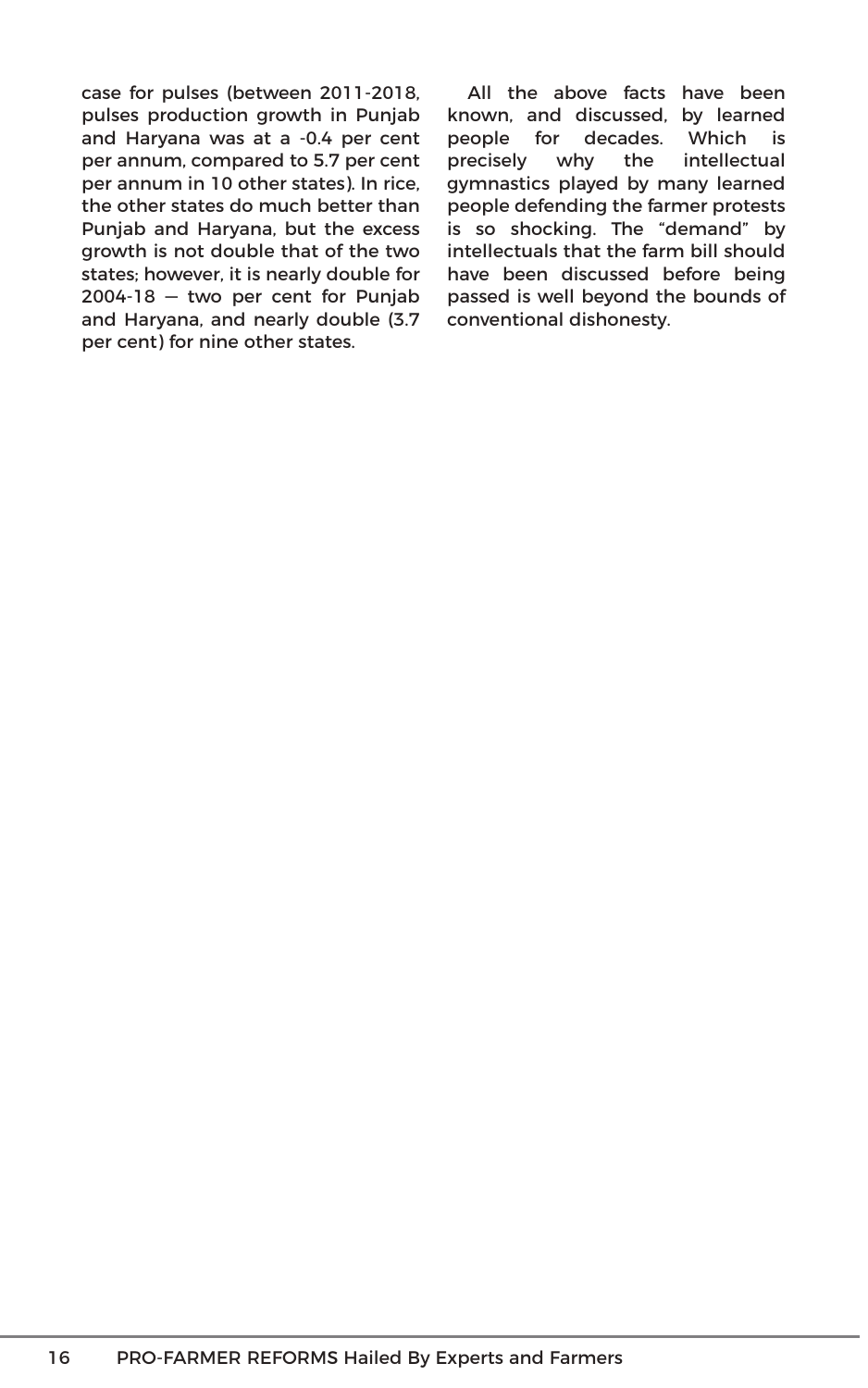

### An intellectual biography of India's new farm laws

*Gautam Chikermane ORF 11th December, 2020*

The debate around the economics and administration of farm laws stands frozen by politics. It is, therefore, time for politicians, administrators, economists, policymakers and other concerned citizens to examine the evolution of these laws. The three laws that have been enacted by Parliament attempt to take farmers towards harvesting economic gains; they have thus far been held back by outdated laws, manipulated markets and vested interests-driven corruption. This is aside from macrofactors, such as India moving away from food shortages into an era of surpluses.

As yesterday's proponents of these reform ideas become today's opponents of its laws, noise has become the currency of discourse. Confusion mars the economics of farm laws, misinformation drives its politics, bandh and siege have become its instruments of engagement. Worse, false narratives are being created across multiple platforms. Institutions that were not part of the debate — and aren't — are being picked up, cooked and served as facts in a post-truth world. Any researcher, analyst or journalist studying the laws and the sector for clarity is negotiating misinformation traps. That the three laws are part of agricultural reforms that have taken more than two decades to fructify is bad enough. Worse, lost in the din is the farmer on whose behalf these reforms have been legislated, and protests organised.

This page is for those who wish to engage with the ongoing debate around agricultural laws. It aims to capture debates that have happened at the highest levels of India's farm sector — politicians, administrators, economists, activists, writers and experts  $-$  for those wanting to get a clearer picture. It will help readers and thinkers place their ideological stances in perspective, get a more rounded analysis from the highest echelons of India's policymaking, across time. It goes beyond politics and ideologies and enables politicians and ideologues to contextualise their stances and ideas. It also shows a policy mirror to them. In other words, this is a brief history of farm politics and agricultural economics, within the context of the current controversy around the recently enacted three laws.

In the process of collating, reading and excepting reports drafted by Parliamentary Standing Committees, expert committees, and task forces, this page can be seen as an intellectual biography of the three farm laws in particular, and the problems of India's agriculture in general. The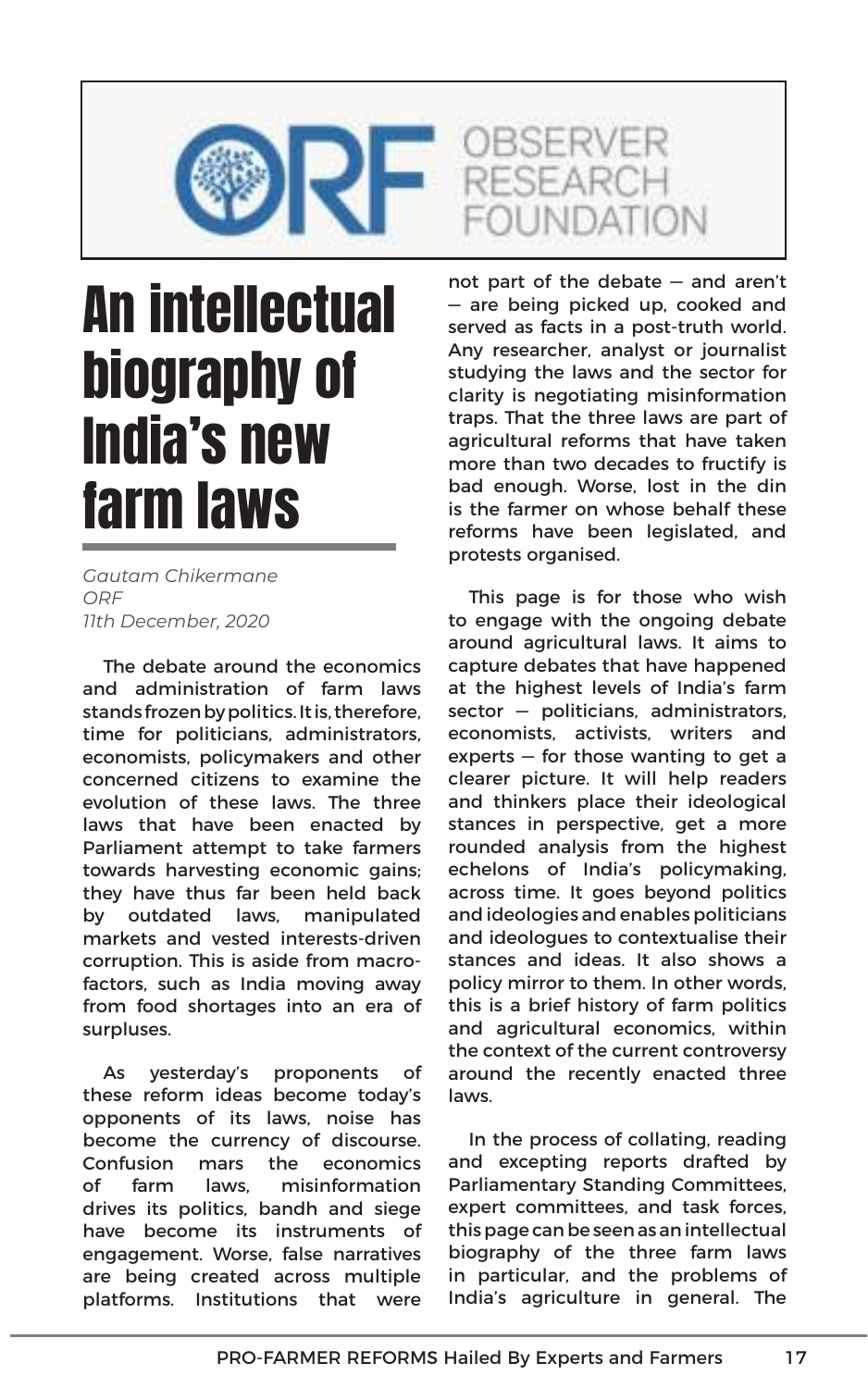*That the three laws are part of agricultural reforms that have taken more than two decades to fructify is bad enough. Worse, lost in the din is the farmer on whose behalf these reforms have been legislated, and protests organised.*

reports below have been arranged chronologically, with a link at the end for those who want to delve deeper and understand the nuances of the three laws better. All ideas-reports are linked with one another, but each is adding its own weight and carrying the debate further. Even after the ongoing controversy ends, this list of intellectual material will help scholars understand and negotiate the landscape of India's agriculture better.

The chronology of, and the clarity on, these laws begins here.

**19 DECEMBER 2000: EXPERT COMMITTEE SET UP BY THE MINISTRY OF AGRICULTURE, DEPARTMENT OF AGRICULTURE AND COOPERATION ON "STRENGTHENING AND DEVELOPING OF AGRICULTURAL MARKETING" UNDER THE CHAIRMANSHIP OF SHANKERLAL GURU**

The idea behind this Committee was to call for ideas to promote agricultural growth and benefits from exports and to ensure that a greater share of the ultimate price of the agricultural produce goes

to farmers. Within this, agricultural marketing became an important component. This included the development of infrastructure for agricultural marketing, establishing sound linkages between production and marketing, development of market intelligence for the benefit of farmers and consumers, promotion of direct marketing, application of information technology in marketing and encouraging public, private and cooperative sectors to make investments for the development of agricultural marketing.

#### **29 JUNE 2001: SHANKERLAL GURU COMMITTEE SUBMITS REPORT**

Some conclusions:

- $\times$  The Guru Committee made several recommendations, one of which included remodelling the Agriculture Produce Marketing Committees (APMCs).
- v Being "corporate bodies" established under State legislations, APMCs are either elected or nominated by the government.
- $\vee$  Although, technically the farmer is free to sell his produce in any mandi he likes, practically he has no liberty to sell his produce in his village or to the retail chain, processor, bulk buyer directly.
- $\vee$  He has to take his produce to a regulated market where the sales and deliveries are effected. This has hampered development of retail supply chains and direct supply to the processing, consuming factories or other bulk purchasers.
- $\times$  As far as warehousing goes, godowns should be declared as deemed warehouses and no APMC market fee, sales tax, purchase tax, or octroi should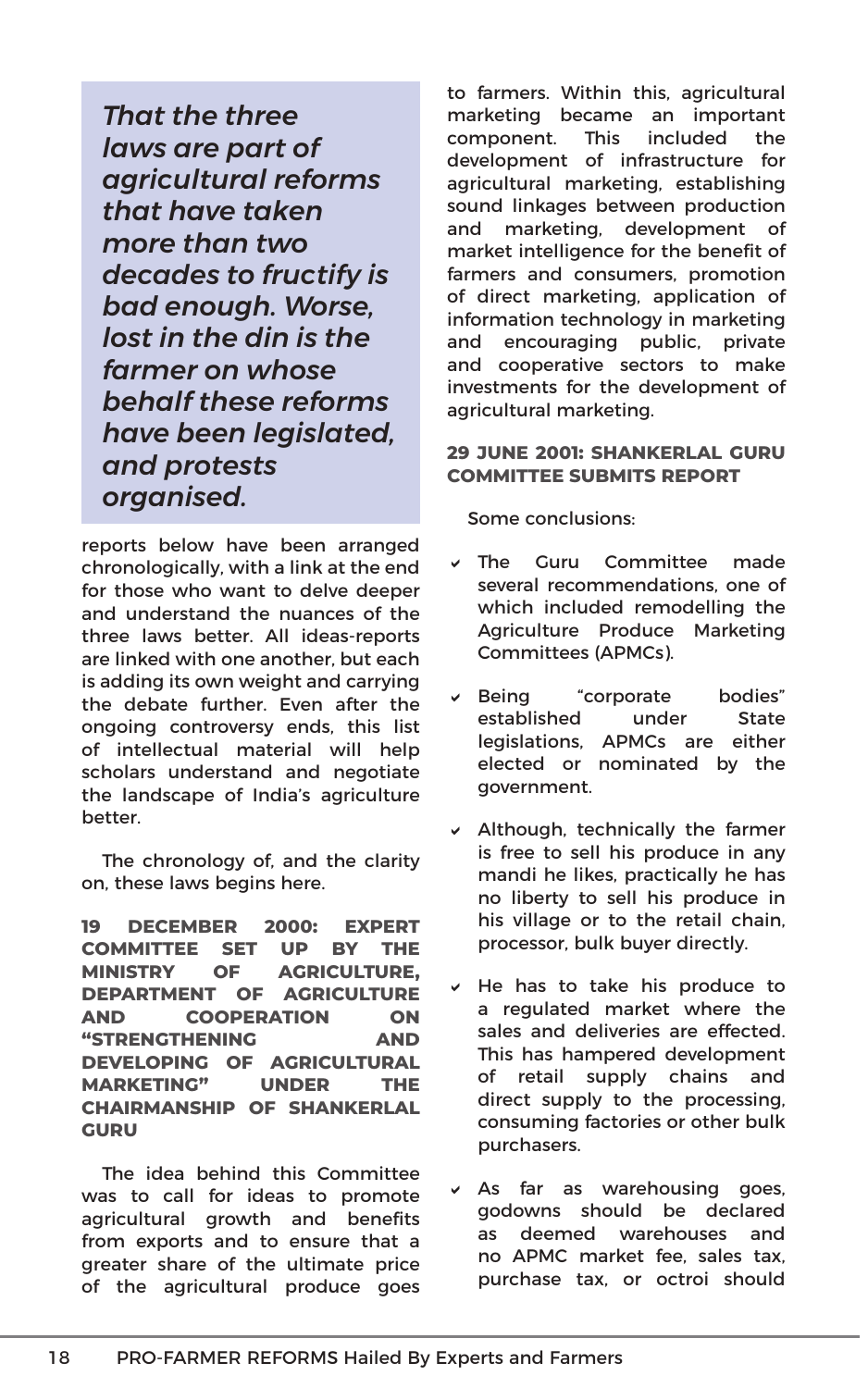be leviable on the goods stored. Similarly, provisions of Essential Commodity Act, Labour Act, Mathadi Act, Shop Establishment Act, or Industrial Disputes Act should not be applicable to these warehouses.

#### **1 JULY 2001: REPORT OF THE TASK FORCE ON EMPLOYMENT OPPORTUNITIES, CHAIRED BY MONTEK SINGH AHLUWALIA**

Inder control in agriculture,<br>the task force made seven<br>observations, of which<br>tue are around the Escential the task force made seven observations, of which two are around the Essential Commodities Act and APMCs:

- $\vee$  The Essential Commodities Act is a Central Legislation which provides an umbrella under which States are enabled to impose all kinds of restrictions on storage, transport and processing of agricultural produce. These controls have been traditionally justified on the grounds that they are necessary to control hoarding and other types of speculative activity, but the fact is that they do not work in times of genuine scarcity and they are not needed in normal times. Besides, they are typically misused by the lower levels of the administration and become an instrument for harassment and corruption. At a time when European countries have integrated their national markets and regard the resulting large European market as a feature which strengthens their position globally, it is an anomaly that we have laws that actually prevent the development of an integrated national market for agricultural products. After full consideration of this issue, we are of the view that the Essential Commodities Act should be repealed.
- $\vee$  The Ministry of Agriculture in the Central Government, in

collaboration with the Planning Commission, should undertake a systematic review of State laws and control orders which impose harmful controls on agriculture and actively seek their repeal. Vested interests and inertia will resist such a move, but we feel that it is an essential step for extending the benefits of economic reforms to agriculture.

 $\vee$  The marketing of agricultural produce, especially fruits and vegetables, is governed by laws that stifle the development of agriculture. The existing laws require that wholesalers must purchase agricultural produce only in regulated mandis controlled by the Agricultural Produce Marketing Committee (APMC). Since most farmers are small farmers, they cannot directly bring vegetables and fruits to the mandis. They typically sell their produce to village commission agents who collect produce on behalf of the market commission agent who sells to wholesalers in the mandi. Although sale in the mandi is supposed to be by open auction to ensure fair pricing, in practice the price is determined in a highly non-transparent manner by negotiations between market commission agents and wholesalers. Lack of transparency is perpetuated by the fact that produce is not graded before it is sold. The prices arrived at in this fashion are declared as the mandi price and the farmer receives the residual price after the commission of the village commission agent and the market commission agent is deducted from the declared market price. Not only is the price determination non-transparent, the large number of middlemen, each of whom charges a commission. squeezes the realisation of the farmer so that the gap between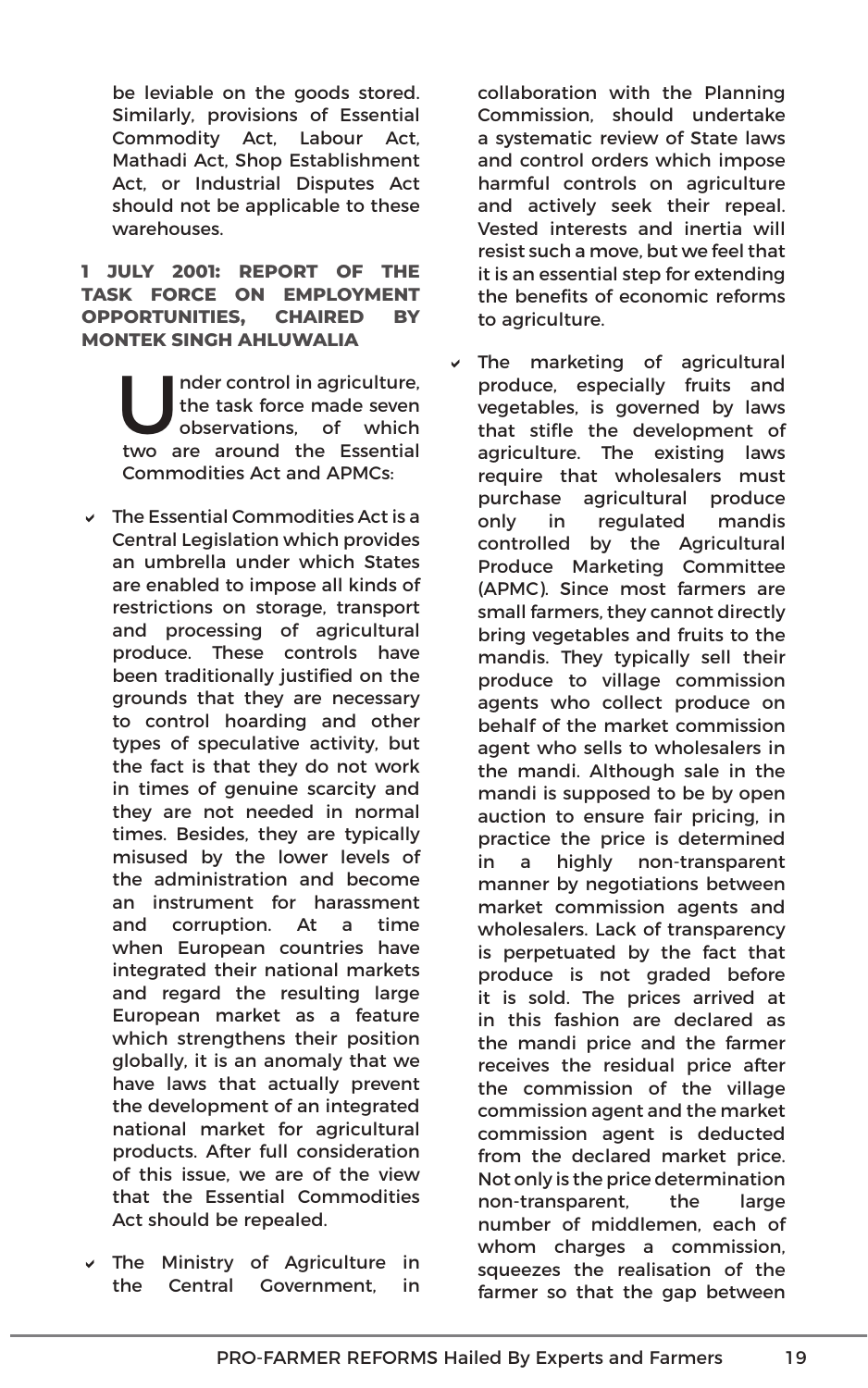the farm-gate price and the retail price paid by the consumer is very large. Although originally designed to protect farmers' interests by creating regulated markets, the system has actually created a monopoly situation in which a small group of traders and agents are able to extract huge benefits. It is absolutely essential to liberalise the existing laws and allow competing markets to be set up.

**4 JULY 2001. INTER-MINISTERIAL TASK FORCE CONSTITUTED UNDER RCA JAIN, ADDITIONAL SECRETARY, DEPARTMENT OF AGRICULTURE AND COOPERATION, MINISTRY OF AGRICULTURE**

> The RCA Jain Task Force<br>
> into the Guru Committee<br> **Exampled** was constituted to look recommendations. These included examining legislative reforms, institutional and policy support measures to expand credit, and the creation of marketing infrastructure. This Task Force spanned across ministries and was not restricted to agriculture alone.

Some recommendations:

- $\vee$  All State governments should amend their respective APMC laws to deliver the following:
- $\triangleright$  Enable private and cooperative sectors to establish and operate (including levy of service charge) agricultural marketing infrastructure and supporting services.
- $\vee$  Direct marketing of agricultural commodities from producing areas and farmers' fields, without the necessity of going through licensed traders and regulated markets.
- Permitting 'Contract farming' programs by processing or marketing firms. The APMC within whose jurisdiction the area covered by contract farming agreement lies, should record the contract farming agreements and act as a protector of producer's and processor's interests with due legal support in its jurisdiction. Incidence of taxes by way of market fee, cess, duties, taxes etc. on procurement of agricultural or horticultural produce under the 'Contract farming' program should be waived or minimised.
- Promote the forward and futures markets in agricultural commodities.
- $\vee$  Essential to delink minimum support price (MSP) from procurement, particularly if the private sector is to be restored its rightful role in marketing agricultural produce. The alternative policy should allow market forces to determine the price and provide financial support through an insurance programme to farmers for protection of their incomes in falling markets.

#### **9 SEPTEMBER 2003. MODEL APMC ACT CREATED.**

I n order to reform APMCs across the country, the Union government drafted the Model APMC Act, 2003.

Excerpts:

The monopoly of [state] government regulated wholesale markets has prevented development of a competitive marketing system in the country, providing no help to farmers in direct marketing, organising retailing, a smooth raw material supply to agro-processing industries and adoption of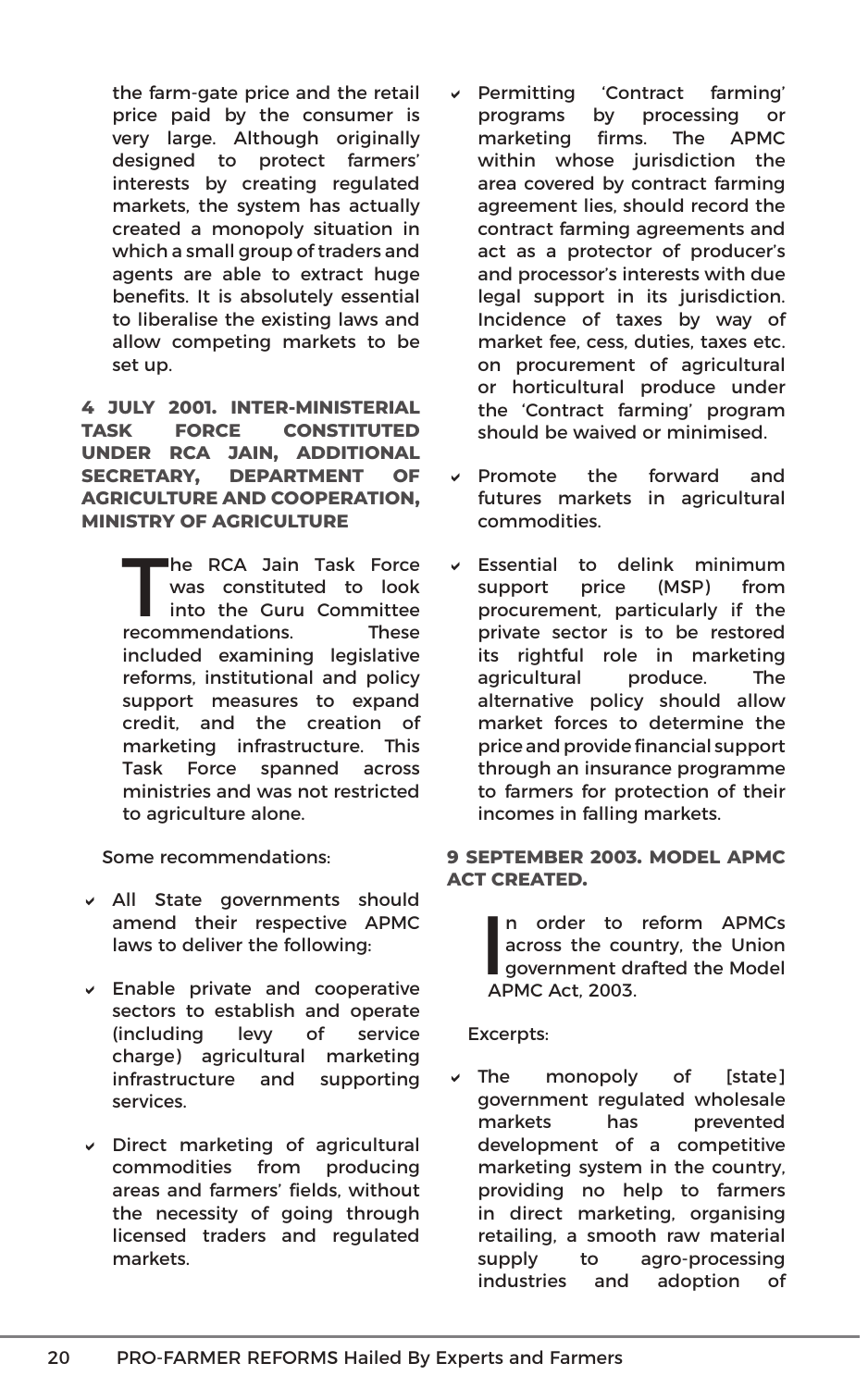innovative marketing system and technologies.

- $\vee$  If agricultural markets are to be developed in private and cooperative sectors and to be provided a level competitive environment vis-a-vis regulated markets, the existing framework of State APMC Acts will have to undergo a change.
- $\checkmark$  Section 14: There will be no compulsion on the growers to sell their produce through existing markets administered by the APMC. However, agriculturists who do not bring his produce to the market area for sale will not be eligible for election to the APMC.
- $\vee$  Sections 26 and 27: The APMC have been made specifically responsible for:
- » Ensuring complete transparency in pricing system and transactions taking place in market area;
- » Providing market-led extension services to farmers;
- » Ensuring payment for agricultural produce sold by farmers on the same day;
- » Promoting agricultural processing including activities for value addition in agricultural produce
- » Setup and promote public private partnership in the management of agricultural markets.

"PROVISION MADE FOR DIRECT SALE OF FARM PRODUCE TO CONTRACT FARMING SPONSOR FROM FARMERS' FIELD WITHOUT THE NECESSITY OF ROUTING IT THROUGH NOTIFIED MARKETS"

v Chapter VII: a new Chapter on 'Contract Farming' added to provide for:

- » Compulsory registration of all contract farming sponsors
- » Recording of contract farming agreements
- » Resolution of disputes, if any, arising out of such agreement
- » Exemption from levy of market fee on produce covered by contract farming agreements
- » Provide for indemnity to producers' title or possession over his land from any claim arising out of the agreement
- v Chapter VII: Provision made for direct sale of farm produce to contract farming sponsor from farmers' field without the necessity of routing it through notified markets
- $\vee$  Section 42: Provision made for imposition of single point levy of market fee on the sale of notified agricultural commodities in any market area and discretion provided to the State Government to fix graded levy of market fee on different types of sales
- $\vee$  Section 50: Provision made for resolving of disputes, if any, arising between private market or consumer market and market committee

**29 DECEMBER 2004: NATIONAL COMMISSION ON FARMERS, CHAIRED BY MS SWAMINATHAN, SUBMITS ITS FIRST REPORT, "SERVING FARMERS AND SAVING FARMERS: FIRST REPORT"**

> I n order to strengthen and expand the horticulture revolution, the policy focus must be on post-harvest management, processing and marketing. Further, the policy must bridge the disconnection between production and profit: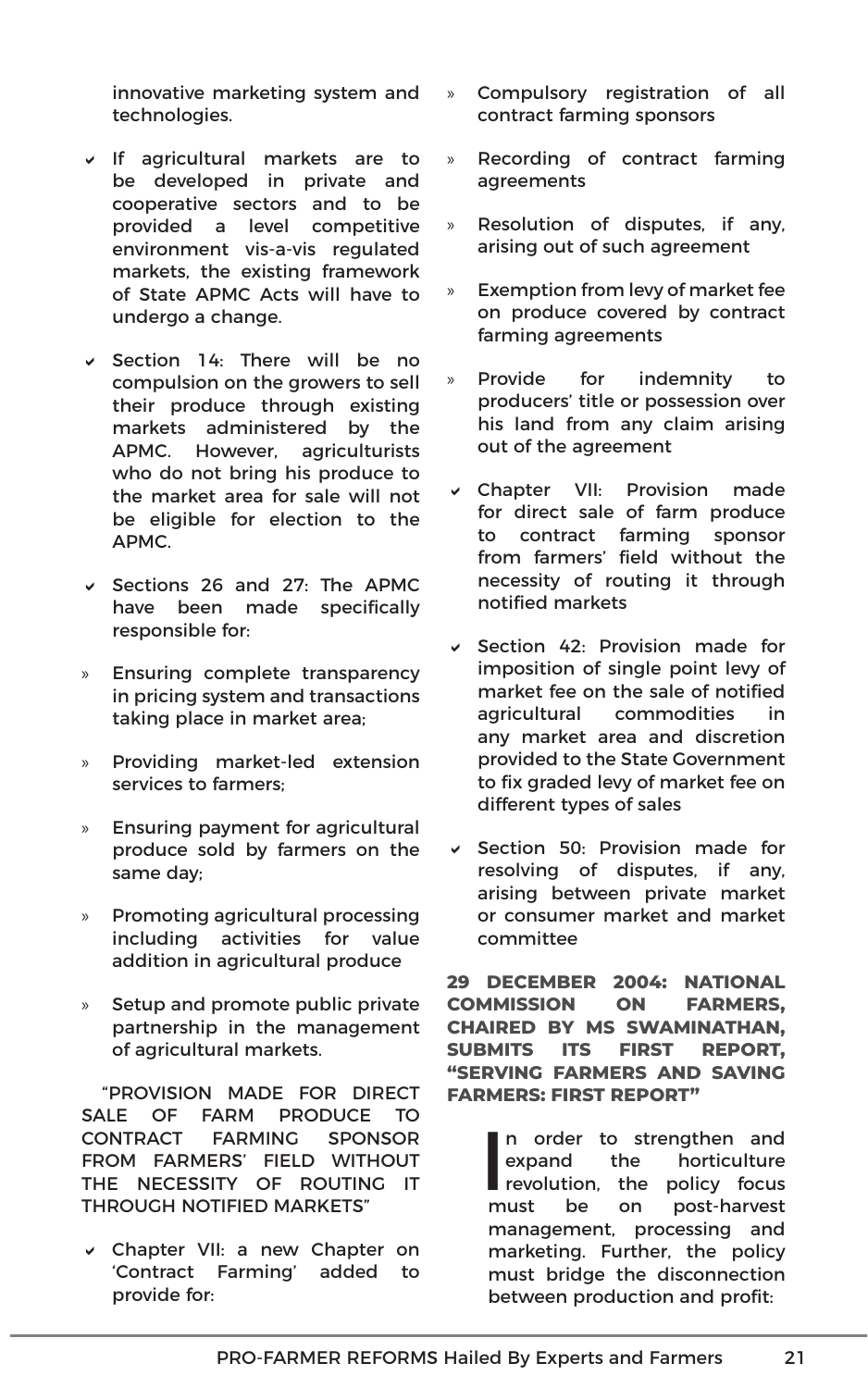$\vee$  Adoption of this strategy would call for immediate amendment to the APMC Act by each State to decentralise the system and permit marketing by other players for achieving the ultimate goal of ensuring better returns to the growers and reasonably good quality products to the consumers.

**11 AUGUST 2005: NATIONAL COMMISSION ON FARMERS, CHAIRED BY M.S. SWAMINATHAN, SUBMITS ITS SECOND REPORT, "SERVING FARMERS AND SAVING FARMING: FROM CRISIS TO CONFIDENCE"**

- $\vee$  States/UTs where there is no APMC Act and hence not requiring reforms: Kerala, Manipur, Andaman & Nicobar Islands, Dadra & Nagar Haveli, Daman & Diu and Lakshadweep
- v States/UTs where APMC Act already provides for the reforms: Tamil Nadu
- $\overline{\phantom{a}}$  States/UTs where reforms to APMC Act has been done as suggested: Madhya Pradesh, Himachal Pradesh, Sikkim and Nagaland (Gazette Notification under issues), Andhra Pradesh (ordinance under issue)
- $\vee$  States/UTs where reforms to APMC Act has been done partially: Maharashtra, Rajasthan, Haryana, Punjab, Karnataka, Gujarat and NCT of Delhi
- $\vee$  States/UTs where administrative action is initiated for the reforms: Orissa, Assam, Mizoram, Arunachal Pradesh, Tripura, Chhattisgarh, Meghalaya, J&K, Uttaranchal, Goa, West Bengal, Uttar Pradesh, Pondicherry and Chandigarh
- $\vee$  States/UTs where there is no progress: Bihar and Jharkhand
- It was felt that the reforms in APMC Acts were necessary for creating a nation-wide integration of the agriculture markets, facilitating emergence of agriculture markets in private and cooperative sectors and creating a conducive environment for private sector investment in the market infrastructure.
- $\vee$  The role of the APMCs and the State Agriculture Marketing Boards [SAMBs] needs to change from regulation to development in the changed production and demand environment. The APMCs and SAMBs should be primarily involved in grading, branding and packaging and building up markets for the local products in domestic and even international markets.
- The State Agriculture Produce Marketing Acts need to be amended to provide for, among others, encouraging the private sector or cooperatives to establish markets, develop marketing infrastructure and supporting services, collect charges and allowing marketing without the necessity of going though APMC/ licensed traders. Further, the market fee and other charges needs to be rationalised.
- The APMC Act in different States/ Union Territories needs to be amended on the lines of the draft of the amended APMC Act circulated by the Government of India. It would encourage private sector investment in development of agricultural marketing.
- $\vee$  Need for review of the Essential Commodities Act and other Acts/Orders concerning storing, marketing and processing etc of the agricultural commodities.
- $\vee$  There is an urgent need to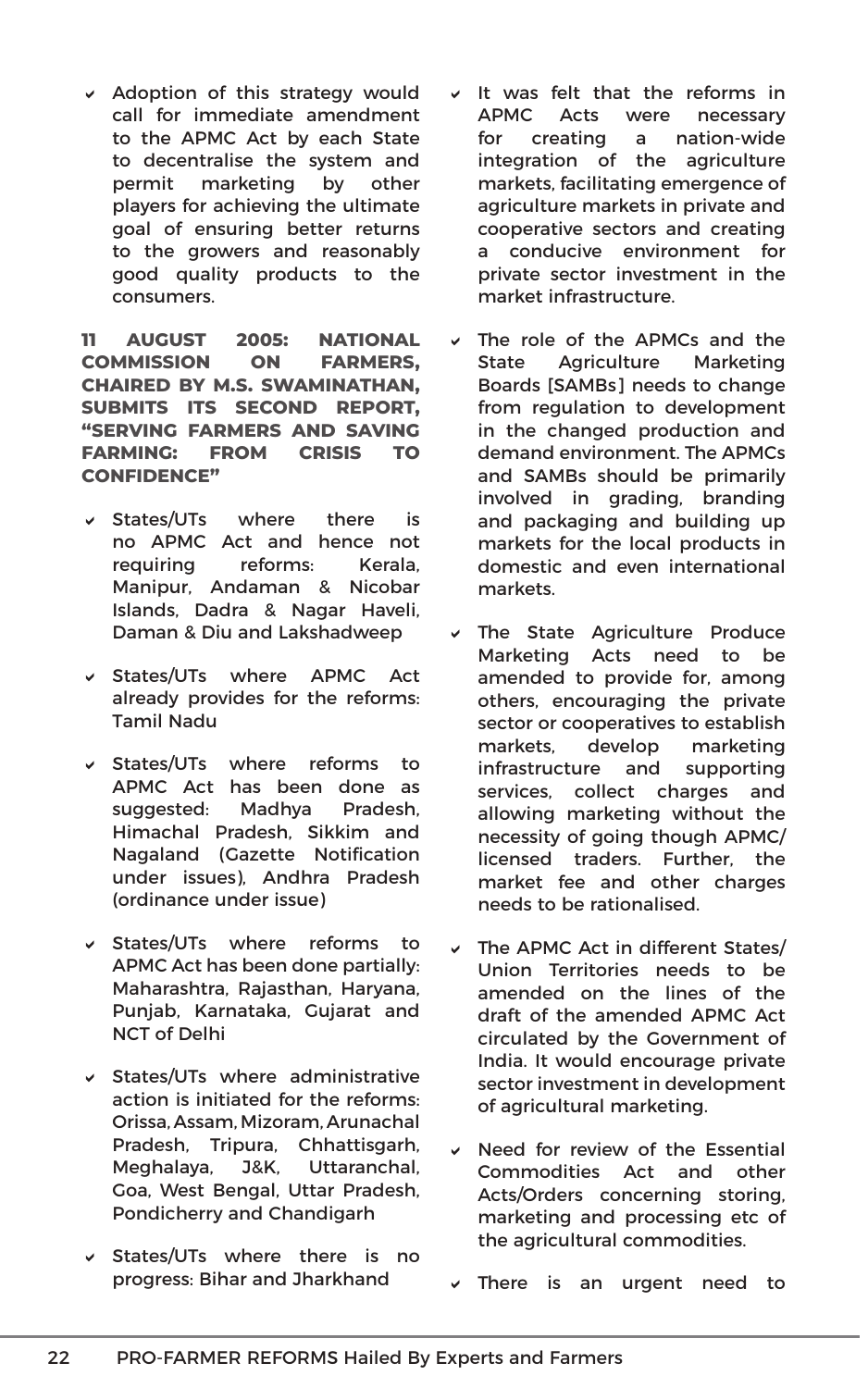undertake a review of the Essential Commodities Act and other legal instruments covering marketing, storing and processing of agriculture produce; some of these Acts and Orders appear to have outlived their utility.

**DECEMBER 2005: THE FOOD AND AGRICULTURE ORGANISATION (FAO) OF THE UNITED NATIONS SUBMITS A REPORT TO THE NATIONAL COMMISSION ON FARMERS (NCF), "TOWARDS AN INDIAN COMMON MARKET: REMOVAL OF RESTRICTIONS ON INTERNAL TRADE IN AGRICULTURE COMMODITIES"**

> The study was undertaken by FAO at the request of the NCF through the Union Ministry of Agriculture to study the possibilities of emergence of a farmer-centric Indian common market catering to both over a billion consumers within the country and consumers abroad. The technical project was initiated to study the possibilities of removal of unnecessary restrictions on the movement of agriculture products both within and between states in India and measures that could be taken for better market integration. Some conclusions:

v The Essential Commodities Act was introduced during a period when India was not self-sufficient in agriculture and controlling the movement and storage practices acted as an efficient check against dishonest business practices. However, given the fact that India has now created a respectable buffer stock of food grains against any disaster, thanks to the operation of the Food Corporation of India, there is scope for re-looking at the actual utility of the provision.

- There is reason to believe that the law has outlived its utility and is only contributing to the rising transaction costs. Although in the last few years both the State and the Central governments have taken number of steps to reduce the rigours of the ECA and the number of commodities covered by it has been drastically cut down, the government still retains the right to bring any commodity under its purview, if need be.
- $\vee$  Out of the 15 commodities still kept in the list, 11 are related to agricultural products. The mere threat of potential Government action keeps the private sector participation in storage, transport and processing at a low level. It also bears consequences on verifications made at the interstate borders on movement of goods.
- $\vee$  The powers for states to restrict the movement of agricultural products out of their territory granted by the ECA are incompatible with the principle of a single market. They may have served a purpose in helping to preserve local food security but at the cost of reducing food security for India as a whole. For these reasons the provision should gradually be phased out.
- $\times$  As regards the collection of market fees through the APMC Act, it still continues to be a major hurdle on the free movement of primary agriculture products not only between States but also even within the States from one market area to another. As already stated, it sometimes results in double taxation of the same products. Moreover, its operation creates monopolies of the State Marketing Board/Market Committees in regulating the wholesale market by not allowing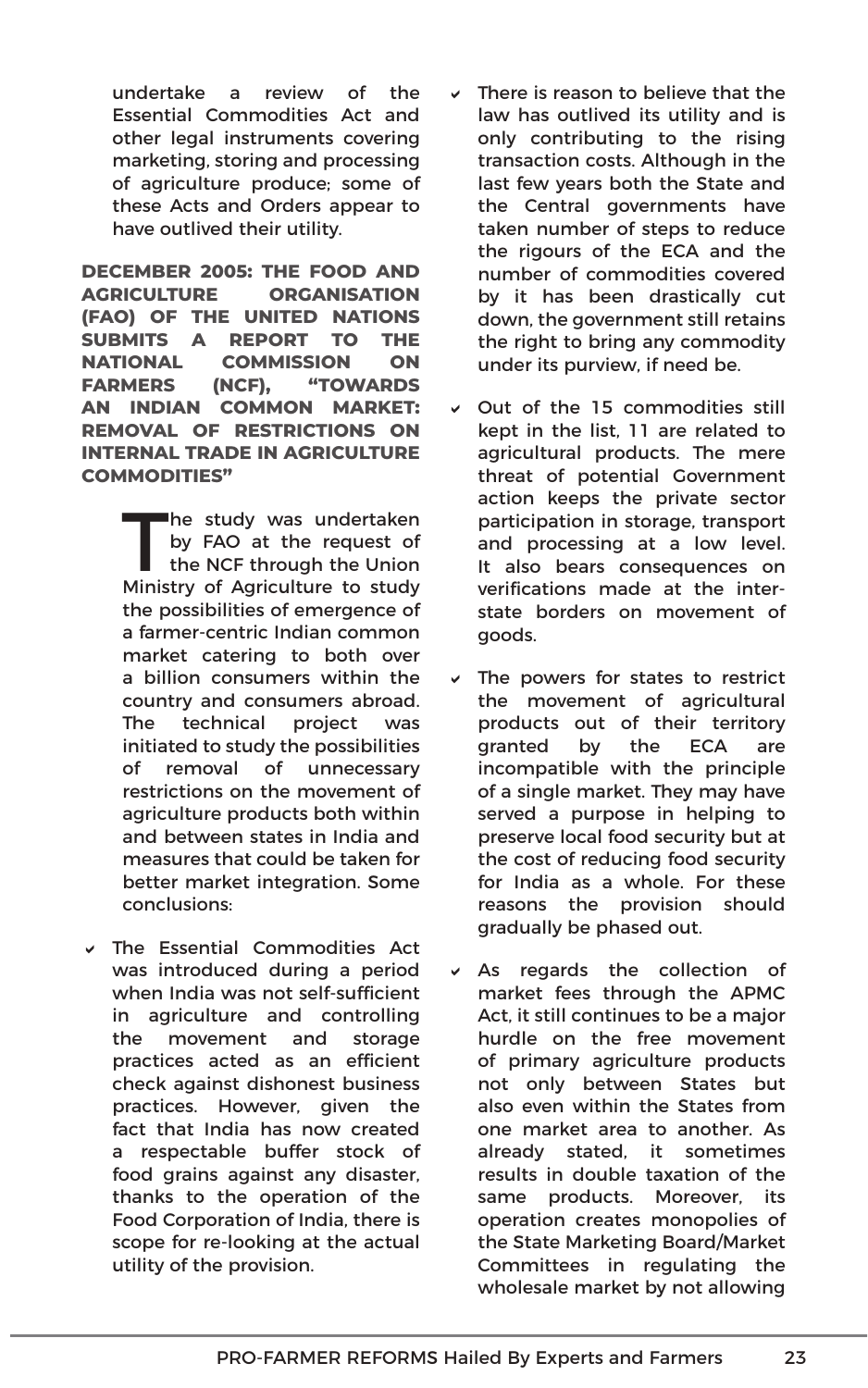direct marketing, often leading to cartelisation of a few brokers or arhtiyas and non-transparency in price setting to the disadvantage of the farmers.

- $\vee$  The monopolistic operation of the market committee also acts as a disincentive to the private sector in setting up processing units for value addition, as they do not have direct linkage with the farmers, which would otherwise help them in getting raw materials of assured quality and quantity. The policy framework should give farmers the liberty to freely market their produce anywhere including direct marketing to processors or other buyers without paying any market fees. However, in case they want the facilities of the market yard, they have to pay a service charge, which should be sufficient to cover the operation costs of the market committee.
- $\vee$  It is therefore recommended that farmers, processor companies or other private operators may be allowed to operate their own wholesale market and charge a suitable fee for the service. This would encourage more investment in setting up infrastructure and create opportunities for providing better and more cost-effective services.
- v The reform of APMC would facilitate free movement of agriculture products between different States and from the jurisdiction of one market committee to another. However, as market fee is a major source of income for a number of States, it may result in loss of revenue to some of them. It is felt that in the major cereal producing States like Punjab, Haryana, Western UP and Andhra Pradesh where bulk of food grains are procured by the FCI for the central pool,

the loss of market fee may not be significant as the FCI and the State Government agencies are expected to continue their procurement through the existing Mandi structure.

**29 DECEMBER 2005: NATIONAL COMMISSION ON FARMERS, CHAIRED BY MS SWAMINATHAN, SUBMITS ITS THIRD REPORT, "SERVING FARMERS AND SAVING FARMING: 2006: YEAR OF AGRICULTURAL RENEWAL"**

- The Essential Commodities Act, 1955, and the Control Orders were relevant and issued in situation of demand exceeding the supply. The demand-supply balance and the economic environment have changed in recent years, but the restrictions and controls are continuing and coming in the way of efficient functioning of the marketing system and also the agricultural development in the country.
- The number of essential commodities has been reduced from a high of seventy in 1989 to only fifteen. It would be useful if the remaining agricultural products are also removed from the list of essential commodities. Alternatively, the ECA, 1955, may be put under suspended animation for the present and revived by Government notification if any emergency situation develops, for a limited time, for a specific commodity and in a specified area.
- The Government needs to abolish market fee on primary agricultural commodities altogether and levying of charges for various services like loading, unloading, weighing etc. in the APMC yard and replace it with one consolidated service charge for use of the market infrastructure.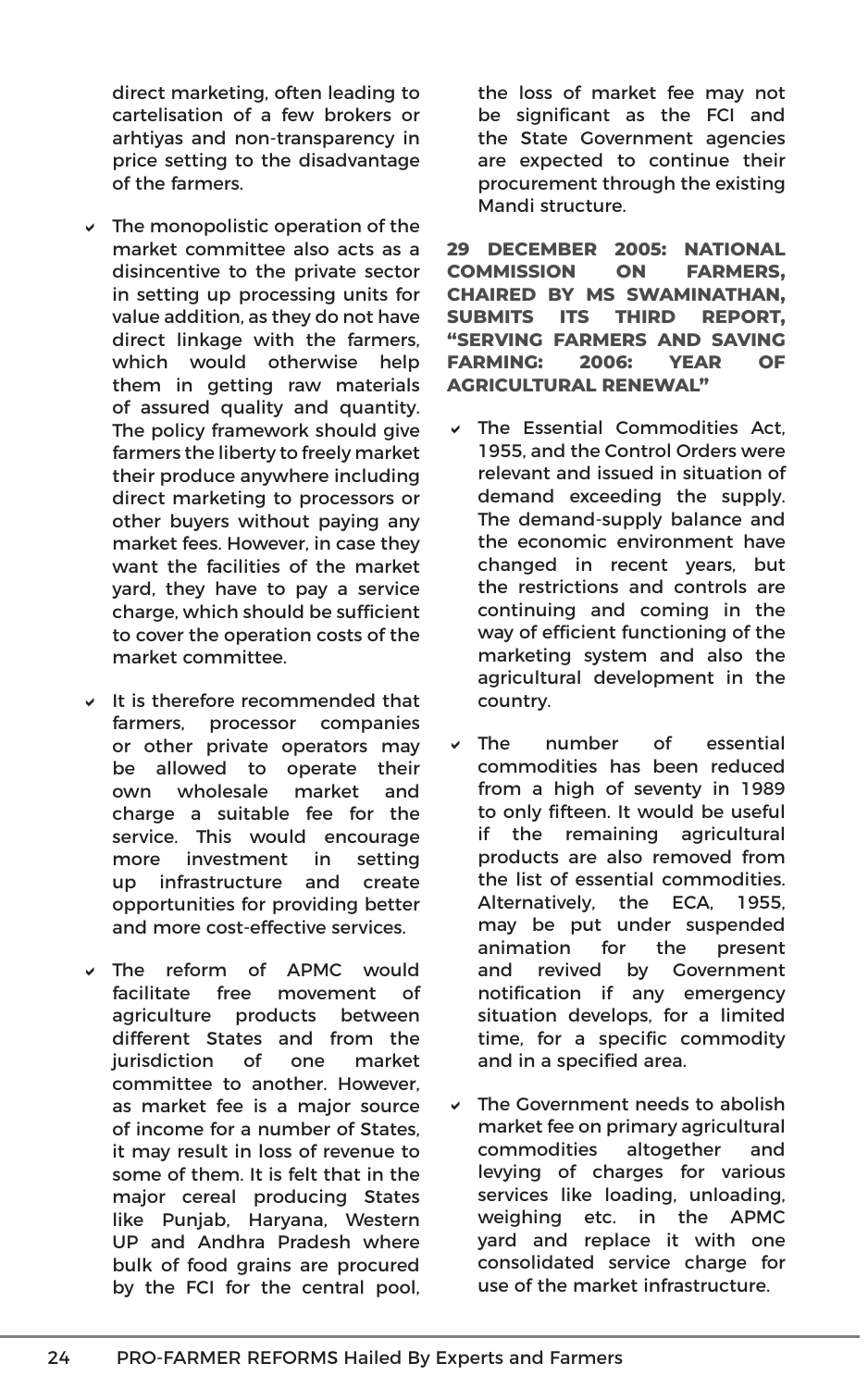- $\vee$  The State has already amended the APMC Act, thereby facilitating the growth of pro-farmer markets. The transition from existing trade channels like Arhtiyas should be brought about with care, so as to ensure that the new systems of farmers-purchaser linkages are both beneficial and sustainable. Opportunities for assured and remunerative marketing hold the key for Punjab's agricultural future.
- $\triangledown$  The APMCs have also generally failed to provide adequate infrastructure at the mandis. The focus of the APMCs has been on regulation and not development of markets for the local products, introducing grading and encouraging local processing etc. The APMCs have also not played any significant role in bringing better market information to the farmers.
- $\vee$  Direct marketing could enable the farmers to sell their produce to the processors or bulk buyers at lower transaction costs and maybe at better prices than what they get from intermediaries or from the wholesale markets. However, the APMC Act in most of the States does not allow direct buying by processing industries, exporters or wholesalers. Although this requirement has been waived on a case-by-case basis in some States under pressure from the industry, the market fee still has to be paid even though the produce may not enter the APMC yard.
- $\vee$  The monopoly of APMCs has meant that the private sector including cooperatives have not been able to contribute in establishing and developing mandis. The provision of the APMC Acts in different States requires modification to create a lawful role for the private sector in

the marketing development.

- $\vee$  The Essential Commodities Act and other legal instruments including the State Agriculture Produce Marketing Committee Acts [APMC Acts] relating to marketing, storage and processing of agriculture produce need to be reviewed in order to meet the requirements of modern agriculture and attracting private capital in this sector.
- As regards the collection of market fees through the APMC Act, it still continues to be a major hurdle on the free movement of primary agriculture products not only between States but also even within the States from one market area to another. As already stated, it sometimes results in double taxation of the same products. Moreover, its operation creates monopolies of the State Marketing Board/Market Committees in regulating the wholesale market by not allowing direct marketing, often leading to cartelisation of a few brokers or arhtiyas and non-transparency in price setting to the disadvantage of the farmers.
- $\vee$  The reform of APMC would facilitate free movement of agriculture products between different States and from the jurisdiction of one market committee to another. However, as market fee is a major source of income for a number of States, it may result in loss of revenue to some of them.

**13 AUGUST 2006: NATIONAL COMMISSION ON FARMERS, CHAIRED BY MS SWAMINATHAN, SUBMITS ITS FOURTH REPORT, "SERVING FARMERS AND SAVING FARMING: JAI KISAN: A DRAFT NATIONAL POLICY FOR FARMERS"**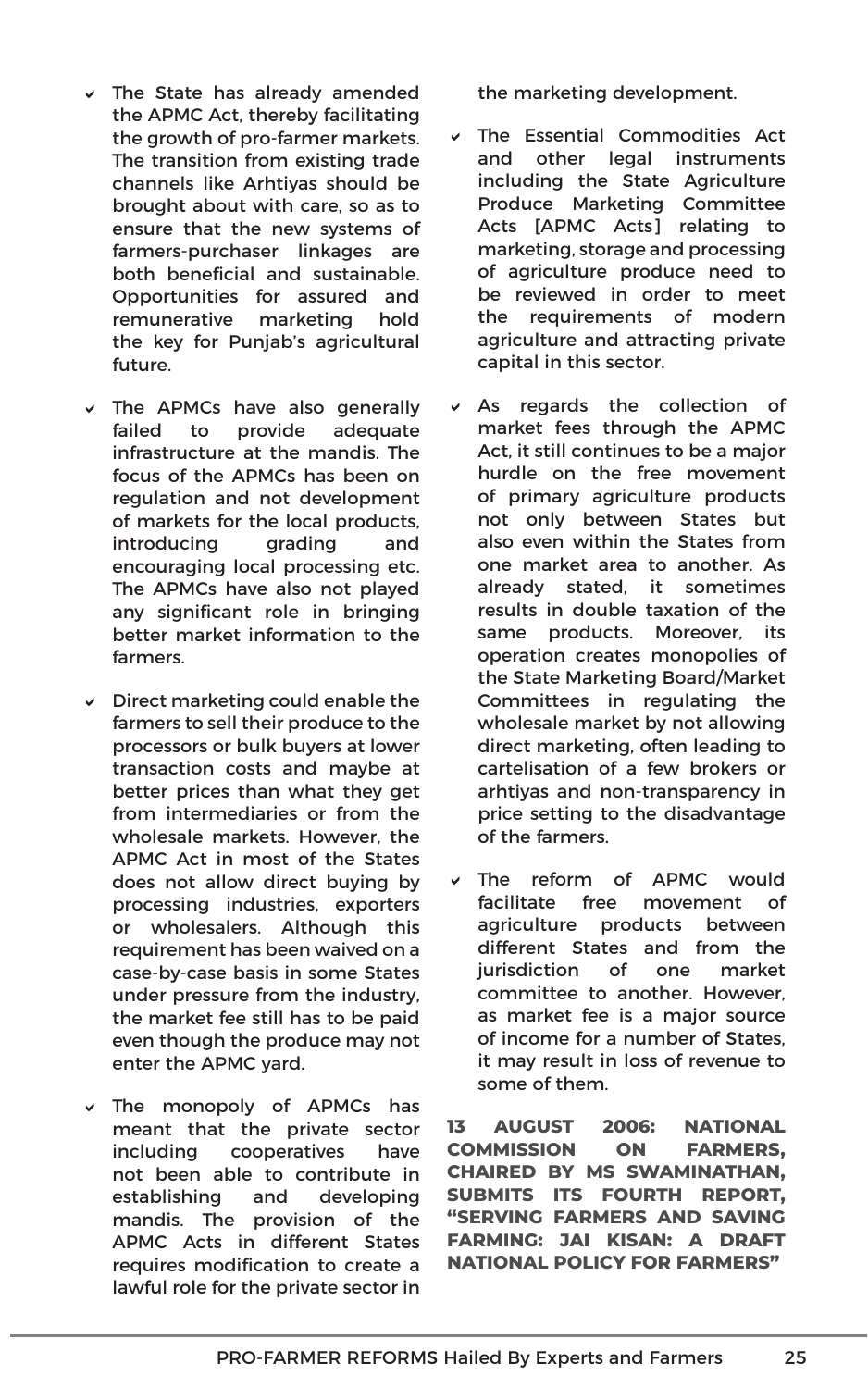armonising the<br>
previous three reports, the<br>
fourth report of the NCE create a recommendations of the fourth report of the NCF creates a Draft National Policy for Farmers.

Some recommendations:

- $\vee$  The Essential Commodities Act and other legal instruments including the State Agriculture Produce Marketing Committee Acts [APMC Acts] relating to marketing, storage and processing of agriculture produce need to be reviewed in order to meet the requirements of modern agriculture and attracting private capital in this sector.
- v The role of the APMCs/State Agriculture Marketing Boards need to change from regulatory focus to promotion of grading, branding, packaging and development of distant and international markets for the local produce.
- $\vee$  The farmer wants different options for marketing his produce. The State APMC Acts need to be amended to provide for, among others, encouraging the private sector or cooperatives to establish markets, develop marketing infrastructure and supporting services, collect charges, allowing marketing without the necessity of going through APMC/ licensed traders etc.

**4 OCTOBER 2006: NATIONAL COMMISSION ON FARMERS, CHAIRED BY MS SWAMINATHAN, SUBMITS ITS FIFTH REPORT IN TWO VOLUMES, "TOWARDS FASTER AND MORE INCLUSIVE GROWTH OF FARMERS' WELFARE"**

> This is NCF's fifth and final<br>report, submitted in two<br>volumes. It deals with some report, submitted in two volumes. It deals with some

of the key issues confronting our farmers and farming such as the economic survival of farmers with small holdings in a globalised economy, shaping the economic destiny of farmers, strengthening the ecological foundations essential for sustainable agriculture, attracting and retaining youth in farming, and restoring the glory of Indian farmers and farming. It presents an action plan for making hunger history.

Volume 1:

- $\vee$  If we continue the practice of importing large quantities of pulses and oil seeds, without determined action to produce them within the country, dry farming areas will continue to languish in poverty and malnutrition. The linkages between low small farm productivity and the persistence of poverty and malnutrition is very strong. Therefore, the sooner we revise our import policies in relation to pulses and oil seeds and divert our attention to helping the millions of farmers toiling in rain-fed areas to produce more of these essential commodities by assuring them of a support price, the greater will be the possibility of reducing substantially hunger and poverty in the country. Whenever there is a good crop of pulses or oilseeds like the one in mustard this year, farmers suffer due to lack of assured and remunerative marketing opportunities. The interests of the producer-consumer needs greater protection than those of the interests of trader-importers.
- $\triangledown$  The APMCs and State Agriculture Marketing Boards need to change their role from regulatory to promotional and developmental. These agencies should focus more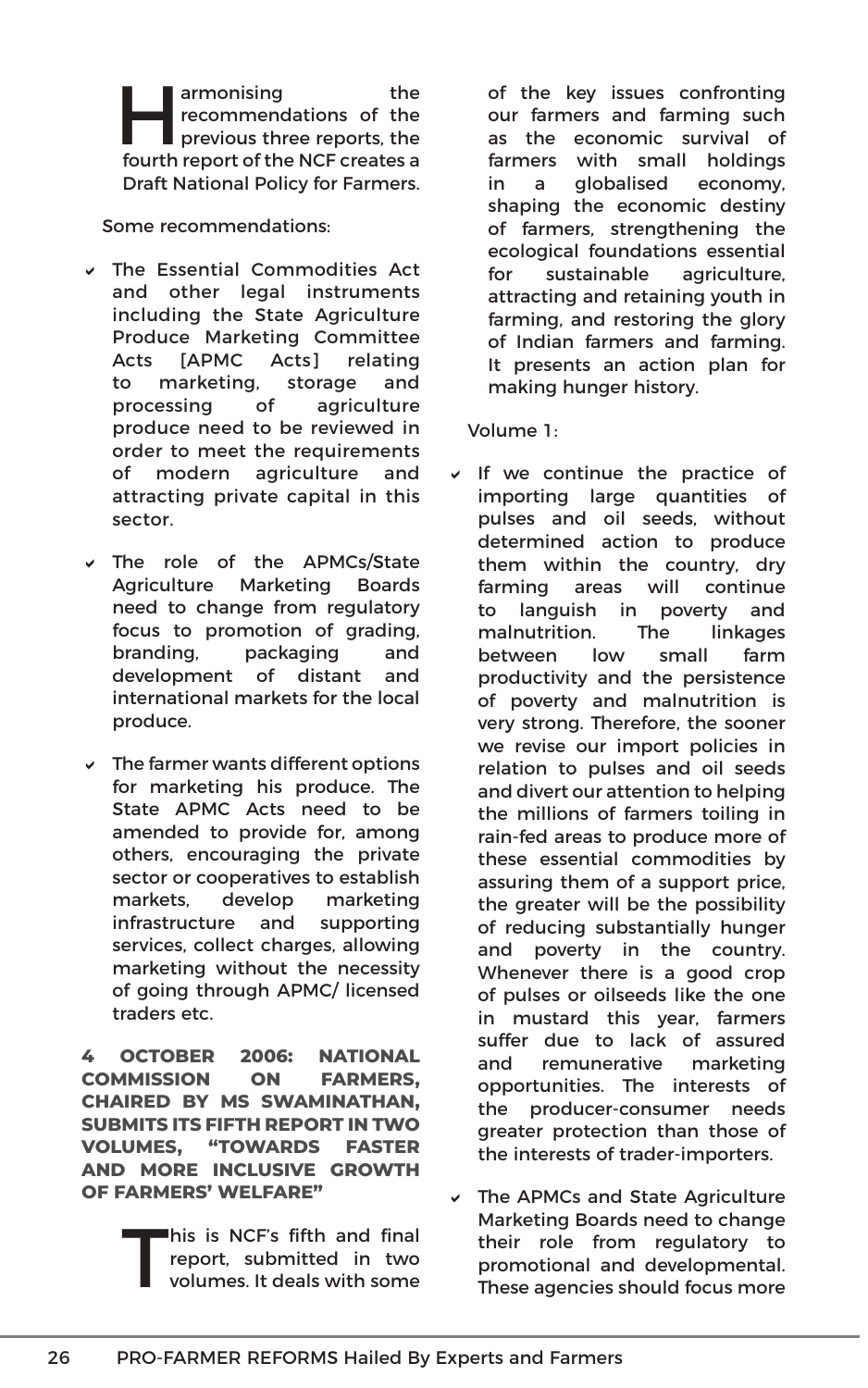*The farmer wants different options for marketing his produce. The State APMC Acts need to be amended to provide for, among others, encouraging the private sector or cooperatives to establish markets, develop marketing infrastructure and supporting services, collect charges, allowing marketing without the necessity of going through APMC/ licensed traders etc.*

on developing new markets for the local products. Their entire functioning, management, operations and disposal of surplus need a relook. The need is also to encourage and support the farmer's cooperatives and private sector to operate the wholesale agriculture produce markets and provide competition to APMCs.

 $\vee$  Development of agro-processing is important to increase farmers' income and also to create employment. It would, however, be necessary to introduce reforms in the agriculture sector to facilitate greater private corporate sector investments in agro-processing not only in new units but also in modernising the established units. The processing industry requires adequate and continuous availability of raw material for processing. Direct purchase from the growers is not possible under the existing APMC Act in many of the States and hence it has to be either routed through the APMC or the concerned State Govt. has to specifically permit the same.

Volume 2:

- v Farmer of Punjab could not transport surplus wheat outside due to stringent provisions in 9th Schedule of Essential Commodities Act. It had acted to the detriment of interest of the farmers in the past.
- $\vee$  PM in his speech on 15.08.2006, mentioned that farmer must get appropriate remunerative price from the market. This must be implemented.
- $\vee$  Need to give more attention to remunerative prices for the farmers for their produce. APMCs and State Marketing Boards should understand their new developmental role. There was a huge scope of improvement in existing working style of the APMCs.
- $\vee$  Hamal and coolie do not deal with farmers respectfully; rather they insult them. Farmers selling their produce in APMC feel that the traders and management connive and often cheat them. There is need for a greater say of farmers in managing the APMCs and a say particularly in the auction system. The farmer's interest should be uppermost in the working of the APMCs. Ungraded produce fetches low price. The need is to introduce grading at the farm gate itself.
- $\vee$  NGO should also be permitted to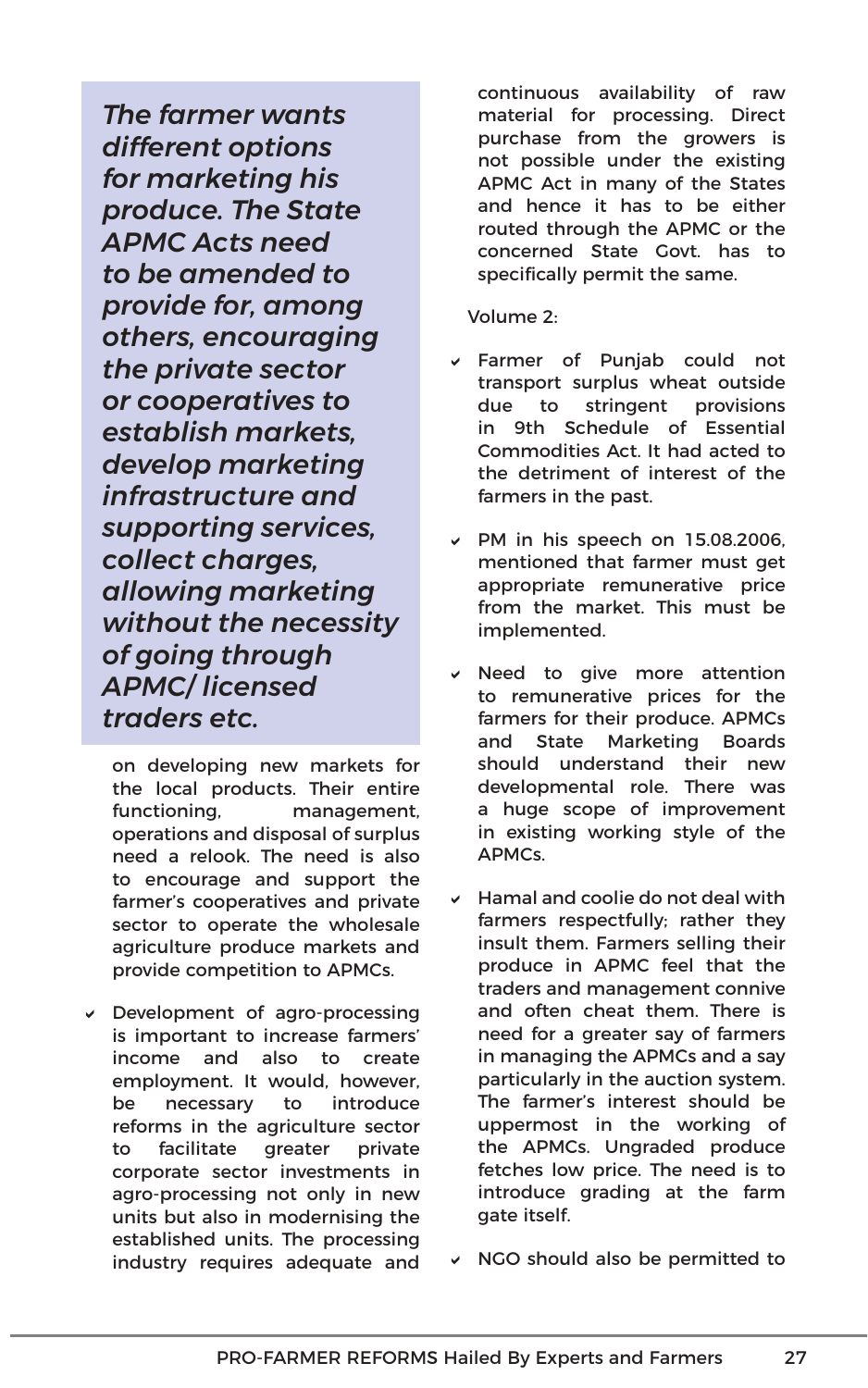buy agricultural produce directly from the farmers without going through the APMCs.

 $\vee$  Benefits of APMCs have not reached small, marginal and medium farmers.

#### **2007 (UNDATED): MODEL APMC RULES, 2007**

Across XIII Chapters and 115 Sections, the Union government drafts the Model APMC Rules, 2007. The Rules come with 26 forms.

The rules detail how Market Committees will function (Chapter V), contract farming done (Chapter VI), and levy of fees and its collection (Chapter VIII).

#### **FEBRUARY 2012: ECONOMIC SURVEY 2011-12, CHAPTER 8: AGRICULTURE AND FOOD**

Excerpts:

 $\vee$  Mandi governance is an area of concern. A greater number of traders must be allowed as agents in the mandis. Anyone who gets better prices and terms outside the Agricultural Produce Marketing Committee (APMC) or at its farm

*Direct purchase from the growers is not possible under the existing APMC Act in many of the States and hence it has to be either routed through the APMC or the concerned State Govt. has to specifically permit the same.*

gate should be allowed to do so. For promoting inter-state trade, a commodity for which market fee has been paid once must not be subjected to subsequent market fee in other markets including that for transaction in other states. Only user charges linked to services provided may be levied for subsequent transactions.

- Perishables could be taken out of the ambit of the APMC Act. The recent episodes of inflation in vegetables and fruits have exposed flaws in our supply chains. The government-regulated mandis sometimes prevent retailers from integrating their enterprises with those of farmers. In view of this, perishables may have to be exempted from this regulation.
- The role of the agriculture market is to deliver agricultural produce from the farmer to the consumer in the most efficient way. Agriculture markets are regulated in India through the APMC Acts. According to the provisions of the APMC Acts of the states, every APMC is authorised to collect market fees from the buyers/ traders in the prescribed manner on the sale of notified agricultural produce. The relatively high incidence of commission charges on agricultural /horticultural produce renders their marketing cost high, which is an undesirable outcome. All this suggests that a single point market fee system is necessary for facilitating free movement of produce, bringing price stabilisation, and reducing price differences between the producer and consumer market segments. Another point to be highlighted is that the cleaning, grading, and packaging of agricultural produce before sale by the farmers have not been popularised by these market committees on a sufficient scale.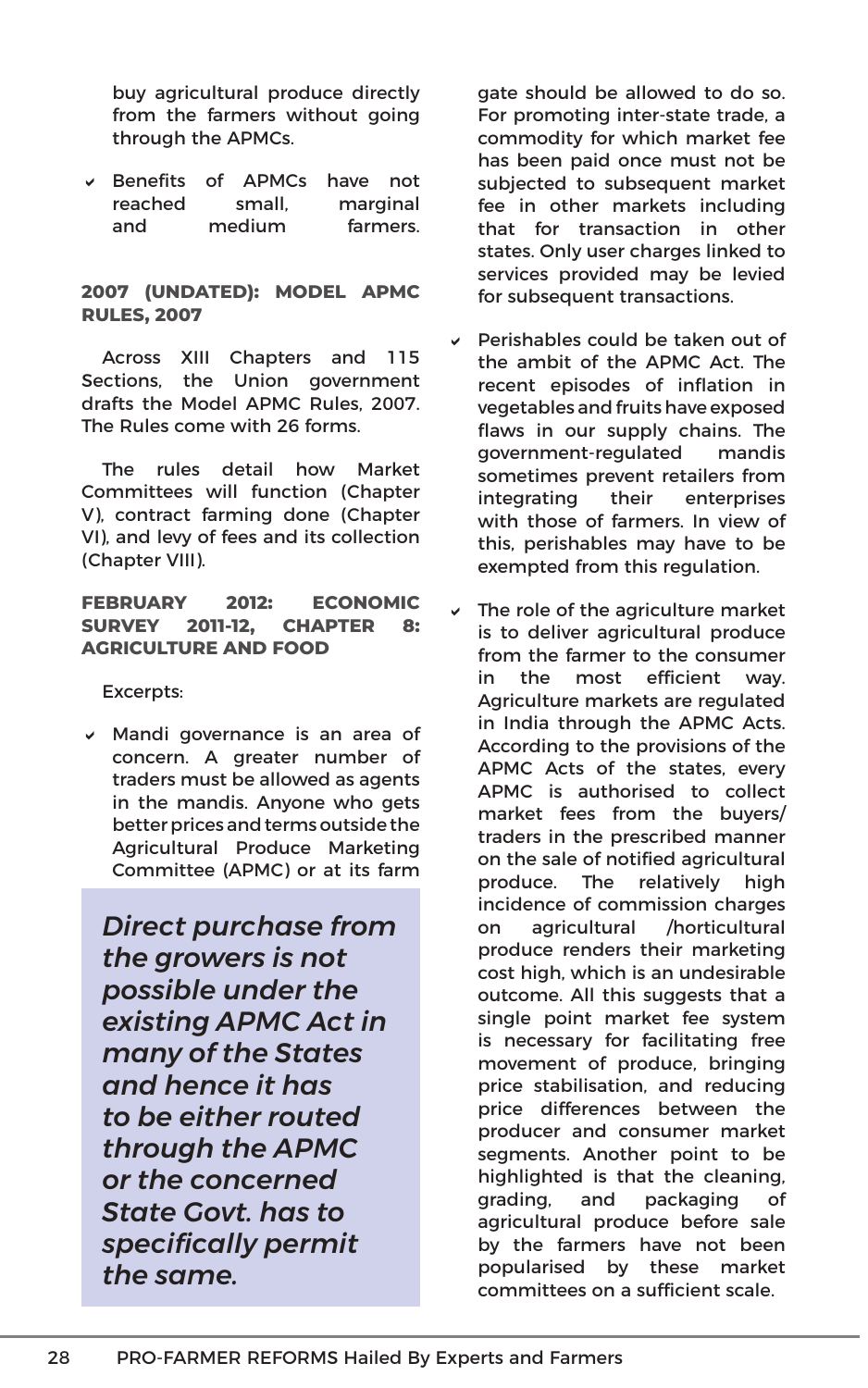- $\times$  As the APMC was created to protect the interests of farmers it will be in the fitness of things to give farmers the choice of going to the PMC or not. In the light of this, the need is to pursue further reforms in the state APMC Acts.
- v 22 JANUARY 2013: FINAL REPORT OF COMMITTEE OF STATE MINISTERS, INCHARGE OF AGRICULTURE MARKETING TO PROMOTE REFORMS, CHAIRED BY HARSHVARDHAN PATIL
- $\vee$  This Committee was set up on 2 March 2010 to persuade various

*As the APMC was created to protect the interests of farmers it will be in the fitness of things to give farmers the choice of going to the PMC or not. In the light of this, the need is to pursue further reforms in the state APMC Acts.*

States/UTs to implement the reforms in agriculture marketing through adoption of Model APMC Act and Model APMC Rules, suggest further reforms necessary to provide a barrier free national market for the benefit of farmers and consumers and also suggest measures to effectively disseminate market information and to promote grading, standardisation, packaging, and quality certification of agricultural produce.

"DUE TO RESTRICTIVE PROVISIONS OF THE ESSENTIAL COMMODITIES ACT…. PRIVATE INVESTMENT IN LARGE SCALE STORAGE AND MARKETING INFRASTRUCTURE INCLUDING IN THE AREAS OF CONTRACT FARMING, DIRECT MARKETING HAVE NOT BEEN VERY ENCOURAGING"

- Due to the restrictive provisions of the Essential Commodities Act and various Control Orders issued thereunder, private investment in large scale storage and marketing infrastructure including in the areas of contract farming, direct marketing have not been very encouraging. Under the present system, the marketable surplus of one area moves out to consumption centres through a network of middlemen and traders and institutional agencies. Thus, there exists national level physical, though, there is no national level regulation for the same and the existing regulation does not provide for a barrier free market in the country. There are many significant Inter-State barriers to trade, viz. (a) Taxation Related Barriers (variation in rates, applicability of VAT, levy of market fee at multiple point, etc.); (b) Physical Barriers (Essential Commodities Act, Check Posts, APMC Regulations, etc.); and (c) Statutory Barriers relating to licensing and registration of traders, commission agents. Therefore, there is a need to develop a national level single market for agricultural commodities by removing all the existing barriers of licensing, movement and storage.
- $\vee$  In order to regulate and control the supply and distribution of foodgrains from surplus to deficit areas, the Government of India implements Essential Commodities Act to control and regulate production,

Excerpts: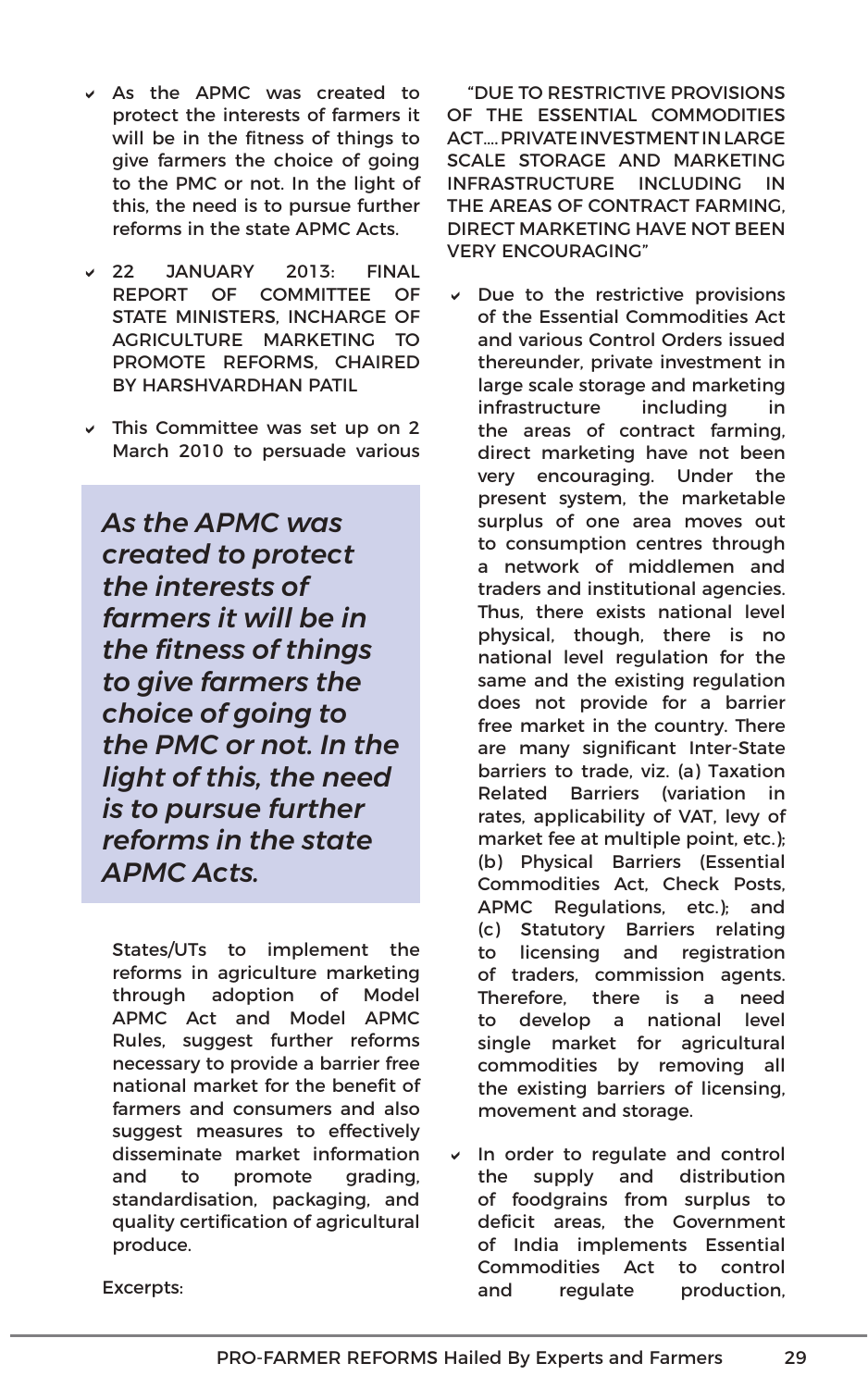manufacturing and distribution of essential commodities in the country in the event of short supply. The Act itself does not lay the Rules and Regulations but allows the States to issue Control Orders in the event of malpractices like hoarding and black marketing i.e., "Licensing of Dealers/Retailers for trade in foodgrains"; "Restrictions on movement of foodgrains"; and "Regulation of Storage limits". Since 1993, the Central Government has decided to treat the entire country as a single food zone, but the States are still imposing such orders and restrict movements now and then.

- $\vee$  State Governments often issue Control Orders promulgated under the Essential Commodities Act, 1955 adversely affecting trading in agricultural commodities such as foodgrains, edible oils, pulses and sugar. These Control Orders broadly relate to licensing of dealers, regulation of stock limits, restrictions on movement of goods and compulsory purchase under the system of levy. Due to the restrictive provisions of the Essential Commodities Act and various Control Orders issued thereunder, private investment in large scale storage and marketing infrastructure including in the areas of contract farming, direct marketing have not been very encouraging.
- v Agricultural Produce Marketing Regulation Act and Essential Commodities Act need to be amended to ensure barrier free storage and movement of agricultural commodities across the States as storage and movement are very important marketing functions for maintaining regular supply and distribution of food products in the country from the point of

production to the consumption centres. This will help to contain uneven price fluctuations and ensure optimum management of the supply chain.

- The regulation of markets, however, achieved limited success in providing an efficient agricultural marketing system in the country because, over the years, these developmentoriented institutions (e.g. the State Agriculture Marketing Boards, APMCs etc.) turned out to be more of revenue generating institutions than facilitating efficient marketing practices to benefit the farmers and other market participants. Apart from the market regulation programme, the Essential Commodities Act and plethora of Orders promulgated under this Act by the Centre and States prevented development of free and competitive marketing system in the country
- $\vee$  Apart from the market regulation programme, the Essential Commodities Act, 1955 (EC Act) and plethora of Control Orders promulgated under this Act by the Centre and States prevented development of free and competitive marketing system in the country. Due to the restrictive provisions of the EC Act and various Control Orders issued thereunder, private investment in large scale storage and marketing has virtually become non-existent. These Control Orders also give rise to inordinate delay in haulage of agricultural produce at the border check points creating artificial barriers on the movement and storage of agricultural commodities and to that extent the formation of common market.
- $\triangledown$  The regulatory framework needs to undergo a change by providing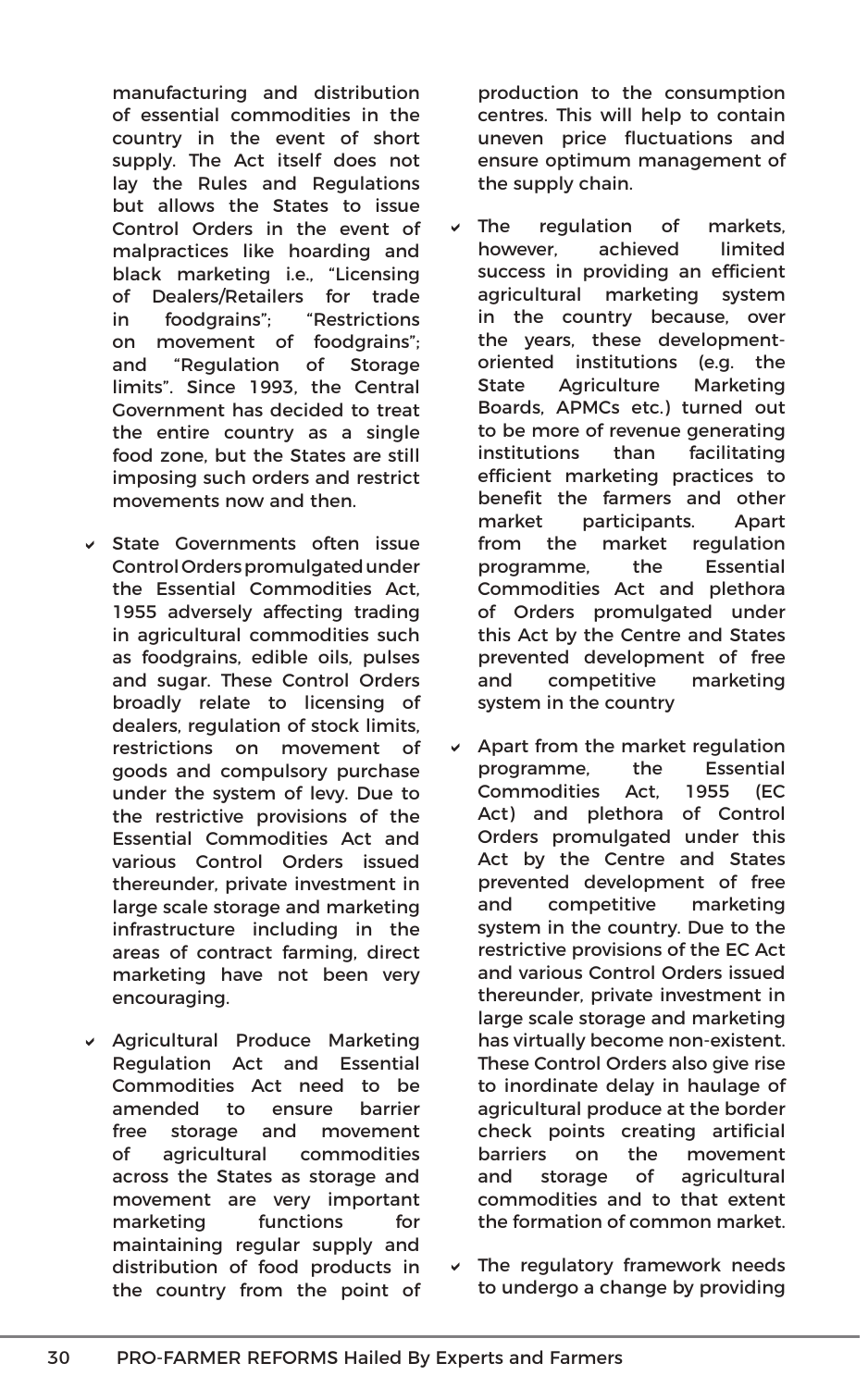free hand to private sector to own, operate and manage markets/ alternate marketing system with backward and forward linkages. The Government may at best formulate rules of the game for the market players rather than controlling the system. The role of the Government should be that of facilitator only.

- $\vee$  The present Act restricts the farmers from selling their produce to processor/manufacturer/bulk processor outside the market yard as the produce will have to channel through regulated market according to provisions of the APMC Act. In the changed scenario, the producer should be free to enter into direct sale without the involvement of other middlemen outside the market yard in the market area under the relevant provision of the concerned Act. This will facilitate direct marketing between the producers and processing factories with monetary gains to the producer-seller through improving competitiveness and to the consumers by way of reasonable prices.
- $\vee$  Under the present APMC Act, only State Governments are permitted to set up markets. Monopolistic practices and modalities of the State-controlled markets have prevented private investment in the sector. The licensing of traders in the regulated markets has led to the monopoly of the licensed traders acting as a major entry barrier for new entrepreneurs. The traders, commission agents and other functionaries organise themselves into associations, which generally do not allow easy entry of new persons, stifling the very spirit of competitive functioning.

### **FEBRUARY 2013: ECONOMIC SURVEY 2012-13, CHAPTER 8: AGRICULTURE AND FOOD MANAGEMENT**

Excerpts:

v Organised marketing of agricultural commodities has been promoted in the country through a network of regulated markets to ensure reasonable gains to farmers and consumers by creating a market environment conducive for fair play of supply and demand. In order to bring about reforms in the sector, a model Agricultural Produce Marketing (Development and Regulation) (APMC) Act was prepared in 2003. Though the process of market reforms has been initiated by different state governments through amendments in the present APMC Act on the lines of Model Act, many of the states are yet to adopt the Model Act uniformly. It is therefore necessary to complete the process of market reforms early in order to provide farmers an alternative competitive marketing channel for transaction of their agricultural produce at remunerative prices. Development of an agricultural marketing infrastructure is the foremost requirement for the growth of a comprehensive and integrated agricultural marketing system in the country. For the purpose, the Ministry of Agriculture is implementing demand-driven Plan schemes by providing assistance to entrepreneurs in the form of back-ended credit-linked subsidy, viz. the Grameen Bhandaran Yojana and Development/ Strengthening of Agricultural Marketing Infrastructure, Grading and Standardisation.

**FEBRUARY 2014: ECONOMIC**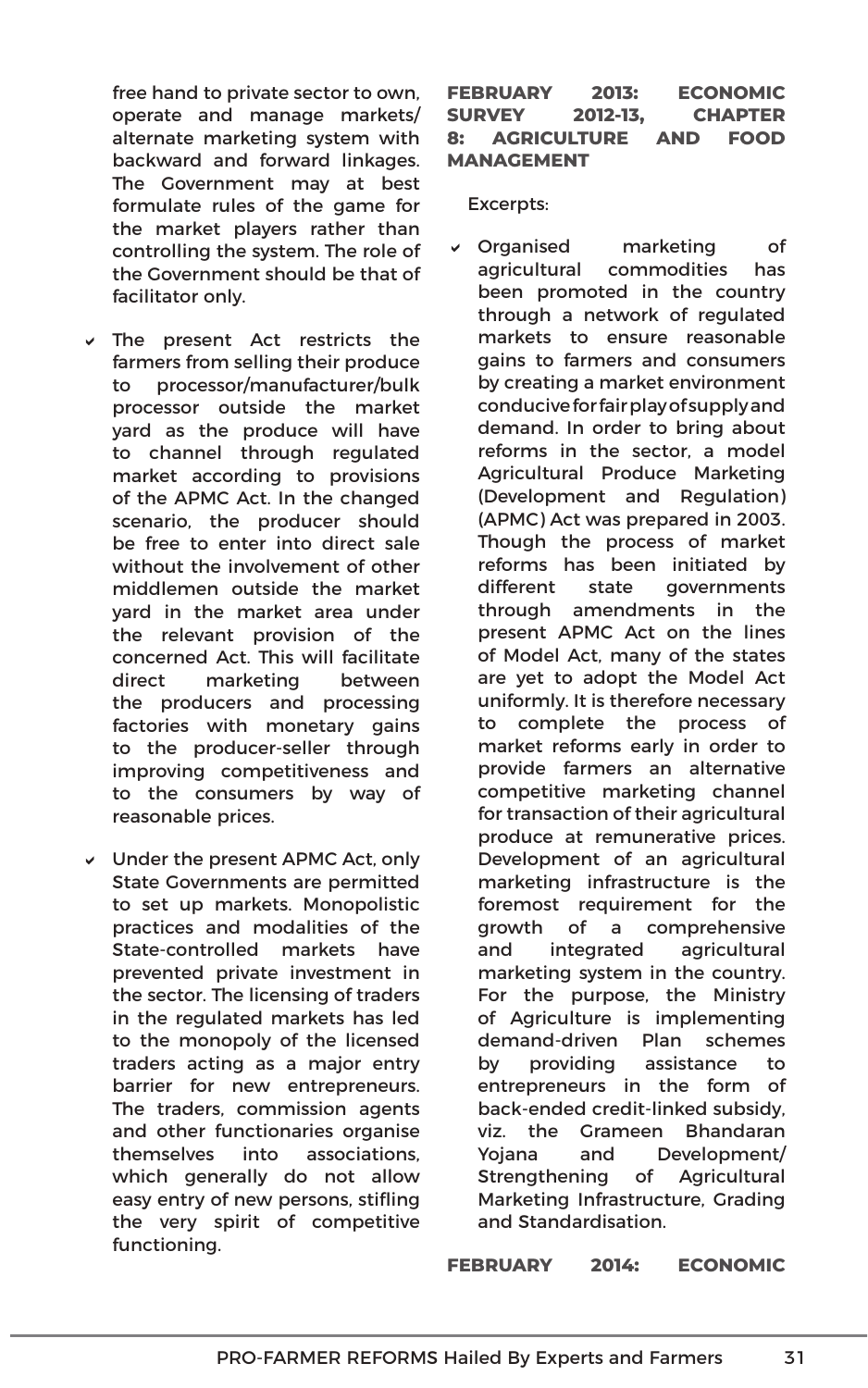### **SURVEY 2013-14, CHAPTER 8: AGRICULTURE AND FOOD MANAGEMENT**

Excerpts:

- $\times$  52: Information asymmetry is a major market barrier. In order to benefit all stakeholders in the agriculture supply chain, and especially to enable farmers to take rational and informed decisions about cropping pattern and marketing strategies, the FMC is implementing the Price
- 79: On domestic and international marketing, the plethora of government interventions that were used to build a marketing set up have actually served as barriers to trade. Removing market distortions will create greater competition in markets, promote efficiency and growth, and facilitate the creation of a national agriculture market. Thus, while the agricultural market is by itself not fully malleable to becoming a perfectly competitive structure, it can asymptotically approach

*Under the present APMC Act, only State Governments are permitted to set up markets. Monopolistic practices and modalities of the State-controlled markets have prevented private investment in the sector. The licensing of traders in the regulated markets has led to the monopoly of the licensed traders acting as a major entry barrier for new entrepreneurs. The traders, commission agents and other functionaries organise themselves into associations, which generally do not allow easy entry of new persons, stifling the very spirit of competitive functioning.*

Dissemination Scheme. Under this, the futures and spot prices of National Exchanges and the spot prices of AGMARKNET from around 1700 mandis are run on real-time basis on price tickers/ boards installed in 267 APMCs, KVKs, and other locations where farmer footfall is high. To increase awareness amongst farmers and other stakeholders and for them to benefit from the price discovery mechanism, there is need to install them in all markets, including farmers markets.

it. Since agriculture provides the backward linkage to agrobased industries and services, it has to be viewed holistically as a seamless farm-to-fork value chain, comprising farming, wholesaling, warehousing, logistics, processing, and retailing including exports. For establishing a national common market, some reforms are needed:

(i) Examine the APMC Act, EC Act, Land Tenancy Act, and any such legally created structures whose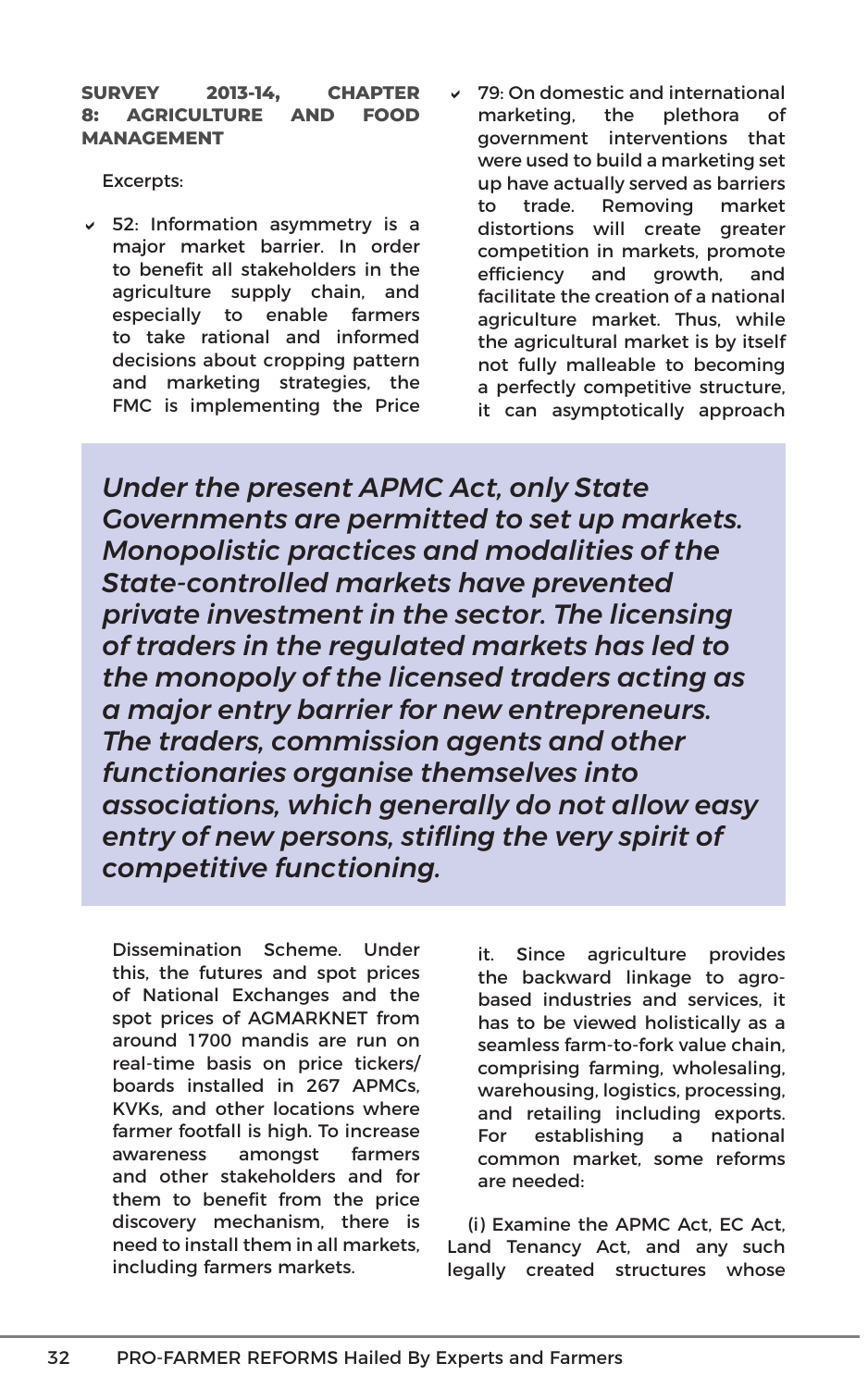provisions are restrictive and create barriers to free trade.

(ii) Rigorously pursue alternate marketing initiatives, like direct marketing and contract farming.

(iii) Examine inclusion of agri related taxes under the General Goods and Services Tax (GST).

(iv) Establish stable trade policy based on tariff interventions instead of non-tariff trade barriers.

(v) Develop and initiate competition in the agro-processing sector. Incentivise the private sector to scale up investments.

### **NEED FOR REFORMS IN AGRICULTURAL MARKET**

- $\vee$  There has been limited success in establishing efficient agricultural marketing practices in India. The monopoly of governmentregulated wholesale markets has prevented development of a competitive marketing system in the country. In the context of liberalisation of trade in agricultural commodities and for the domestic farming community to reap the benefits of new global market access opportunities, there is a need to integrate and strengthen the internal agricultural marketing system.
- $\vee$  Various committees and task forces of the government recommended that control over agricultural markets by the state be eased to facilitate greater participation of the private sector, particularly to stimulate massive investments required for the development of agricultural marketing. The model Agricultural Produce Marketing (Development and Regulation) [APM(DR)] Act of 2003 was circulated to all states for adoption. The reforms have largely

focused on addressing some of the concerns within the existing framework of state Agricultural Produce Marketing Committees (APMC). They have however failed to address monopolistic and uncompetitive practices in inter-state trading of agricultural products. The Committee on Agricultural Reforms (2013) noted that, 'By and large, the APMCs have emerged as some sort of Government sponsored monopolies in supply of marketing services/ facilities, with all drawbacks and inefficiency associated with a monopoly'.

- $\times$  Thus, the APMC Act has not achieved the basic objective of setting up a network of physical markets. There are some successful initiatives in direct marketing, such as Apni Mandi in Punjab, Uzhavar Sandhai in Tamil Nadu, Shetkari Bazaar in Maharashtra, Hadaspur Vegetable Market in Pune, Rythu Bazar in Andhra Pradesh, Krushak Bazaar in Odisha, and Kisan Mandi in Rajasthan.
- $\vee$  Some measures that would facilitate the creation of a barrierfree national market are:

(i) Permit sale and purchase of all perishable commodities such as fruits and vegetables, milk and fish in any market. This could later be extended to all agricultural produce.

(ii) Exempt market fee on fruits and vegetables and reduce the high incidence of commission charges on agricultural/ horticultural produce.

(iii) Taking a cue from the success of direct marketing efforts of states, the APMC/other market infrastructure may be used to organise farmers markets. FPOs/self-help groups (SHGs) can be encouraged to organise farmers markets near urban centres,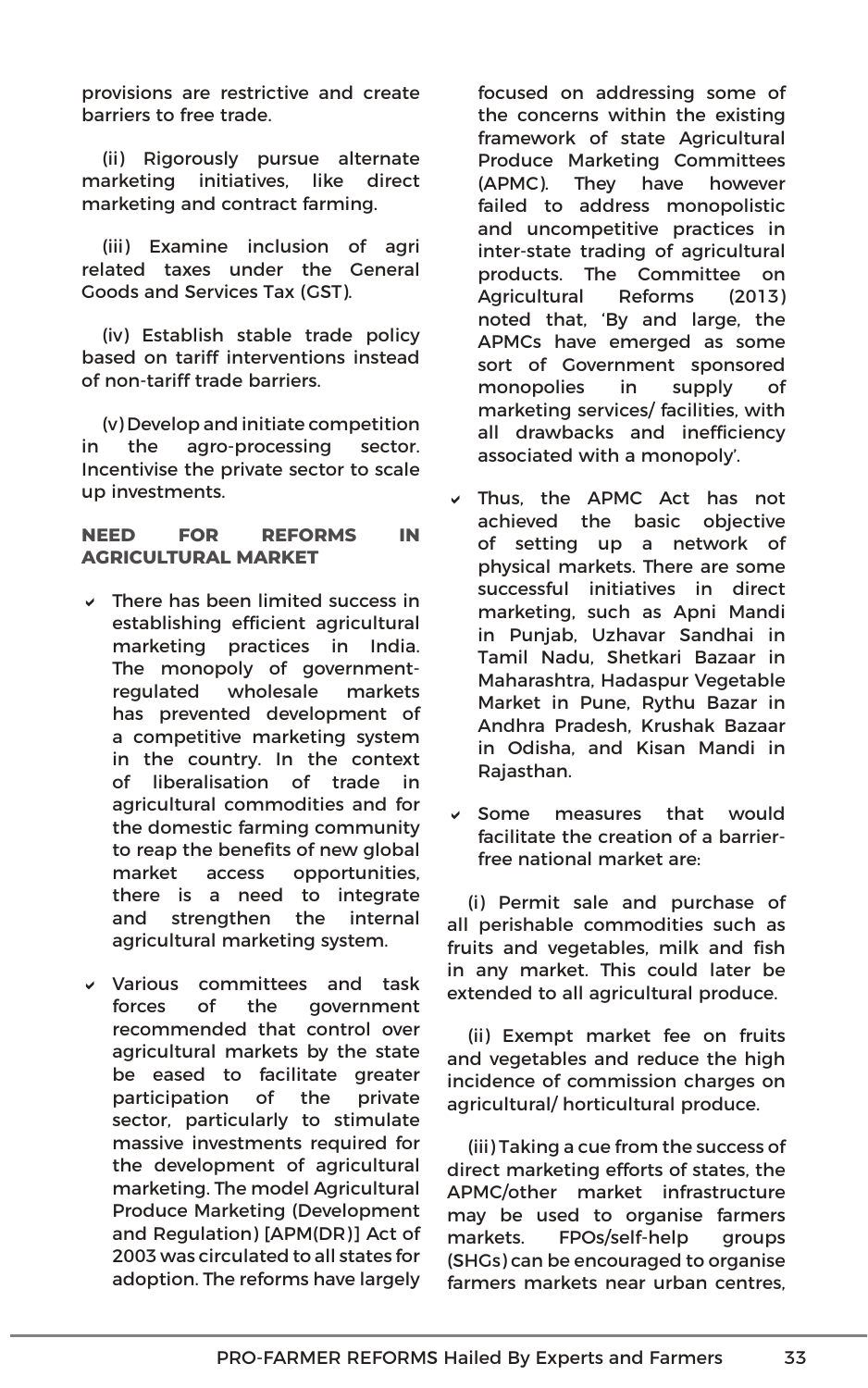malls, etc. that have large open spaces. These could be organised every day or on weekends, depending on the concentration of footfalls.

(iv) Include 'facilitating organisation of farmers markets' under the permitted list of corporate social responsibility (CSR) activities under Companies Act 2013, to encourage companies engaged in agri-allied activities, food processing etc to take up this activity under CSR and also help in setting up supply chain infrastructure. This would be similar to the e-Choupal initiative of ITC Ltd.. but under CSR.

(v) All the above facilitators can also tie-up a link to the commodity exchanges' platform to disseminate spot and futures prices of agricultural commodities.

### **FEBRUARY 2015: ECONOMIC SURVEY 2014-15 VOLUME I, CHAPTER 8: A NATIONAL MARKET FOR AGRICULTURAL COMMODITIES- SOME ISSUES AND THE WAY FORWARD**

8.2: APMCS LEVY MULTIPLE FEES, OF SUBSTANTIAL MAGNITUDE, THAT ARE NONTRANSPARENT, AND HENCE A SOURCE OF POLITICAL POWER.

 $\sqrt{ }$  Tables 8.1-8.3 convey a sense of the magnitudes and multiplicity of fees arising from the operation of the APMCs. They charge a market fee of buyers, and they charge a licensing fee from the commissioning agents who mediate between buyers and farmers. They also charge small licensing fees from a whole range of functionaries (warehousing agents, loading agents etc.). In addition, commissioning agents charge commission fees on transactions between buyers and farmers.

- The levies and other market charges imposed by states vary widely. Statutory levies/mandi tax, VAT etc. are a major source of market distortion. Such high level of taxes at the first level of trading have significant cascading effects on the prices as the commodity passes through the supply chain.
- $\triangleright$  For rice, listed in Table 8.1, these charges can be as high as 14.5 percent in Andhra Pradesh (excluding the state VAT) and close to 10 percent in Odisha and Punjab. For wheat, too, these charges can be quite high (Table 8.2).
- $\times$  Even the model APMC Act (described below) treats the APMC as an arm of the State, and, the market fee, as the tax levied by the State, rather than fee charged for providing services. This is a crucial provision which acts as a major impediment to creating national common market in agricultural commodities. Removal of this provision will pave a way for creating competition and a national common market for agricultural commodities.
- $\vee$  Moreover, though the market fee is collected just like a tax, the revenue earned by the APMCs does not go to the State exchequer and hence does not require the approval of State legislature to utilise the funds so collected. Thus APMC operations are hidden from scrutiny.

### 8.3: ESSENTIAL COMMODITIES ACT, 1955 VS APMC ACT

The scope of the Essential Commodities Act (EC Act) is much broader than the APMC Act. It empowers the central and state governments concurrently to control production, supply and distribution of certain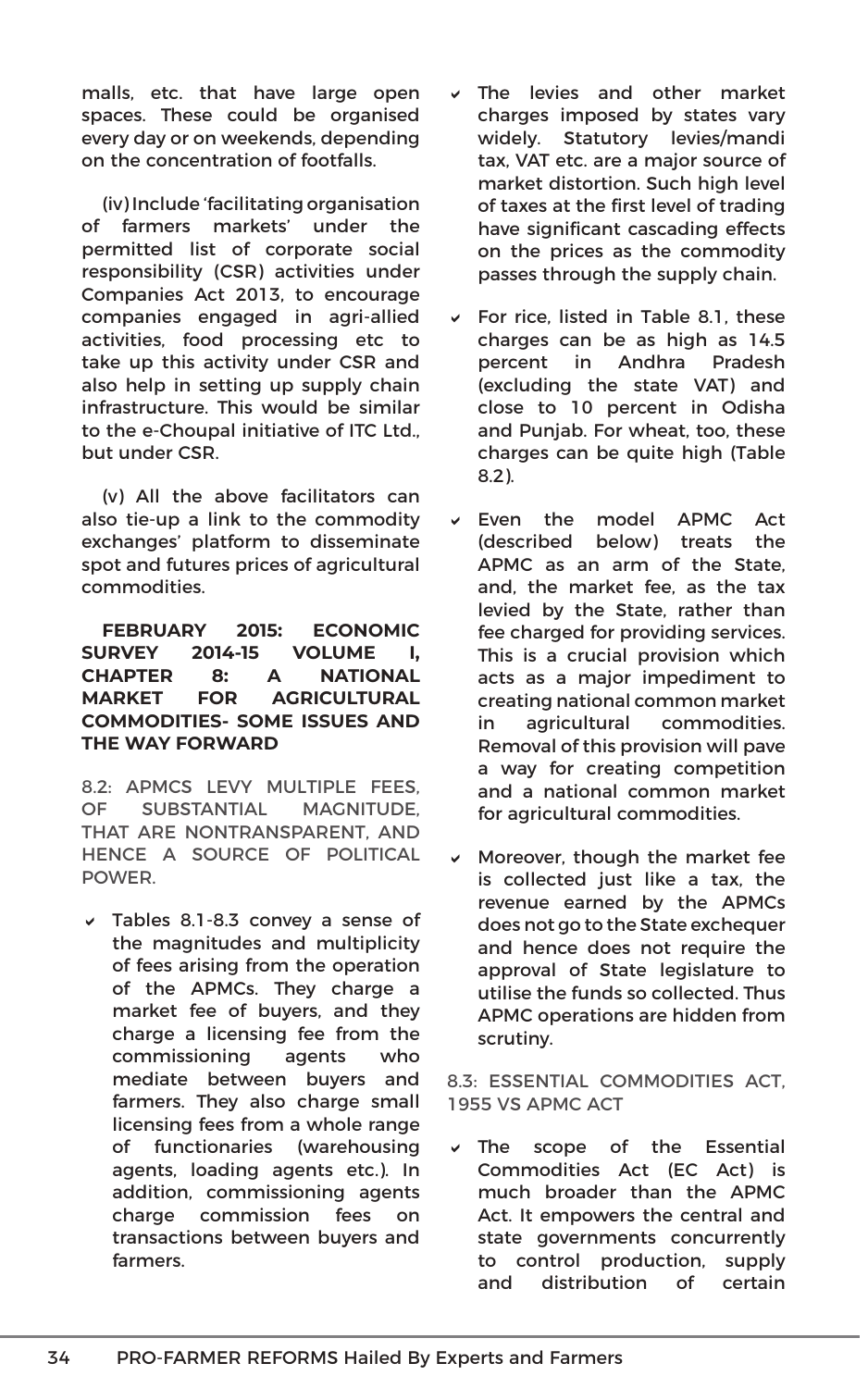commodities, including pricing, stock-holding and the period for which the stocks can be kept and to impose duties. The APMC Act on the other hand, controls only the first sale of the agricultural produce. Apart from food-stuffs which are covered under the APMC Act, the commodities covered under the EC Act generally are: drugs, fertilisers, and textiles and coal.

### 8.4: MODEL APMC ACT

 $\vee$  Since these State Acts created fragment markets (2477) for agricultural commodities and curtailed the freedom of farmers to sell their produce other than through the commission agents and other functionaries licensed by the APMCs, the Ministry of Agriculture developed a model APMC Act, 2003 and has been pursuing the state governments for over a decade now to modify their respective Acts along the lines of the Model APMC Act, 2003. The Model APMC Act:-

(a) provides for direct sale of farm produce to contract farming sponsors;

(b) provides for setting up "Special markets" for "specified agricultural commodities" – mostly perishables;

(c) permits private persons, farmers and consumers to establish new markets for agricultural produce in any area;

(d) requires a single levy of market fee on the sale of notified agricultural commodities in any market area;

(e) replaces licensing with registrations of market functionaries which would allow them to operate in one or more different market areas;

(f) provides for the establishment of consumers' and farmers' markets to facilitate direct sale of agricultural produce to consumers; and

(g) provides for the creation of marketing infrastructure from the revenue earned by the APMC.

 $\times$  The model APMC Act provides some freedom to the farmers to sell their produce directly to the contract-sponsors or in the market set up by private individuals, consumers or producers. The model APMC Act also increases the competitiveness of the market of agricultural produce by allowing common registration of market intermediaries. Many of the States have partially adopted the provisions of model APMC Acts and amended their APMC Acts. Some of the states have not framed rules to implement the amended provisions, which indicate hesitancy on the part of state governments to liberalise the statutory compulsion on farmers to sell their produce through APMCs. Some states such as Karnataka — have however adopted changes to create greater competition within state.

8.6: INADEQUACIES OF MODEL APMC ACT

- $\vee$  The provisions of the Model APMC Act do not go far enough to create a national – or even state level common market for agricultural commodities. The reason is that the model APMC Act retains the mandatory requirement of the buyers having to pay APMC charges even when the produce is sold directly outside the APMC area, say, to the contract sponsors or in a market set up by private individuals even though no facility provided by the APMC is used. The relevant provision (No.42) in the model APMC Act is:
- "Power to levy market fee (single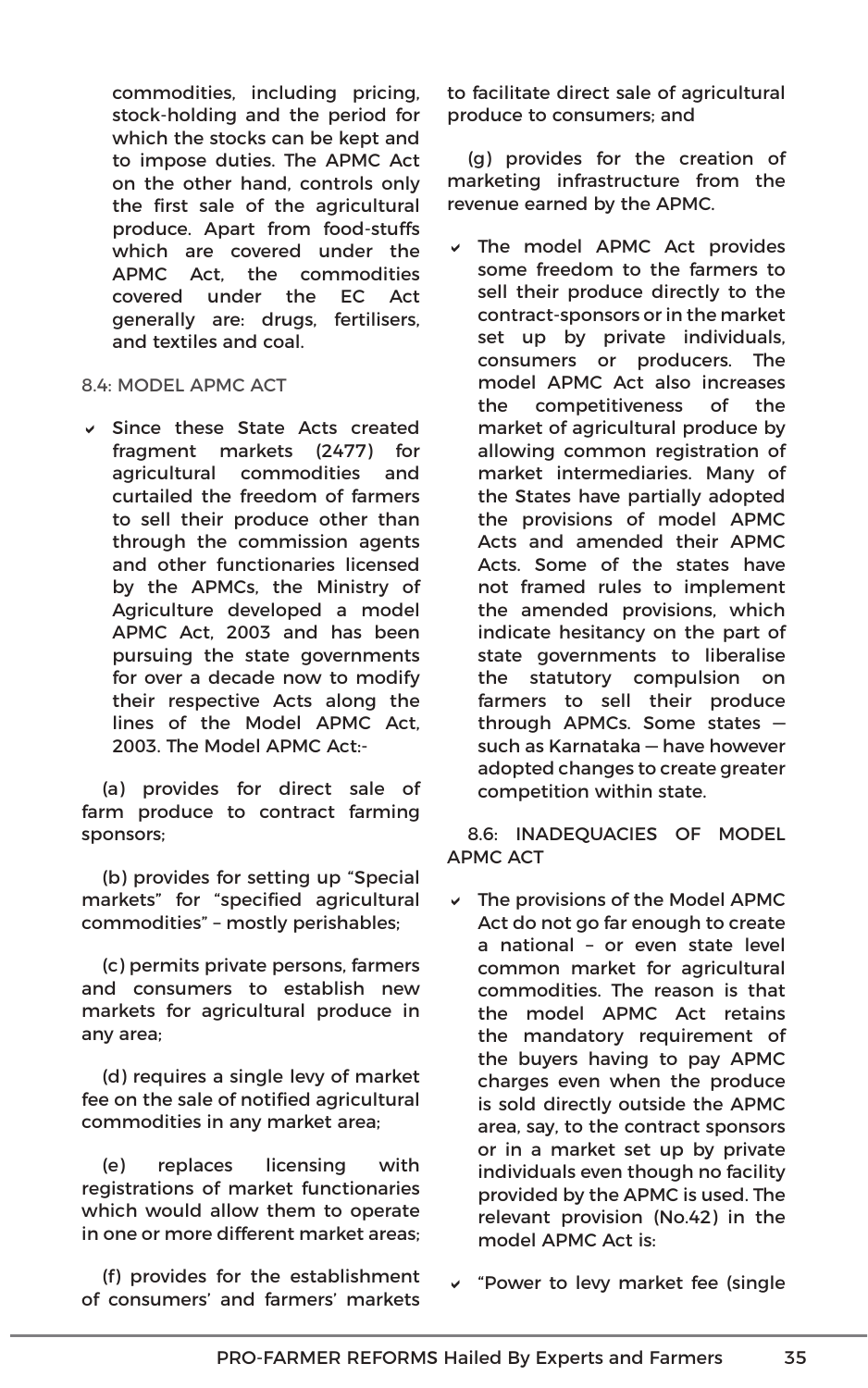point levy): Every market shall levy market fee (i) on the sale or purchase of notified agricultural produce, whether brought from within the State or from outside the State into the market area."

- $\times$  Though the model APMC Act bars the APMCs and commission agents from deducting the market fee/ commission from the seller, the incidence of these fees/ commission falls on the farmers since buyers would discount their bids to the extent of the fees/ commission charged by the APMC and the Commission agents.
- v Though the model APMC Act provides for setting up of markets by private sector, this provision is not adequate to create competition for APMCs even within the State, since the owner of the private market will have to collect the APMC fees/taxes, for and on behalf of the APMC, from the buyers/sellers in addition to the fee that he wants to charge for providing trading platform and other services, such as loading, unloading, grading, weighing etc.

8.7 ALTERNATIVE WAYS OF CREATING NATIONAL MARKET FOR AGRICULTURAL COMMODITIES

- $\sqrt{}$  The 2014 budget recognises the need for setting up a national market and stated that the central government will work closely with the state governments to reorient their respective APMC Acts to provide for the establishment of private market yards/private markets. The budget also announced that the state governments will also be encouraged to develop farmers' markets in towns to enable farmers to sell their produce directly.
- $\vee$  More steps may have to be taken

and incremental moves may need to be considered to get the states on board. For example, first, it may be possible to get all the states to drop fruits and vegetables from the APMC schedule of regulated commodities; this could be followed by cereals, pulse and oil seeds, and then all remaining commodities.

 $\vee$  State governments should also be specifically persuaded to provide policy support for setting up infrastructure, making available land etc. for alternative or special markets in private sector, since the players in the private sector cannot viably compete with the APMCs in which the initial investment was made by the government on land and other infrastructure. In view of the difficulties in attracting domestic capital for setting up marketing infrastructure, particularly, warehousing, cold storages, reefer vans, laboratories, grading facilities etc. Liberalisation of FDI in retail could create the possibilities for filling in the massive investment and infrastructure deficit which results in supply-chain inefficiencies.

8.8 USING CONSTITUTIONAL PROVISIONS TO SET UP A COMMON MARKET

If persuasion fails (and it has been tried for a long time since 2003), it may be necessary to see what the centre can do, taking account of the allocation of subjects under the Constitution of India. The Constitution of India does empower the States to enact APMC Acts under some entries in the List II of Seventh Schedule (State List), viz., Entry 14: 'Agriculture …', Entry 26: 'Trade and Commerce within the State ….' And Entry 28: 'Markets and fairs'.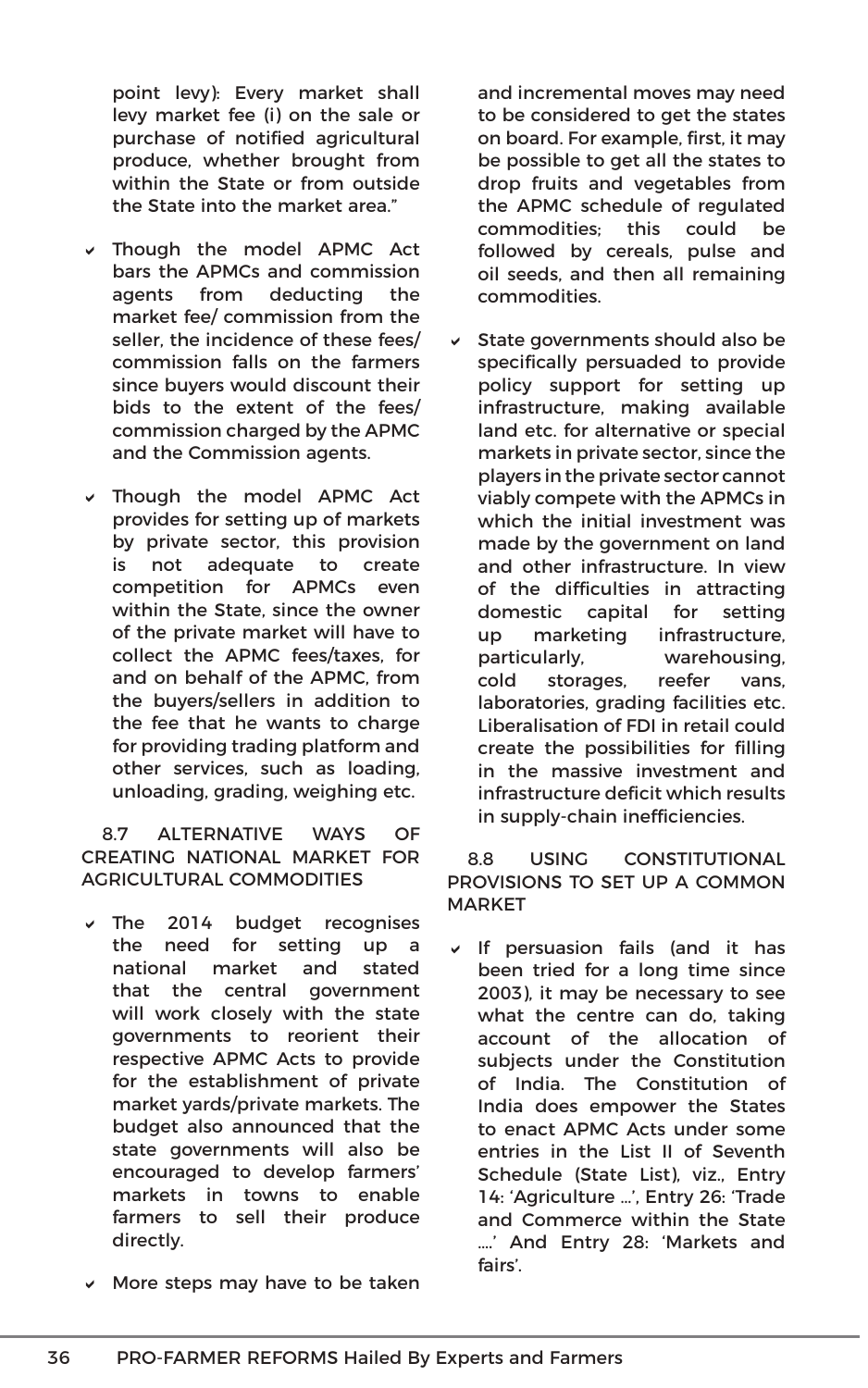$\vee$  However, the perception that the Constitution will have to be amended if the centre has to play a decisive role in creating a national market remains open. There are provisions/entries in List III of the Seventh Schedule (Concurrent List) in the Constitution which can be used by the Union to enact legislation for setting up a national common market for specified agricultural commodities, viz., Entry 33 which covers trade and commerce and production, supply and distribution of foodstuffs, including edible oilseeds and oils raw cotton, raw jute etc. Entry 42 in the Union List, viz., 'Interstate Trade and Commerce' also allows a role for the union. Once a law is passed by the Parliament to regulate trading in the specified agricultural commodities, it will override the state APMC laws, paving the way for creating a national common market. But this approach could be seen as heavyhanded on the part of the centre and contrary to the new spirit of cooperative federalism.

**FEBRUARY 2015: ECONOMIC SURVEY 2014-15 VOLUME II, CHAPTER 5: PRICES, AGRICULTURE AND FOOD MANAGEMENT**

Excerpts:

BOX 5.3 : RECENT INITIATIVES IN AGRICULTURAL MARKETING

(i) The Department of Agriculture (DAC) has issued a comprehensive advisory to states to go beyond the provisions of the Model Act and declare the entire state a single market with one licence valid across the entire state and removing all restrictions on movement of agricultural produce within the state.

(ii) In order to promote development of a common national market for agricultural commodities through e-platforms, the department has approved Rs 200 crore for a central-sector scheme for Promotion of National Agricultural Market through Agri-Tech Infrastructure Fund (ATIF) to be implemented during 2014-15 to 2016-17. Under the scheme, it is proposed to utilise the ATIF for migrating towards a national market through implementation of a common e-platform for agrimarketing across all states.

(iii) On the request of the central government, a number of state governments have exempted the marketing of fruits and vegetables from the purview of the APMC Act. The NCT of Delhi has taken the initiative in this direction by issuing a notification on 2 September 2014 , ending the regulation of fruits and vegetables outside redefined market yard/ sub-yard area of the APMC, MNI, Azadpur, APMC, Keshopur, and APMC Shahdara. The Small Farmers Agribusiness Consortium (SFAC) has taken the initiative for developing a kisan mandi in Delhi with a view to providing a platform to FPOs for direct sale of their produce to prospective buyers totally obviating or reducing unnecessary layers of intermediation in the process. They plan to scale their activities in other states based on the outcome of the experience of the Delhi kisan mandi.

### **AUGUST 2017: ECONOMIC SURVEY 2016-17 VOLUME 2, CHAPTER 7: AGRICULTURE AND FOOD MANAGEMENT**

 $\times$  23: The Indian farmer faces price uncertainties, for his produce in seasons during a year, across years owing to supply and demand fluctuations, speculation and hoarding by traders. The price risks emanating from an inefficient APMC market, are severe for farmers in India since they have very low resilience owing to the perishable nature of produce,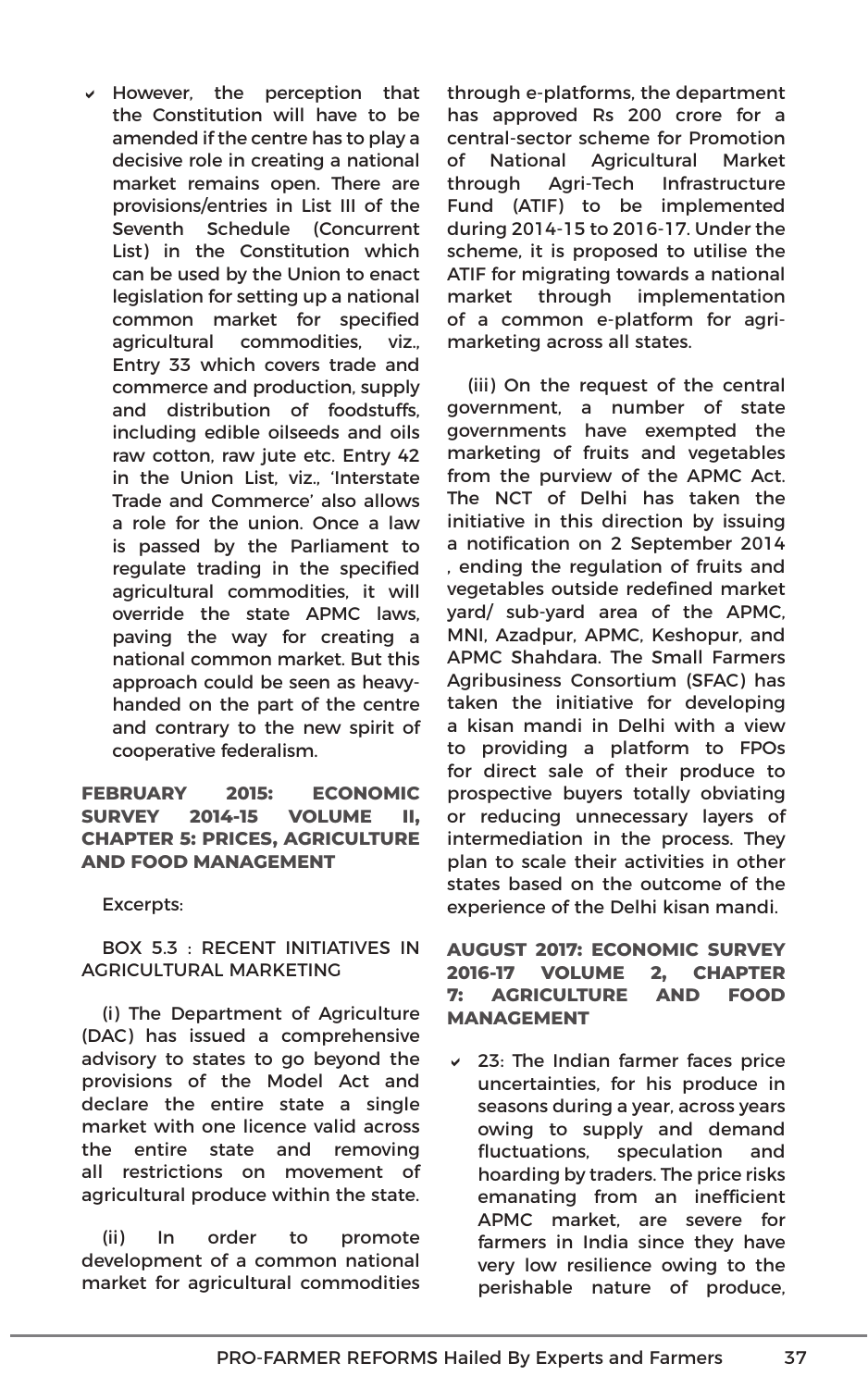inability to hold produce, hedge in surplus/shortage scenarios or to insure against losses.

- $\times$  37: The market risks that arise in agriculture trade, both domestic and international are mainly due to uncertainty in the policies of agricultural trade and market policies pursued by the government from time to time. The agriculture markets under the Agricultural Produce Market Committee (APMC) Act of the State Governments, with around 2,477 principal regulated markets based on geography (the APMCs), and 4,843 submarket yards are regulated by the respective APMCs. The posts in the market committee and the market board – which supervises the market committee are occupied by the politically influential, who enjoy a cosy relationship with the licensed commission agents, who in turn exercise monopoly power, at times by forming cartels. The farmers lose out in the APMC market dynamics.
- $\times$  38: There is need to remove all restrictions on internal trade on agricultural commodities and dismantle fragmented legislations that govern agriculture. At present, there are four legislations in existence/formulation to regulate agriculture markets,
- » Model APMC Act, 2016 to replace the present state legislations on markets,
- » Agricultural Produce Trading (Development and Regulation) Act, 2017,
- » A law that would regulate contract farming and
- » A law/regulation that would regulate e-NAM.
- 39: Several legislations of the State and Centre ensure that the agricultural markets are fragmented and the benefits to the farmers remain low. The above legislations need to be dismantled and move towards a Common National Agriculture Market as envisaged in the e-NAM initiative.
- $\times$  40: The perishable farm produce needs to be kept outside the purview of present APMC, Act/ proposed Model APMC, Act 2016 as has been stated in the Budget Speech (2017-18), in para 29, by the Finance Minister that, "Market reforms will be undertaken and the States would be urged to denotify perishables from APMC." This will give opportunity to farmers to sell fruits and vegetables through the government created electronic trading portal and get remunerative prices.

STOCK LIMITS UNDER THE ESSENTIAL COMMODITIES ACT (ECA), 1955

 $\vee$  41: The stock limits imposed

*The price risks emanating from an inefficient APMC market, are severe for farmers in India since they have very low resilience owing to the perishable nature of produce, inability to hold produce, hedge in surplus/shortage scenarios or to insure against losses.*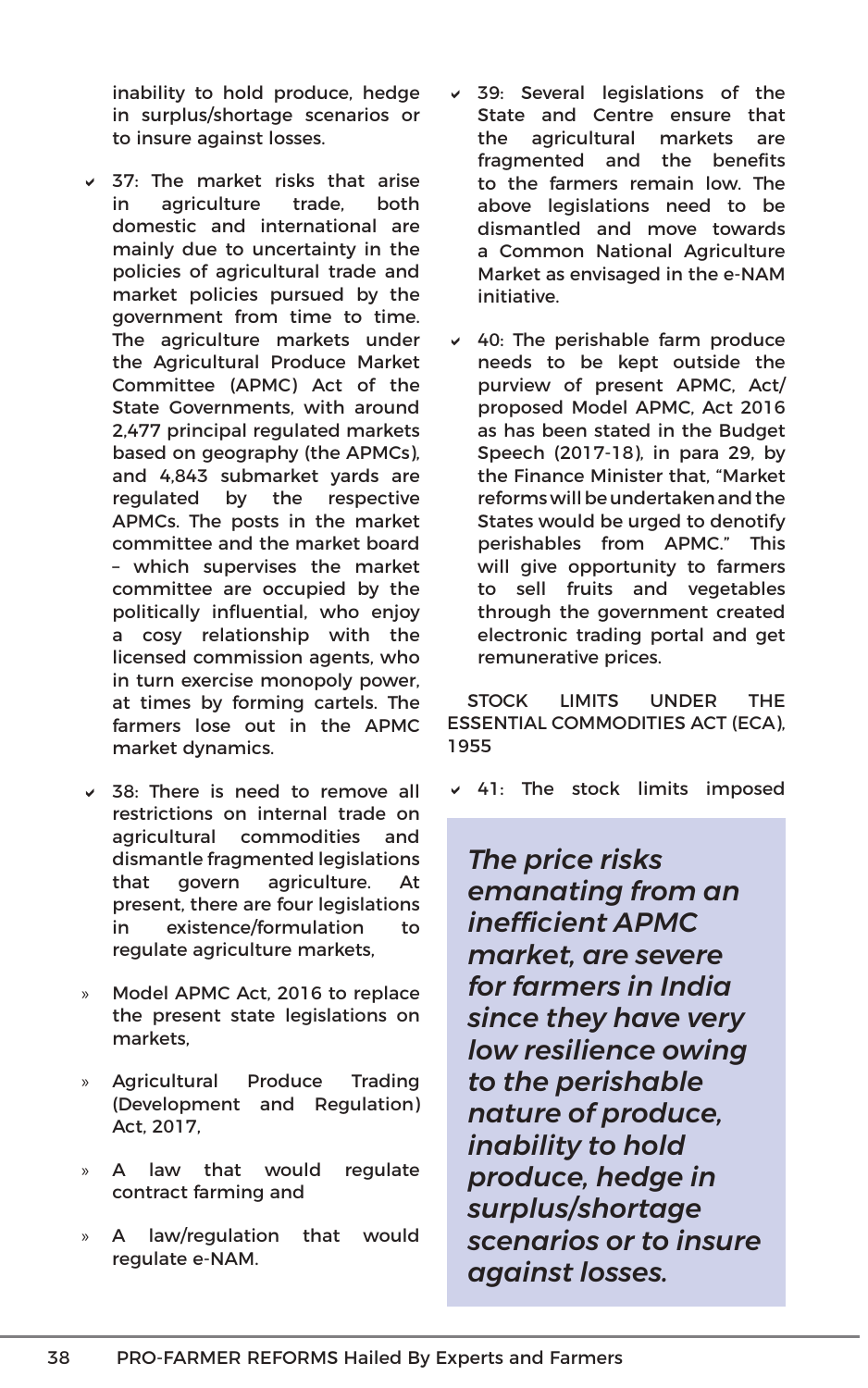under ECA, 1955 end up curtailing demand for farm produce and so price. The analysis of the stock limits in select states indicates that a wholesaler is permitted a stock limit of around between 16 to 50 times in urban areas and between 10 and 80 times in other areas than the stock limits for the retailer, which is uniform for the entire year. This sharp difference needs to be rationalised by permitting the maximum limit commencing the sowing period till two months after procurement, to be gradually reduced to a ceiling of half. In the higher ceiling the farmer shall benefit due to higher demand and in the reduced ceiling the consumer shall benefit due to increased offloading. In contrast, requests for enhancing stock limits come when procurement process has commenced or is completed. However, the ideal situation relates to doing away with the stock holding limits along with the ECA, 1955 as envisaged in the 'Removal of Licensing requirements, Stock limits and Movement Restrictions on Specified Foodstuffs Order, 2016,' according to which all restrictions on permit/licensing requirements, stock limits and movement restrictions were to be removed.

**3 JANUARY 2019: STANDING COMMITTEE ON AGRICULTURE (2018-2019), MINISTRY OF AGRICULTURE AND FARMERS WELFARE (DEPARTMENT OF AGRICULTURAL, COOPERATION AND FARMERS WELFARE): AGRICULTURE MARKETING AND ROLE OF WEEKLY GRAMIN HAATS**

Chaired by Hukmdev Narayan Yadav, this Standing Committee examined the issue of Weekly Gramin Haats and came up with the following observations and recommendations:

• Under Essential Commodities Act, there is a need to have distinction between genuine service providers and black marketeers/hoarders to encourage investment and better service delivery to the farmers. It is recommended that Contract Farming Sponsors and Direct Marketing licensees may be exempted from the stock limits up to six months of their requirement in the interest of trade and facilitating long term investment.

• The States should amend their APMC Acts on the lines of Model Act and the reforming States may also notify Rules, and States may complete the process early.

• The private markets should be treated at par with the existing APMCs.

• The Committee feel that scarcity of marketing platforms for agriculture produce and mismanagement and corruption in APMC markets have created a situation where farmers are being deprived of fruits of their hardearned labour leading to low price realisation for farm produce.

• The Committee desires the Government to provide adequate funds and manpower to the DMI (directorate of marketing inspection) in order to complete the survey in minimum possible time. Further, the Committee also desires the Government to hold discussion with the State Governments to keep Gramin Haats out of the ambit of APMC Act.

• The Committee observe that there is urgent need for radical reform in APMC Act in the country, if we intend to provide justice to the farmers. Remunerative pricing for the farmers cannot be ensured unless number of marketing platforms for farm produce are enhanced and functioning of APMC markets is made democratic and transparent.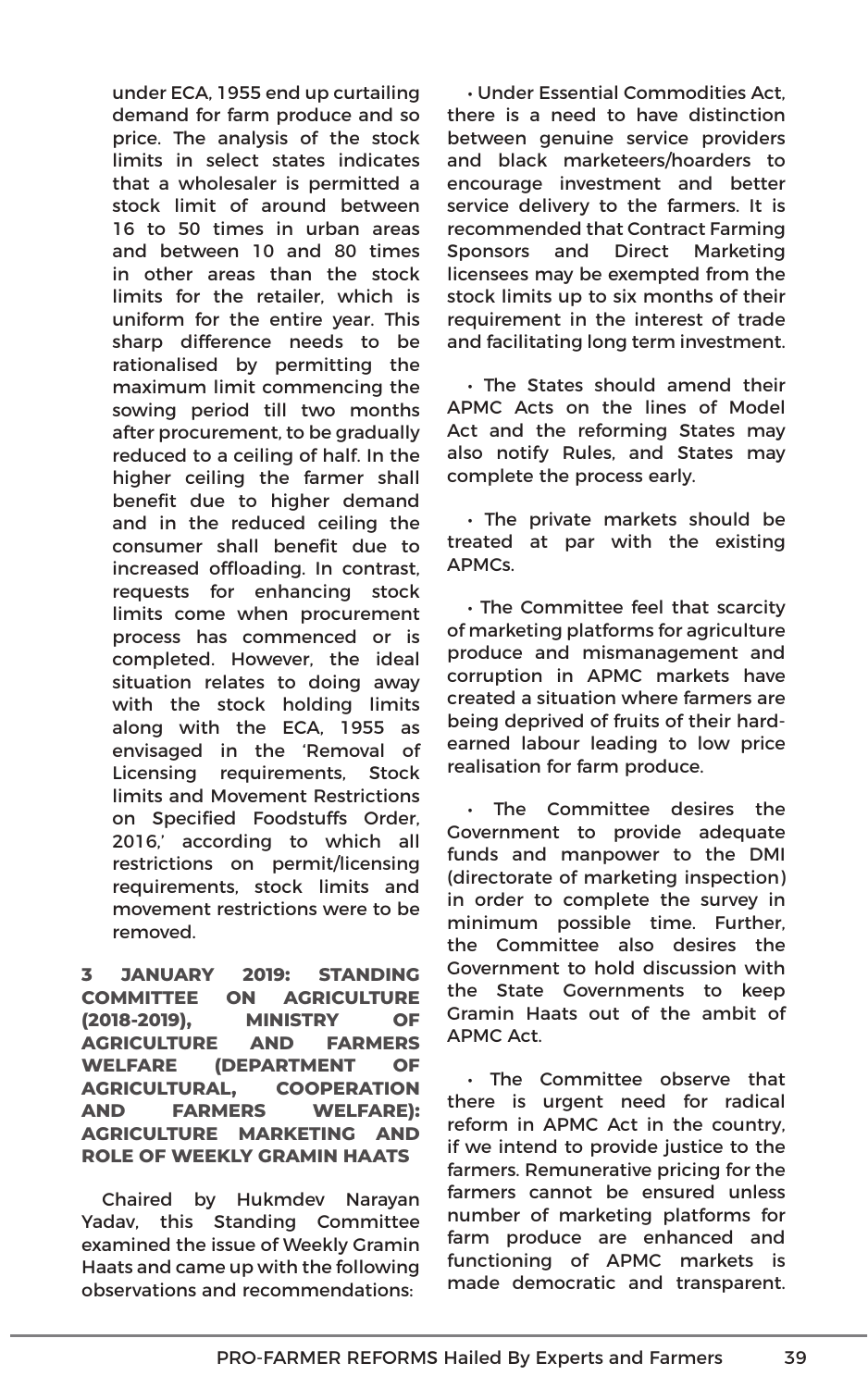The Committee appreciate efforts of the Government for reforms in APMC market. However, the Committee is surprised to note the lukewarm response of the State Governments towards reforms in APMC market. The Committee is of the view that there is need to involve all the stakeholders especially the State Governments in the process of reforms in the APMC Act. The Committee, therefore, recommends the Government to constitute a Committee of Agriculture Ministers of all States in order to arrive at a consensus and chalk out legal framework for marketing of agriculture Produce in the Country. The Committee is also of the opinion that provisions regarding entry fee and other Cess levied on transaction of agriculture produce should be done away with as it will help to reduce corruption and malpractices prevalent in APMC Markets. The Committee would like the Government to hold discussion with the State Governments to abolish entry fee and other cess in APMC Markets.

• Various factors such as distance to the nearest APMC market, dominance of middleman in APMCs, lack of transportation facilities etc. are the major factors which propel majority of small and marginal farmers to use the services of local middleman or shops to dispose of their surplus agriculture produce much below the Minimum Support Prices (MSP) announced by the Government.

The Committee notes that Agriculture Produce Market Acts (APMC Act) which were enacted in various State Governments with the objective to ensure an environment for fair play for supply and demand forces thereby resulting in an effective price discovery for farm produce, to regulate market practices and attain transparency in transactions has become hotbed of politics, corruption and monopoly of traders and middleman. The Committee observes that APMC markets across the country are not working in the interest of farmers due to various reasons such as limited numbers of traders in APMCs markets thereby reducing competition, cartelisation of traders, undue deduction in the name of market fee, commission charges etc. The Committee was also informed that provisions of the APMC Acts are not implemented in their true sense. Market fee and commission charges are legally to be levied on traders, however, the same is collected from farmers by deducting the amount from farmers net proceed.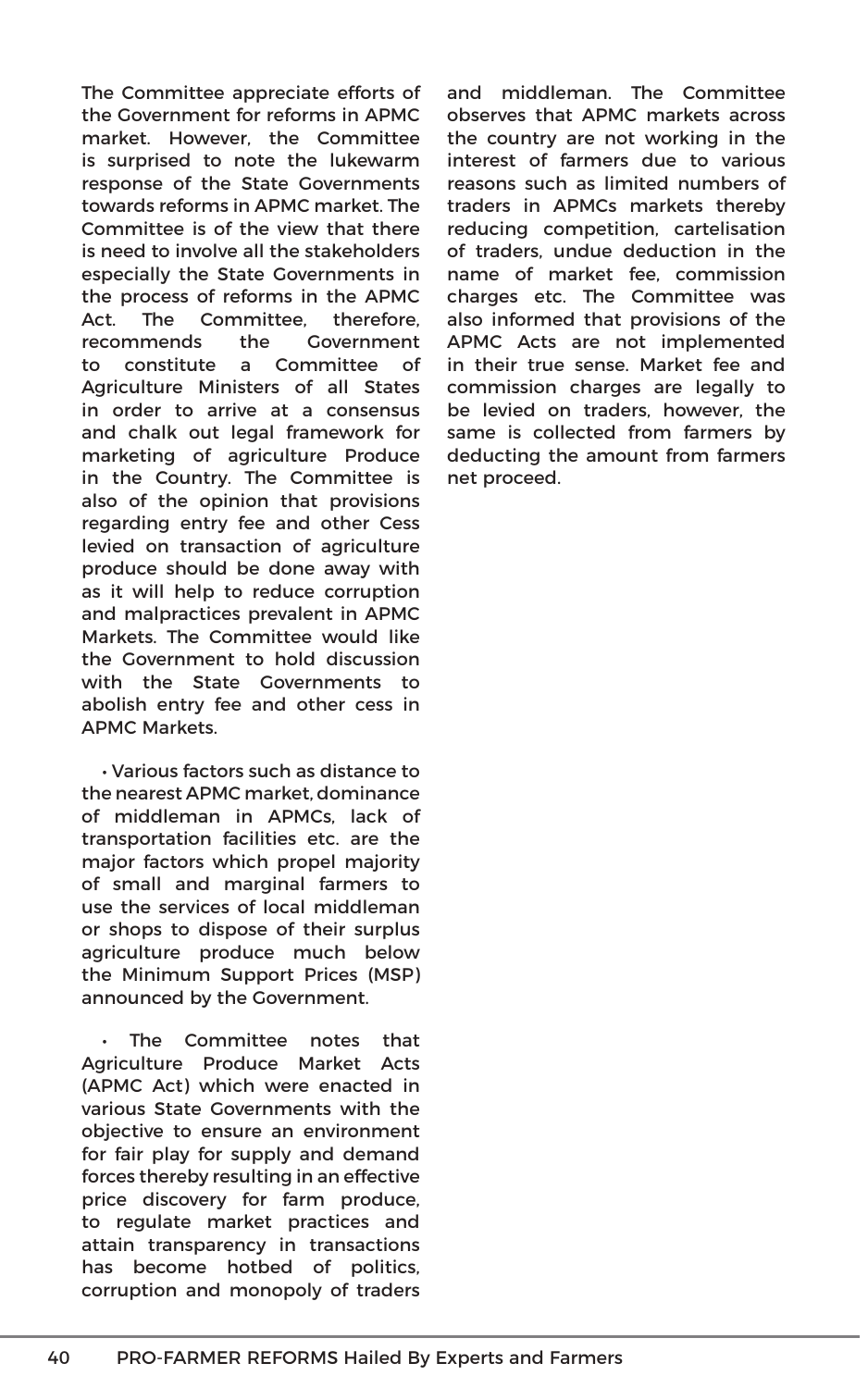

## Farmer interests are missing in farm protest **politics**

*Gautam Chikermane ORF 7th December, 2020*

The entry points to the capital of the world's fifth-largest economy will be blocked on 8 December 2020. The reason is a protest against three laws that attempt to give freedom of choice to farmers, a virtue in any other part of the world. Leaders of 11 political parties, from Congress president Sonia Gandhi and DMK chief M.K. Stalin, NCP leader Sharad Pawar to Samajwadi Party chief Akhilesh Yadav are lending their support for the 'Bharat Bandh'. Residents of New Delhi will not be allowed on roads, they will not be permitted to do their business because a few middlemen and their political organisers will lose their monopsony power to buy from farmers. Illiterate motivations have attempted to turn this into a geopolitical moment, with Canadian Prime Minister Justin Trudeau following Indian leaders in politicising the issue.

In a sublime whataboutary, the former have nurtured the ideas behind the new farm laws domestically, and the latter has been fighting against the interests of the same farmers in WTO. The sole constituency that may lose a small part of their interest would be the middlemen now institutionalised, and meddling trade unions finally finding a cause. Both of these have offered the Opposition platforms from which to exploit and extract political capital. The currency of democracy has shifted its stance from principled and beneficiaryfocussed debate and protests, to petty opportunism. Politics is skimming the cream off the economy. If the three farm laws are repealed, as the protestors are demanding, farmers will lose thrice over.

### **Farmers will lose their flexibility to sell**

First, farmers lose the flexibility of selling their produce at better prices outside predesignated mandis. The Farmers' Produce Trade and Commerce (Promotion and Facilitation) Act, 2020, beaks the monopsony of Agriculture Produce Marketing Committees (APMC). This is an institution created during the economy of shortages and bound farmers to selling their output to the APMCs (mandis) and nowhere else. Over the decades, the economics of APMCs has gathered political power. This is an institution that as served its purpose and needs to dissolve or die in the 21st century. Simply put: the new law entitles farmers to sell their crop outside APMCs and across states (Chapter II, Sections 3 and 4). While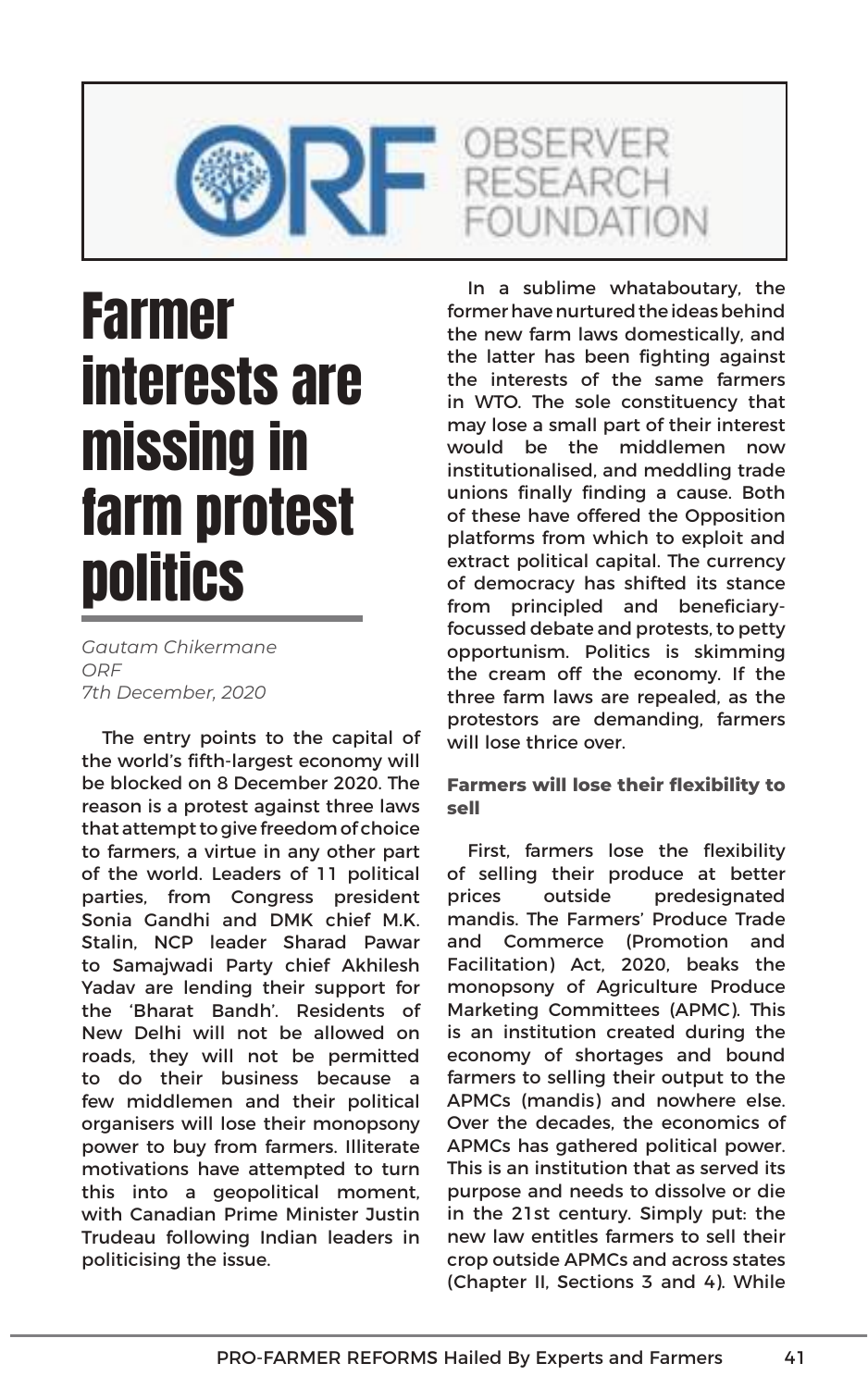*Because agriculture is a state subject under the Constitution, but food is a national market, the law enables farmers to access that market while remaining within the Constitutional confines of Union-State relations. No rational farmer, or a politician seeking to benefits them, can oppose this law.* 

this is clearly a benefit, it doesn't stop them from selling to APMCs. But  $it$  – rightly – prevents APMCs from charging any market fee, cess or levy outside APMC areas. Further — again rightly — it prevents state governments from levying "market fee or cess or levy, by whatever name called" on any farmer, trader or electronic trading and transaction platform (Chapter II, Section 6). With a dispute resolution mechanism in place (Chapter III, Sections 8, 9 and 10), the law plugs potential exploitation of the farmer. Because agriculture is a state subject under the Constitution, but food is a national market, the law enables farmers to access that market while remaining within the Constitutional confines of Union-State relations. No rational farmer, or a politician seeking to benefits them, can oppose this law.

**Farmers will return to the era of price controls**

Second, loss of inventory of crop

as cold chain infrastructure does not come up and return to the era of price controls. The Essential Commodities (Amendment) Act, 2020 brings an ancient 20th ancient law, the Essential Commodities Act, 1955, in tune with 21st century realities, flexibilities and aspirations. It aims to ease excessive controls over the production and distribution of agricultural commodities. It attempts to deregulate the prices of cereals, pulses, potato, onions, edible oilseeds and oils (Section 2); controls will come into effect "only under extraordinary circumstances which may include war, famine, extraordinary price rise and natural calamity of grave nature". These circumstances have been specified — 100 percent increase in the retail price of horticultural produce, or 50 percent increase in the retail price of non-perishables. The time period has been specified — the prevailing price over the preceding 12 months or average retail price over the preceding five years. Most important, given the criminal wastage of food year after year in FCI, this amendment paves the way for cold chain infrastructure to come up, thereby managing the problems of seasonality. Essentially, it allows cold chains to hold perishables to be able to sell them after the harvest period. This will help the storage of fruits and vegetables — and has no impact on rice and wheat. By repealing this law, the Indian farmer will be relegated back to the 20th century, function within a limited span of prices and commodities, while the rest of the country, including wealthy farmers and middlemen protesting in their name, drive their SUVs into the 21st.

### **Farmers will lose protections when dealing with institutions**

Finally, the repeal of the third law will ensure that any legislative mechanism that farmers get while dealing with non APMC buyers, such as agri-business firms, processors,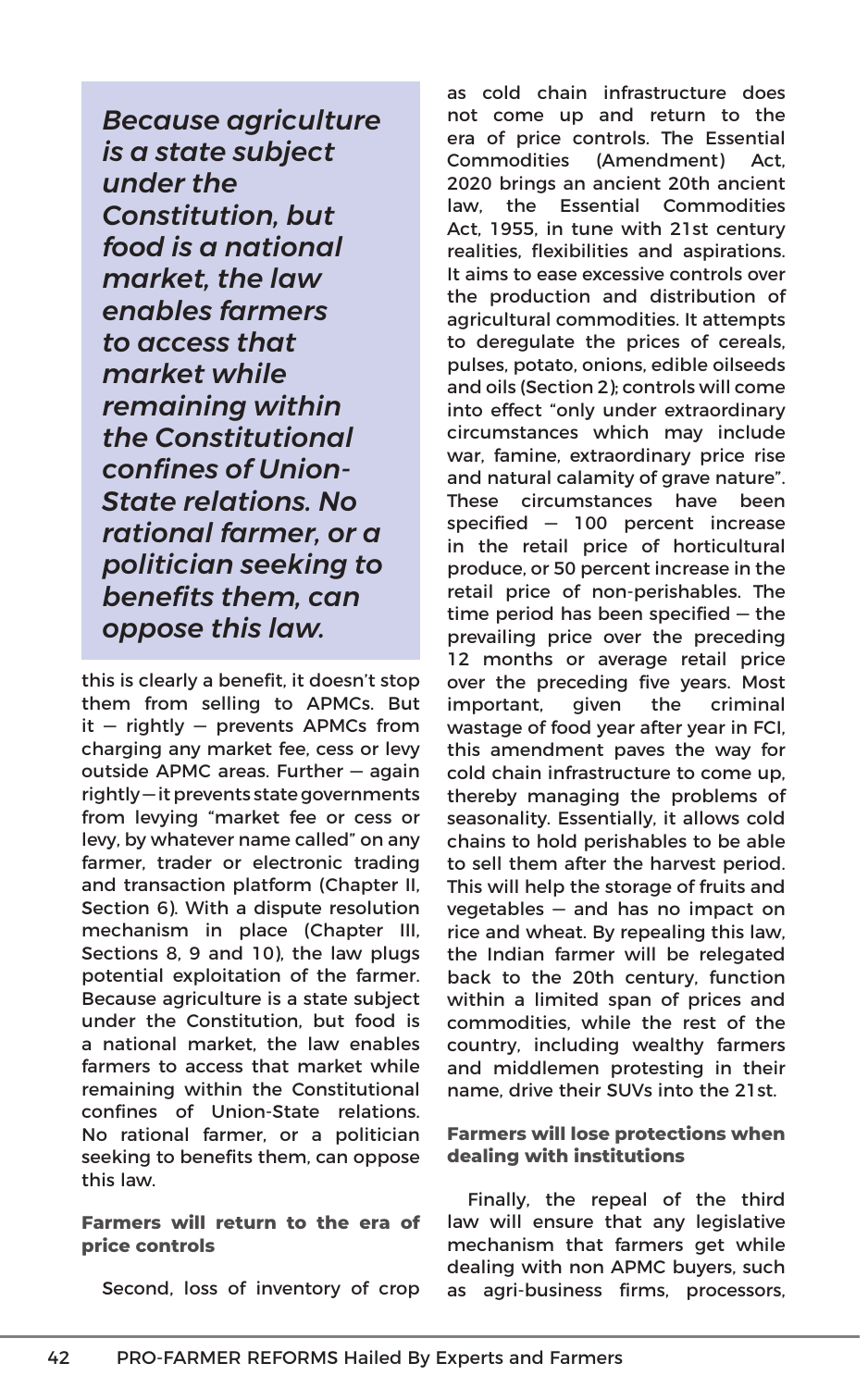wholesalers, exporters or large retailers, will end. The Farmers (Empowerment and Protection) Agreement on Price Assurance and Farm Services Act, 2020 is a closure of the two laws above. It creates a legal framework of agreements within which farmers can engage with companies and wholesalers. From defining a "farming agreement" (Chapter I, Section 2(g)), to detailing it (Chapter II, Sections 3 to 12) and finally creating a dispute settlement mechanism (Chapter III, Sections 13 to 15), this law legislates all components of an agriculture transaction — pricing, transparency, payment mechanisms and manner of delivery. It places compliances on quality and standards (Chapter II, Section 4), a power held by the middlemen in APMCs and to which the small farmer has no questioning recourse, that factors in farm practices, climate, pesticide residue and food and safety standards. Irrespective of the output and whatever the nature of agreement or dispute, the law prohibits sponsors (companies, processors, wholesalers) from acquiring ownership rights or making permanent modifications on farmer's land or premises (Chapter II, Section 8), thereby protecting the farmer's land. The law further enables the agreement with modern financial instruments like insurance and credit (Chapter II, Section 9).

### **What's all the fuss all about?**

The political economy of this bandh,

this protest, is really the politics of vested interests that is steamrolling over farmer economics. Every reform has to pass through and either coopt or side-line vested interests — the incumbents who resisted foreign entry into Indian businesses in 1991, the brokers who resisted electronic trading in 1994, the unions that have resisted the entry of private banks (and still do), the traders who resisted FDI in retail (and still do), the companies that found loopholes in the Insolvency and Bankruptcy Code (IBC) law such that it has had to be amended several times, the corrupt tax officials that have turned the goods and services tax into a compliance nightmare rather than a catalyst of convenience…the list of vested interests coming in the way of economic reforms is long.

Many of those protesting against these laws have been proponents of the same reforms earlier. There are more than 200 citizens from 12 states, including from Punjab, that have signed on "Farmers' Manifesto for Freedom", among which the APMC and Essential Commodities Act have been named as institutions getting in the way of these freedoms. Item No. 21 under Chapter 7 in the Indian National Congress (INC) manifesto of 2019 says the party will replace the Essential Commodities Act, which "belongs to the age of controls"; Item 11 under the same Chapter says the INC will repeal the APMC Act and "make trade in agriculture — including exports and inter-state trade — free

*Irrespective of the output and whatever the nature of agreement or dispute, the law prohibits sponsors (companies, processors, wholesalers) from acquiring ownership rights or making permanent modifications on farmer's land or premises (Chapter II, Section 8), thereby protecting the farmer's land.*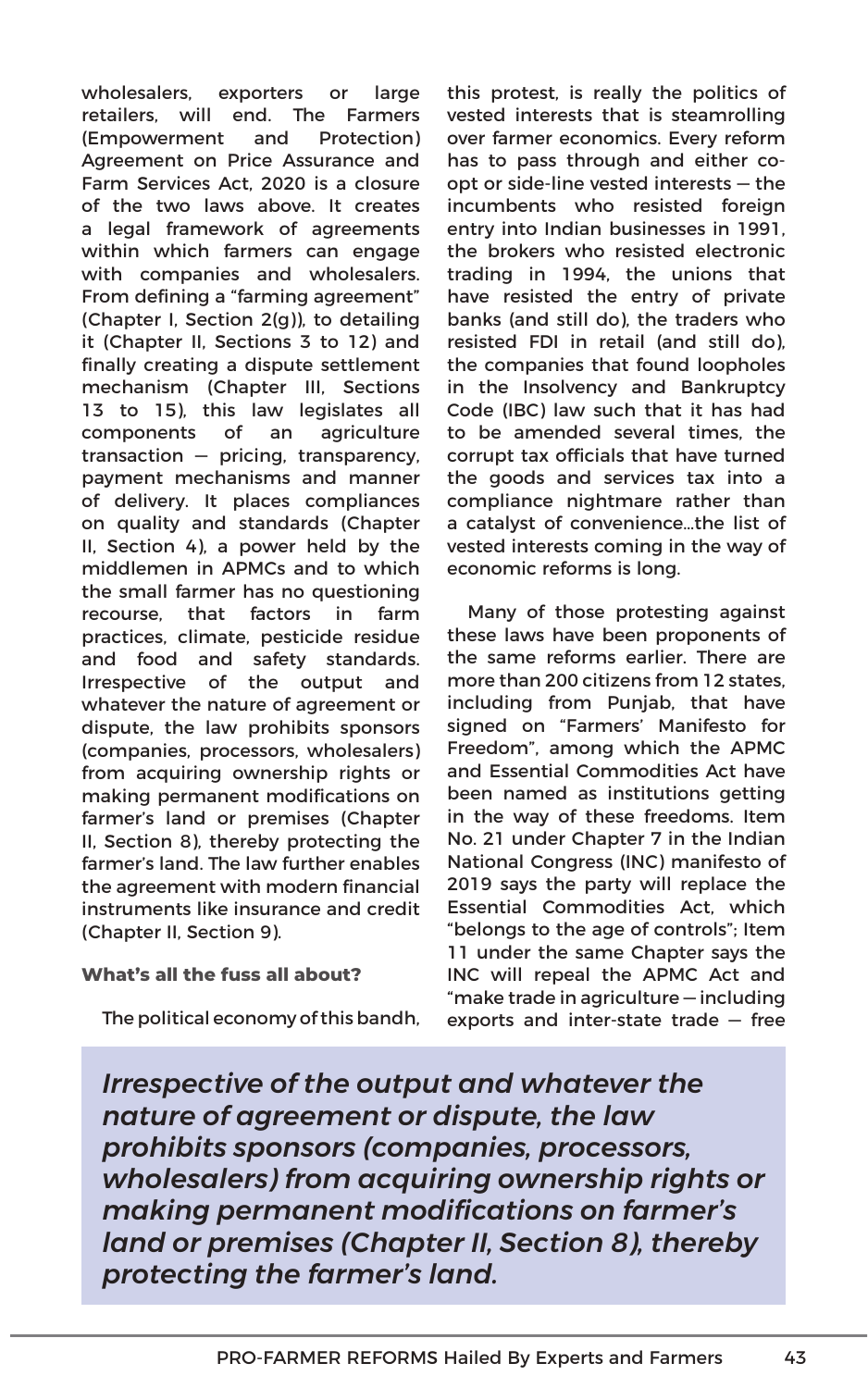from all restrictions". This is what the Essential Commodities (Amendment) Act, 2020, and the Farmers' Produce Trade and Commerce (Promotion and Facilitation) Act, 2020 have done. An August 2010 letter by Sharad Pawar (then Union Minister of Agriculture) to Sheila Dikshit (then Chief Minister of Delhi) called for amending the state APMC Act "to encourage private sector in providing alternative competitive marketing channels".

All three — farmer bodies, the Congress and Pawar — can change their minds: a democracy and its interests are free to shift stances in tune with changing needs. Further, in a democracy, all voices need to be heard and protests are a valid and valuable tool. By negotiating with farmer representatives, the government is hearing them. If a new argument comes against the laws, the government must act on it with an amendment, as it has done with IBC. But if the dharna, the protest and the inconvenience to citizens is merely another reason to hold back important and crucial reforms because of a politics that supports small slivers of vested interests rather than the large swathe of small farmers, the government must not give in. At the same time, while digging its heels on the economics of farm laws, it must simultaneously reach out to genuine beneficiary farmers. If the potential benefits of these reforms are not articulated politically to those benefiting from them, the debate would be hijacked by the entrenched elite trying to hold them back. The wellbeing of farmers must be taken into account — it is the missing conversation in this political drama.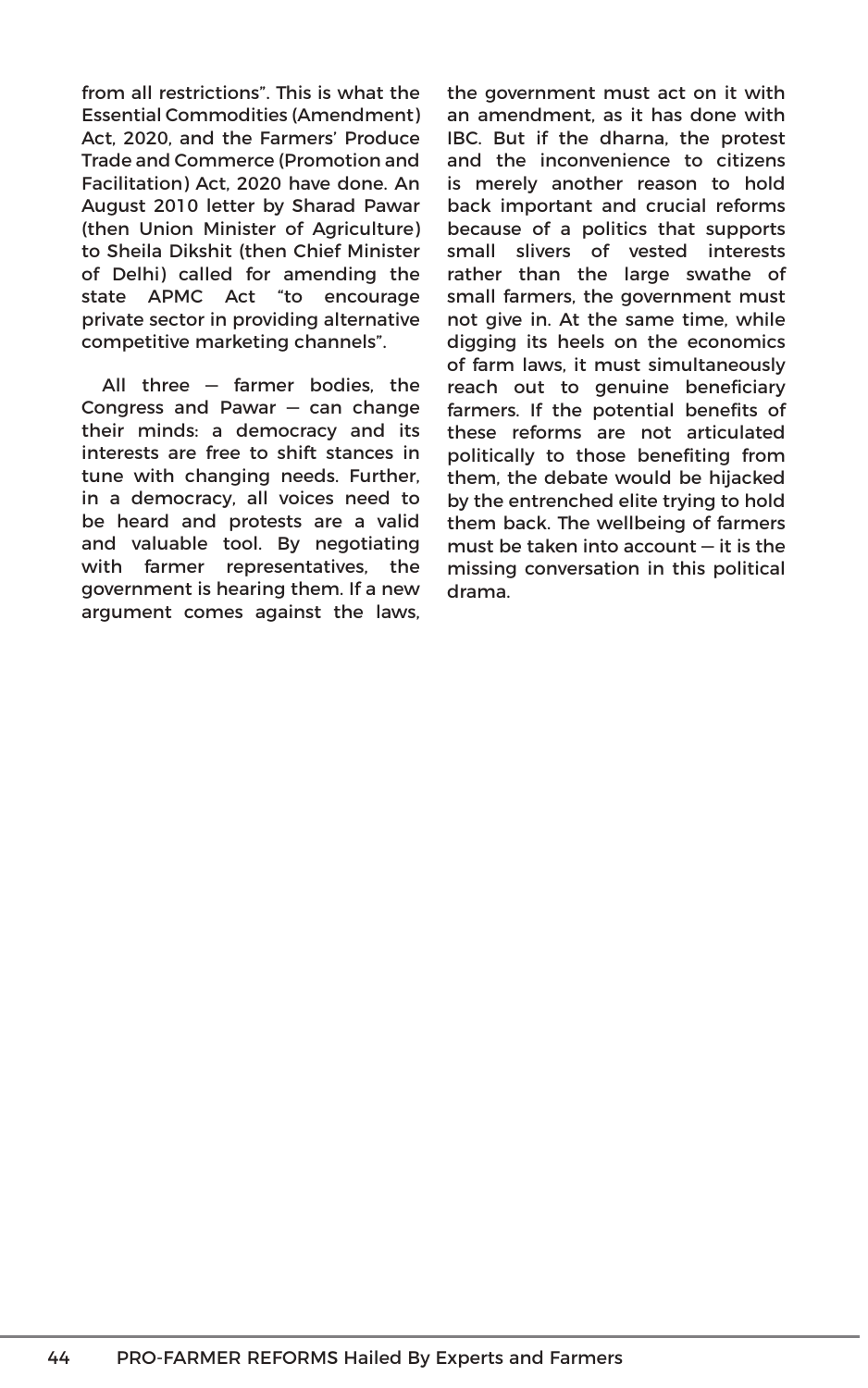

## **Agriculture** reforms: ignore political rhetoric, embrace prosperity economics

*Gautam Chikermane ORF 22nd September, 2020*

A visibly low-hanging economic reform contains within it several vested interests. The protests we see against three important agricultural reforms recently are, therefore, not surprising. They are one more step in the noisy democracy of India that desperately needs economic reforms on the one hand but gets swept by the tide of political rhetoric on the other. A reform that proposes to increase the prices farmers get for their output by giving them flexibility to sell, with governments continuing to support a base minimum thorough the minimum support price (MSP) within the extant system, should not cost anyone but benefit millions of farmers.

And yet, the discourse against India's recent agricultural reforms has been hijacked by protests in the name of poor small farmers. The drivers of these protests are rich, large and influential farmers and traders. This is one more example where politics of the past is attempting to prevent prosperity of the future. The Union government must not give in. In fact, it must start communicating directly with small farmers — the middlemen in the closed agricultural chain are the same that ensure exploitative politics on farms. While doing that it must offer a farmer credit driven Jan Dhan equivalent, an institution currently controlled by the same middlemen opposing this reform.

### **Three laws for one constituency**

There are three laws that have become controversial. Here are some key provisions these laws offer.

The Essential Commodities (Amendment) Act, 2020. This law aims to ease excessive controls over the production and distribution of agricultural commodities. It brings an ancient 20th ancient law, the Essential Commodities Act, 1955, in tune with 21st century realities, flexibilities and aspirations. The law aims to deregulate cereals, pulses, potato, onions, edible oilseeds and oils that will come into effect "only under extraordinary circumstances which may include war, famine, extraordinary price rise and natural calamity of grave nature". These circumstances have been specified — 100 percent increase in the retail price of horticultural produce, or 50 percent increase in the retail price of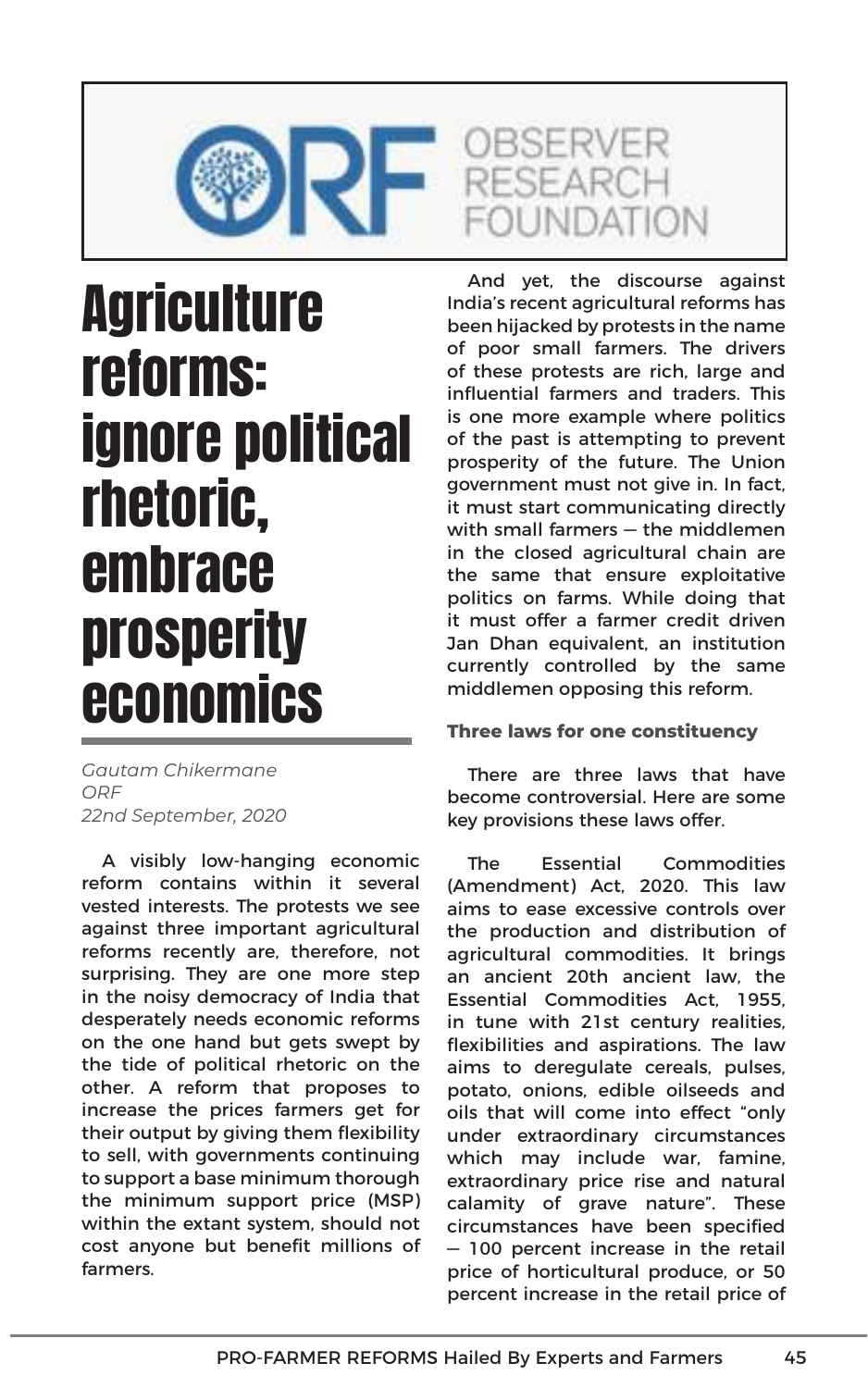non-perishables. The time period has been specified — the prevailing price over the preceding 12 months or average retail price over the preceding five years. Given the wastage of food produce, this amendment paves the way for cold chain infrastructure to come up. It enables food storage and hurts none.

The Farmers' Produce Trade and Commerce (Promotion and Facilitation) Act, 2020. This law beaks the monopsony of Agriculture Produce Marketing Committees (APMC), overseen by state governments, and enables farmers to sell their produce to entities other than APMC — it does not exclude APMCs — and prevents state governments from levying any market fee, cess or levy outside APMC areas. Further, it prevents state governments from levying "market fee or cess or levy, by whatever name called" on any farmer, trader or electronic trading and transaction platform. It also sets up a dispute resolution mechanism.

*The discourse against India's recent agricultural reforms has been hijacked by protests in the name of poor small farmers. The drivers of these protests are rich, large and influential farmers and traders. This is one more example where politics of the past is attempting to prevent prosperity of the future.*

Agriculture is a state subject under the Constitution; but food is a national market. This law enables farmers to access that market while remaining within the Constitutional confines of Union-State relations. The issue of Union-State control does not arise as the state AMPC laws and infrastructure are not being touched; only a new enabling law has been enacted. This law too grants greater flexibility but changes nothing else, hurts no farmer.

The Farmers (Empowerment and Protection) Agreement on Price Assurance and Farm Services Bill, 2020. This law flows in a logical progression from the one above. It creates a legal framework of agreements within which farmers can engage with companies and wholesalers that buy in bulk and sell further. The law aims to write into these agreements pricing, transparency, payment mechanisms and manner of delivery. It places compliances on quality and standards — a power held by the middlemen in APMCs and to which the small farmer has no questioning recourse. At worst, competition between APMCs and companies will ensure a better price to the small farmer. In addition, as protection to small farmers, it prohibits acquiring ownership rights of farmers at any cost. It links the agreements with financial instruments like insurance and credit. Finally, it creates a dispute settlement mechanism, including an appellant authority.

### **Focus on farmers…**

Although procurement from farmers by the Food Corporation of India (FCI) under the MSP will continue as it is, the performance data is not encouraging. In the past 15 years (2003 and 2018), procurement by government agencies has been 26.8 percent for wheat (procurement of 359 million tonnes versus production of 1,340 million tonnes) and 31.3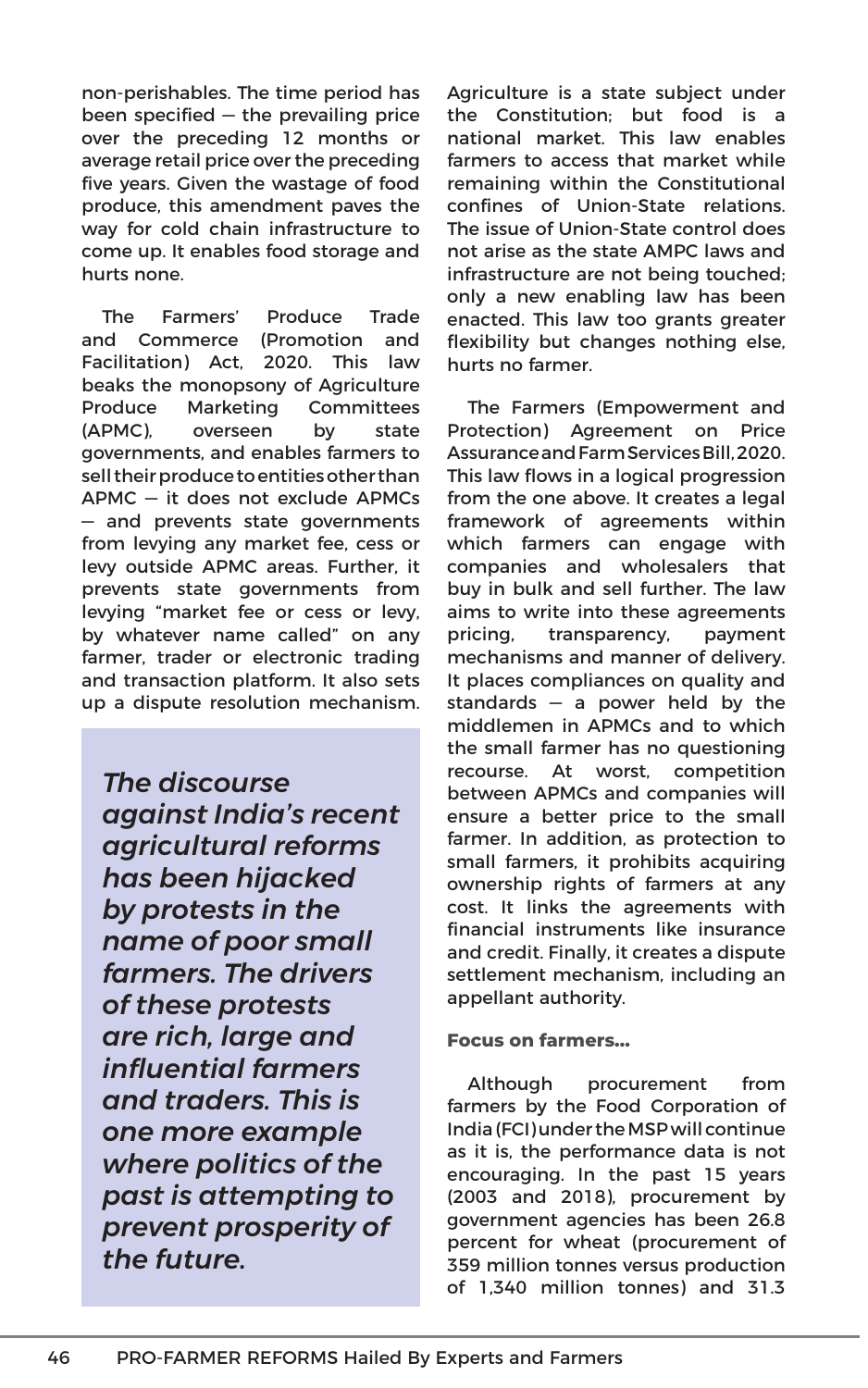percent for rice (procurement of 488 million tonnes, production of 1,558 million tonnes). The numbers are similar for last year (2018) — 31.3 percent procurement of wheat, 32.7 percent for rice. Where does the balance go? According to the Sixty-Second Report of the Standing Committee on Agriculture (2018- 2019) titled, 'Agriculture Marketing and Role of Weekly Gramin Haats', presented to Parliament in January 2019, the surplus is purchased by moneylenders and traders at very low prices. The moneylender and traders buy independently or work as an agent of a bigger merchant of the nearby mandi. Clearly, the balance of power is against small farmers.

The same story plays out in horticulture. In the picturesque hills of Uttarakhand, for instance, small farmers leave their produce on the road in two to eight wooden boxes. The boxes lie there until a small truck from one of the traders at the APMC in Haldwani drives past and picks it up. The farmer can see the price on his phone. But the traders pays less than the market price. His tools of price cuts are size of the peaches or the extent of ripeness, all as per his decision, which is opaque. The farmer has no recourse but to accept the price. Already reeling under the weight of reduced water in rainfed farms and warmer climes pushing more profitable apples northwards, small farmers here have been reduced to becoming price takers, the middlemen prices setters. With the change in laws, and competition between middlemen and companies, the small farmer will definitely get a chance at higher price.

APMCs are not doing what they were supposed to; they are not working in the interest of farmers. Their monopsony status has entitled the worst practices — limited numbers of traders, reducing competition, *Competition between APMCs and companies will ensure a better price to the small farmer. In addition, as protection to small farmers, it prohibits acquiring ownership rights of farmers at any cost. It links the agreements with financial instruments like insurance and credit. Finally, it creates a dispute settlement mechanism, including an appellant authority.*

cartelisation of traders, undue deduction in the name of market fee, or commission charges. On the last, while the fees and charges are legally to be levied on traders, the cost is transferred to farmers by deducting the amount from their net proceeds. In some states, these fees are levied even when sale of agriculture produce takes place outside the market yard. Despite the politics of agriculture being located in states and farmers there, successive state governments have come and gone, leaving the small farmers where they were. These reforms could — the word 'could' rather than 'will' is being used because the best of intentions and reforms can end up failing, as the repeated amendments to the Insolvency and Bankruptcy Code, 2016 have shown — bring economic justice to small farmers.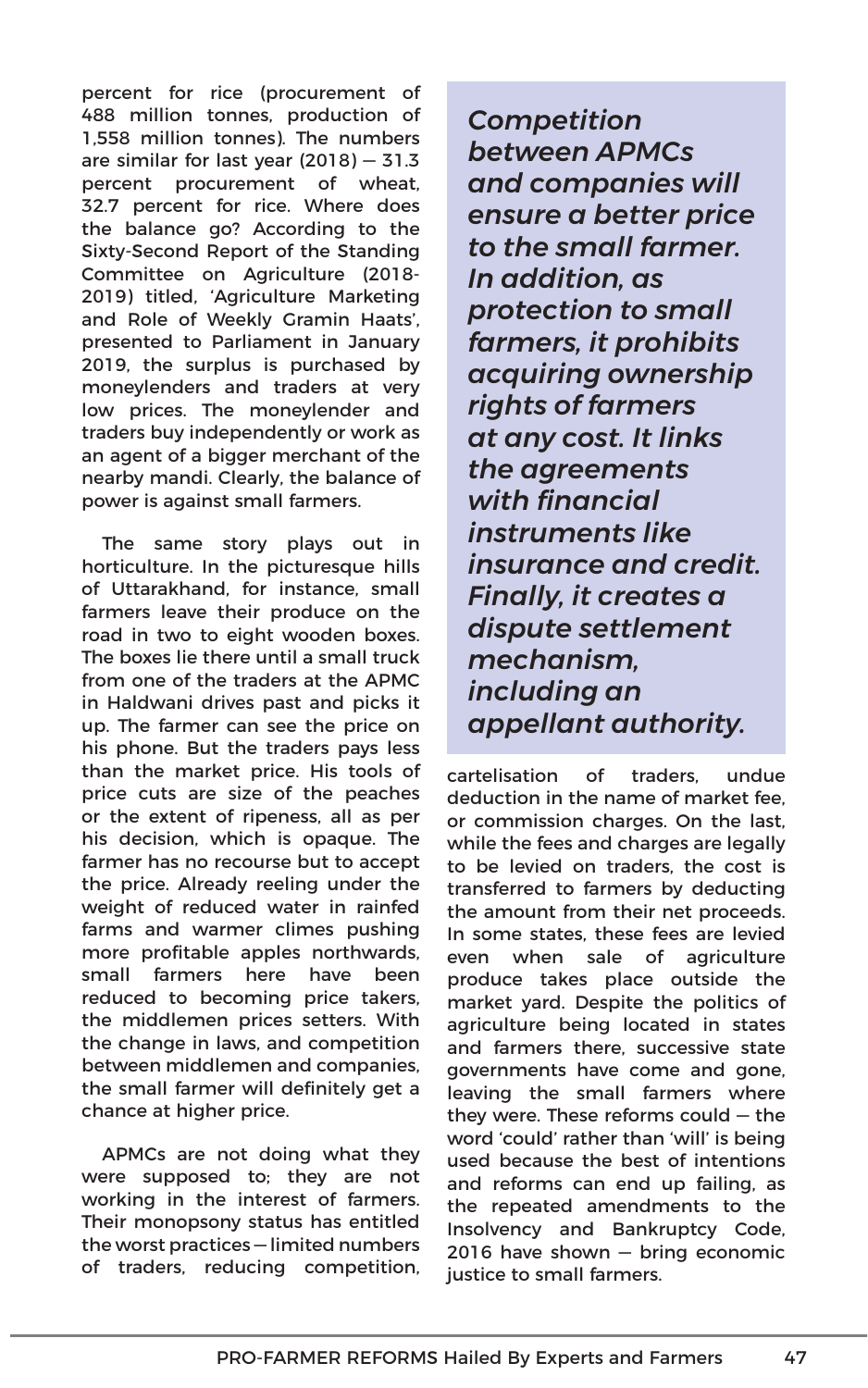### **…but stop demonising middlemen.**

Having critiqued them above in practice, the ongoing assault on the institution of middlemen is unwarranted. Bad practices, or twisting of an institution, does not render the institution inert. Middlemen provide an important service. This service happens across all economic activities, from auto sales (car showrooms) and real estate (property brokers) to stock markets (stock brokers) and insurance (agents). Without the stock broker, for instance, there will be no liquidity in stock markets.

The middlemen are marketmakers. Over a period of time, the premium commanded for their services falls. Every time this has happened in India, anti-reform voices have been raised, in the name of investors or consumers. Stock broking, for instance, carried a commission of 5 percent in the preelectronic trading days; today, it is a statistically insignificant fraction of a market size that is a multiple of what it was in the 1990s. The only area where advantages have not reached consumers in the corporatisedinstitutionalised space is in insurance, where the regulator has been found deeply wanting — a sector crying for reform.

This problem of vested interests opposing a proven and prosperity inducing reform is now happening in agriculture. The problem in this agency structure in agriculture is not the agency but the lack of regulatory oversight over that agency. It is also the social structures of financing and credit — the middleman is also the moneylender, even if the rates are usury — an area that commercial banking has not been able to penetrate, but can by extending the Jan Dhan Yojana.

this institution by politicians, administration and middlemen. Once a corporatised structure enters the farm market, several of these problems could end. What the new institutions need to ensure is that there is no transfer of old practices into this new structure. For instance, state governments interfering with and slowing down companies. The latter may create new structures that align themselves with the current ones. This will be a work in progress. The middlemen may stay, but their extortive premiums and practices need to end. The three reformlaws will ensure this happens. The transition will also have political implications, whose results will define the outcomes of the 2024 elections.

### **Ignore political rhetoric…**

Lost in the 'farmer-farmer' din is the farmer. Voiceless, powerless and exploited, he has become a bystander in the larger political wrestling in Parliament as well as on roads. In an amazing U-turn, the same political parties in whose manifesto these reforms have been written, is now fighting this reform. The 'farmer' has been devalued to a word, a lever for a politics that supports the entrenched and serves the powerful. The small farmer has become incidental. Remember, it is the larger farmers that have been hurt by MGNREGA, under which poorly-paid farm labour shifted to a more dignified and better paying social security system. Then too, they resisted but fell by the wayside as benefits to farm labour accumulated a momentum that has now set in. But it took one election cycle for these benefits to be communicated with on-ground changes. These reforms too are likely to go the same way.

### **…embrace prosperity economics.**

The last argument against these reforms is also a red herring — that

The market failure is the capture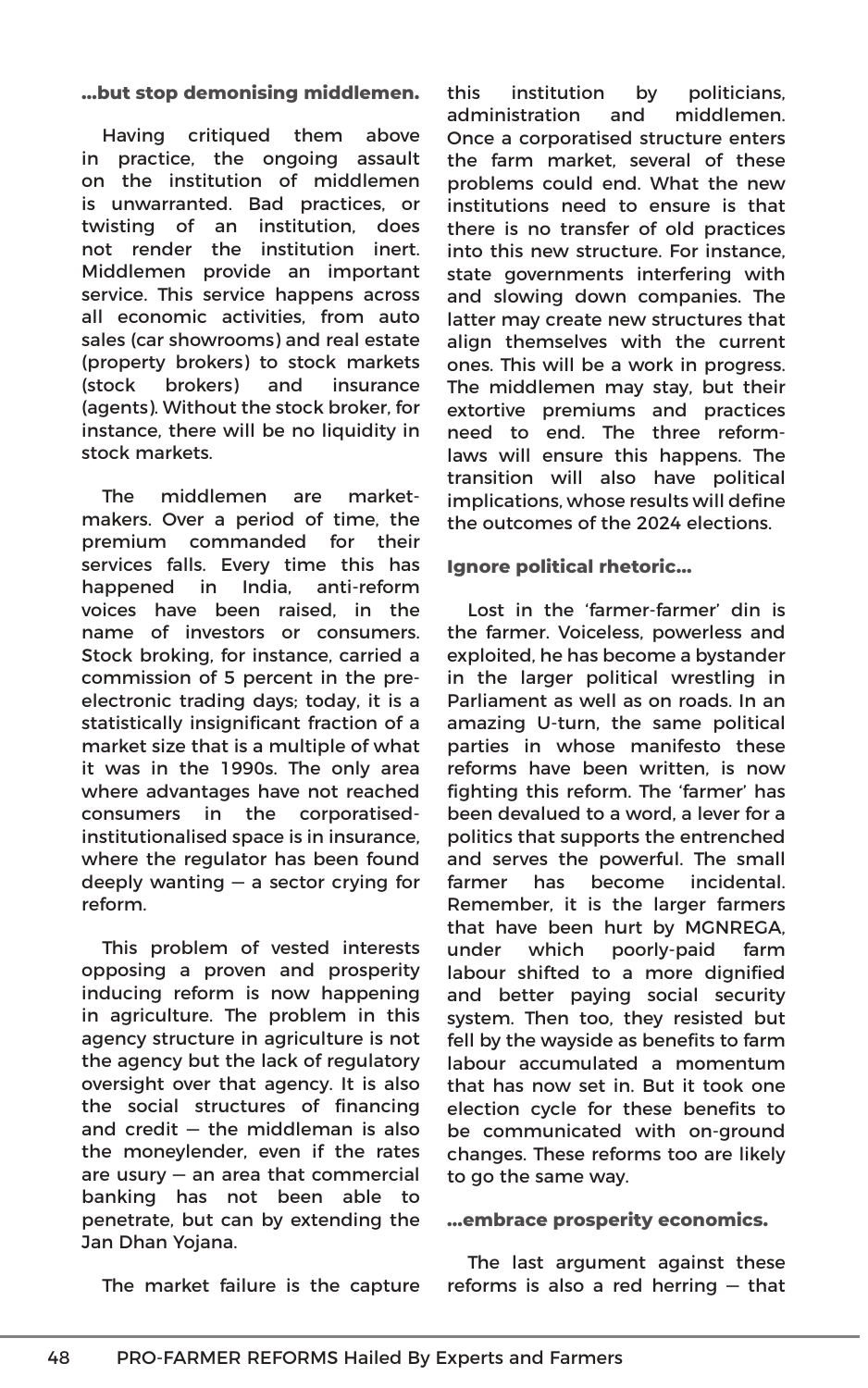the Union government is selling out to corporations. The pathetic slogan 'suit-boot ki sarkar' will now find a new expression. That slogan slowed down reforms in the current government's first term. Having learnt their lesson, these reforms must not be stopped. The evidence that economic reforms deliver political benefits is not clear. But the reform instinct is in the right direction. Living in palatial, colonial bungalows that are a startling contradiction to the poverty of India in general and small farmers in particular, it is very easy to say money is bad, properties are evil and prosperity for all a mirage. Getting taxpayer-funded benefits for life, law makers even had their taxes being paid by taxpayers. The large farmers pretending to fight for small farmers don't pay taxes. If money and corporations are evil and vile, this celebration of taxpayer-funded entitlements must end — you can't have the benefits and eat them too.

As far as intellectuals go, they have been crying hoarse about getting these reforms for decades. Now that they are happening, with every protection given to small farmers, their sole argument seems to be a lack of trust in Prime Minister Narendra Modi. That's not the world of ideas, not the universe of thought. They would do better to join a political party and follow their dharma there than to pretend to be independent thought leaders. These reforms must not be stalled or stopped at any cost.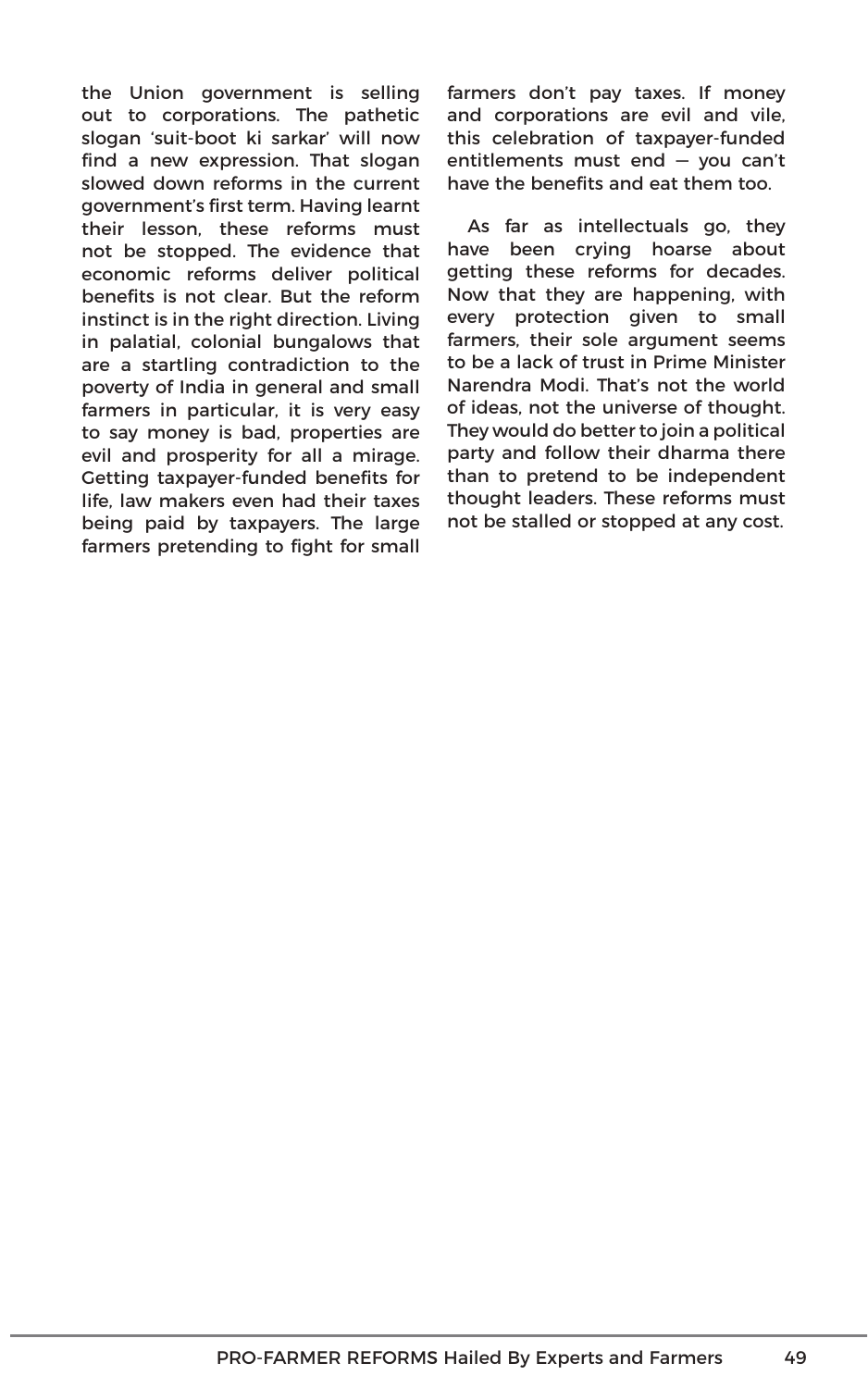# THE TIMES OF INDIA

# The APMC conundrum: Rolling back this reform will encourage vested interests to strike down all reform

*Arvind Panagariya Times of India 9th December, 2020*

To appreciate the value of the recent reform of agricultural marketing, it is important to first understand how the system has functioned for many decades. Under the Agricultural Produce Marketing Committee (APMC) Act, each state divides its entire area into several market areas with each area managed by an APMC. The state government appoints the APMC and commission agents ("arhtiyas") and wholesalers responsible for selling and buying the produce. The APMC manages market yards and sub-yards (mandis) where wholesale trade in the produce of the entire market area takes place. It thus has a monopoly over wholesale trade in the entire area.

Commission agents typically send village commission agents to collect produce from farmers in villages and bring it to the market yard. In the yard, commission agents sell the produce to wholesalers. The wholesalers sell it to sub-wholesalers who sell it to retailers. Retailers finally sell the produce to the consumer.

The price at which market commission agents sell the produce to wholesalers is supposed to be determined by auction, but in practice the process is opaque. Storage infrastructure at APMC yards being poor, a significant part of the produce regularly rots. A variety of taxes and commission agents' fees get added to the final price. The presence of multiple intermediaries; the nexus among APMC members, commission agents and wholesalers; poor storage facilities at the yard; taxes by the state government; and fees of commission agents result in the consumer paying a high price and the farmer receiving a low price.

The purpose of the two recent APMC laws enacted by the central government is to free up the farmer from this stranglehold of the APMC and be able to sell his produce directly to the highest bidder. One can understand that the commission agents who have guaranteed income from APMC transactions and the state government, which collects taxes on the sales in the yard, especially procurement of grains paid for by the central government and hence the Indian taxpayer, would be upset by the reform. But for the farmer, there is no downside and the upside is significant.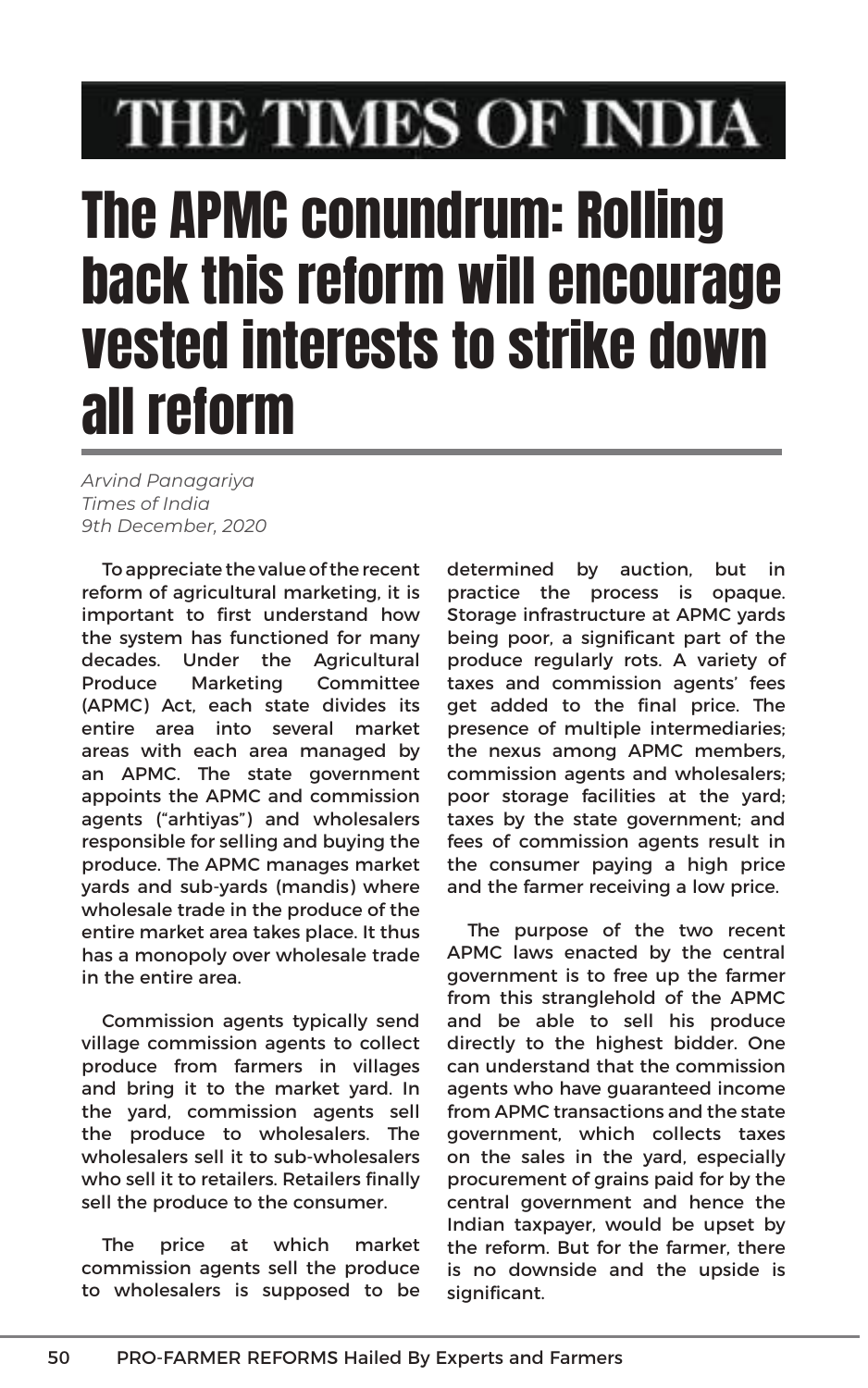Therefore, it is not an accident that the reform has had near unanimous support of not just economists and policy analysts but also all central governments since Prime Minister Atal Bihari Vajpayee. The latter's government first introduced the reform via the Model APMC Act of 2003. During its ten years, the UPA government actively lobbied state chief ministers to adopt the model act. While the present government has finally implemented the reform using its powers under the concurrent list of the Constitution, the 2019 Congress manifesto also supported it unequivocally stating, "Congress will repeal the APMC Act and make trade in agricultural produce – including exports and inter-state trade – free from all restrictions."

In view of this diagnosis, how do we explain the current farmer protests? To be sure, some commission agents who double up as farmers can be expected to oppose it. One may further speculate that fearing the loss of tax revenue collected on large volumes of procurement of grain and paid by taxpayers in the rest of India, governments in states such as Punjab and Haryana might also covertly or overtly encourage their farmers to join the protests. But these explanations are insufficient to reconcile the massive scale of the protests with the benefits that the vast majority of farmers would reap from the reform.

A more plausible explanation is that richer farmers, especially from Punjab, see an opportunity in the protests to extract a legal guarantee for a lucrative minimum support price (MSP) on all sales whether to the government or private agents. Quite likely, it is this intent that has led them to allege that the real intent of the government behind the reform is to eventually withdraw procurement at MSP when in fact no such link has ever existed.

How should the government respond to the protests? Ideally, it should not respond at all. Any rollback of the reform is bound to encourage vested interests to rise up against other reforms. Guaranteeing the MSP on all purchases must be especially resisted. Given that at MSP, the supply of grain would exceed demand, the price guarantee would leave many farmers holding their sacks of grain in hand with no one to buy them. And it would surely not be fair to expect the taxpayer to foot the bill by letting the government pick up all the excess supply.

As a last resort, if the government must offer an olive branch, it should do

*During its ten years, the UPA government actively lobbied state chief ministers to adopt the model act. While the present government has finally implemented the reform using its powers under the concurrent list of the Constitution, the 2019 Congress manifesto also supported it unequivocally stating, "Congress will repeal the APMC Act and make trade in agricultural produce – including exports and inter-state trade – free from all restrictions."*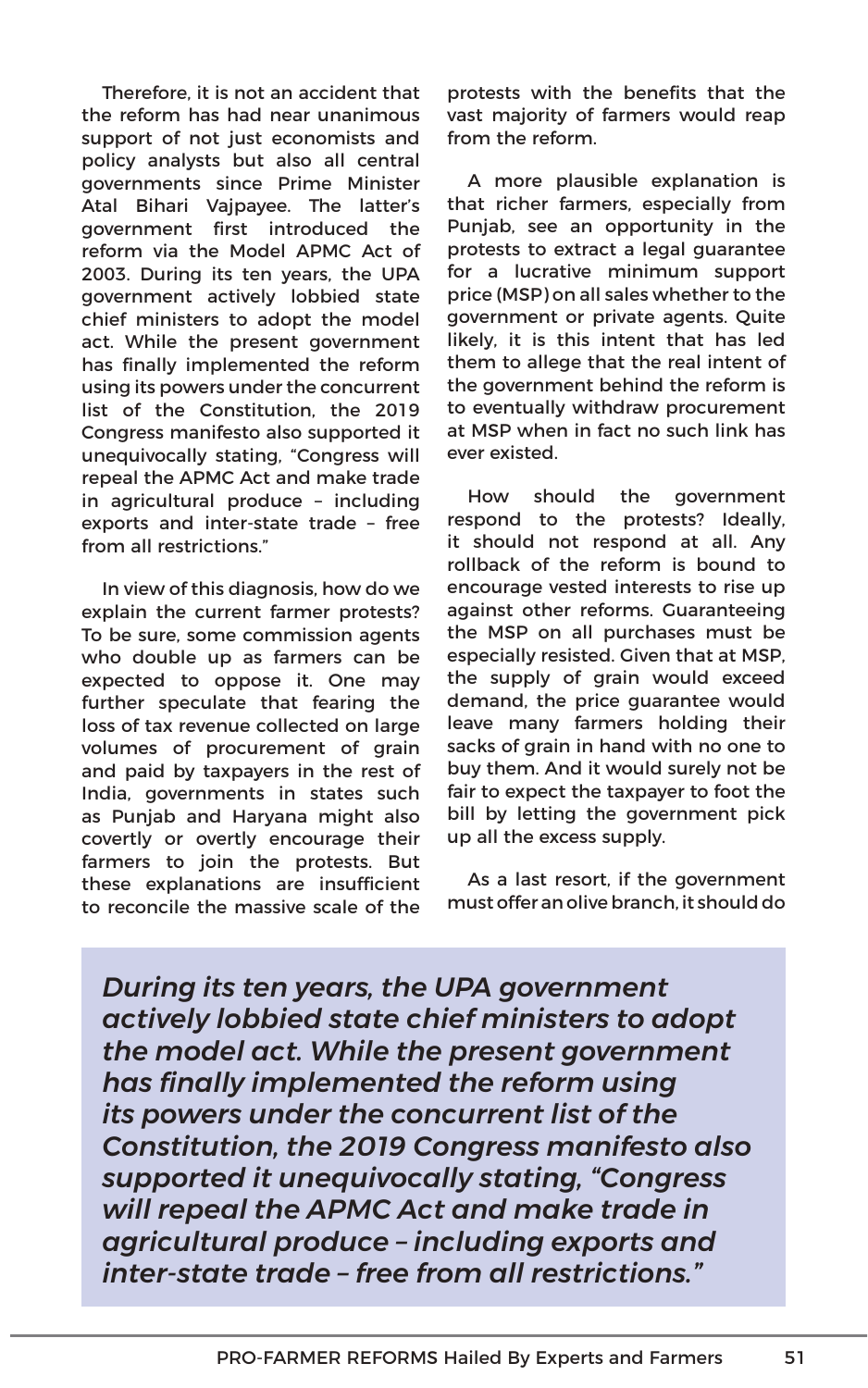so only after ensuring that protesting farmers genuinely represent the view of the majority of the farmers of their respective states. In that case, it may allow the states to amend the new central laws as per local sentiment by passing amendments in the legislatures and seeking the Centre's permission for them.

If Punjab chooses to live with laws that hurt its own farmers, so be it. Let the wiser states benefit from the reform and, like Bihar, which had done away with its APMC Act in 2006, see their agricultural sectors flourish while that of Punjab languishes.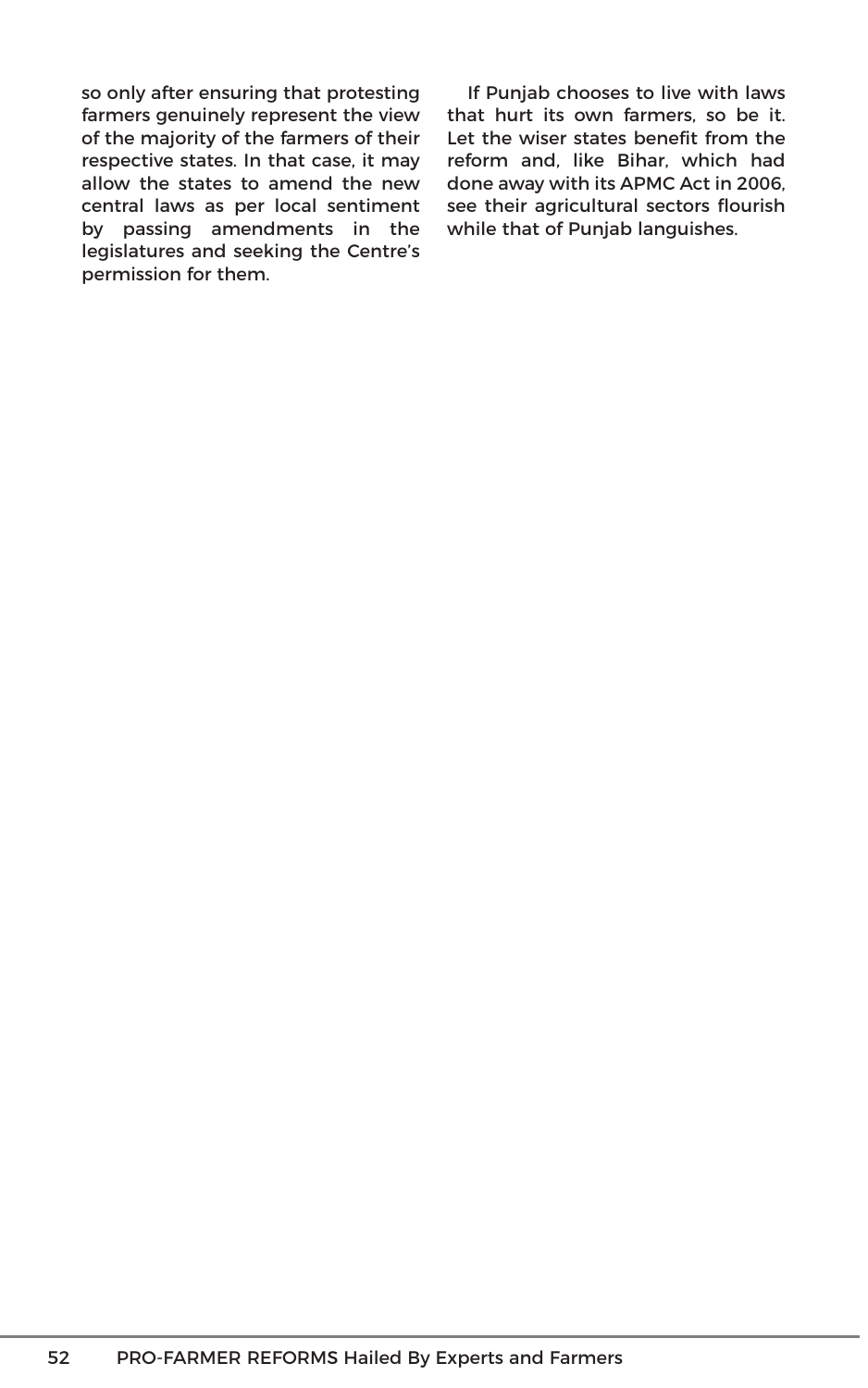# **TOI+**

# Corporates can help expand market rather than driving out mandis

*Arvind Panagriya Times of India 18th December, 2020*

That nearly all opposition parties have joined the farmer protests against recent reforms of agricultural markets is not surprising. In democracies, opposition parties are there to oppose, sometimes even policy changes that they themselves championed when in power.

What is surprising, however, is that the present episode has seen even some leading economists switch sides. Specifically, the last two Chief Economic Advisers (CEAs) under the United Progressive Alliance (UPA) government, who had both recommended reforms similar to those just enacted, have now come down heavily on them.

The Economic Survey 2011-12, which the then CEA Kaushik Basu authored, states that any farmer "who gets better prices and terms outside the Agricultural Produce Marketing Committee (APMC) or at its farm gate should be allowed to do so." It adds, "Considering significant investment gaps in post-harvest infrastructure of agricultural produce, organised trade in agriculture should be encouraged and the FDI in multi-brand retail once implemented could be effectively leveraged towards this end." The survey even recommends allowing imports of agricultural commodities in limited quantities.

Successor CEA Raghuram Rajan made the same recommendation in the Economic Survey 2012-13. This survey states, "It is necessary that we evolve mechanisms for linking wholesale processing, logistics and retailing with farm-production activities so as to generate enhanced efficiency, better farm prices, etc. The private sector should be allowed to operate in developing these market linkages… Recently the government allowed FDI in retail, which … can pave the way for investment in new technology and marketing of agricultural produce in India."

Both CEAs had thus endorsed the entry of not just Indian private companies but also foreign multibrand retailers in agricultural marketing. Yet, both have now argued that the new laws open the door to the exploitation of farmers by private companies. It is possible that they made the recommendations in the Economic Survey despite holding contrary views because this was the government policy. But, to my knowledge, neither has offered such a clarification.

Be that as it may, the substantive question the critics must answer is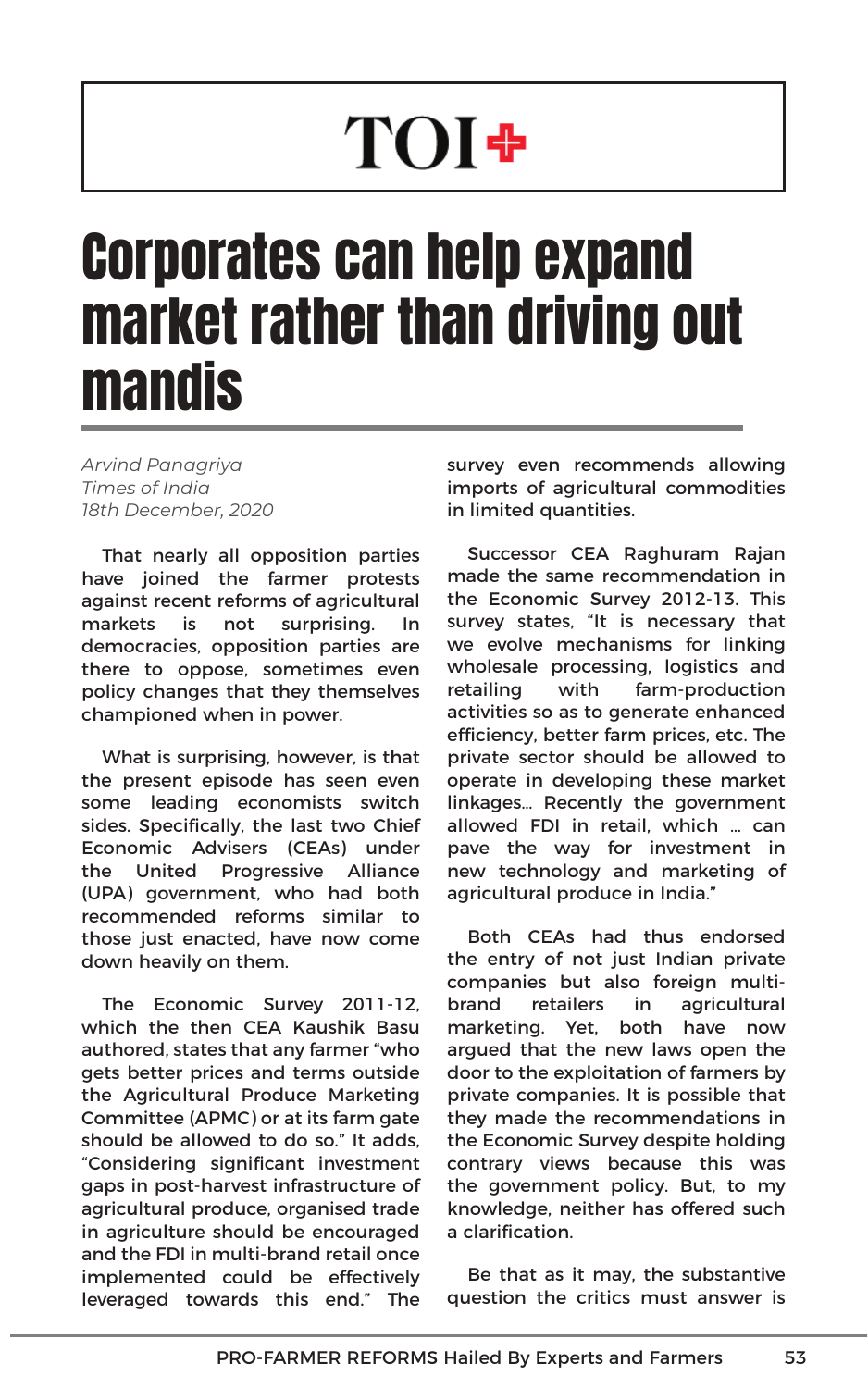precisely how a private company would exploit the farmer rather than serve as counterweight to the APMC commission agent who, in cahoots with the wholesaler, fixes the price of his produce without any consultation with him while also charging a hefty commission?

*Some critics compare the poverty of Bihari farmers to the prosperity of Punjabi farmers to argue that APMC reform hurt Bihar. Such comparison is wholly fatuous. Bihari farmers are poorer than their Punjabi counterparts despite faster agricultural growth in recent years because they started out far poorer.*

When reminded of this pitfall of their argument, critics switch to arguing that the large corporations would simply drive out the APMC mandi and then pick up the farmer's produce for a song. One wishes that corporations had this kind of power to drive the government out of an activity it chooses to undertake. Reform advocates would then be spared decades of effort to persuade the central and state governments to exit many manufacturing activities in which they persist.

Economists Ramesh Chand and Ashok Gulati further remind us that Private corporations such as Nestle

and Hatsun have been buying milk from hundreds of thousands of small milk producers side-by-side with government cooperatives for years. Rather than exploit the producers, they have helped expand the demand for their milk by greatly expanding markets for milk products.

It bears reminding that agricultural marketing reform is not as new as critics would have us believe. Prime Minister A B Vajpayee first initiated it through the Model APMC Act, 2003. With encouragement from all subsequent central governments, todate, 20 states have amended their APMC Acts with 16 notifying rules and regulations implementing one or more features of the Model Act. Additionally, Bihar entirely did away with its APMC Act in 2006. Broadly speaking, states such as Andhra, Bihar, Gujarat and Madhya Pradesh that embraced the Model Act in earnest have seen agriculture grow faster than other states. Between 2006-07 and 2018-19, the sector grew at annual average rates of 7.1%, 5.3%, 3.9% and 6.8%, respectively, in these states.

The corresponding growth rate in Punjab was a paltry 1.8%. Some critics compare the poverty of Bihari farmers to the prosperity of Punjabi farmers to argue that APMC reform hurt Bihar. Such comparison is wholly fatuous. Bihari farmers are poorer than their Punjabi counterparts despite faster agricultural growth in recent years because they started out far poorer.

Punjab, which had ranked 2nd among all states in per-capita Net State Domestic Product rankings till 1992-93, fell to the 10th rank in 2018- 19.

Some critics have argued that unlike the 1991 reforms, which responded to a balance-of-payments crisis, the present "big bang" reform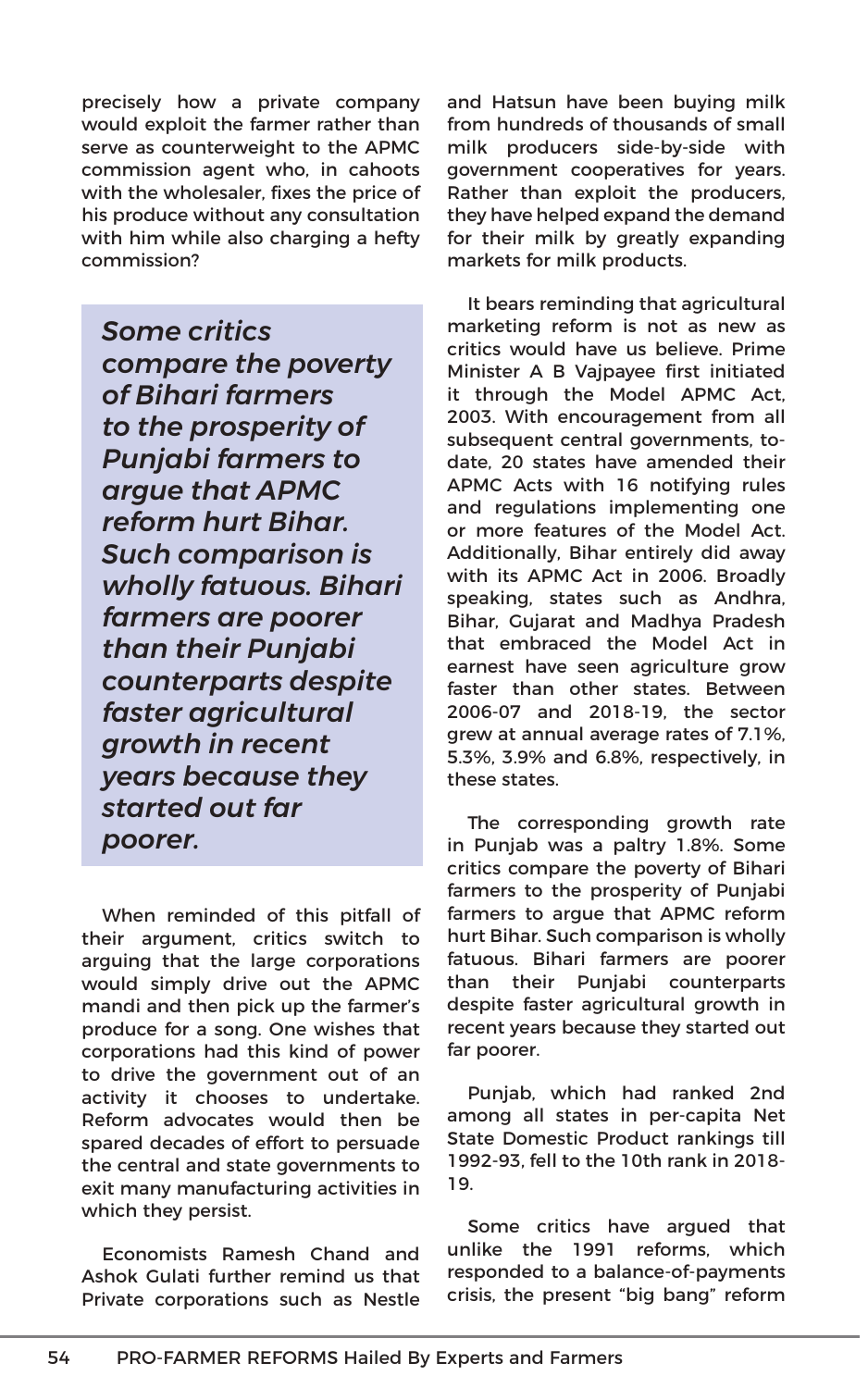*Private corporations such as Nestle and Hatsun have been buying milk from hundreds of thousands of small milk producers side-by-side with government cooperatives for years. Rather than exploit the producers, they have helped expand the demand for their milk by greatly expanding markets for milk products.*

has been introduced without there being any crisis in agriculture. But is it not the case that India's farmers are in perpetual crisis, partially due to poor realisation of price for their produce? And can the present reform be really characterised as big bang? In a large number of states, it has been under implementation in some form via the Model Act for a decade or longer. Moreover, whereas the 1991 reforms had dismantled the licencepermit machinery in one stroke, the current reform leaves the APMC structure intact, allowing the farmer to continue to transact as before.

A final criticism is that the reform has been introduced without sufficient prior groundwork. The flip side here is that prior groundwork can become an excuse to deny the farmer justice perpetually. None of telecom and airline reforms under PMs Narasimha Rao and Vajpayee, right to education reform under UPA and the Goods and Services tax under PM Narendra Modi's government would have progressed to their current stage had the respective governments waited till the ground had been fully prepared.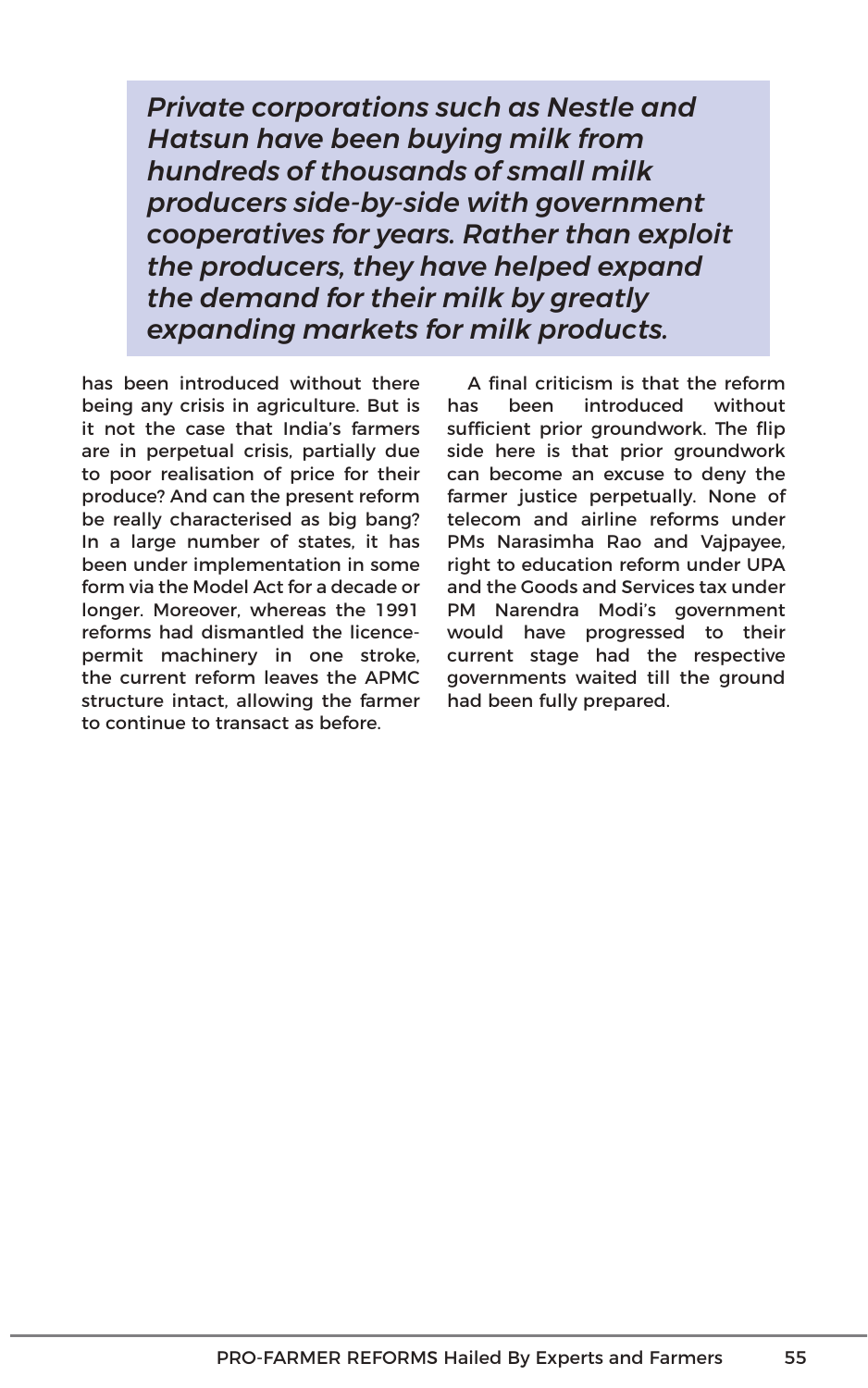# #SWARAJYA

# Farm Bills Are Latest In The **Sequential** Liberalisation Of Agricultural Sector

*TV Mohandas Pai and Nisha Holla Swarajya 20th October, 2020*

The farm bills are liberating farmers at a pivotal juncture when the composition of the gross value added (GVA) in the agricultural sector is rapidly changing. Crops, specifically cereals, once dominated the sector, and multiple controls were placed to ensure aggregation, distribution and supply.

The minimum support price (MSP) evolved as a mechanism to guard farmers against supply and demand shocks in the cereals segment.

Now, however, farmers and agricultural producers have diversified their product segments, cereals no longer dominate production, and the old control mechanisms no longer hold sway.

Connecting farmers directly to the market and consumers is increasing farmer incomes by 20-30 per cent, as demonstrated by more than 600 agritech companies that have validated the value proposition over the last five-seven years. Harnessing the value of these trendlines requires a forward-looking policy environment which the farm bills are the latest in implementing.

In the last decade itself, India has witnessed tremendous change in the GVA composition of the agri-sector. The share of crops has decreased from 65.4 per cent in 2011-12 to 55.3 per cent in 2018-19, projected to further fall to 45.6 per cent in 2024- 25. Within crops, only cereals are supported by MSP.

In the same period, value add of livestock and fishing and aquaculture is steadily increasing, as are the total value outputs of sub-segments like horticulture, milk and meat.

| Agriculture (Nominal) GVA Composition (INR falch crones) |              |         |            |            |              |          |         |                   |         |
|----------------------------------------------------------|--------------|---------|------------|------------|--------------|----------|---------|-------------------|---------|
| Agri-components                                          | 2011-12      |         | 2014-15    |            | 2018.19      |          | 7-year. | 2024-25 Projected |         |
|                                                          | <b>GWA</b>   | % sharn | <b>GVA</b> | No Channel | <b>EVA</b>   | % share. | CAGIL   | <b>GVA</b>        | % share |
| Crops                                                    | 与羽工          | 05.4%   | 12.93      | 61.8%      | <b>36.15</b> | 15.3%    | 天后      | 24.73             | 45.6%   |
| Harbbullum*                                              | 2.66:        | Ξ       | 4.52       |            | 6.71*        | ÷        | 14.1%   | 1434              |         |
| Livestock (Less Inputal                                  | 3.27         | 11,991  | 5.10       | 24,4%      | 8.72         | 29.0%    | 15.0%   | 20.19             | 37.2%   |
| Mik <sup>k</sup>                                         | 3.28         |         | 4.96       |            | $7.96*$      |          | 13.5%   | 17.05             |         |
| Most®                                                    | 白马后          |         | 1.54       |            | 2.51*        |          | 14.7%   | 5.69              |         |
| <b>FISTARTIVA JORRAK</b>                                 | 1.24         | 北京省     | 1:74       | 1.7%       | 233          | 7.6%     | 北外      | 3.58              | .6.8%   |
| Fisherg & Appartitions                                   | <b>SE683</b> | 4.5%    | 1:17       | 5,6%       | 238          | $-7.39$  | 17.7%   | 5.66              | 10.4%   |
| <b>Total Agri sector</b>                                 | 15.02        | 100.0%  | 70.94      | 100.0%     | 129.23       | 1003.0%  | 10.0%   | 54.77             | 100.0%  |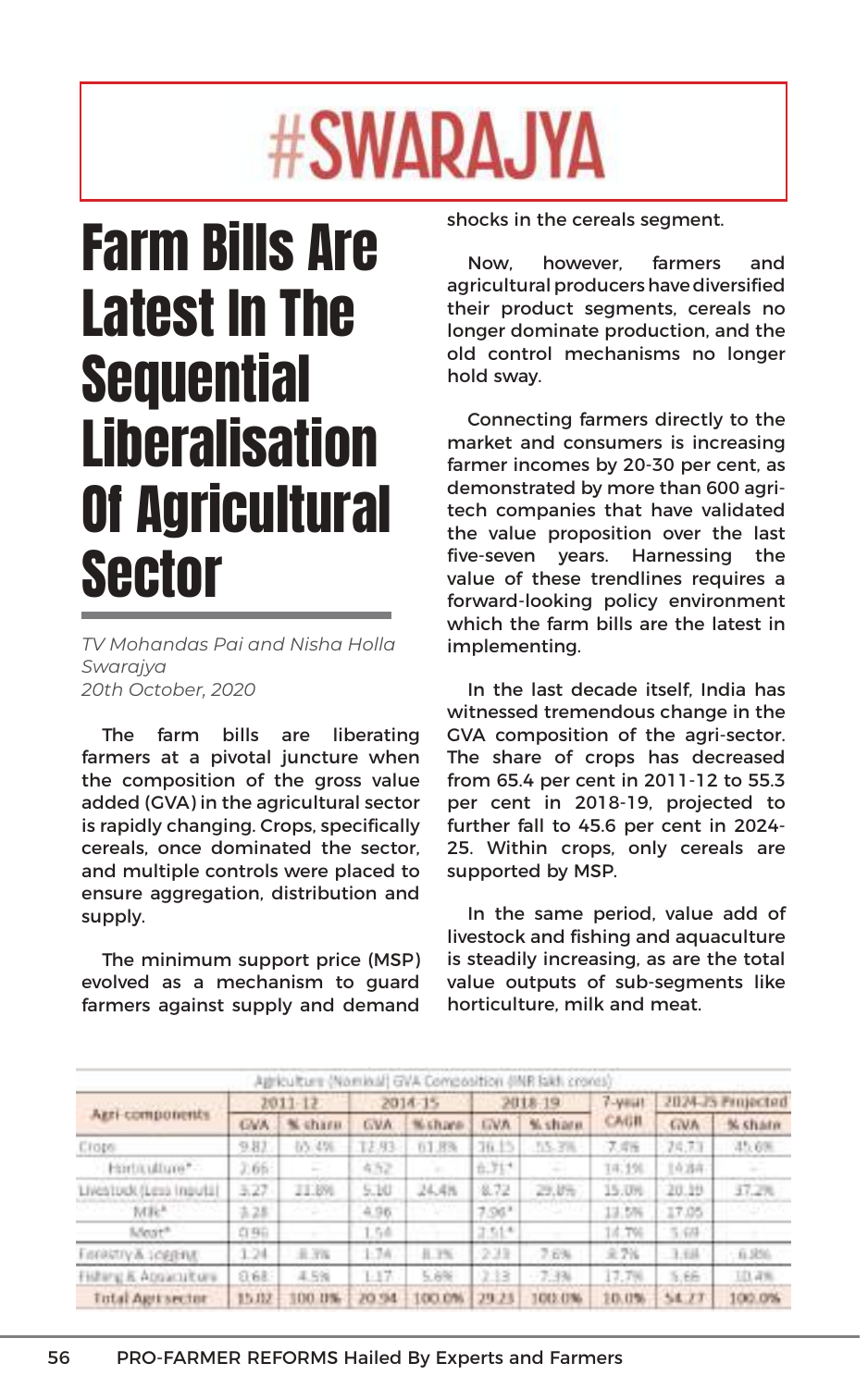With differentiated production strategies that are less reliant on cereals and more on other segments, farmers are accruing better incomes. By diversifying their produce, they are moving away from one-crop risks.

Three bills were recently passed to make farmers more independent and to improve their earning ability — the Farmers' Produce Trade and Commerce Bill, Farmers Agreement on Price Assurance and Farm Services Bill, and Essential Commodities (Amendment) Bill.

These bills endeavour to hand back agency to the Indian farmer. They enable farmers the freedom to diversify their crops and produce, which reduces mono-crop dependence and increases income avenues.

They can also now sell their produce anywhere, to the highest bidder across the country; no longer are they required to go to the mandis where they are subject to middlemen and layers of bureaucracy.

Contract farming is now open to farmers, with a framework that enables them to boost the value-add of their products via contracts and assured procurement by the food processing industries. Retaining the MSP system means the government is underwriting the whole network for certain crops to ensure farmers receive assured income for those crops. Government of India has procured 5.73 lakh tonnes of paddy worth Rs 1,082 crore at MSP since the last week of September 2020.

Structural changes were required in the agricultural system to improve the livelihoods of Indian farmers. Keeping them dependent on subsidies and restricted by APMCs and acts like the Essential Commodities Act wasn't in the nation's long-term interests. Recognising this, the Narendra

*These bills endeavour to hand back agency to the Indian farmer. They enable farmers the freedom to diversify their crops and produce, which reduces mono-crop dependence and increases income avenues.*

Modi government has been making sequential changes in the system.

It started with the introduction of the National Agriculture Market (e-NAM) to facilitate online trading of agri-produce. Then PM-KISAN was introduced to provide minimum income support to 9 crore marginal farmers at Rs 6,000 annually.

These beneficiaries don't benefit from MSP, which applies only to 6 per cent of farmers, mainly in the legacy farming regions like Punjab and Haryana. The first instalment of PM-KISAN Rs 2,000 per farmer was frontended during the Covid-lockdown to protect the interests of the farmer. This income support was crucial in harvesting the record rabi crop cycle in April 2020 and sowing the kharif crops. Record procurement was also undertaken in April 2020.

The last four months, in particular, have brought many changes and support schemes for farmers. The KISAN credit card with an allotment of a total of Rs 2 lakh crore credit to maintain larger workforces and implements during harvest season is helping farmers plan and organise their harvests better, leading to increased production and incomes. It also enables farmers to build formal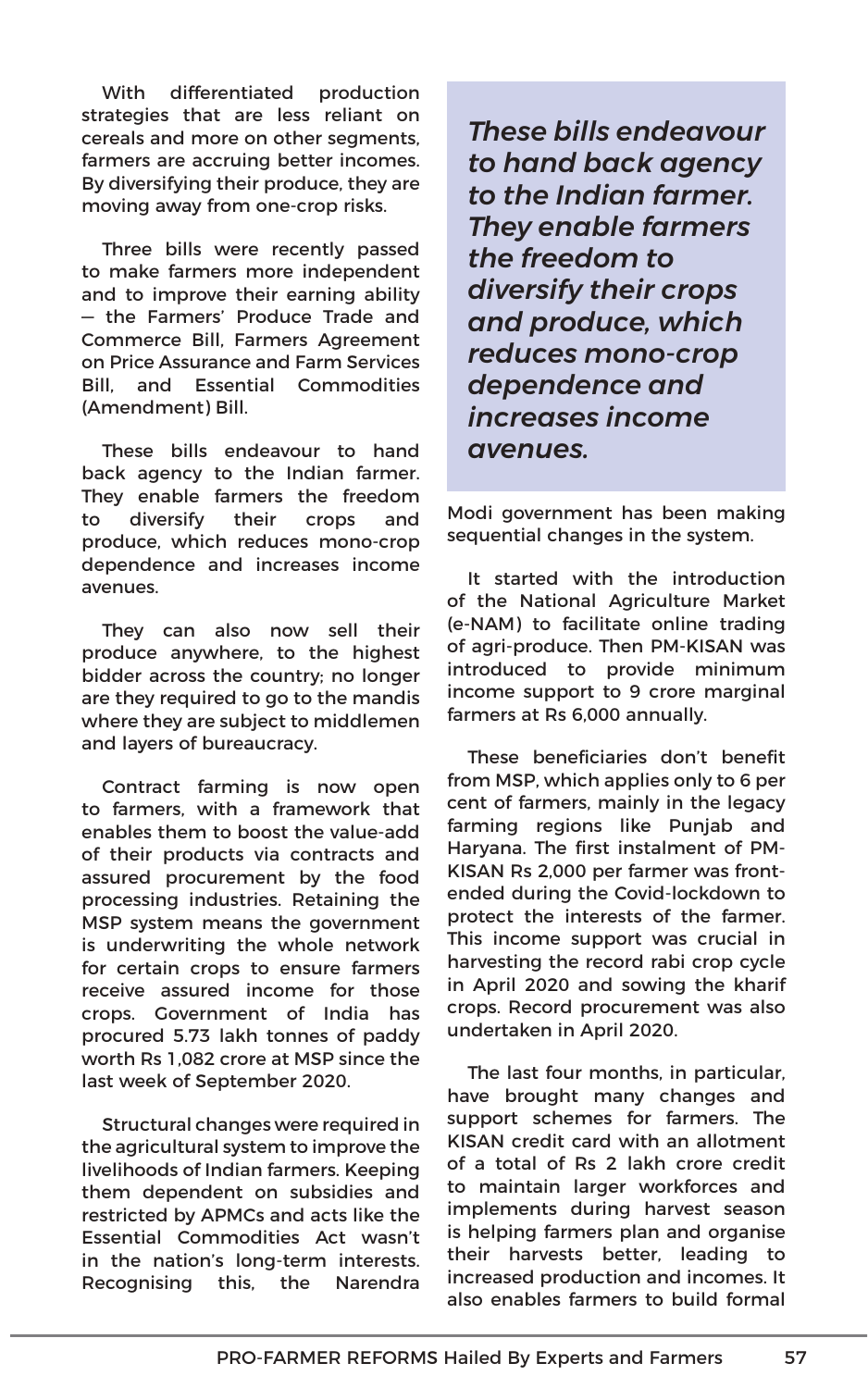credit histories linked to Aadhaar that can be capitalised on to avail credit for expansion and diversification strategies.

An important announcement has been the Rs 1 lakh crore Agri Infrastructure Fund as part of Atmanirbhar Bharat Abhiyan to focus on farm-gate and aggregation points, agricultural entrepreneurs, agri-tech companies, disease control, enhancing post-harvest management capabilities like cold storage and warehousing, and formalisation of Micro Food Enterprises via a clusterbased approach.

Recognising the crucial differences in growth of sub-segments, targeted programmes towards the various sub-segments like fisheries, animal husbandry, and dairy were also launched along with long-awaited amendments to the Essential Commodities Act 1955.

On the support of these sequential abutments to the agricultural industry, the three farmer bills enable farmers to pursue their own farming and diversification strategies.

The numerous protests against the bills expose the political and vested interests in restricting the agency of the farmers.

Meanwhile, the government of India has announced that the various subsidies that farmers avail will continue while these bills are put into action, thus providing valuable support to farmers and ensuring continuity of relief as farmers pursue new strategies.

Over time, this independencewith-support model will lead to increased incomes for farmers and overall increased contribution of the agricultural sector to India's gross domestic product (GDP), compared to the current 17 per cent. Crucially, it will liberate 43 per cent of the national workforce that depends on agriculture for livelihood and sustenance.

This also gives India the longawaited opportunity to orient its agriculture sector towards export markets. By catering to just the Indian economy, the exposure is hardly \$3 trillion (pre-Covid GDP); instead, export-orientation caters to an \$82 trillion global economy (pre-Covid) – a 27x expansion.

Agri exports by the US in 2018 were valued at \$140 billion whereas India's at \$38.5 billion.

India can comfortably triple this by providing infrastructure for grading, sorting, and supply chain distribution which is now possible due to the freedom given by the bills. The nation and farmers have a generational opportunity here to break out of a 70-year sectoral stagnation and aim bigger.

*Contract farming is now open to farmers, with a framework that enables them to boost the value-add of their products via contracts and assured procurement by the food processing industries. Retaining the MSP system means the government is underwriting the whole network for certain crops to ensure farmers receive assured income for those crops.*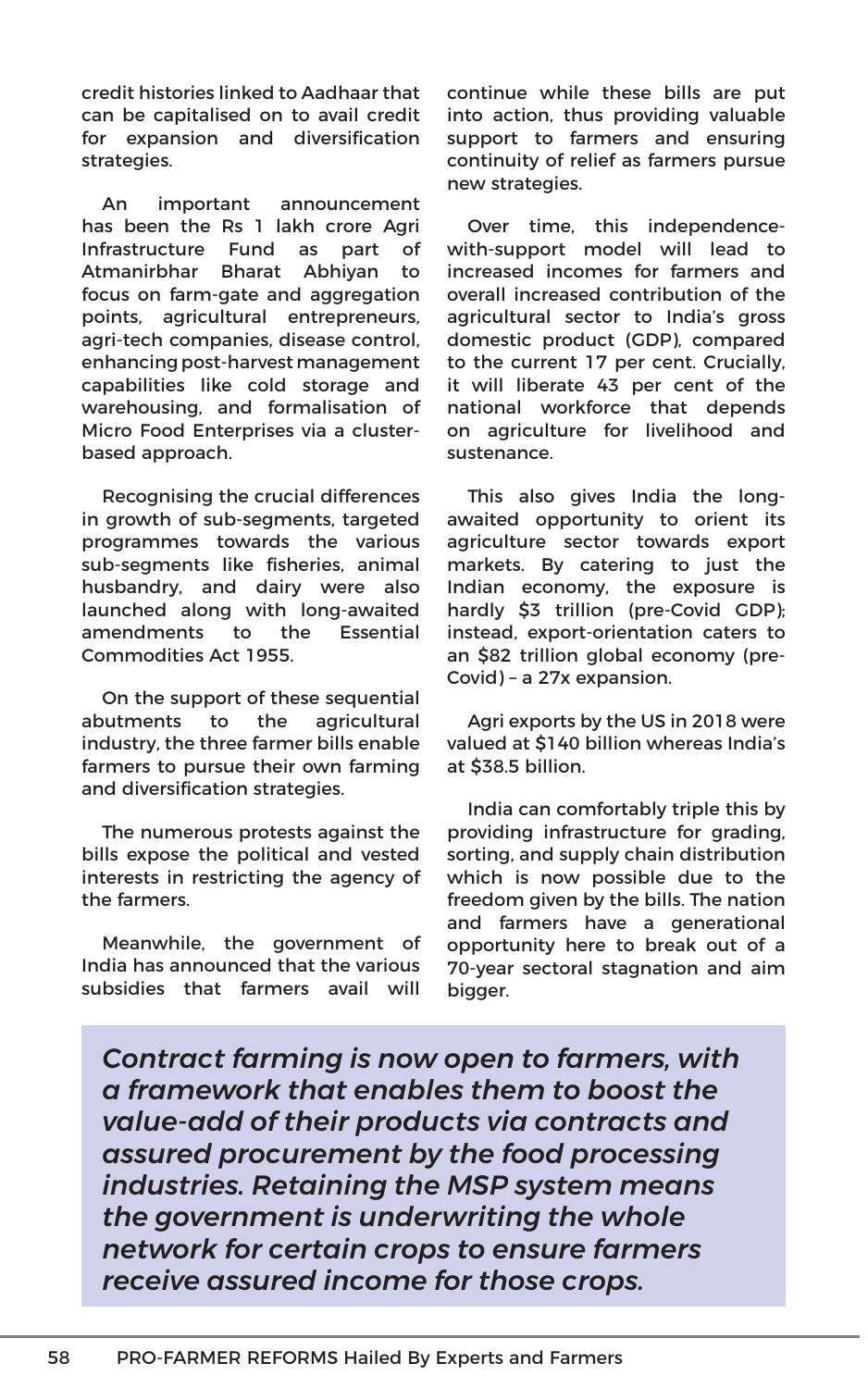# The**Print**

## APMC laws had shackled farmers, Modi govt's ordinance makes them as free as other sectors

*Ila Patnaik and Shubho Roy The Print 3 July, 2020*

Of the three ordinances announced by the government that create a legal framework for agricultural markets, the third restricts the powers of the designated mandis — Agricultural Produce Marketing Committees (APMCs).

Along with the amendments to the Essential Commodities Act and a new law on contract farming, the ordinance attempts to free the Indian farmer. It allows farmers to perform inter-state and intra-state transactions freely. It does not do away with APMCs; it gives farmers the ability to sell outside these mandis.

This ordinance is another milestone in the path of freeing up Indian farmers from the licence-permit raj.

### **What the ordinance allows**

While the ordinance on contract farming allows farmers to enter into agreements to produce crops, the ordinance on APMCs governs the sale of crops produced by the farmer without the need for a prior contract. This covers the vast majority of crops grown in India.

Usually, when a farmer sows the crops, there is no fixed buyer. Only after the farmer harvests it does he go looking for a buyer.

The ordinance governs these transactions in three ways:

(i) It limits the operation of APMC laws by states to the market yards;

(ii) It allows private parties to set up online trading platforms for trading in agricultural commodities; and

(iii) It sets up a dispute-resolution mechanism for buyers and farmers to be operated by a sub-divisional magistrate.

The principal feature of the ordinance is that it does away with the requirement for farmers to necessarily use APMCs. So far, while some states exempt farmers from using APMCs, they may still force the farmer to trade with only APMClicenced traders and pay fees to the APMC.

The ordinance clarifies that when a transaction is done outside the physical limits of an APMC yard,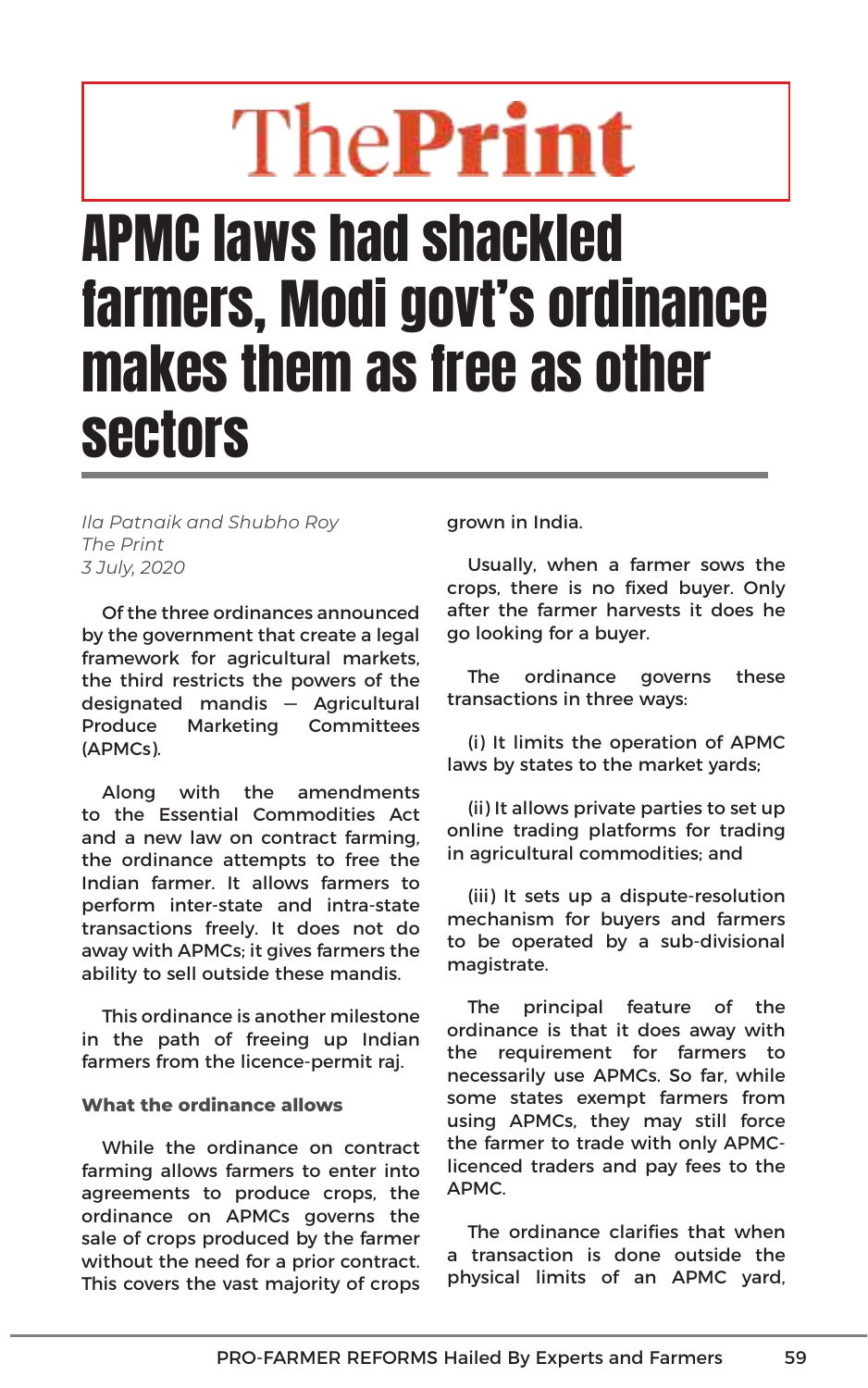there will be no licencing or fee requirements. Anyone will be able to buy directly from the farmer and not be required to pay any fees to the APMC.

The law also allows private entities to set up electronic trading platforms for farm produce, which can be interor intra-state. The central government may specify rules of operation, but there are no licencing requirements to set up markets.

Finally, it sets up a dispute resolution system for buyers and farmers. However, instead of using normal judicial systems, disputes are to be adjudged by executive magistrates in the district.

### **Impact on farmers**

The law frees up farmers from the clutches of APMCs, which have (as we have argued before) become cartels of traders. The law will allow farmers to sell their produce directly to anyone they want. It will increase the competition between buyers and provide better prices to the farmers.

Without a legally mandated intermediary, direct sales to consumers (like restaurants) become possible for farmers. This can reduce the price that consumers pay for food.

The difference between the price that farmers get for their produce and what consumers pay is called the farm-to-fork mark-up. As this Times of India report suggests, this may be as high as 65 per cent for India, compared to as low as 10 per cent for Nordic countries or 25 per cent for a developing country like Indonesia. The law may go a long way in reducing this difference.

The ordinance does not prevent intermediaries from operating. APMCs can continue to operate under state government laws and collect fees for their services. Existing APMCs are entirely exempt from the structure envisaged in the ordinance; it merely introduces another choice for farmers to sell their produce.

*The difference between the price that farmers get for their produce and what consumers pay is called the farmto-fork mark-up. As this Times of India report suggests, this may be as high as 65 per cent for India, compared to as low as 10 per cent for Nordic countries or 25 per cent for a developing country like Indonesia. The law may go a long way in reducing this difference.*

### **Objections that it violates Constitution**

The Punjab government and some keen observers have objected to the ordinance on the ground that this violates the federal structure of India. The Constitution of India gives powers to regulate markets and fairs to the state legislatures (Entry 28 of the State List of the Seventh Schedule to the Constitution). Therefore, they argue that since the APMCs regulate agricultural markets, the central government should not interfere in them.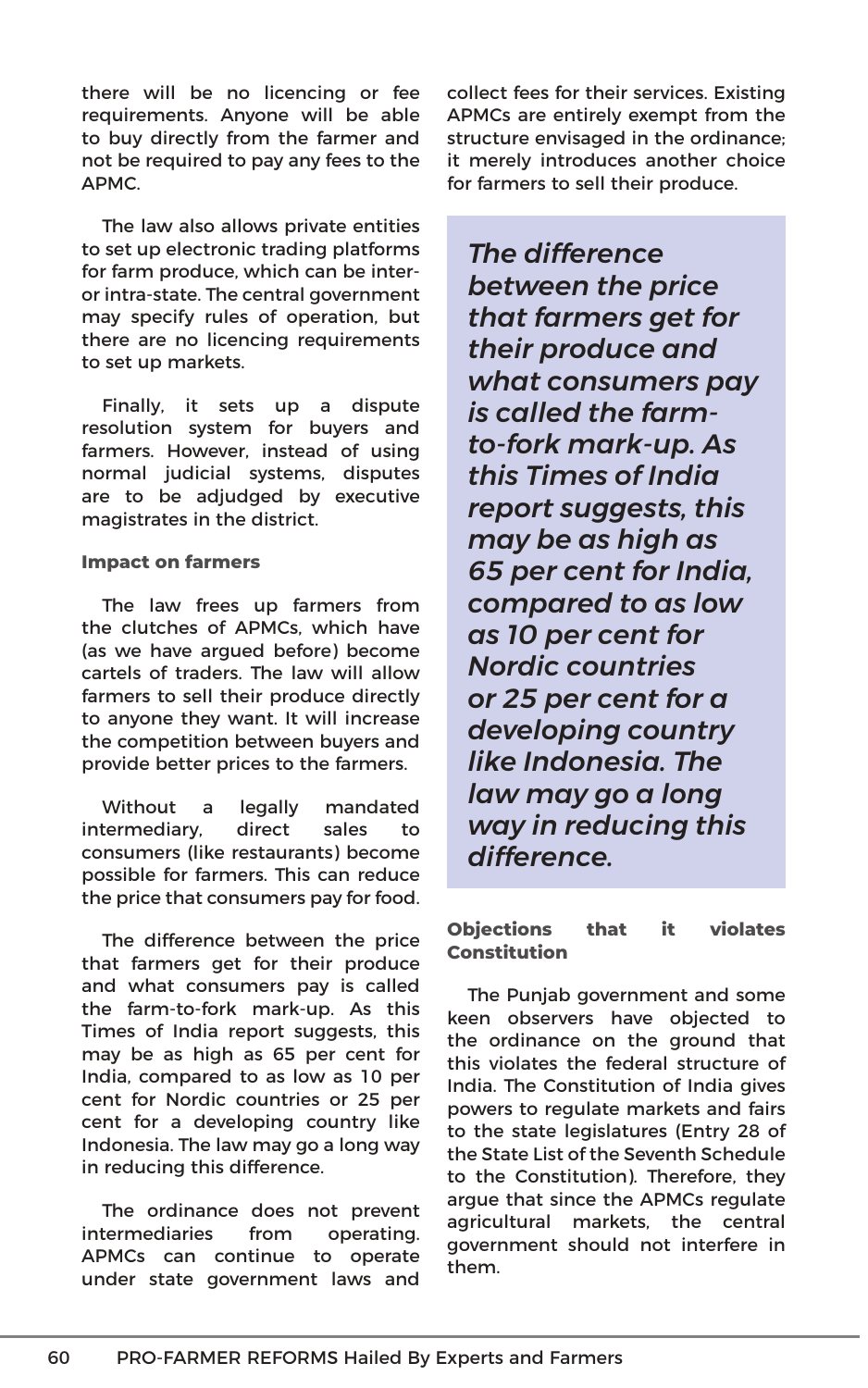*As we have discussed before, a farmer in a district or block has to go to a single APMC. It is analogous to saying an engineer from a district can only work in a licenced software company in the district.*

*The second restriction is on fees. Even if the farmer does not use any APMC facilities, the farmer or trader must pay APMC fees. It is analogous to cooking one's meal at home but still be required to pay money to the nearest restaurant.*

This argument is flawed in two ways: The extent of APMC laws and the restrictions they place on interstate commerce. The states have extended the power of APMCs beyond what is considered reasonable law, regulating markets through measures like market areas and mandated fees. As we have discussed before, a farmer in a district or block has to go to a single APMC. It is analogous to saying an engineer from a district can only work in a licenced software company in the district.

*The Indian farmer has, for too long, been subjected to cruel and unusual laws. This ordinance is a step towards normalising farming in India, and allowing farmers to reap the benefits of freedom that other sectors in India take for granted.*

The second restriction is on fees. Even if the farmer does not use any APMC facilities, the farmer or trader must pay APMC fees. It is analogous to cooking one's meal at home but still be required to pay money to the nearest restaurant.

The core of any market law is freedom. While the market may be regulated, participation in a market has to be free. Forcing people to pay fees or come to a specific market make APMC laws go way beyond a law governing markets and fairs should. The states themselves have been aware of this.

Part XIII of the Constitution of India guarantees freedom of trade and commerce across India. No state can enact laws restricting inter-state commerce without the approval of the President. Most APMC laws, because of their restrictive provisions, impinge on this constitutional freedom. States have approached the President for approval to enact such laws [for example the West Bengal law mentions it has gained the approval of the President under Article 304(b)]. If these laws were mere regulation of markets and fairs. there would have been no need to approach the President.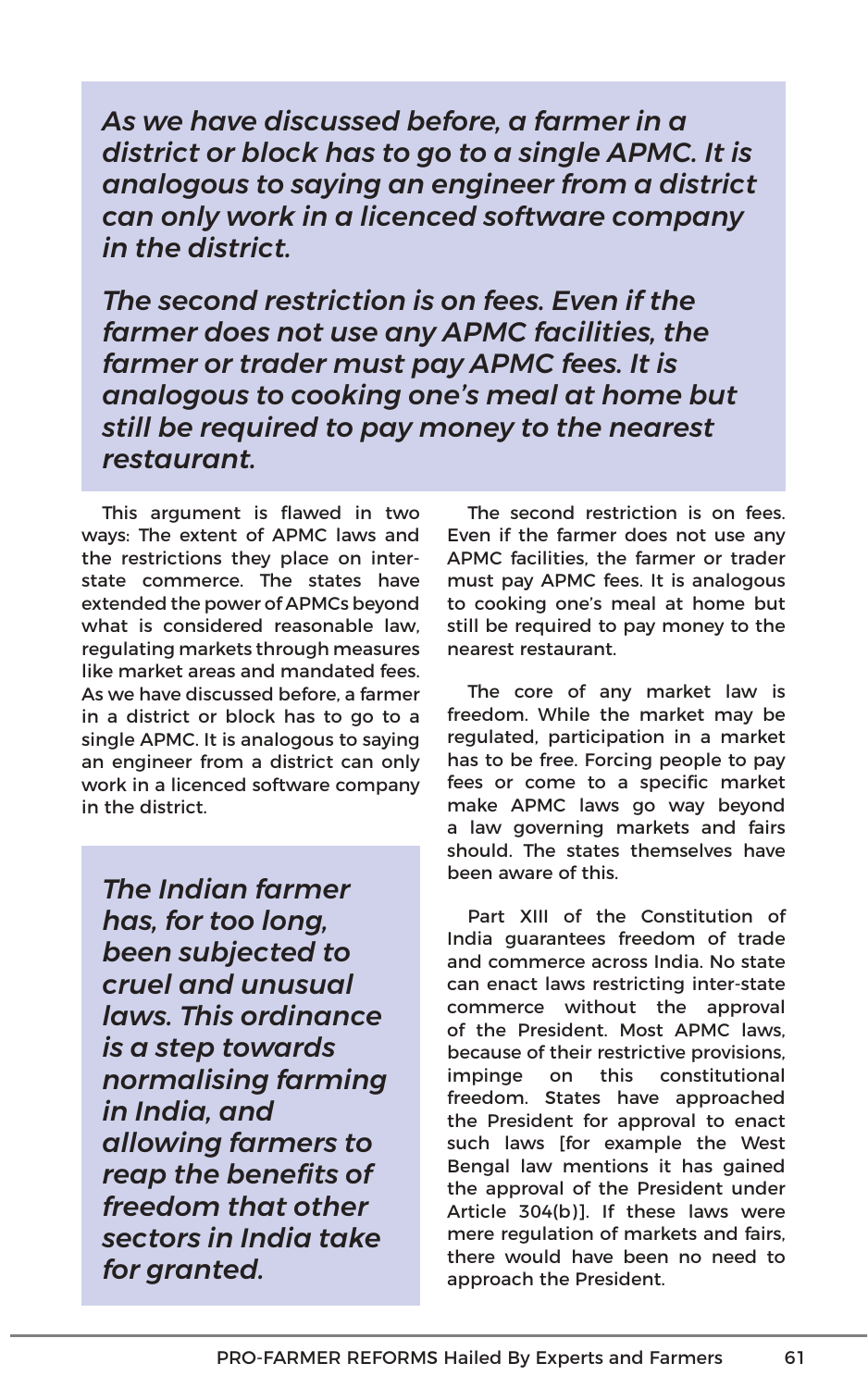The Indian farmer has, for too long, been subjected to cruel and unusual laws. This ordinance is a step towards normalising farming in India, and

allowing farmers to reap the benefits of freedom that other sectors in India take for granted.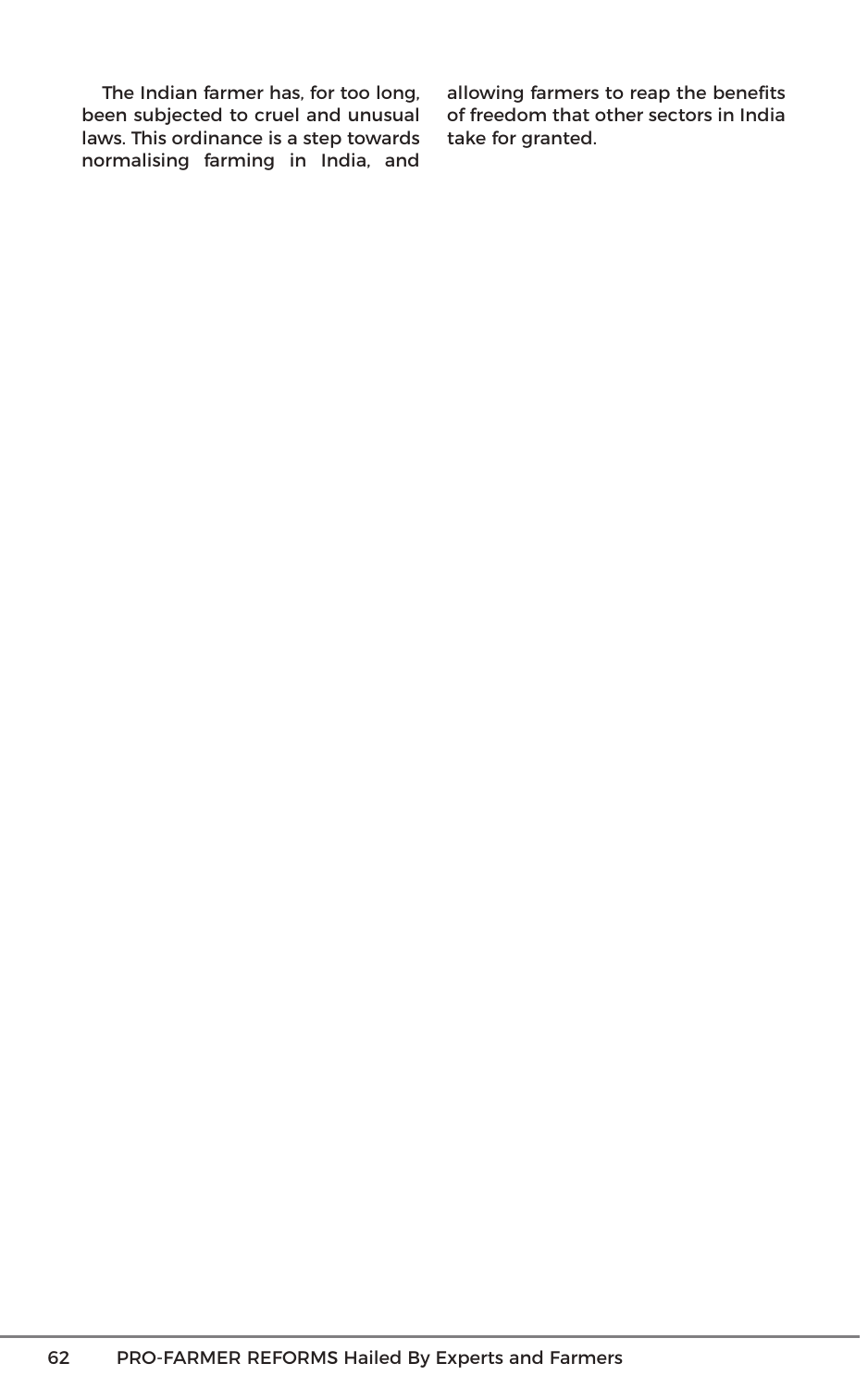# moneycontrol

## Farmers Protest: Why Congress was right in 2019, and is wrong in 2020

*GAURAV CHOUDHURY Money Control 2nd December, 2020*

The farmers' protest against the three farm laws that seek to liberalise the market for agricultural produce and commodities entered Day 7 on December 2, with senior Congress leader Rahul Gandhi yet again taking the suit-boot jibe at the government and accusing it of being anti-farmer.

The government had a day earlier held an inconclusive round of talks with protesters who rejected the offer of a panel to discuss the laws. Farmers, most of them from Punjab, want a rollback, fearing that the trade in rice and wheat in particular will move away from the government's control into the hands of private sector.

The two sides are to meet again on December 3, but a breakthrough looks unlikely, with farmers hardening their stand and the government firm on the new laws that it says will help farmers get more money for their produce, choose what they want to grow and sell where they want.

Farmers are camping along the borders of Delhi and have said they won't move until the laws are taken back. The Congress, which is the ruling party in Punjab, has come out

in their support and has asked the government to give farmers their due.

The Congress that is opposing the laws was until 2019 in favour of changes in the farm sector, which badly needs modernisation in view of massive increases in agricultural output in the last two decades.

The processing and value-addition of this output requires a radically different system where buyers and sellers interact seamlessly. The mandi system that farmers are seeking to preserve is all about intermediation, an idea that has outlived its utility.

### **How Did We Get Here**

Over the last two decades, a common thread has been running through most commentaries on India's larger economy: agriculture remains the most unreformed sector.

For too long, the story of Indian agriculture has been a tale of market distortions. These seemingly insurmountable hurdles frustrated successive policymakers whose repeated counsel to dismantle these barriers often ran into political resistance, like now.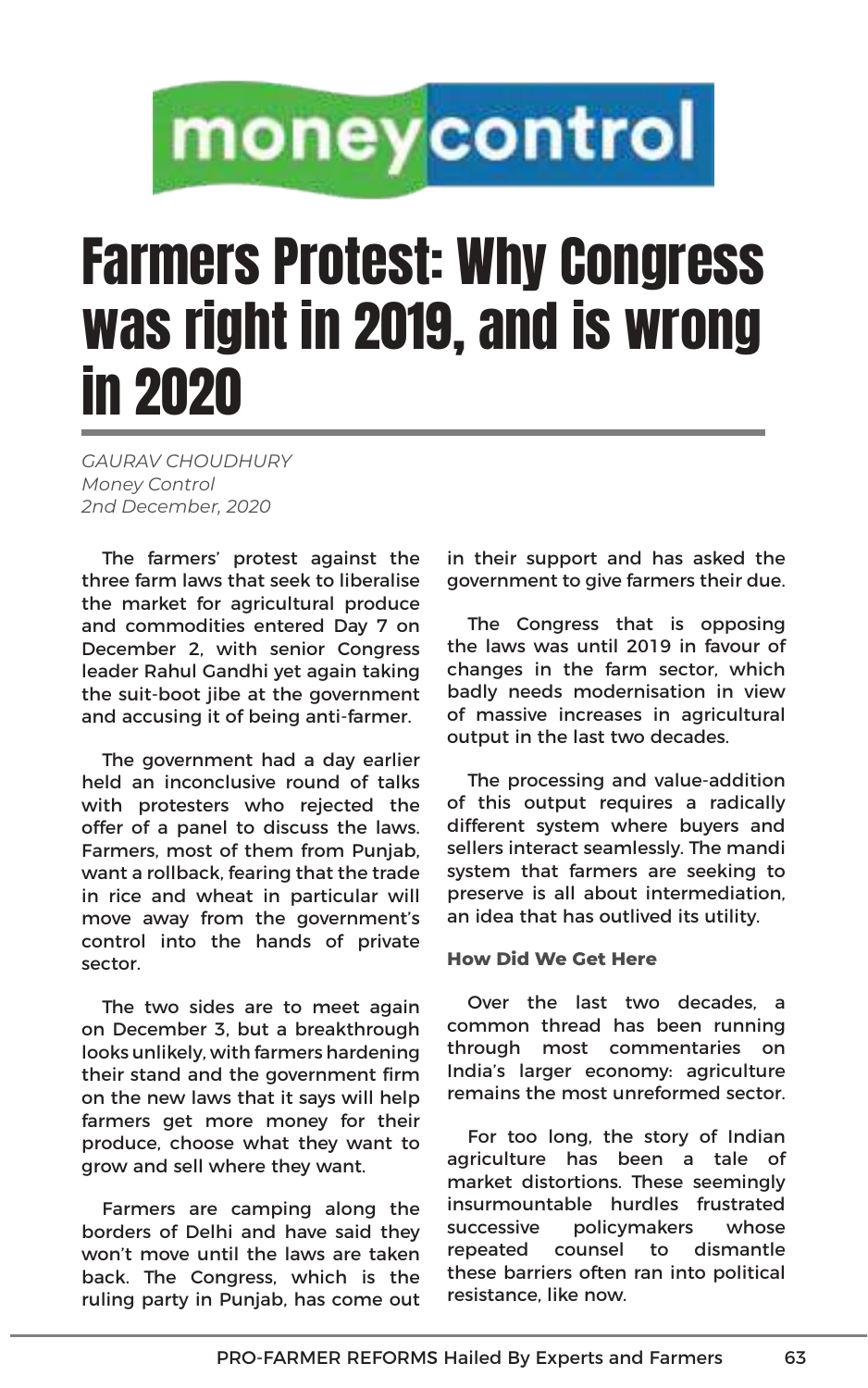In May, when Finance Minister Nirmala Sitharaman announced a raft of measures, many saw these as the Narendra Modi government's demonstration of its intent to walk the talk on marshalling reforms that promised to tilt the terms in the favour of farmers.

Structurally, these moves were predicated on legislative changes. These required an overhaul of laws that, in many ways, provided the oxygen to vested interests unscrupulous middlemen to local political strongmen — that kept these regulations alive.

The three ordinances that the Centre promulgated on June 5 — the Farmers' Produce Trade and Commerce (Promotion and Facilitation) Ordinance, 2020; Farmers (Empowerment and Protection) Agreement on Price Assurance and Farm Services Ordinance, 2020, and the Essential Commodities (Amendment) Ordinance, 2020 — seek to facilitate barrier-free trade of farm produce outside the markets notified under the various state Agriculture Produce Market Committees (APMC) laws.

They also define a framework for contract-farming and impose stock limits on agricultural produce only if there is a sharp increase in retail prices.

Experts have often blamed the APMCs for unfair trading, a line of thought that the Congress also explicitly believed in, at least on paper.

The Indian National Congress' (INC's) poll manifesto, released ahead of the 2019 Lok Sabha election, unequivocally said "Congress will repeal the Agricultural Produce Market Committees Act and make the trade in agricultural produce including exports and inter-state trade — free from all restrictions".

In 2013, the Committee of State Ministers, In-charge of Agriculture Marketing to Promote Reforms, which the Congress-led ruling United Progressive Alliance (UPA) had formed, also favoured enacting an "Agricultural Produce Inter-State Trade and Commerce (Development & Regulation), Bill that may, to start with, be applied for a few perishable agriculture commodities and it may be expanded for other commodities depending upon the experience of its working".

*The Indian National Congress' (INC's) poll manifesto, released ahead of the 2019 Lok Sabha election, unequivocally said "Congress will repeal the Agricultural Produce Market Committees Act and make the trade in agricultural produce — including exports and inter-state trade — free from all restrictions".*

The committee, led by Harshvardhan Patil, minister of cooperation and parliamentary affairs in the previous Congressled government in Maharashtra, said the APMC Act and Essential Commodities Act (ECA) "need to be amended to ensure barrierfree storage and movement of agricultural commodities across the States as storage and movement are very important marketing functions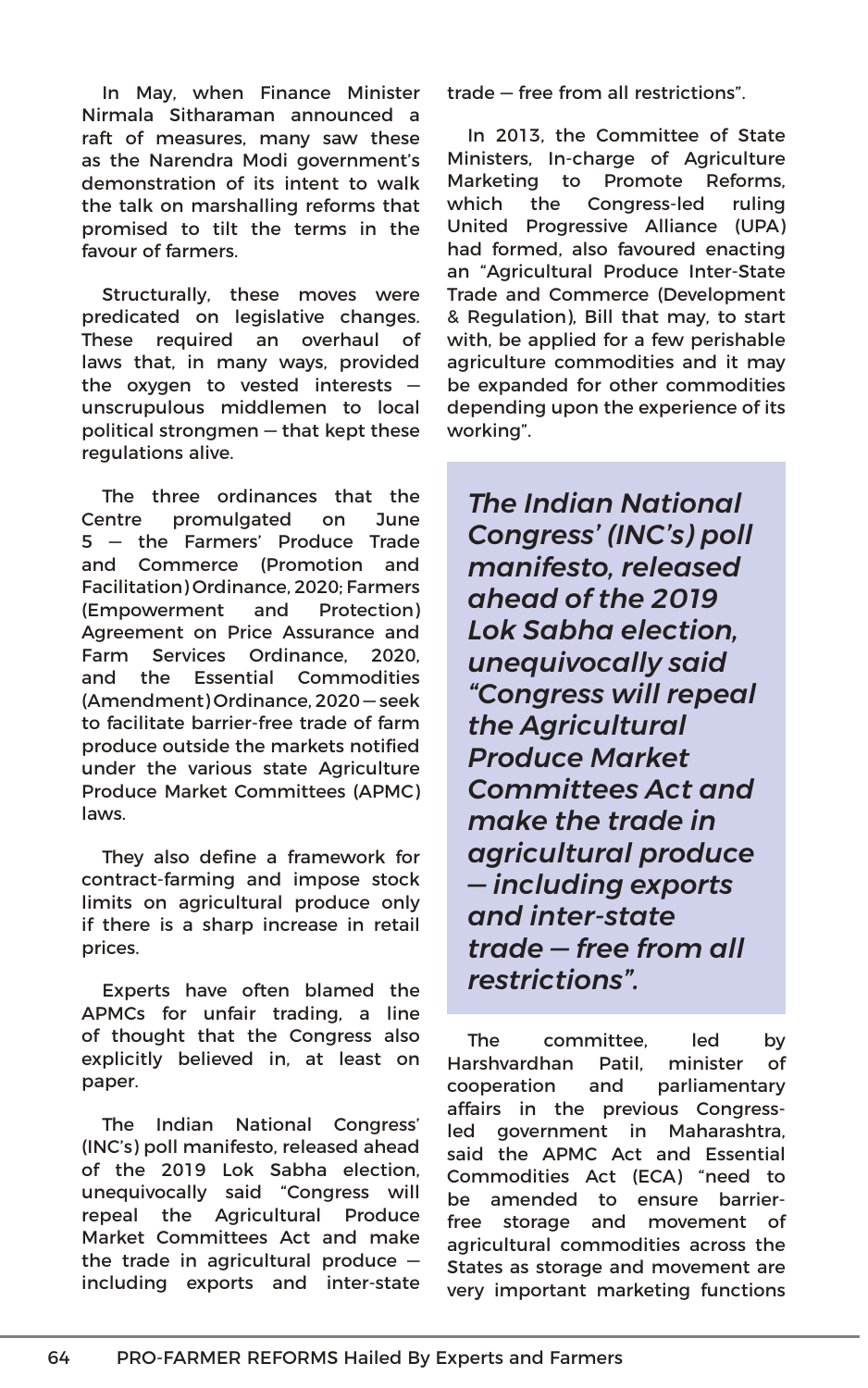for maintaining regular supply and distribution of food products in the country from the point of production to the consumption centres".

#### **Bigger Market**

To regulate and develop a national agricultural market and to provide the farmers access to such a market for better price realisation, the committee said there was a need for a central legislation to deal with "Inter-State Agricultural Marketing, promotion of agribusiness, trade and commerce at national level".

This can be achieved even without creating any conflict with the provisions of existing state APMC Acts.

The Planning Commission, in the 12th five year plan (2012-17), the last before the institution ceased to exist, came out in support of urgent reforms in the APMC system that was fraught with inefficiencies.

"Reforming the Agricultural Produce Marketing Committee (APMC) Acts should, therefore, have priority… The introduction of the Model Act in 2003 was directed towards allowing private market yards, direct buying and selling, and also to promote and regulate contractfarming in high-value agriculture with a view to boost private sector investment in developing new regularised markets, logistics and warehouse receipt systems, and in infrastructure (such as cold storage facilities). This is particularly relevant for the high-value segment that is currently hostage to high postharvest losses and weak farm-firm linkages," the 12th Five Year Plan document said.

Critics have questioned the government's move to push through a central legislation to govern agriculture — a subject that falls in the state list. The government, however, has said that though agriculture is part of the state list, the committee was of the view that under item no. 42 of the Union List, the Centre is empowered to pass legislation regarding "Inter-State Trade and Commerce" of agricultural produce at the national level. The same was said by the Harshvardhan committee in its report.

The APMCs, over the years, became barriers for farmers to get a fair price for their produce, as they were forced to sell it through these committees, better known as mandis. The APMC regulations required farmers to only sell to licensed middlemen in notified markets, usually in the same area where farmers reside.

There is evidence to demonstrate that the middlemen or the buyers behave like cartels. In December 2010, the competition commission found out that nearly 20 percent of that month's total onion trading at the Lasalgoan APMC, Asia's largest onion market in Maharashtra's Nashik, was accounted for by one firm.

This resulted in a large 'price spread', meaning many groups of middlemen pocketed their share before it reached the final consumer, leaving a yawning gap between the price the farmer received and the eventual retail selling price.

The government says the new law will enable farmers to sell their produce at attractive prices. It will also remove barriers in inter-state trade, allowing farmers from Uttar Pradesh, for instance, to sell to buyers and merchants in Gujarat through an e-trading framework.

The argument in support of amending ECA is also similar: to eliminate punitive measures such as preventive detention, confiscation of vehicles and attachment of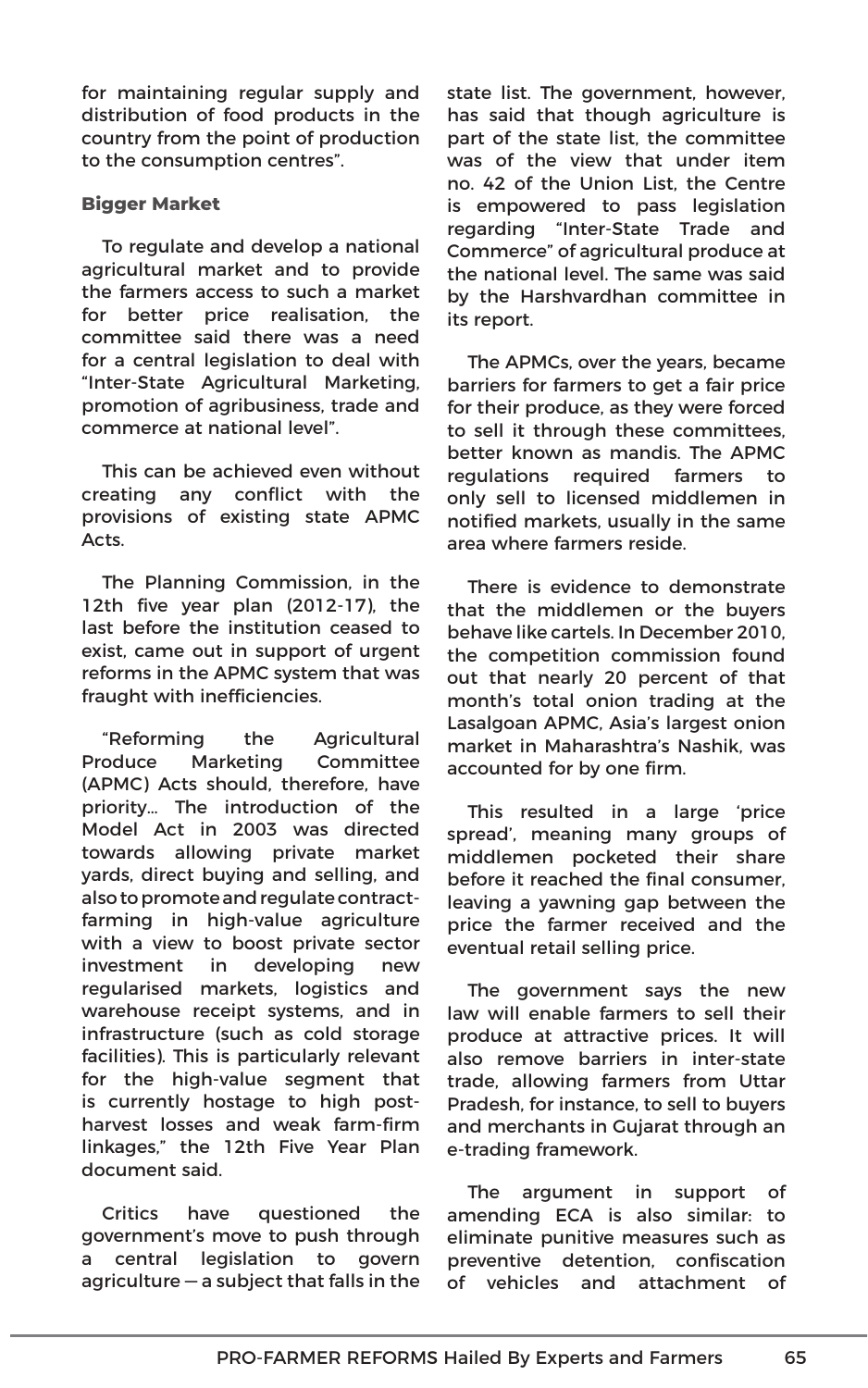properties of suspected hoarders and black marketeers.

The government's view, it appears, is broadly on the following lines. The removal of restrictions, based on the recommendations of an expert panel, will enable merchants to directly purchase produce from farmers in large quantities. This can be particularly helpful in times of bumper harvest, when farmers are forced to dump produce in wholesale markets at throwaway prices.

*The government says the new law will enable farmers to sell their produce at attractive prices. It will also remove barriers in interstate trade, allowing farmers from Uttar Pradesh, for instance, to sell to buyers and merchants in Gujarat through an e-trading framework.*

Previous rules limited the quantities traders could buy from farmers and hold as stock. If a trader could not buy or hold sufficient quantities of grains for a certain profit margin, they would not buy out surpluses that farmers may have to sell. This has been identified as one of the reasons why farm incomes have taken a hit.

In its 2019 manifesto, the Congress promised to replace the ECA with a new law, terming the ECA 1955 as a legislation that belonged to the "to the age of controls".

"Congress promises to replace the Act by an enabling law that can be invoked only in the case of emergencies," the manifesto said.

The agriculture reforms blueprint, which the government has laid out, also includes the Farmers (Empowerment and Protection) Agreement on Price Assurance and Farm Services Bill, 2020, that is essentially aimed at creating a price signalling system, a move aimed at eliminating price-related uncertainties at the time of sowing.

It, however, has led to concerns that it could create corporate monopolies that could entrench India's farm and agriculture economy through widespread contract farming.

There is a strand of thought favouring the law, for instance, there's no way a tomato farmer can know the price of tomatoes when these ripen and they are ready for sale. This has been a major flaw in India's agriculture market structure, where the producer, mainly of vegetables, have no certainty about what price the product will fetch.

In the case of paddy and wheat, the government's minimum support price (MSP) serves as a proxy for market prices. The MSP serves as an assured floor price that government procurement agencies such as the Food Corporation of India (FCI) pay to farmers for paddy and wheat.

No such mechanism exists for vegetables, leaving farmers to the fate of merchants and traders who mostly seek to hammer down prices to maximise their gains.

The new framework, the government says, will ensure farmers get to know about the indicative market price of their produce at the time of sowing.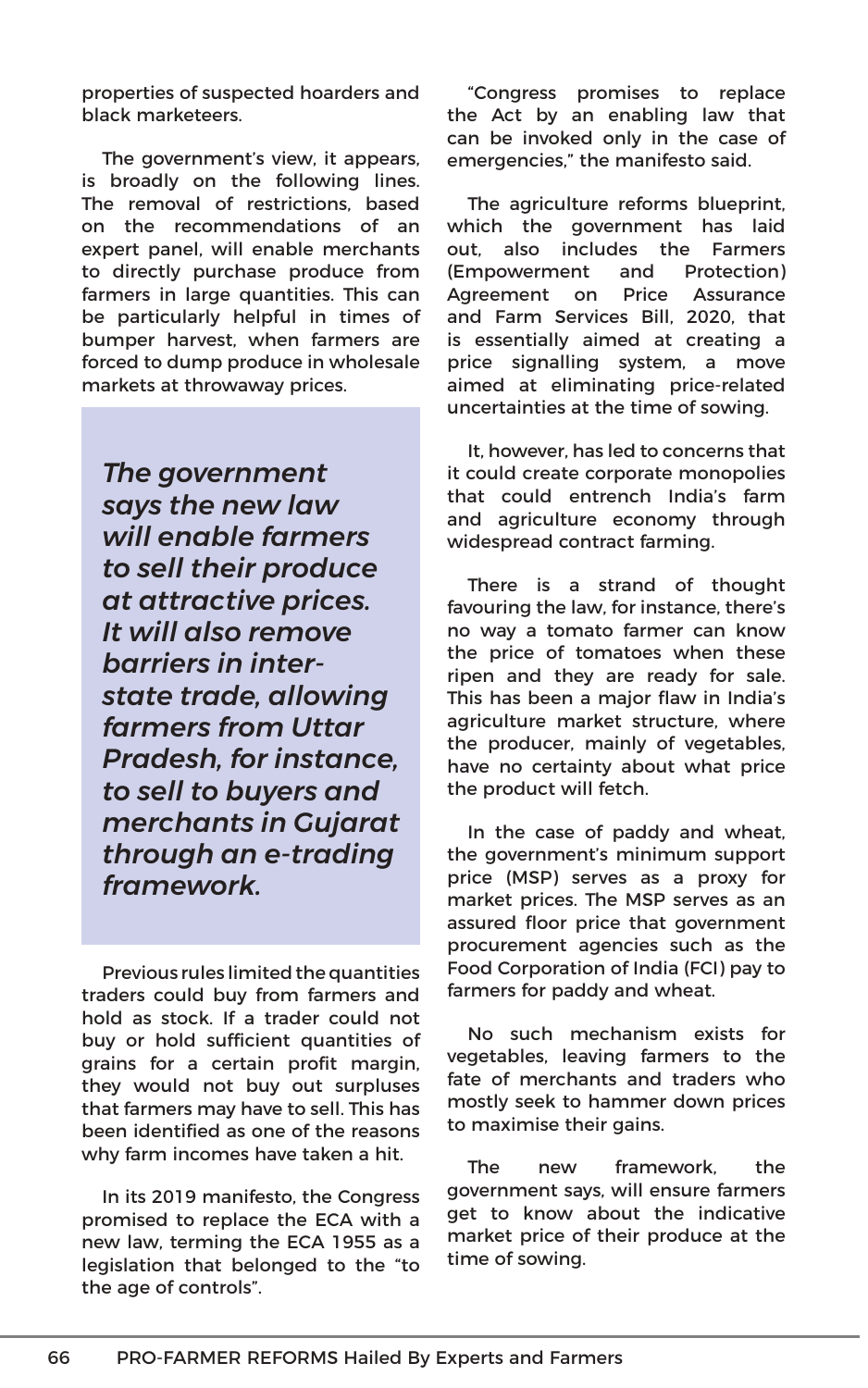The Planning Commission, the government's think-tank until 2014, repeatedly favoured creating conditions for contract farming to boost farm income.

The 11th five-year plan (2007- 12) noted that "Contract farming, which is being encouraged by many States, also provides a mechanism for improving linkages between farmers and markets through the active involvement of the private sector, which can also serve as a supplier of key inputs and extension advice".

The latest bill proposes a farming agreement that must provide for a conciliation board as well as a process for settlement of disputes.

Eventually, the success or otherwise of the latest shot at reforming India's farm sector will depend on the extent to which the new policies and laws can give stronger bargaining power to the millions of small and marginal farmers that form the backbone of India's food economy.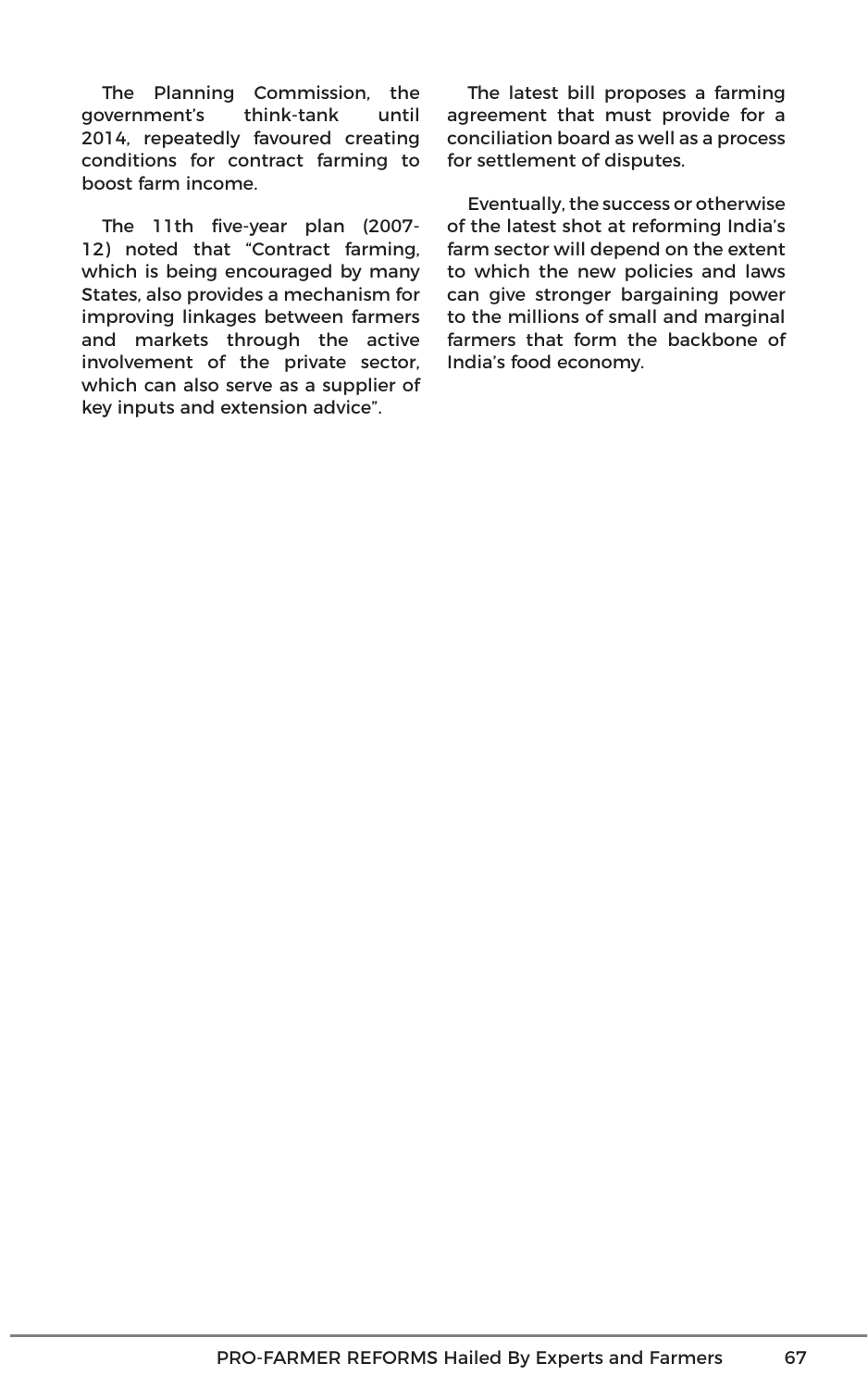# moneycontrol

## Agriculture Reforms: There's no wrong time to do the right thing

*ANAND KOCHUKUDY Money Control 18th September, 2020*

The farming community had been up in arms ever since the Bharatiya Janata Party (BJP)-led National Democratic Alliance (NDA) government's issuance of three ordinances pertaining to the agriculture sector. On September 14, three Bills — The Farmers' Produce Trade and Commerce (Promotion and Facilitation) Bill, The Farmers (Empowerment and Protection) Agreement of Price Assurance and Farm Services Bill, and The Essential Commodities (Amendment) Bill were tabled in Parliament to replace these ordinances.

While the protests were sporadic till last month, they have intensified in Haryana and Punjab after September 14. Agitators in Haryana, under the aegis of the Bharatiya Kisan Union (BKU), blocked the Delhi-Chandigarh National Highway. On September 17 the Bills were passed, following which Shiromani Akali Dal's Harsimrat Kaur Badal, who held the Food Processing portfolio in the Narendra Modi Cabinet, chose to tender her resignation in solidarity with the protesting farmers.

The misgivings of the farmers seem to be on account of the impression that has gained ground that these reforms are a precursor to the Modi government's move to do away with the Minimum Support Price (MSP) regime, thus making farmers vulnerable to the vagaries of the fluctuating market. The farmers have largely been protesting The Farmers' Produce Trade and Commerce (Promotion and Facilitation) Bill, which is, in fact, a much-anticipated reform that is set to transform the marketing of agricultural produce.

The monopolistic Agricultural Produce Market Committees (APMCs), which have been setting

*That the Left parties would oppose these reforms was a foregone conclusion owing to their tradeunionist approach to issues, but the fact that the Congress too would raise objections is rank opportunism, as the APMC reforms have had bipartisan support for nearly two decades.*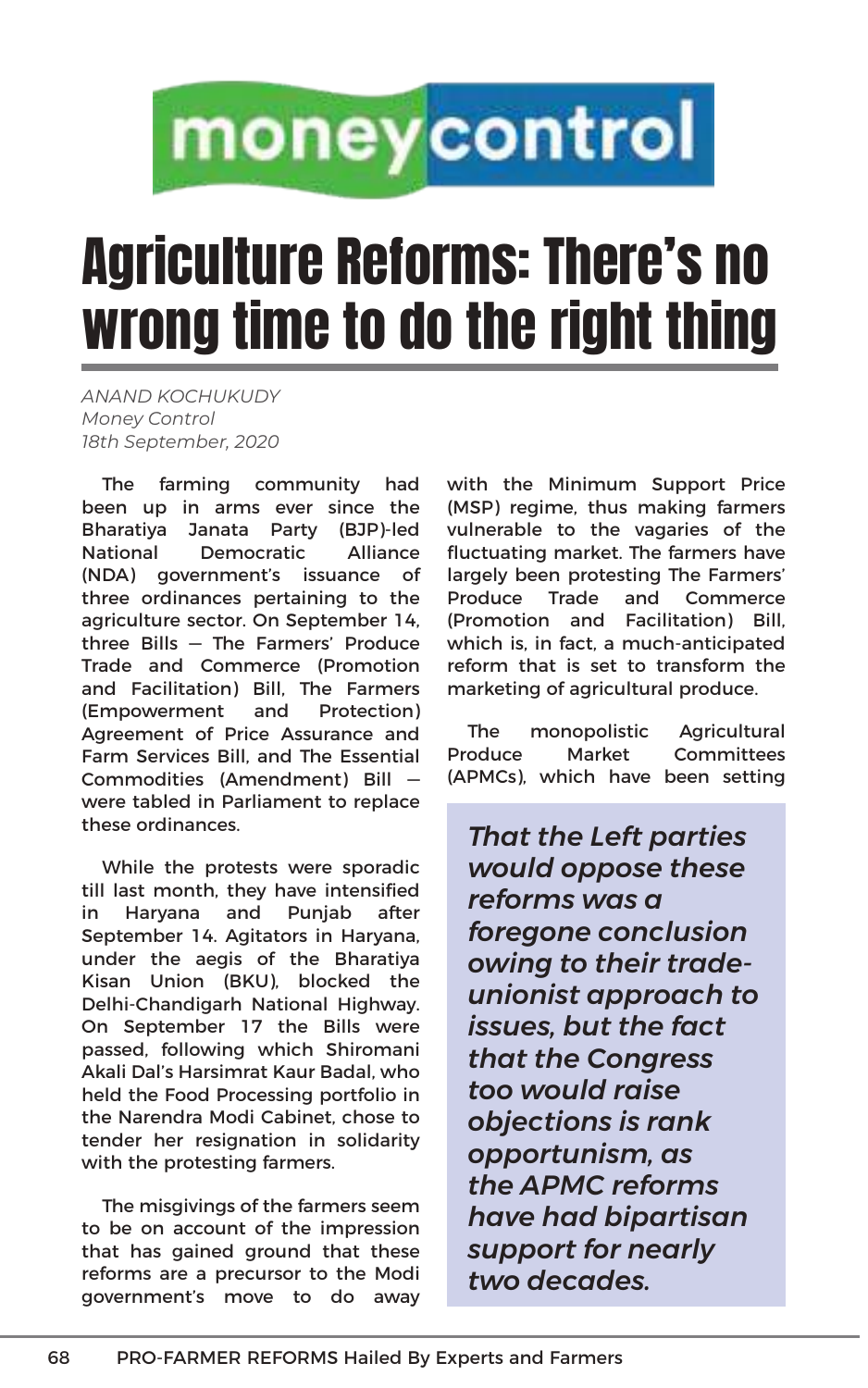and controlling the prices of farmers' produce through cartelisation, will cease to exert control over farmers with this far-reaching reform. The farmers will henceforth be free to sell their produce at farm gates to any trader willing to buy it at a mutually agreed price, bypassing the mandis.

The protests being witnessed in Punjab and Haryana seem to be engineered by commission agents and middle-men, feeding on the insecurities of gullible farmers. That the Left parties would oppose these reforms was a foregone conclusion owing to their trade-unionist approach to issues, but the fact that the Congress too would raise objections is rank opportunism, as the APMC reforms have had bipartisan support for nearly two decades.

The Farmers (Empowerment and Protection) Agreement of Price Assurance and Farm Services Bill is an equally important reform which would make it possible for farmers to get into formal contracts with traders/businessmen before sowing and, which would assure them a guaranteed price for their produce.

The formalisation of such contracts would give a sense of security to farmers, unlike the present situation, which render them vulnerable to trading cartels and price fluctuations. For a country that is often witness to farmers hitting the streets for government hand-outs, these Bills would truly empower them to take informed decisions and be masters of their own destiny.

In fact, the long-term exploitation of farmers by various stakeholders, including state governments through the arbitrary demarcation of APMCs (often extending to an entire taluk or even a district) and taxing farmers (as high as 8 percent in Punjab) on the selling of their own produce was rank exploitative. It is actually the small

*The formalisation of such contracts would give a sense of security to farmers, unlike the present situation, which render them vulnerable to trading cartels and price fluctuations.* 

and marginal farmers who are going to benefit the most out of these two reforms as farmers with large landholdings already have some form of protection by way of MSPs.

The possibility of forward contracts will also empower smaller farmers to seek more profitable crops than go for the safest choices. This will increase productivity, crop diversity and lead to better demand-supply outcomes.

The Essential Commodities (Amendment) Bill warrants a closer inspection. Although it is an extension of the other two Bills, as the amendment would result in the development of cold chains and storage facilities, the possibility of hoarding and price manipulations need to be factored into. The Bill does give the government powers to impose restrictions in case of a 100 percent increase in the prices of non-perishables and 50 percent in perishables.

By and large, the only logical argument put forth by the Opposition against these reforms pertain to the powers of the Centre to enact such laws as agriculture and markets are State subjects  $-$  entry 14 and 28 respectively in List II. The Centre's contention that trade and commerce are part of the concurrent list would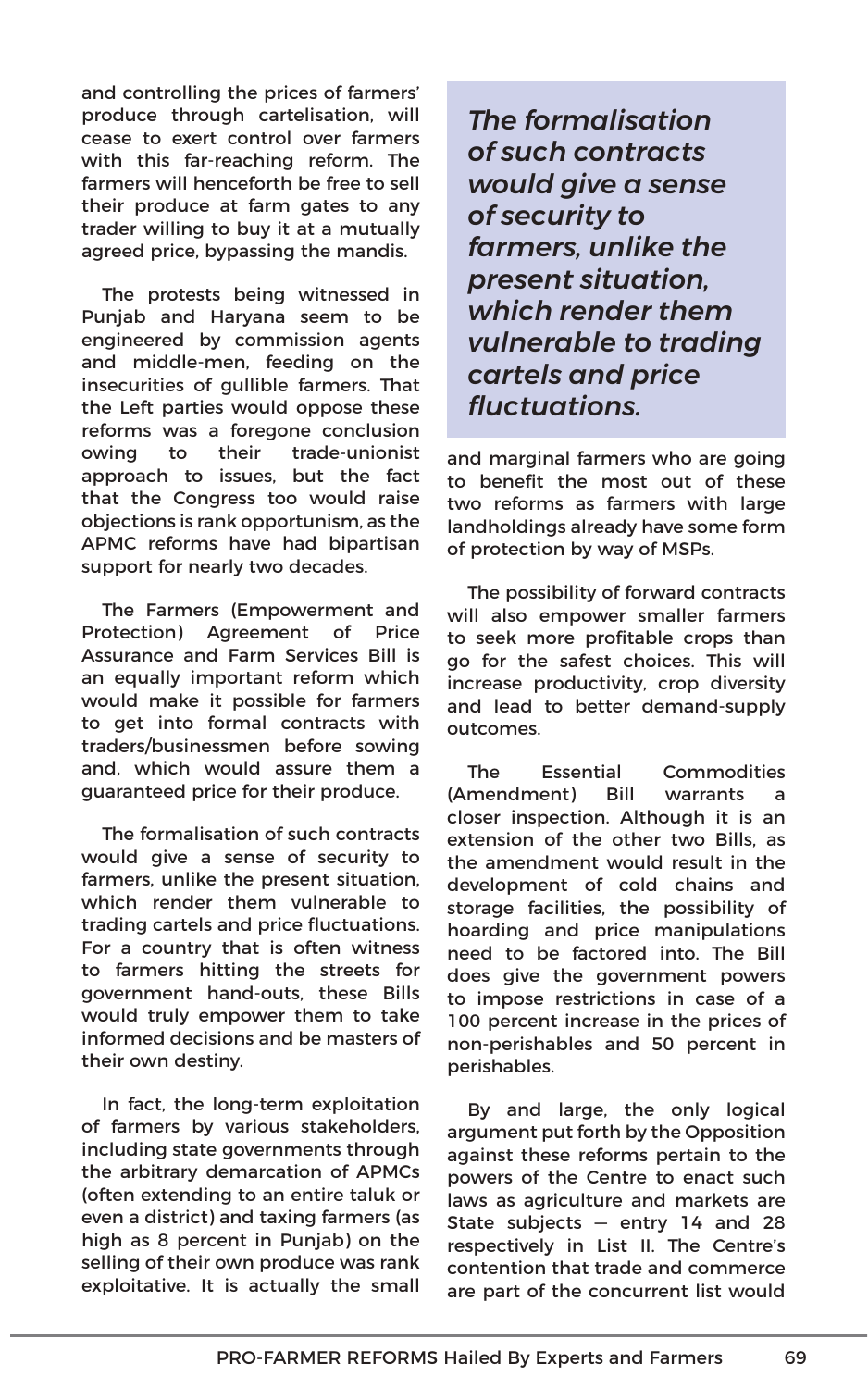*The possibility of forward contracts will also empower smaller farmers to seek more profitable crops than go for the safest choices. This will increase productivity, crop diversity and lead to better demand-supply outcomes.*

probably hold them in good stead if these were to be judicially challenged.

The government will also have to explain the under-allocation of funds to the Food Corporation of India (FCI), which is being extrapolated as a sign of the government's lack of commitment to procure grains at MSP.

Conspiracy theorists suggest that the timing of the introduction of the ordinances, followed by the Bills, is suspect, but then there is never a wrong time to do the right thing. It was high time that the government concentrated on agricultural reforms in any case.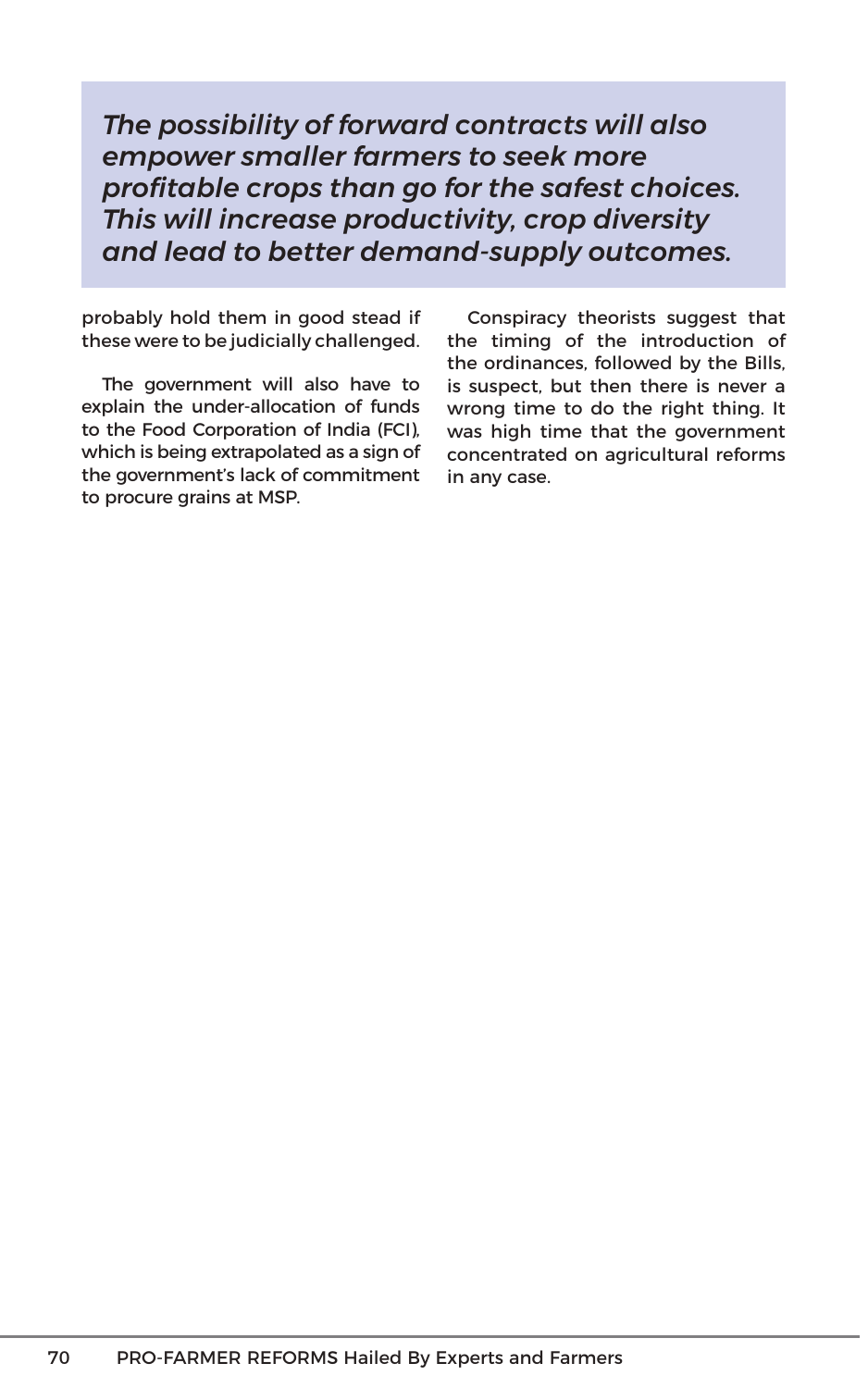# TNFORMATIVE<br>ARTICLES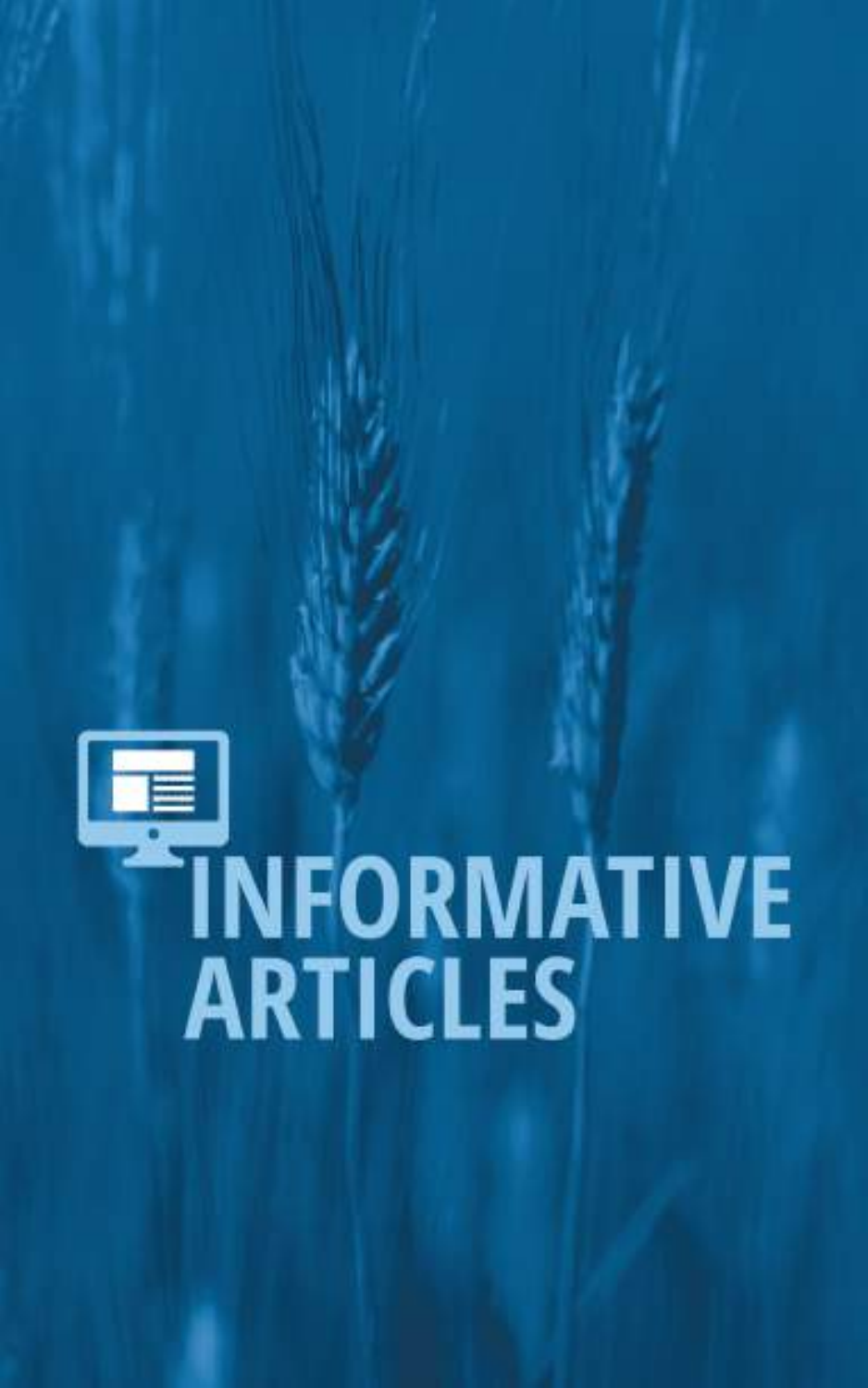#### Voice of the Nation

## **ORGANISER** Farm Laws 2020: Correcting a Historical Wrong

*Akhilesh Mishra 7th December, 2020 Organiser*

Prime Minister Narendra Modi in a speech in August earlier this year succinctly summed up the crux of the issue bedwelling with the farming sector. He said, "Just as industries have the freedom to fix the price of their produce and sell it anywhere in the country, why can't farmers get such a facility too?"

To understand what this means in practice, think of a world where a producer of a good or service is told that you put in your own money, utilise your specialised know-how, put in your hard labour, create your own storage capacity and manage your own transport for producing and transporting the good that you want to market. One would think that is standard practice, right? That every producer does precisely the same thing.

However, what would be your reaction when you are then told that the producer of such finished good has been told that where you sell, how much you sell and at what price you sell will be decided not by you but by us, a group of people who are neither producers nor consumers but just a group of strong-arm middlemen who are insisting on this way, because we can.

Would not the first reaction of

anyone when told of such a system would be that of incredulous disbelief? Sure, some may argue, that such systems existed in the medieval ages but do they still exist now? For now, the argument would be, in the modern times the entire systems have evolved everywhere in the world and producers of goods, and indeed services, are free to sell their produce wherever they want and to whoever they want and at whatever price they can command. Sounds logical right? Except that it was not so for Indian farmers, who constitute more than India's 50% workforce.

#### **Roots of the Historical Wrong**

It is quite ironic that even 70 years after Independence, India was continuing with a system in agriculture which was not just medieval in method and practice but was actually first introduced in the medieval period itself. Alauddin Khilji, the Turkic invader who ruled India in the 14th century, first introduced the trade and price control policies to support his large and marauding army and enrich the Turkic nobility. Later, East India Company during the late 18th and early 19th century further chained the freedom of the farmers by forcing them to grow Indigo and Opium and then sell it dirt cheap rates. A few decades later, The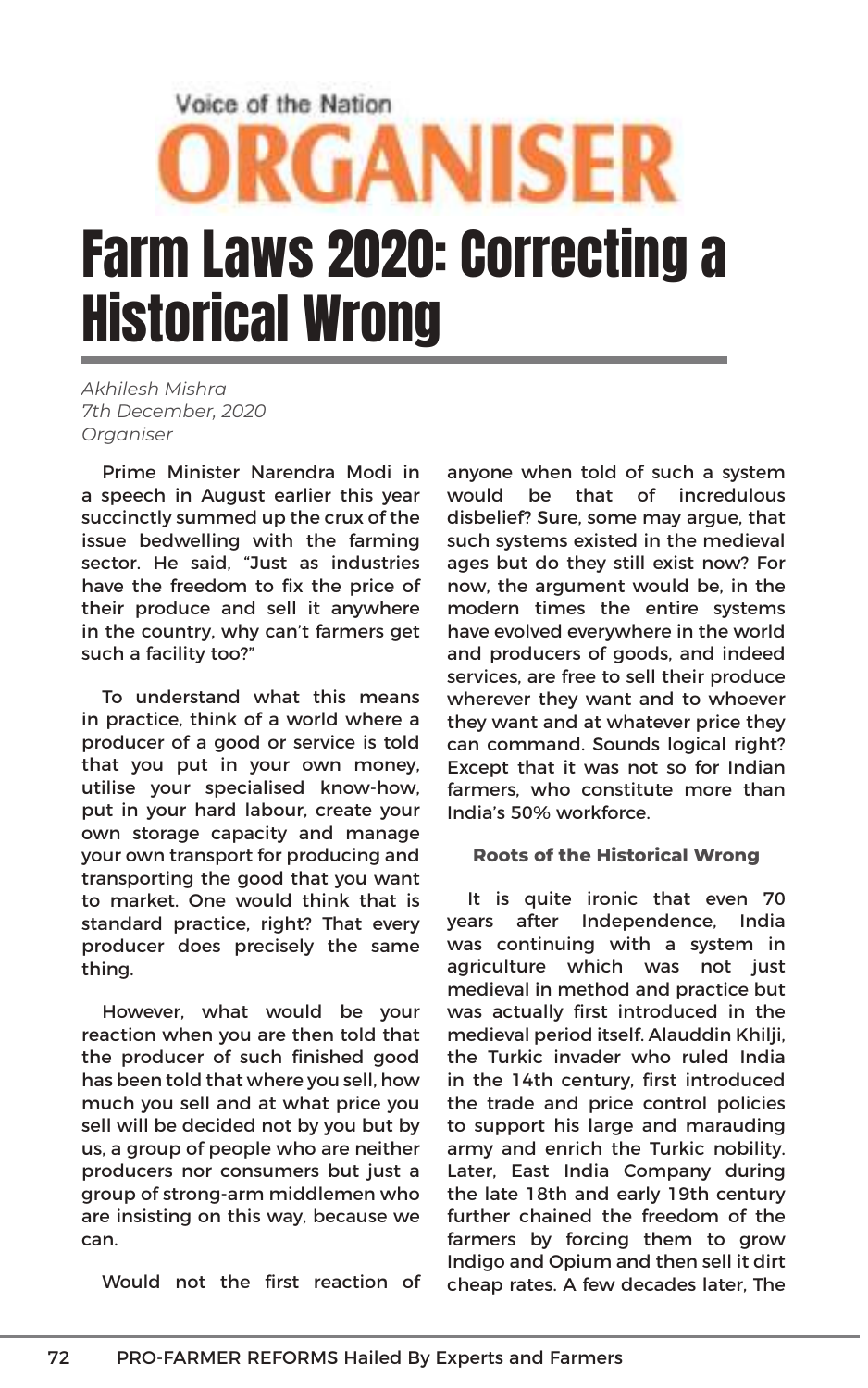British, now ruling directly, followed the same policy to procure cheap cotton for their mills in Manchester. In 1887, they even promulgated an act that has survived in one form or the other till recently.

The end result, the Indian farmers who had created a prosperous nation that lasted more than multiple millennia — were impoverished within a few centuries and the rural economy completely decimated. A country with no significant record of famine or deprivation during the dark centuries of Europe was suddenly facing a devastating famine every few decades!

One would have thought that with India gaining Independence in 1947, the first order of business would have been to dismantle these destructive policies. The reverse happened. The 1887 British predatory law took rebirth as the Essential Commodities Act (ECA), and the state-level Agricultural Produce Marketing Committee (APMC) Act in 1955.

The ECA act was used to control production, supply, trade, and storage of commodities arbitrarily deemed essential. The APMC act forced the farmers to sell their produce only through designed channels and mandis (markets) and prevented trading outside their local area. So, soon after Independence, while the nation had been politically integrated after great efforts by Sardar Patel, the agriculture market was by design fragmented into a thousand pieces!

The net result of these policies, promulgated in a free India, were ironically the same that the policies of Khilji had seven centuries ago. A small, connected group of middlemen emerged, who monopolised the entire farm trade. The farmer got a pittance for his produce, since it was a monopoly buyer situation, while the consumer often faced high prices for essential items. The intervening layers of middlemen, controlled by politicians, were the big fat earners.

It is in this context that we need to understand the three reform bills passed by India Parliament that completely dismantled this unholy nexus. Let us understand the background to these reforms, the need for these reforms and the almost two-decade-long consultation process for these reforms.

#### **Background of These Reforms – The Income Disparity**

While the farmers have made India extremely productive with their sweat and toil, the issue of profitability in the agriculture sector was always being side-lined. The reforms in agriculture and agricultural markets would upset cartels of middlemen and therefore were never attempted with any serious attempt.

Despite economic liberalisation starting during the nineties, agriculture as a sector was left out. What was the outcome of this? Consider this data point. The difference in the annual income of Farmer and Non-Farm worker, which stood at Rs 25,398 in 1993-94 further widened to Rs 54,377 in 1999-2000 and, in the next decade, it further increased to more than Rs 1.42 lakh. Or consider that the dairy and fisheries sector where government intervention is minimal is growing at an annual rate of 4% to 10%, while the growth in the food grain sector, where regulations have been excessive, has been at an average of 1.1% annually after 2011-12. Hence, it was always known that the agriculture sector too needed pro-farmer reforms, just like the reforms in other sectors, to increase the income of farmers.

#### **The Challenges for Farming Sector**

Due to the previous non-attempts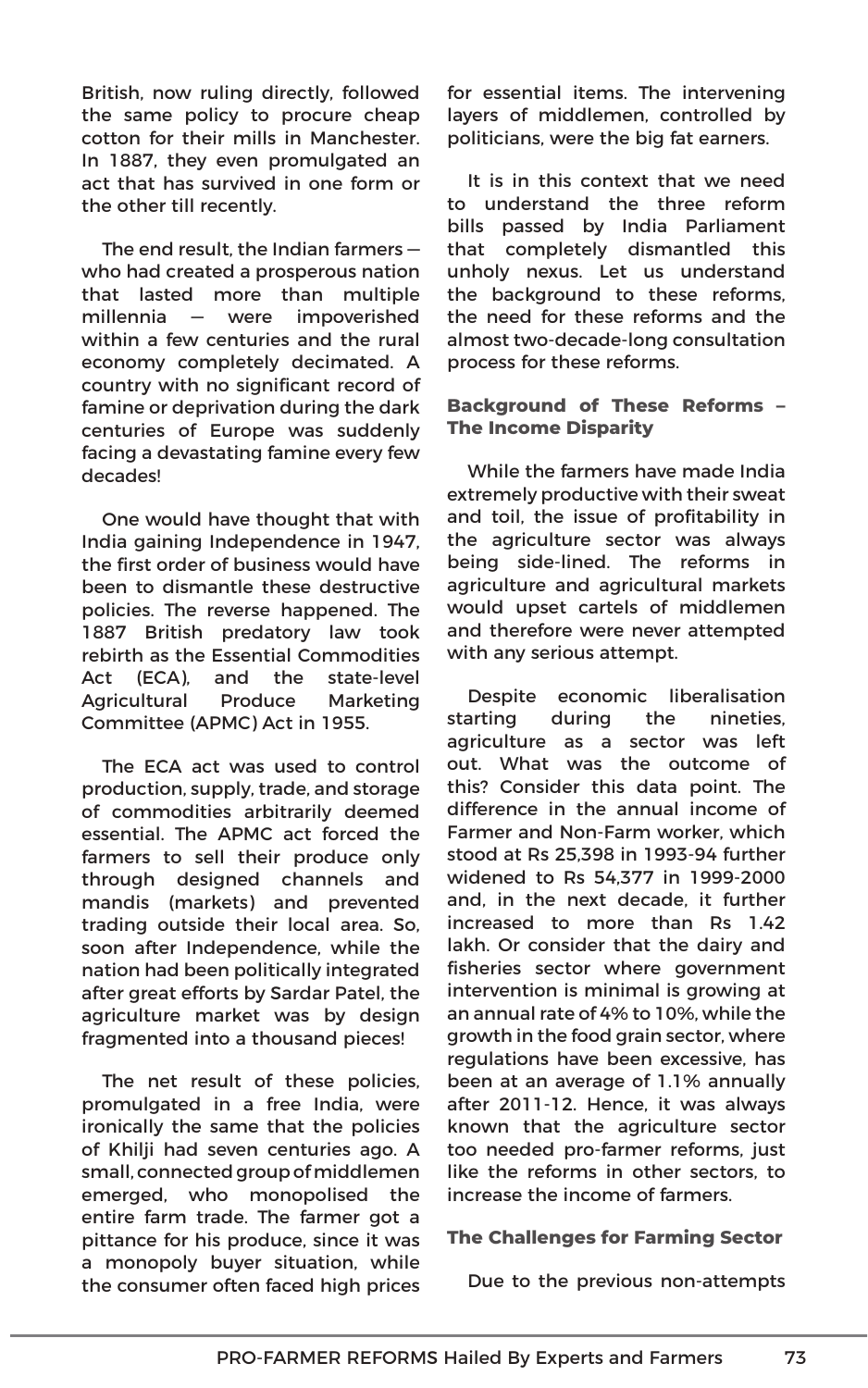to fundamentally reform the agriculture sector, several challenges arose that held the sector back. Some of these challenges are:

1. Fragmented Markets: Each market functioned as a separate entity, hampering intra as well as interstate trade.

2. Insufficient Markets: At the same time, there were not enough markets to deal with growing produce.

3. Market Fees & Charges: Taxes, various commissions raised the cost of the final product, while reducing returns to farmers

4. Inadequate Infrastructure: Despite market taxes, infrastructure in markets remained underdeveloped and not in tune with modern supply chains

5. Post-Harvest Losses: This inadequate infrastructure led to high post-harvest losses, estimated at as

*While the farmers have made India extremely productive with their sweat and toil, the issue of profitability in the agriculture sector was always being side-lined. The reforms in agriculture and agricultural markets would upset cartels of middlemen and therefore were never attempted with any serious attempt.*

much as Rs 90,000+ crore in 2014

6. Restriction in Licensing: Entry as a licensed agent was restricted, discouraging competition and encouraging cartelisation

7. High Intermediation Costs: The fragmented system led to high intermediation costs, raising costs for consumers, while depressing prices received by farmers depressing prices received by farmers

8. Information Asymmetry: Farmers often lacked market information, which traders & commission agents withheld from farmers

9. Inadequate Credit Facilities: Informal credit channels still dominated formal channels.

#### **A Two Decade process of Consultation**

Many ill-informed voices are arguing that these bills were brought in haste without any consultation. The reality is, extensive consultation has taken place since the last two decades and more in the run-up to the enactment of these three farm bills. The current bills are perhaps the only reforms in India for which more than two decades of consultations have taken place in various forms, and under multiple governments, and all have been moving progressively in the same direction.

The process of consultation started when the then Ministry of Agriculture, under the NDA government led by Prime Minister Vajpayee, appointed an Expert Committee in December 2000 under the Chairmanship of Shankarlal Guru, to review and recommend measures to make the agriculture marketing system more efficient and competitive. The Report of the Expert Committee on Strengthening and Developing of Agriculture Marketing, 2001 said, "the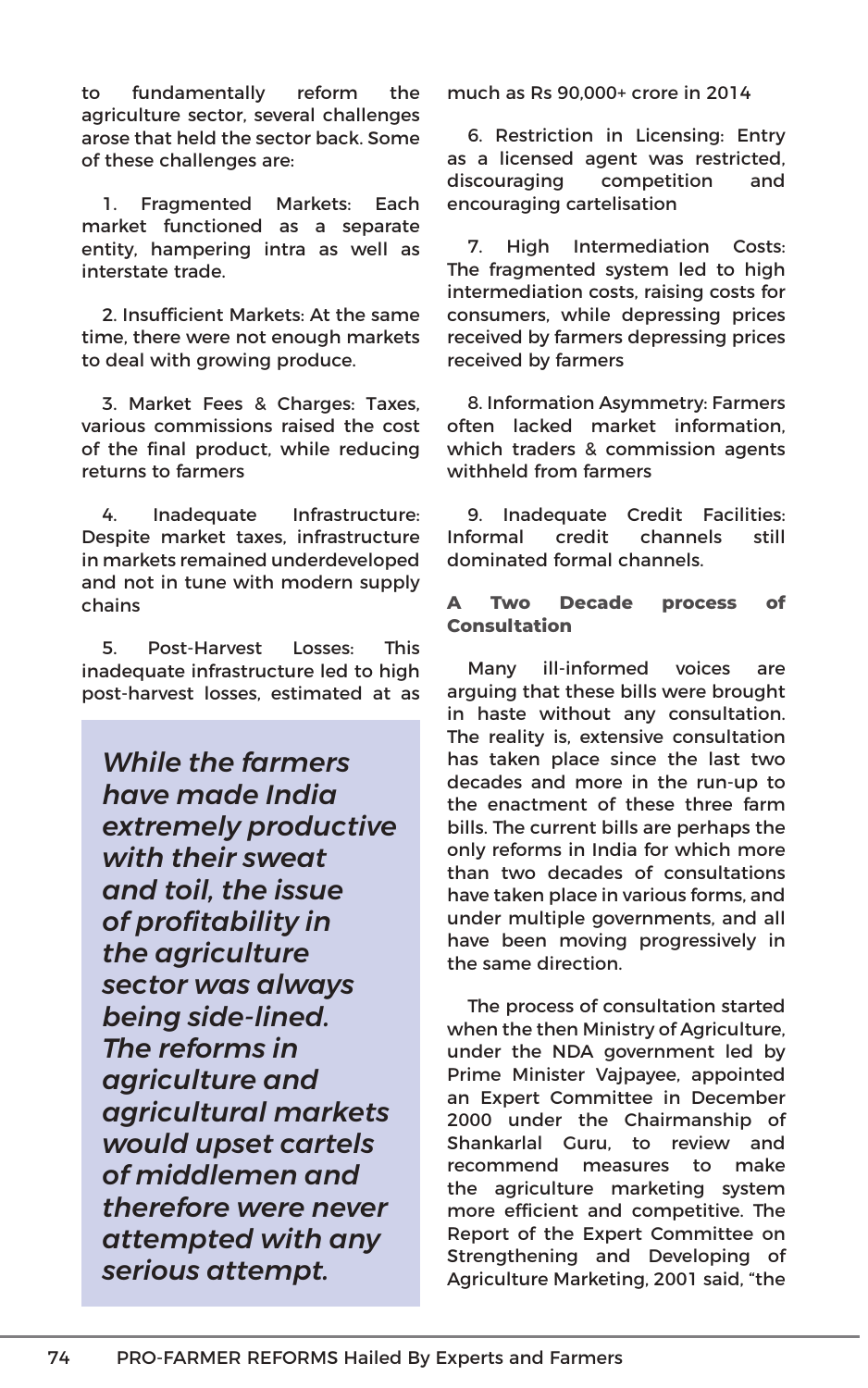*Many ill-informed voices are arguing that these bills were brought in haste without any consultation. The reality is, extensive consultation has taken place since the last two decades and more in the run-up to the enactment of these three farm bills. The current bills are perhaps the only reforms in India for which more than two decades of consultations have taken place in various forms, and under multiple governments, and all have been moving progressively in the same direction.*

institution of regulated market, has, however, achieved limited success. Over a period of time, these markets have, however, acquired the status of restrictive and regulated markets, providing no help in direct and free marketing…".

This process continued under the UPA government when they followed up with states to adopt the model 2004 APMC law and even framed new rules and regulations in 2007. Other forms of expert group consultations were taking place simultaneously. National Commission on Agriculture chaired by noted and respected scientist M.S. Swaminathan submitted its report in 2006, which recommended promotion of Unified National Market.

In March 2010, then Minister for Agriculture in the UPA government, Sharad Pawar, constituted an Empowered Committee under the Chairmanship of Agriculture Minister of the Government of Maharashtra and 10 State Ministers. This Committee, in its report in 2013, suggested simplification of procedure of contract farming, barrier-free national markets, waiving off of market fee on fruits and vegetables, among other things. The Committee also made the recommendation to "develop a National Single Market for agricultural produce, by removing all the existing physical, legal, and statutory barriers". It also recommended a Central Legislation to deal with "Inter-State Agricultural Marketing, promotion of agribusiness, trade and commerce at the national level".

The NDA government, led by Prime Minister Modi assumed office in 2014. On states' persistent request for some model template, the Ministry constituted Dalwai Committee to formulate such a Model Act, with members from the States of Odisha, Bihar, Rajasthan, Telangana Uttar Pradesh. The Committee after extensive consultation recommended adoption of The Model APLM Act, 2017 in April 2017. This Committee also recommended, among other things, the promotion of the national market for agriculture produce. The Adoption of this Model APLM Act, 2017 happened in West Bengal (TMC), Punjab (Congress), Uttar Pradesh, Arunachal Pradesh and Haryana, pointing out the across the political spectrum nature of the consensus.

In order to protect the interests of farmers in Contract Farming, again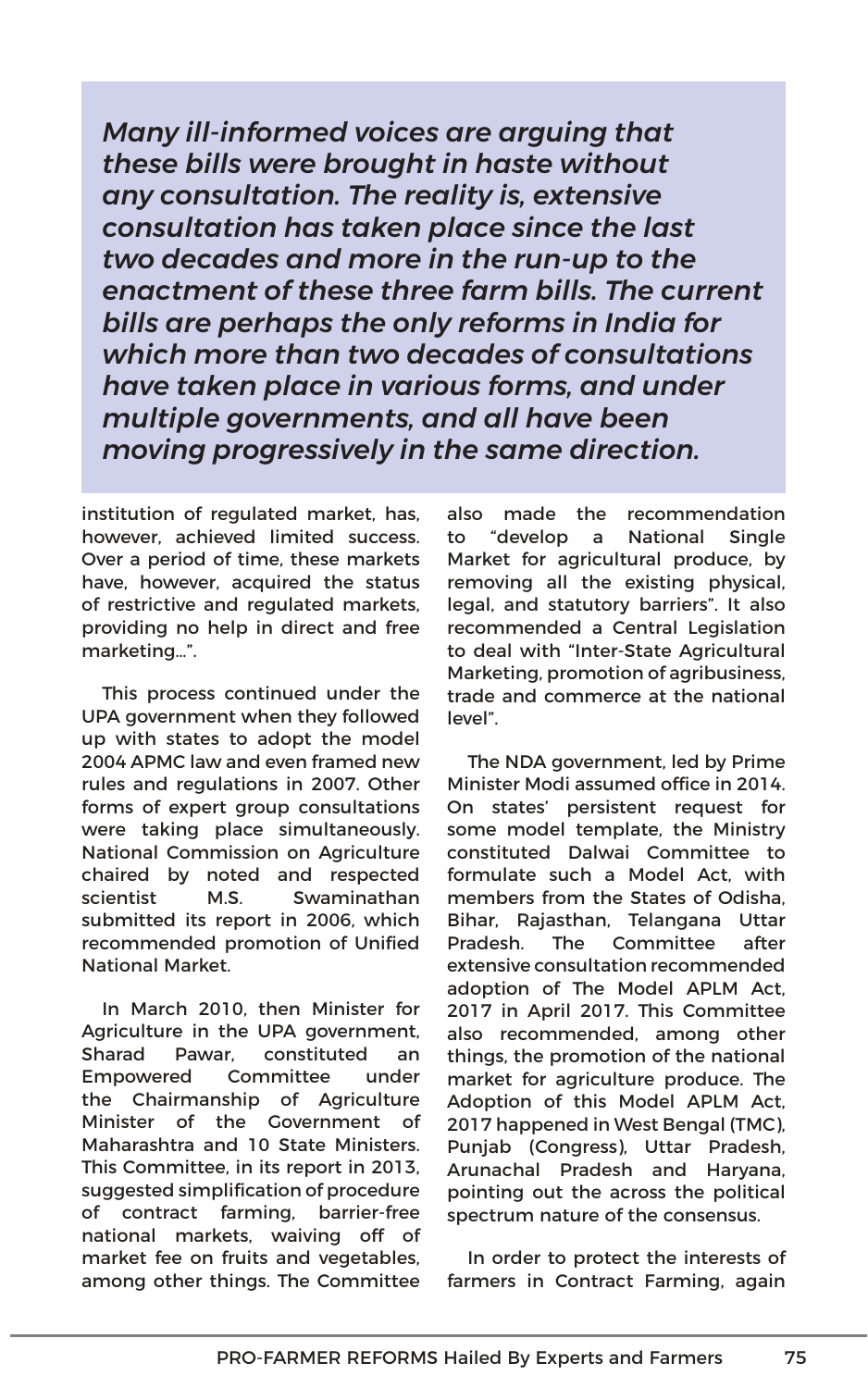the Dalwai Committee was set up which had representation from states of Punjab, Maharashtra, Odisha, Karnataka, Madhya Pradesh.

It is the process of this long and bipartisan consultation and consensus, spread over two decades, and under various governments, that finally led to the three new farm laws passed earlier this year. Therefore, it is clear that the charge that these laws were passed in a hurry, or without consultation is patently untrue.

At the outset, it is essential to note that these reforms do not dismantle the existing structure of State APMC Mandis. The Mandis will remain, and the farmers will be free to sell in the existing Mandis as they currently do. The MSP structure is also not being dismantled. The MSP system will continue and indeed, even after these three reforms were announced, the Modi government has increased MSP and then made record procurements at the newly increased rates.

#### **Revolutionary Empowerment of Farmers**

 Features of Farmers' Produce Trade and Commerce (Promotion and Facilitation) Act, 2020 - The Creation of the National Market Bill· Intra and Inter-State Trade of farmers produce beyond the physical premises of the existing markets.

Trade can be conducted at any place of convenience of the farmer, like:

- v APMC Mandi
- $\sqrt{ }$  Farm gate
- $\triangleright$  Factory premises
- $\vee$  Warehouses
- $\overline{v}$  Silos
- $\vee$  Cold storages

Permits online trading of farmers produce, allowing farmer organisations and private sector companies to set up their own electronic trading platforms.

Features of Farmers (Empowerment and Protection) Agreement of Price Assurance and Farm Services Act, 2020 – The Contract Farming Bill

Farming agreements between farmers and buyers are made possible, for production or rearing of any farm produce.

The price of the produce will be clearly mentioned in the contract.

A specified dispute resolution mechanism, protecting the rights of both farmers and buyers.

Features of The Essential Commodities (Amendment) Act, 2020

The Central Government may only invoke the provisions of the Essential Commodities Act, 1955 in an extraordinary situation (war, famine, extraordinary price rises and natural calamities)

Imposition of stock limits must only be based on price rises, and can only be imposed if there is a 100% increase in the retail price of horticultural produce and a 50% increase in the retail price of nonperishable produce

#### **Impact of Reforms**

Modi government has set itself the goal of doubling farmers' income which necessitated initiatives and reforms must focus on creating more income opportunities and better market access for farmers. The reforms were undertaken in September 2020 ensure precisely that.

For every product and for every producer, all of India is a single unified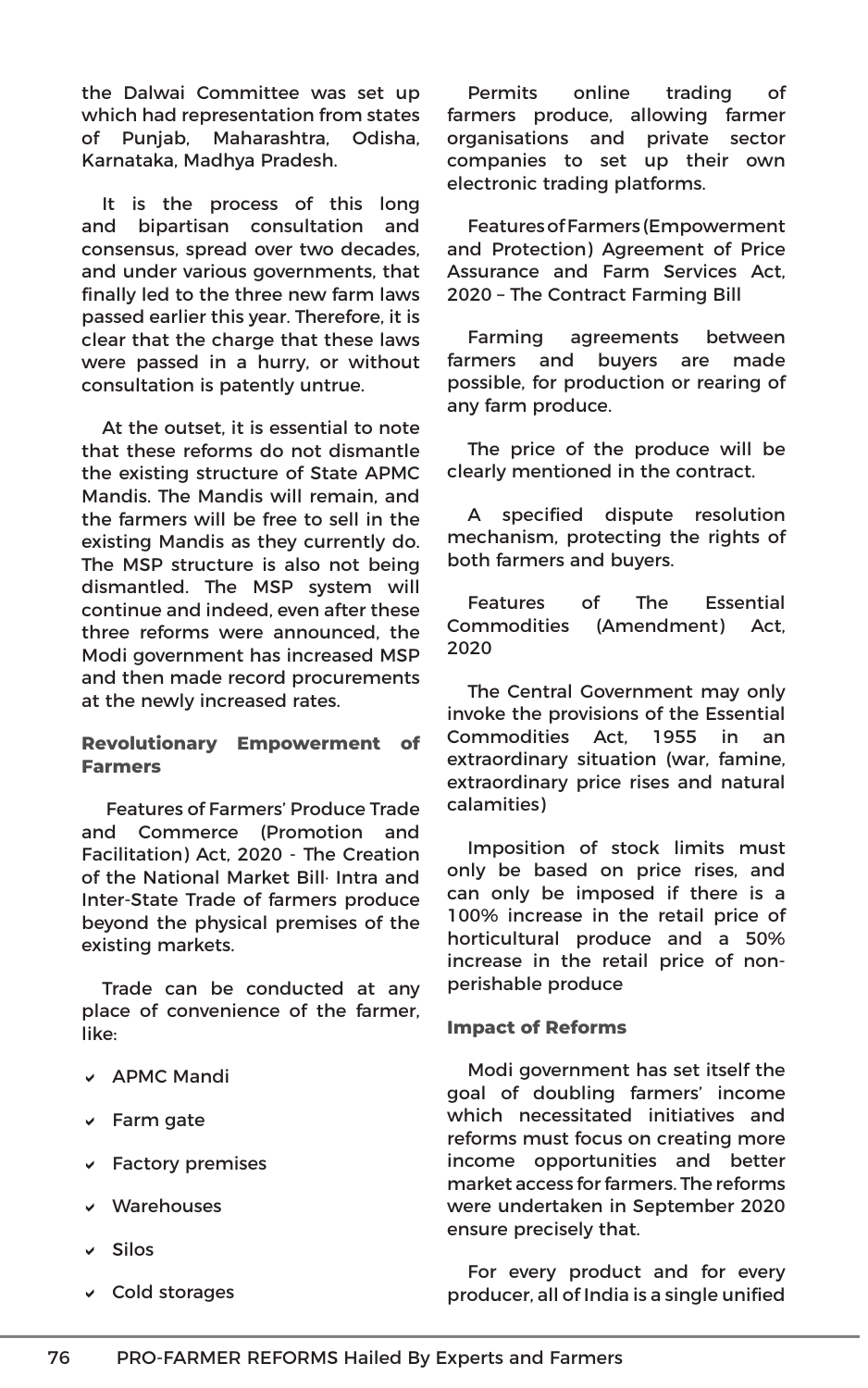*However, if farmers want to sell within the APMC markets or at MSP, even that is allowed. So, the MSP acts as a safety net for farmers.*

market. Only farmers were denied this benefit of a massive market.

With these reforms, Indian farmers will now finally have the freedom to sell their produce to who they want and where they want, an option denied to them up until now.

APMC Market yards will now face competition from other markets. This competition to buy from farmers means farmers have the greater bargaining power to decide their price.

However, if farmers want to sell within the APMC markets or at MSP, even that is allowed. So, the MSP acts as a safety net for farmers.

If farmers find buyers willing to buy from them at their doorstep, they can sell to them. They also have a legal framework protecting their rights when they do so. This provision saves farmers the time, money and effort of reaching markets.

Farmers will no longer be bound to pay a long list of market fees, taxes, and cesses on their produce, thus, improving their returns.

Development of infrastructure close to the farm-gate will reduce post-harvest losses, improve income through grading & sorting and boost linkages to terminal markets in food processing, retail, and exports.

This will also lead to the

development of better price discovery mechanisms for farmers, leading to a better price for their produce.

eNAM can finally fulfil its potential of serving as the national platform for electronic trading in agriculture produce.

Contract farming can act as a form of price assurance and will boost linkages with the food processing sector.

These reforms will also boost investment in the agriculture sector, through better backward linkages, assured prices, and contracts for farm services.

Bringing farmers together through Farmer Producer Organisations will enable bargaining capacity and economies of scale for even small farmers.

The impact of these reforms will see India's agriculture and food processing industries transformed. With India only processing 10% of its produce and commanding a share of 2.3% in global food exports, both these sectors will receive a much-needed fillip with a liberal procurement regime.

Private sector investments will pour in across the entire cold chain, reducing post-harvest losses and ensuring better prices received by

*For every product and for every producer, all of India is a single unified market. Only farmers were denied this benefit of a massive market.*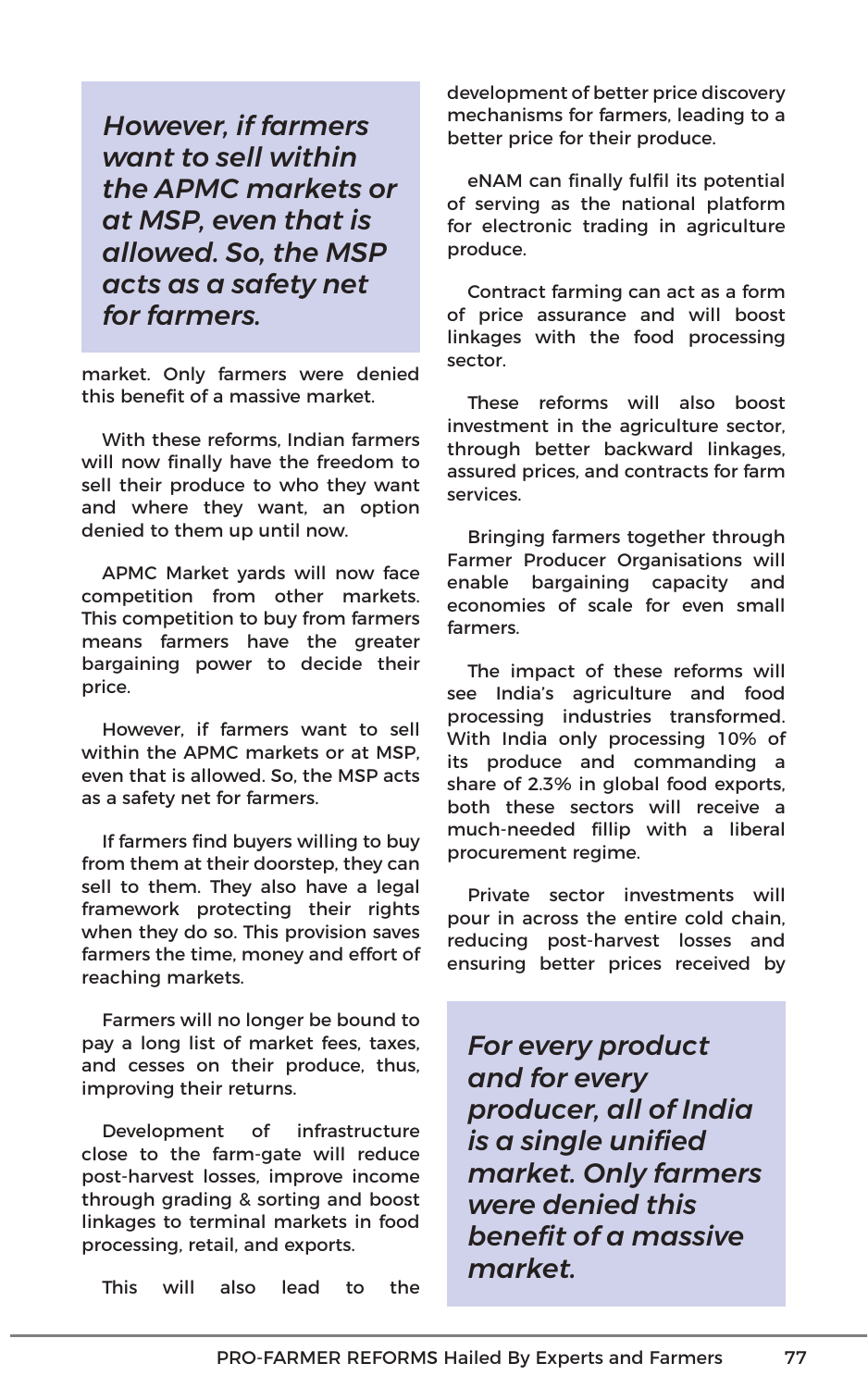farmers.

Better backward linkages will ensure a better quality of produce, leading India to capture a more significant share of global export markets. So, even the global markets will open up for Indian farmers.

Employment in the food processing sector will rise, especially for the rural youth, and this will put India on the path towards becoming the leading food exporter in the world while maintaining our food security.

Most importantly, due to all of these effects, farming can become profitable even for small and marginal farmers.

For decades, it was clear that reforms were required to ensure better market access and price

assurance for farmers. States had to take the lead in instituting these reforms. Yet, very little was done in this direction in terms of meaningful action.

These reforms were required to fulfil these long-standing demands of farmers for which there was a clear bipartisan political consensus.

For too long, farmers had been held back by a restrictive regime. These reforms finally provide freedom to our farmers.

#### **Myths vs Realities**

A lot of misinformation has been spread by vested interests around these bills. Not only are they unjustified and in most cases are diametrically opposite to what the bills intend to do.

**The Farmers' Produce Trade and Commerce (Promotion and Facilitation), Bill, 2020 – Freedom to Sell Farm Produce Across India Act**

| SI. No. | <b>Myth</b>                                                                                                                                        | <b>Reality</b>                                                                                                                                                                       |
|---------|----------------------------------------------------------------------------------------------------------------------------------------------------|--------------------------------------------------------------------------------------------------------------------------------------------------------------------------------------|
|         | (a)"Farmers will not<br>get the MSP"<br>(b) "It may eventually<br>end MSP based<br>procurement system"<br>(c) "MSP operations<br>will discontinue" | MSP system stays.<br>In fact, the Modi<br>government has<br>increased MSPs<br>multiple times and also<br>procured more from<br>farmers at MSP than<br>any past government!           |
|         |                                                                                                                                                    | The new law will not<br>affect MSPs adversely.<br>MSP purchase on<br>agricultural produce<br>is done through State<br>Agencies and there is<br>no change in this due<br>to this law. |
|         |                                                                                                                                                    | MSP procurement<br>from farmers is the top<br>priority of the present<br>Government and it will<br>continue to be so.                                                                |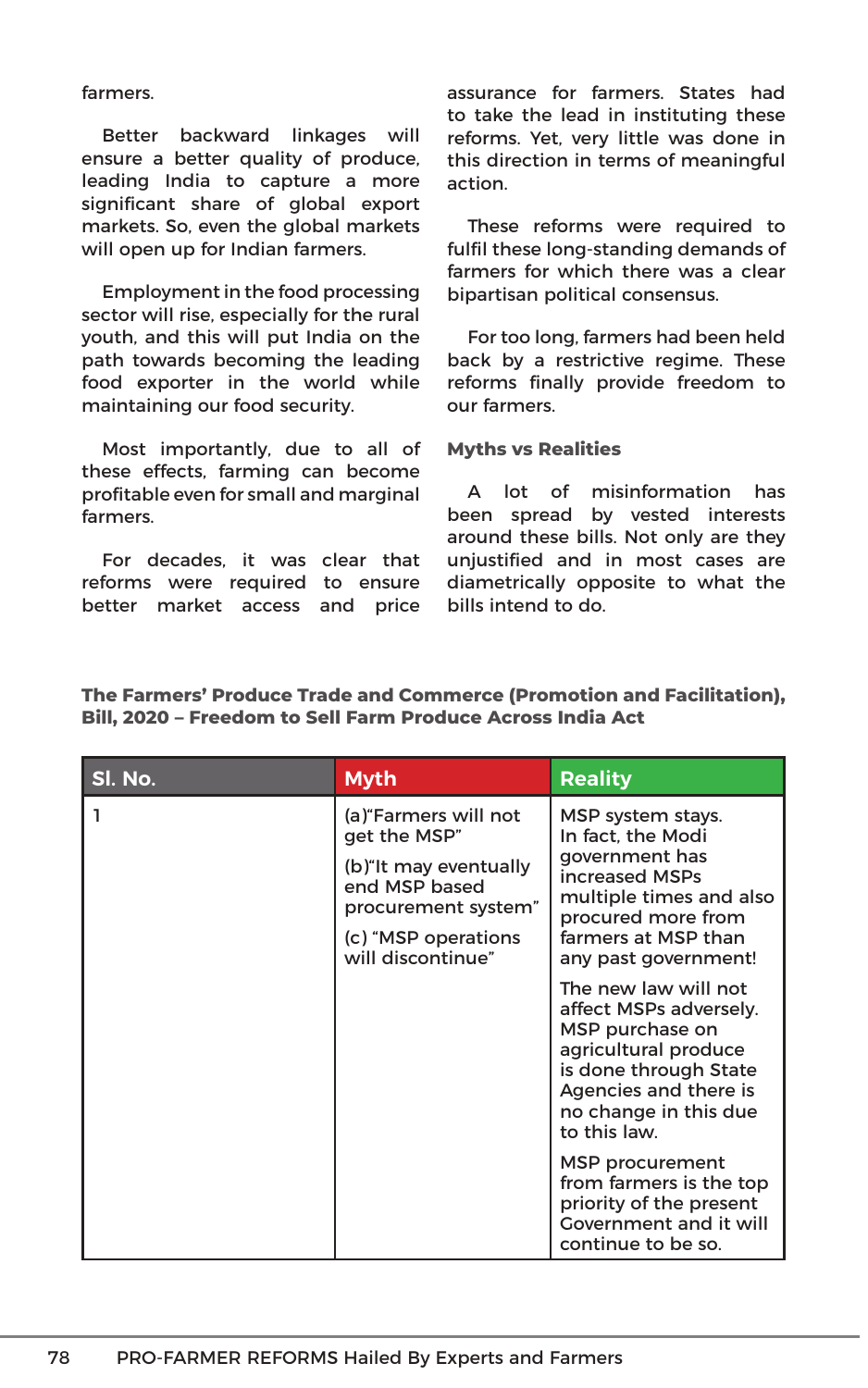*For decades, it was clear that reforms were required to ensure better market access and price assurance for farmers. States had to take the lead in instituting these reforms. Yet, very little was done in this direction in terms of meaningful action.*

| SI. No.        | <b>Myth</b>                                                                                                       | <b>Reality</b>                                                                                                                                                                                                         |
|----------------|-------------------------------------------------------------------------------------------------------------------|------------------------------------------------------------------------------------------------------------------------------------------------------------------------------------------------------------------------|
| $\overline{2}$ | "Trade & Commerce<br>Act will replace the<br><b>State APMC Act and</b><br>affect the functioning<br>of the APMCs" | This Bill is not intended<br>to replace the State<br>APMC Act and do not<br>affect the functioning<br>of the APMC Mandis.                                                                                              |
|                |                                                                                                                   | APMCs will continue to<br>regulate the marketing<br>of agricultural produce<br>within the physical<br>boundaries of market<br>yards. They can levy<br>market fee within<br>physical mandi as per<br>their regulations. |
|                |                                                                                                                   | The Act only<br>provides farmers with<br>additional marketing<br>opportunities outside<br>existing APMCs.                                                                                                              |
|                |                                                                                                                   | Both the laws will co-<br>exist for the common<br>interest of farmers.                                                                                                                                                 |
| 3              | a) "Infringement into<br>the States powers of<br>making Legislation"                                              | Inter-State trade<br>falls within Entry 42<br>of Union List of the<br>Constitution of India.                                                                                                                           |
|                | (b)"Encroachment in<br><b>State Powers"</b>                                                                       | Though intra-State<br>trade falls within Entry<br>26 of State List, the<br>same is subject to<br>Entry 33 of Concurrent<br>List of Constitution of<br>India.                                                           |
|                |                                                                                                                   | Central government is<br>fully competent and<br>empowered to legislate<br>here                                                                                                                                         |
|                |                                                                                                                   | Hence, no<br>encroachment in State<br>powers.                                                                                                                                                                          |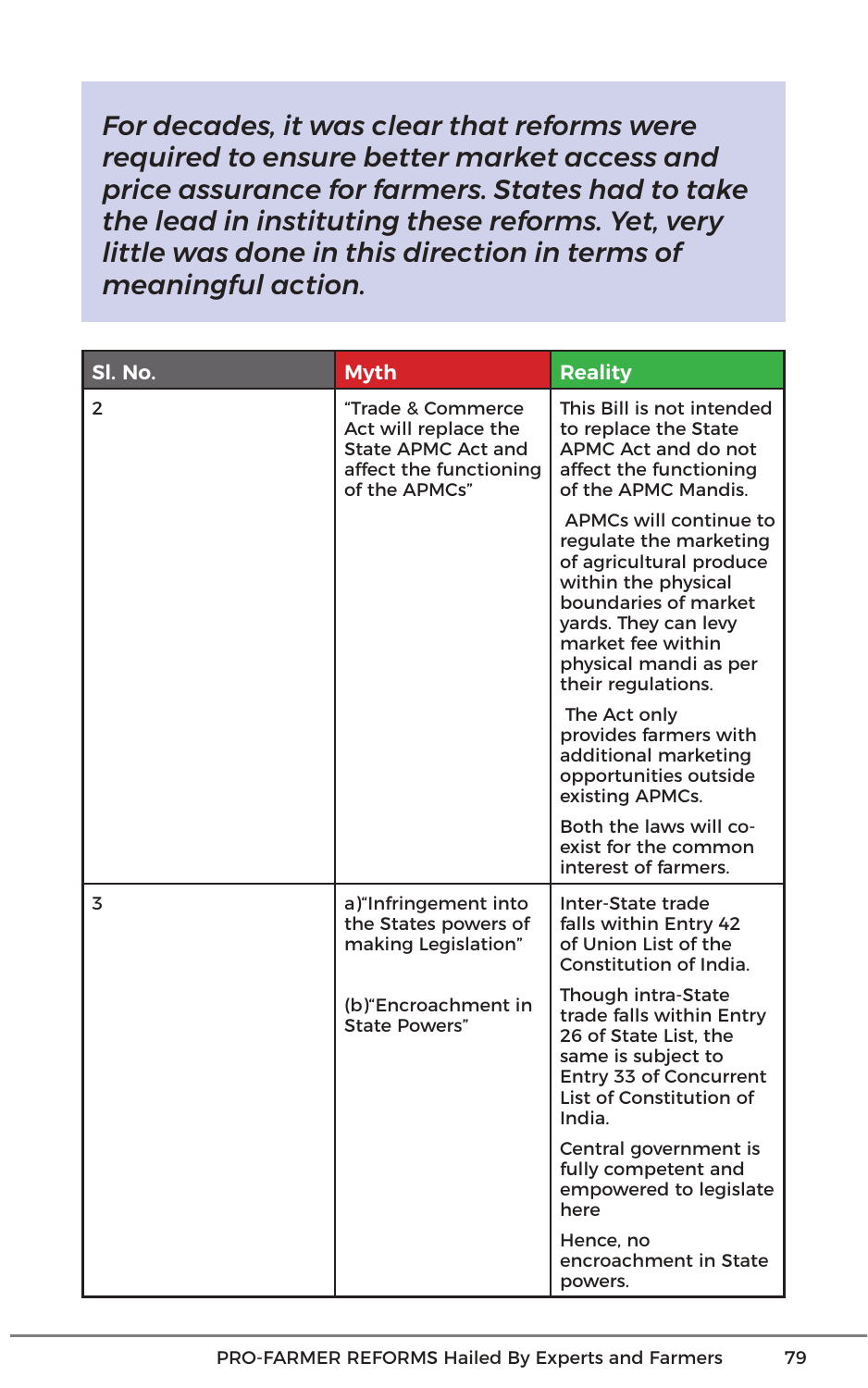| Sl. No. | <b>Myth</b>                                                                                                                                                                                                     | <b>Reality</b>                                                                                                                                                                           |
|---------|-----------------------------------------------------------------------------------------------------------------------------------------------------------------------------------------------------------------|------------------------------------------------------------------------------------------------------------------------------------------------------------------------------------------|
| 4       | (a) safeguard is not<br>provided to protect<br>the interest of<br>farmers"                                                                                                                                      | Act provides sufficient<br>elaborate mechanism<br>to protect the interest<br>of farmers.                                                                                                 |
|         | (b) Exploitation<br>of farmers by<br>Corporates"                                                                                                                                                                | Simple, accessible,<br>quick and cost-<br>effective dispute<br>resolution mechanism<br>is prescribed for the<br>farmers against traders<br>to prevent and curb<br>any unscrupulous acts. |
|         |                                                                                                                                                                                                                 | Payment has to be<br>made to the farmers on<br>the same day or within<br>three working days.                                                                                             |
| 5       | "The Act doesn't<br>safeguard farmer<br>payments.<br>The commission<br>agents under APMC<br>are verified and<br>payment is secured."                                                                            | Payment has to be<br>made to the farmers on<br>the same day or within<br>three working days.                                                                                             |
|         |                                                                                                                                                                                                                 | Deterring penal<br>provisions have<br>been put in place for<br>traders to curb any<br>malpractices.                                                                                      |
|         |                                                                                                                                                                                                                 | The penalty provision<br>against trader will act<br>as determent against<br>any fraudulent motives.                                                                                      |
| 6       | "The Act doesn't<br>safeguard farmer<br>payments.<br>The commission<br>agents under APMC<br>are verified and<br>payment is secured."                                                                            | The State/ APMC will<br>continue to have<br>regulatory powers to<br>impose mandi fees and<br>other charges within<br>market yards/sub yards<br>as per State Legislation.                 |
|         | "Revenue loss of<br>APMC mandis"                                                                                                                                                                                | <b>State APMC Act and</b><br>institutions established<br>under such statutes                                                                                                             |
|         | "The Act will block<br>the ways for the state<br>to generate revenue<br>from agriculture<br>trade and will lead to<br>the closure of APMCs<br>eventually giving<br>corporates monopoly<br>on agriculture trade" | will continue to<br>operate and are not<br>affected in any way by<br>this reform ordinance.                                                                                              |
|         |                                                                                                                                                                                                                 | But it allows for the<br>development of private<br>mandi infrastructure<br>in the state and hence.<br>improved market<br>access for farmers.                                             |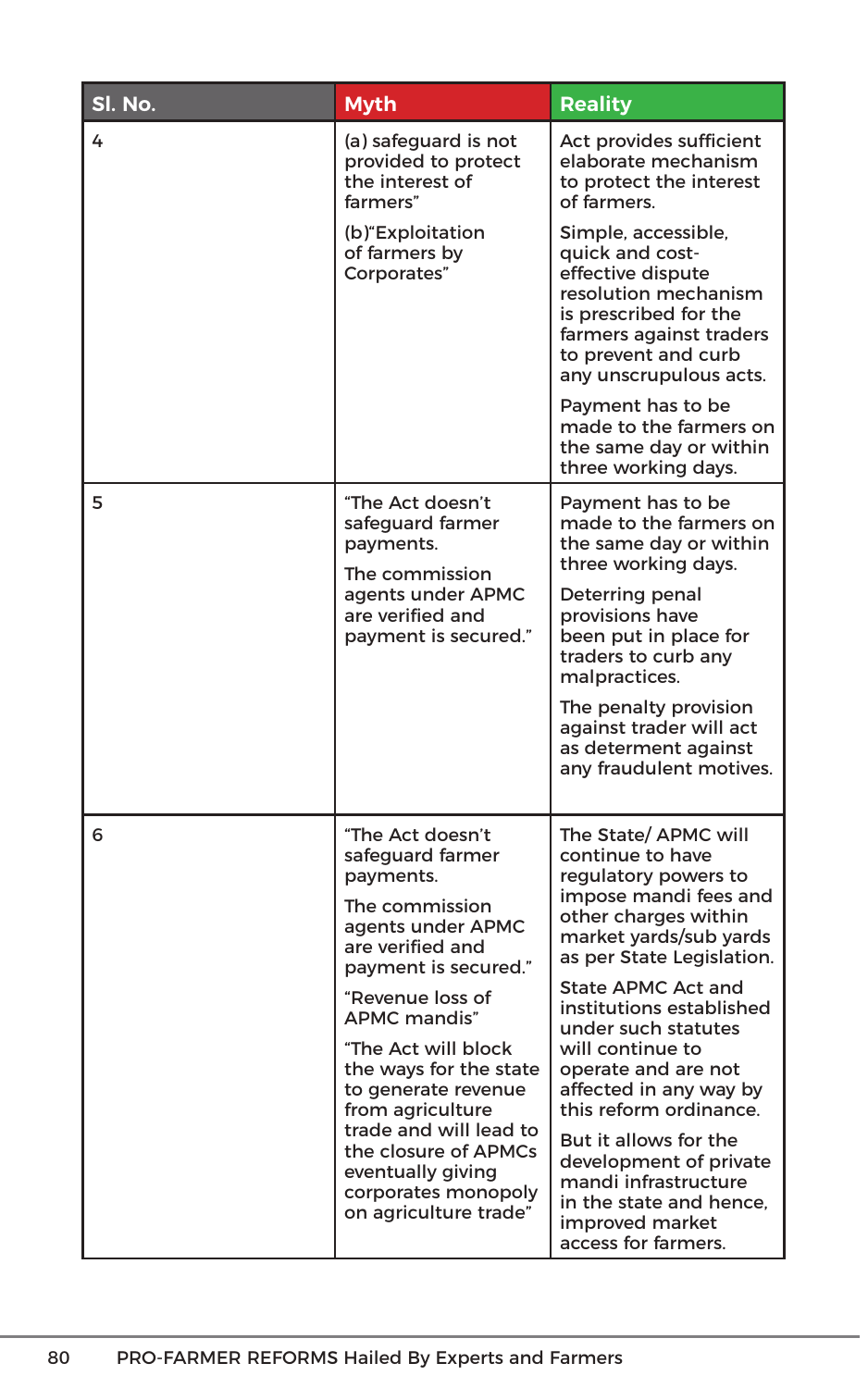| SI. No. | <b>Myth</b> | <b>Reality</b>                                                                                                                          |
|---------|-------------|-----------------------------------------------------------------------------------------------------------------------------------------|
|         |             | The states with<br>efficient services at<br><b>APMC market premises</b><br>will continue to attract<br>farmers and generate<br>revenue. |
|         |             | It is a win-win situation<br>for farmers with both<br>government and<br>private buyers lining up<br>to buy from them.                   |

#### **The Farmers (Empowerment and Protection) Agreement on Price Assurance and Farm Services Act 2020 – National Contract Farming Act**

| Sl. No. | <b>Myth</b>                                                                                   | Reality                                                                                                                                                                     |
|---------|-----------------------------------------------------------------------------------------------|-----------------------------------------------------------------------------------------------------------------------------------------------------------------------------|
| ı       | Corporates will take<br>over farmers' land<br>and farmers will<br>end up becoming<br>laborers | Agreement will be for<br>crops and not for land.<br>The land of the farmer<br>will not be affected at<br>all.                                                               |
|         |                                                                                               | The law clearly<br>disallows any transfer,<br>including sale, lease<br>and mortgage of the<br>land or premises of the<br>farmer.                                            |
|         |                                                                                               | The law ensures<br>that buyers/<br>sponsors/corporates<br>are prohibited<br>from acquiring<br>ownership rights or<br>making permanent<br>modifications on<br>farmer's land. |
| 2       | The Act does not<br>provide a legal safety<br>net for farmers<br>against corporates           | Clear dispute<br>resolution mechanism<br>outlined. Some farmers<br>have already got due<br>compensation by<br>taking legal recourse<br>against traders.                     |
|         |                                                                                               | No recovery of dues<br>against farmers' land.<br>Farmer's land is safe.<br>no matter what the<br>situation.                                                                 |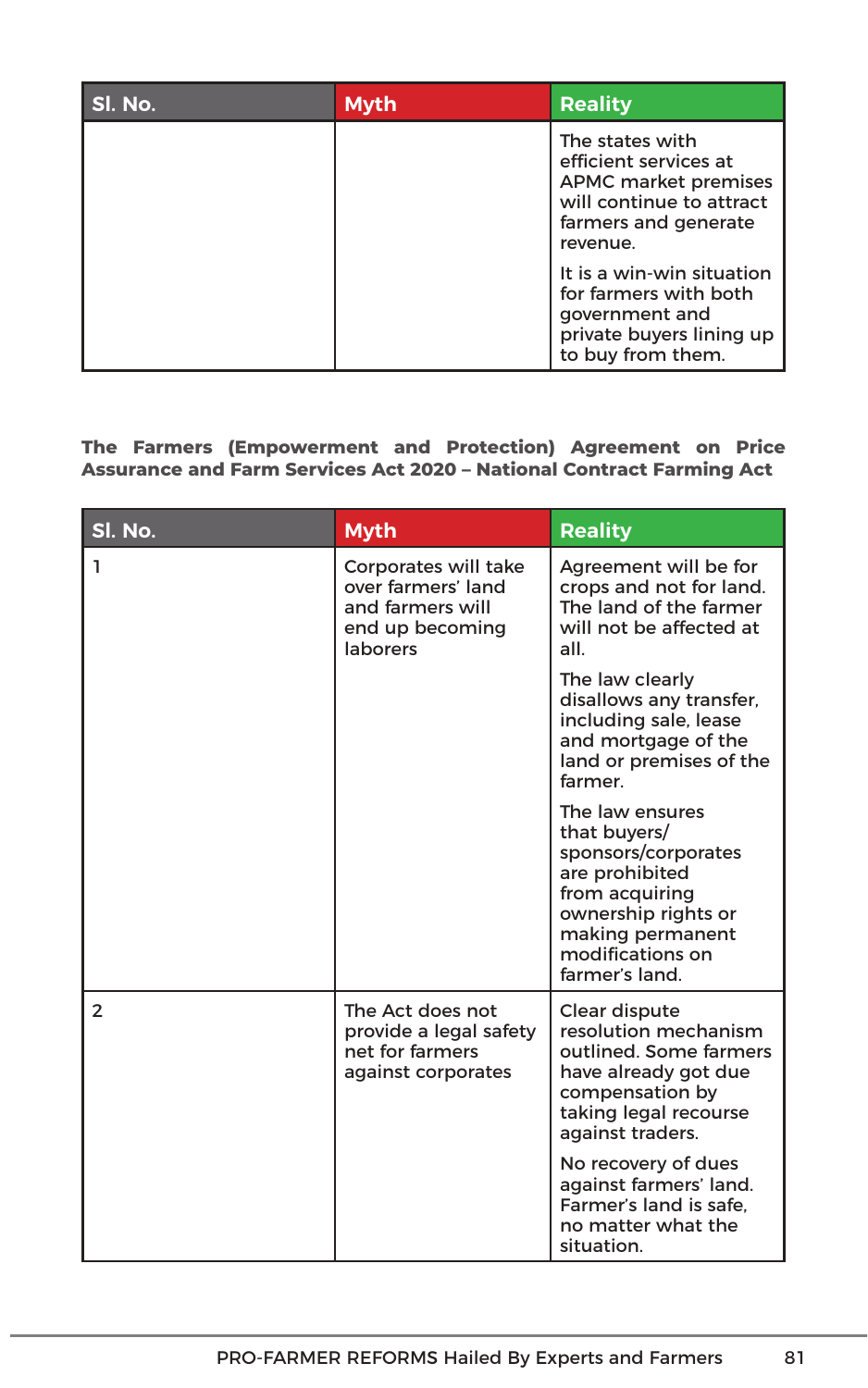| Sl. No. | <b>Myth</b>                                                          | <b>Reality</b>                                                                                                                                                                     |
|---------|----------------------------------------------------------------------|------------------------------------------------------------------------------------------------------------------------------------------------------------------------------------|
| 3       | The Act does not<br>provide any price<br>quarantee for farmers       | The law clearly says<br>that the price of<br>farming produce may<br>be mentioned in the<br>farming agreement<br>itself. which assures the<br>price.                                |
|         |                                                                      | It also says that, in case,<br>such price is subject<br>to variation, then.<br>the agreement shall<br>explicitly provide for a<br>guaranteed price to be<br>paid for such produce. |
|         |                                                                      | If the buyer fails to<br>honour the agreement<br>and does not make<br>payment to the farmer,<br>penalty may extend to<br>one and half times the<br>amount due!                     |
|         |                                                                      | Some farmers have<br>already benefited from<br>this                                                                                                                                |
| 4       | Big companies will<br>exploit farmers in the<br>name of contract     | The contract<br>agreement will<br>quarantee the farmers<br>to get the fixed price.                                                                                                 |
|         |                                                                      | Farmer can withdraw<br>from the contract at<br>any point without any<br>penalty                                                                                                    |
| 5       | Such agreement-<br>based farming has<br>never been tried in<br>India | Punjab already has a<br>contract farming law.                                                                                                                                      |
|         |                                                                      | PepsiCo already works<br>with farmers of various<br>states including Punjab<br>through contracts,<br>helping farmers realize<br>better prices.                                     |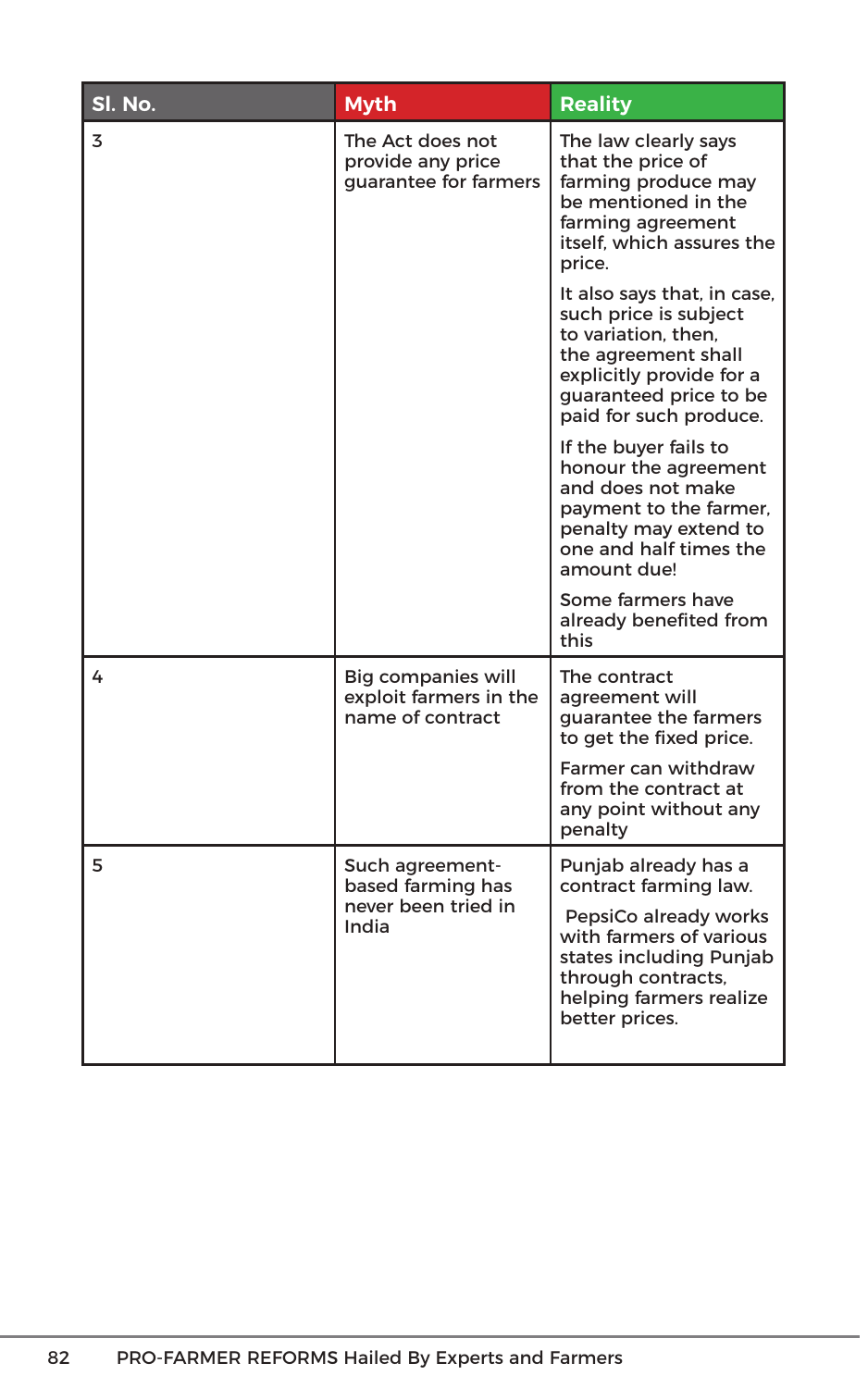#### **Modi's Commitment to Indian Farmer**

It is clear, therefore, that the three farm bills passed by India Parliament, earlier this year have been passed after extensive consultations in, which all stakeholders were on board; the laws will finally free the farmers from the unfair restrictions imposed on them; and will create a unified national market which will increase competition and thereby income opportunities for the farmers.

 Prime Minister Modi has been one of the most consistent advocates of farm reforms and his life journey, and experience first as Chief Minister of Gujarat and then as Prime Minister of India are a testimony to this fact. As Chief Minister of Gujarat, he led the state in achieving double-digit growth in agriculture sector for successive years which created the base of growth of the state. It was his record of understanding the pulse of the farming sector that led to him innovating many new policies that propelled the farming sector. He brings the same experience in his Prime Ministerial stint and the record in the last six years are proof of that same commitment. Some of the measures taken since 2014 bear out that the farming sector has always been the top focus for Modi government and his push to double farm incomes are not just statements but actual policy. Take budgetary allocations, for instance. How much you spend on a sector are the firmest proof of your intention. In the year 2013-14, the Budget allocation for the Department of Agriculture was only Rs. 21,933.50 crore. In the year 2020-21, the Budget allocation has been increased by more than six times to Rs. 1,34,399.77 crore.

Or take the consistent focus of Modi government on not just increasing MSP but also procurement under MSP. MSP payment to farmers for paddy has risen by 2.4 times during the last five years in comparison to the period from 2009-10 to 2013-14. MSP payment of Rs 4.95 lakh crore has been made as against Rs 2.06 lakh crore of the previous five years.

MSP payment to farmers for wheat

*Prime Minister Modi has been one of the most consistent advocates of farm reforms and his life journey, and experience first as Chief Minister of Gujarat and then as Prime Minister of India are a testimony to this fact. As Chief Minister of Gujarat, he led the state in achieving double-digit growth in agriculture sector for successive years which created the base of growth of the state. It was his record of understanding the pulse of the farming sector that led to him innovating many new policies that propelled the farming sector. He brings the same experience in his Prime Ministerial stint and the record in the last six years are proof of that same commitment.*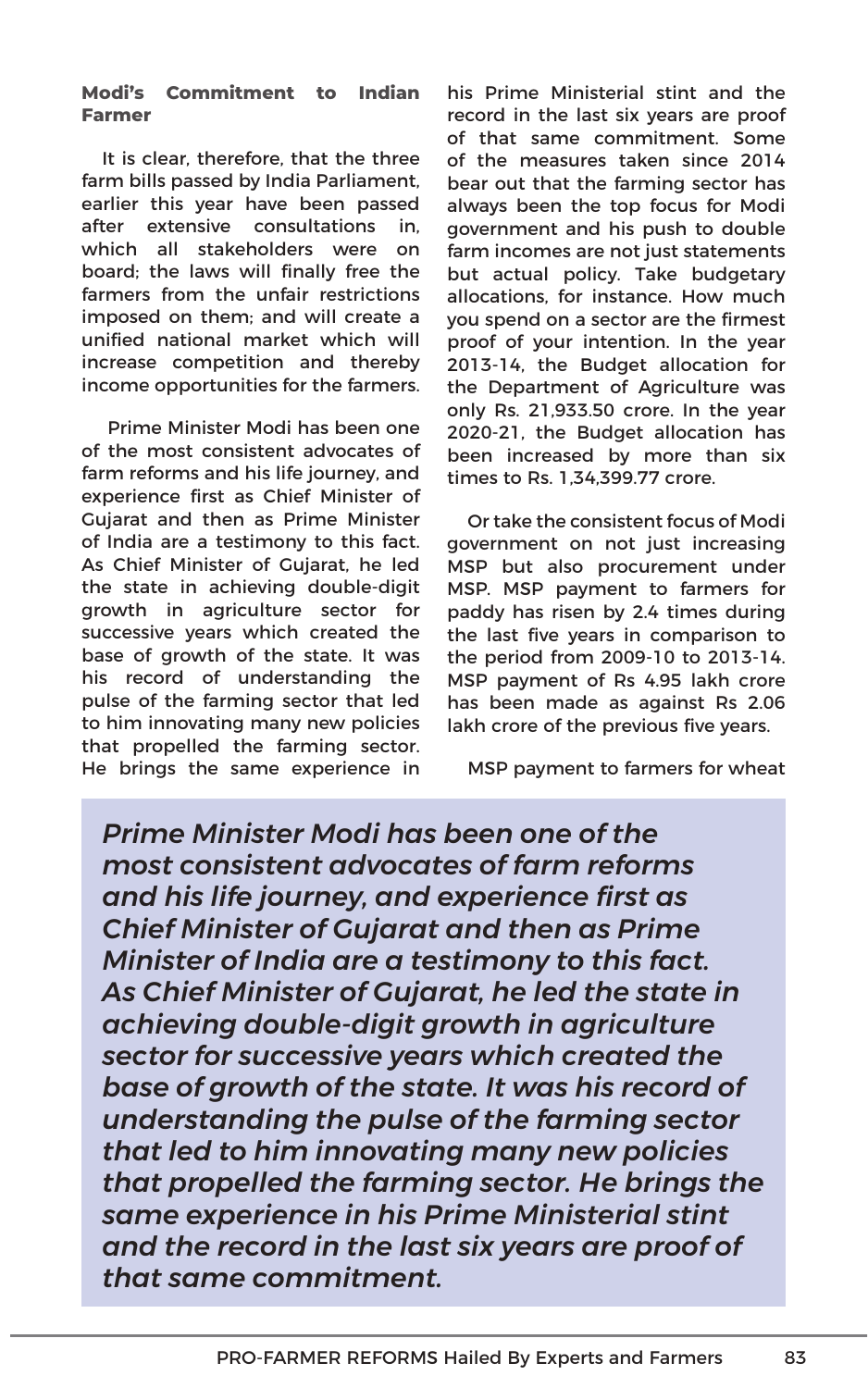has increased by 1.77 times during the last five years in comparison to the period from 2009-10 to 2013-14. MSP payment of Rs 2.97 lakh crore has been made as against Rs 1.68 lakh crore of the previous five years. MSP payment to farmers for pulses has increased by 75 times during the last five years in comparison to the period from 2009-10 to 2013-14. MSP Payment of Rs 49,000 crore has been made as against Rs 645 crore of the previous five years. MSP payment to farmers for oilseeds and copra has increased by ten times during the last five years in comparison to the period from 2009-10 to 2013-14. MSP Payment of Rs 2,5000 crore has been made as against Rs 2460 crore of the previous five years.

The provision of PM Kisan, which provides the direct benefit of Rs, 6,000 per year to every farmer in India is another indicator of the deep understanding and sensitivity that the Prime Minister has towards our farmers. The amount is beneficial for the marginal and small farmer and contributes as an extra income for meeting many of his needs.

#### **Future of Farming Sector**

The latest reforms pushed by Prime Minister Narendra Modi, unmindful of any short-term political blowback by vested lobbies, are thus genuinely historic. They reverse not just a sevendecade-old stifling policy framework

but in fact a seven-century old cycle of impoverishing India's farmers and by consequence the rural economy.

The agriculture reforms are significant not just for India but for the larger world too. As free trade becomes a norm, income levels will rise in rural India, a population zone of over 600 million, there will demand of all kinds of goods and services. While this will undoubtedly contribute to India's GDP growth, it will also be a significant opportunity for the producers of these goods and services, across the world, to cater to an entirely new market hitherto untouched.

*MSP payment to farmers for paddy has risen by 2.4 times during the last five years in comparison to the period from 2009-10 to 2013- 14. MSP payment of Rs 4.95 lakh crore has been made as against Rs 2.06 lakh crore of the previous five years.*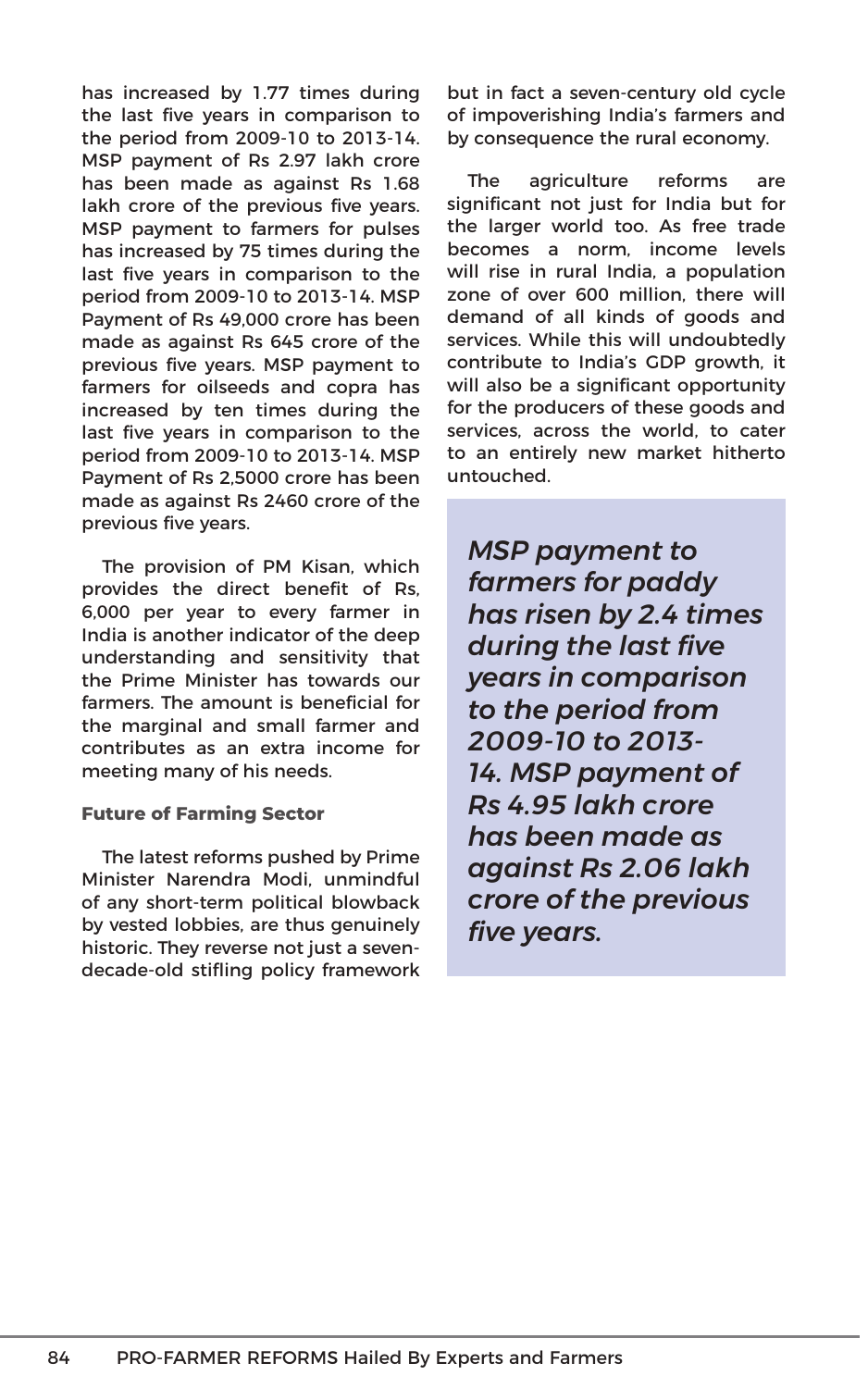

## Who Is Anti-farmer? Those Who Brought Farm Bills or Those Who Are Opposing the Bills?

*The True Picture 18th September, 2020*

In the ongoing parliament session, the opposition has gone into protest mode over the two bills passed in the Lok Sabha. In the din created by the opposition one can hear the over-use of a phrase, "anti-farmer law". How are the two bills passed in the Lok Sabha anti-farmer? Again, scaremongering with myths like, it will push farmers towards the exploitation of big corporates and the existing market system along with the end of Minimum Support Price, can be heard. None of these have any factual basis. Here is a quick look of myths and reality in this regard.

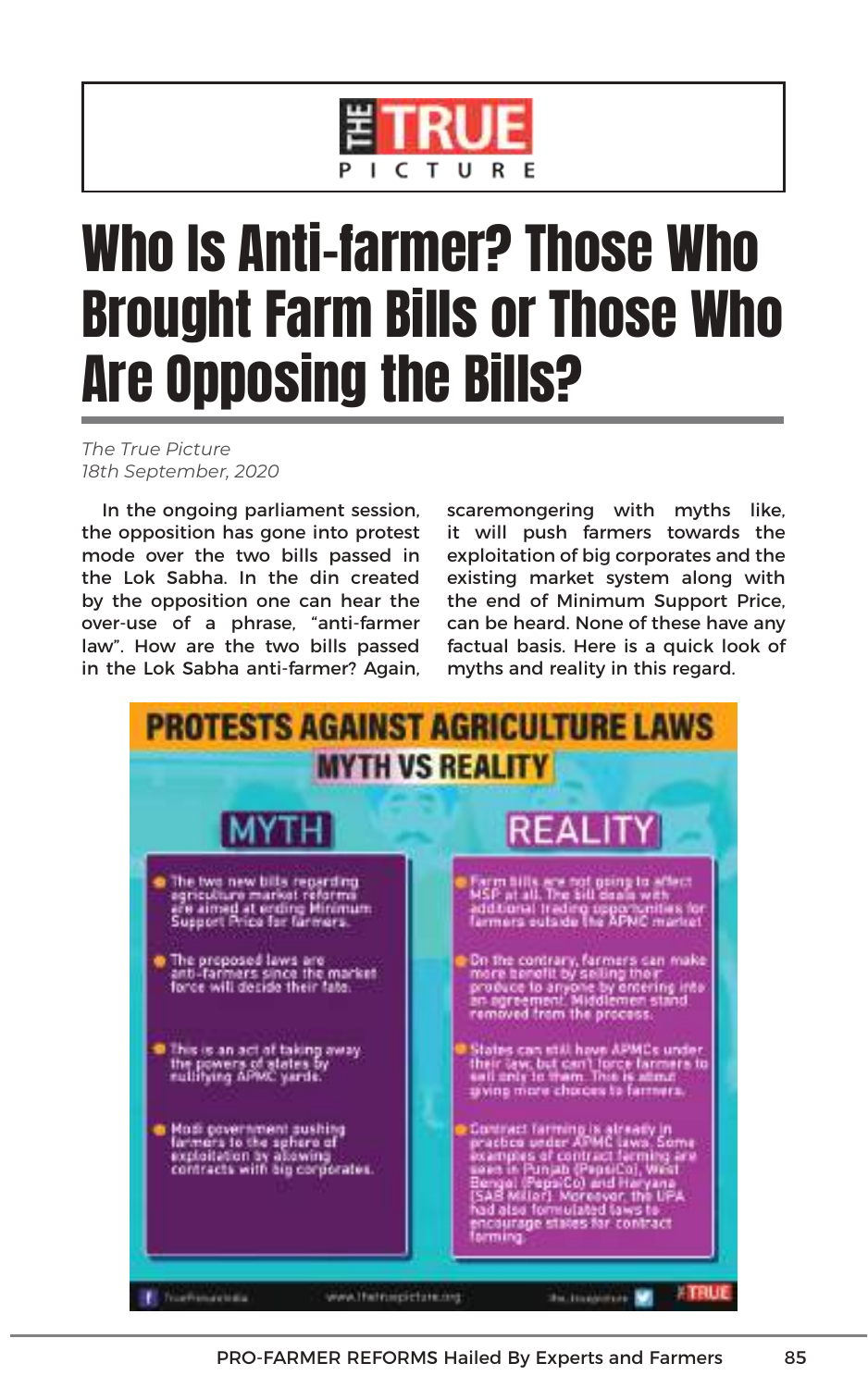*Here comes the vague argument that farmers can be cheated by the rich corporates. But the law provides safeguards. Sale, lease or mortgage of farmers' land is totally prohibited and farmers' land is also protected against any recovery.* 

#### **Two Bills in a Gist**

The Farmers' Produce Trade and Commerce (Promotion and Facilitation) Bill, 2020 simply ensures freedom of selling for farmers. It opens up competitive alternative trading channels to promote efficient, transparent and barrierfree inter-State and intra-State trade and commerce of farmers' produce outside physical premises of markets or deemed markets notified under various State agricultural produce market legislations.

Now what is "anti-farmer" here? Farmers can sell their produce to anyone or they can still sell their produce to APMC or any local mandi. This is a pro-farmer step which provides the community with choices.

The Farmers (Empowerment and Protection) Agreement of Price Assurance and Farm Services Bill, 2020 brings a national framework on farming agreements that protects and empowers farmers to engage with agri-business firms, processors, wholesalers, exporters or large

retailers for farm services and sale of future farming produce at a mutually agreed remunerative price framework in a fair and transparent manner.

Farmers with entrepreneurial spirit can explore such avenues. Staying away from such agreements is anyway the choice that the farmers always have. Here comes the vague argument that farmers can be cheated by the rich corporates. But the law provides safeguards. Sale, lease or mortgage of farmers' land is totally prohibited and farmers' land is also protected against any recovery. Effective dispute resolution mechanism has been provided for with clear time lines for redressal.

#### **Expert Opinion**

All the experts in the domain of agriculture and economy do agree that these reforms will strengthen farmers. They are unanimous in claiming that the measures will weed away the middlemen from the agricultural market and the benefits will ease both farmers and consumers.

A long-time watcher of the agriculture policy space and an expert in that domain, Ashok Gulati has hailed the move when the measures were announced back in May. He wrote, "the proposed Central law to allow farmers to sell to anyone outside the APMC yard will bring greater competition amongst buyers, lower the mandi fee and the commission for arhatiyas (commission agents) and reduce other cesses that many state governments have been imposing on APMC markets. Our farmers suffer more in marketing their produce than during the production process. APMC markets have become monopsonistic with high intermediation costs. The proposed law will open more choices for the farmers and help them in getting better prices."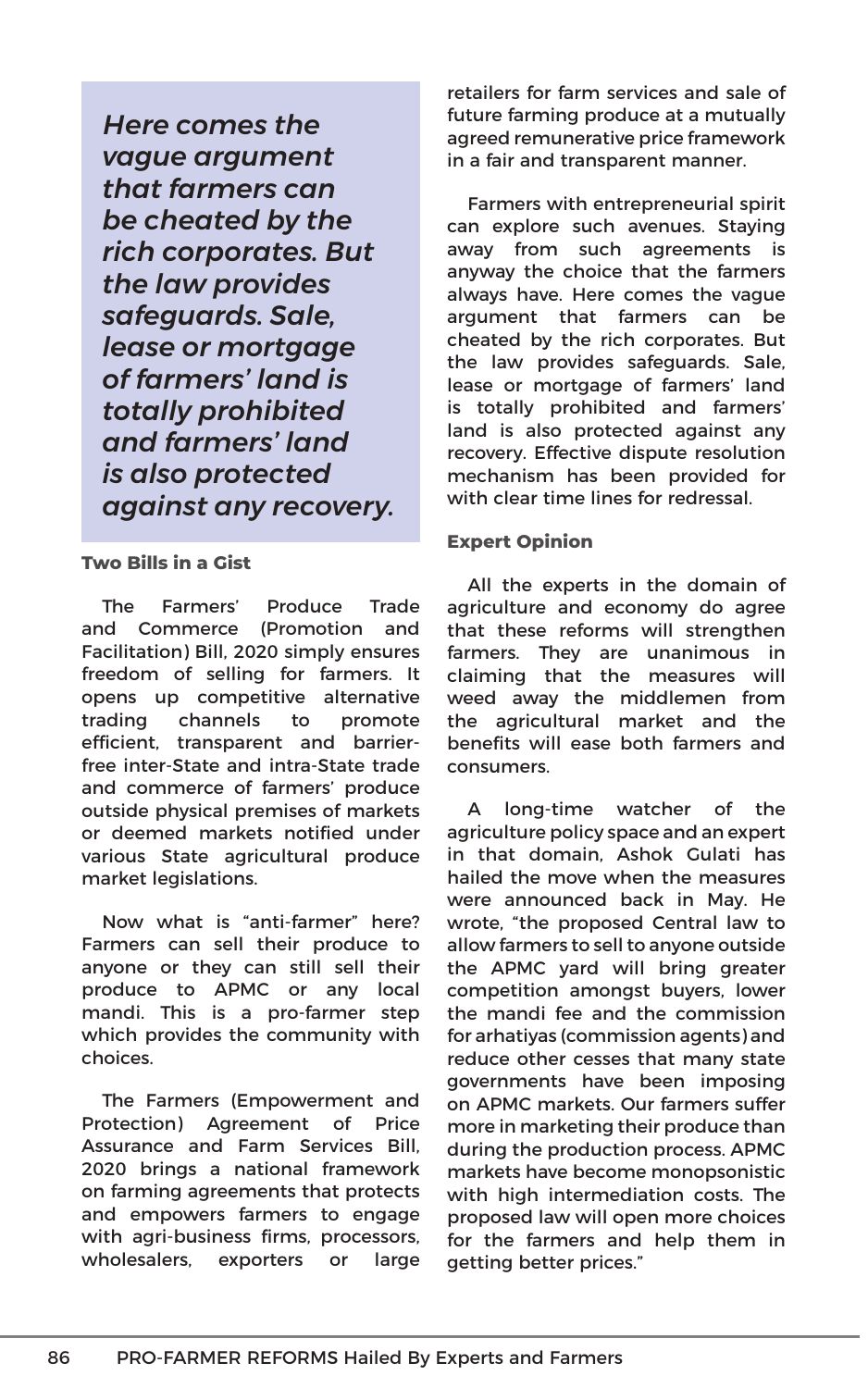#### **S**The Indian **EXPRESS** From Plate to Plough: A 1991 moment for agriculture

Proposed reforms in agri-marketing laws address longstanding needs of farmers. They could build efficient supply chains, snaurs better products for consumers. Altimation datable Gallery | Dynamic May 13, 2022 with thiese

Back in 2018, economists Anirudh Burman, Ila Patnaik, Shubho Roy, Ajay Shah together wrote an article in which they highlighted, "Unlike other commodities, agricultural products cannot be transferred freely throughout the country without being subject to state-specific restrictions. Markets in agricultural food products are governed by legal requirements or restrictions which were put in place with the intention of creating markets (such as APMCs) but have had the effect of keeping markets non-competitive, segregated and localised."

Economist Sanjeev Sanyal highlighted the problem in his article, "The APMC system, meanwhile, forced farmers to sell their produce only through designated channels and mandis. The combination led to an inefficient regime of licenses, permits and inspectors. The drawbacks of the system were well documented over decades and many economists had argued for change. Some attempts were made to reform it piecemeal but the system had largely remained intact till now"

#### **Then, Why Do the Political Parties Oppose?**

So, if all the experts have for a longtime batted for a unified national market in agriculture, why do many politicians oppose this move?

While the opposition for the sake of opposition is also playing its role, it is also no secret that APMC administration has been a political playfield for a long time. More often than not, it is the card-holders of political parties who occupy and control the middlemen and traders in the agricultural market. Sample these headlines from media by themselves tell you the story of a political economy in the name of farmers welfare. A headline from Hindustan Times from this year's January reads, Cong-NCP alter APMC election rules to regain control of cooperative sector, Another headline from Karnataka back in 2017 reads, JD(S) backed candidates win APMC election in Kolar.

Natural that those who treat agricultural markets like their political

*While the opposition for the sake of opposition is also playing its role, it is also no secret that APMC administration has been a political playfield for a long time. More often than not, it is the card-holders of political parties who occupy and control the middlemen and traders in the agricultural market.*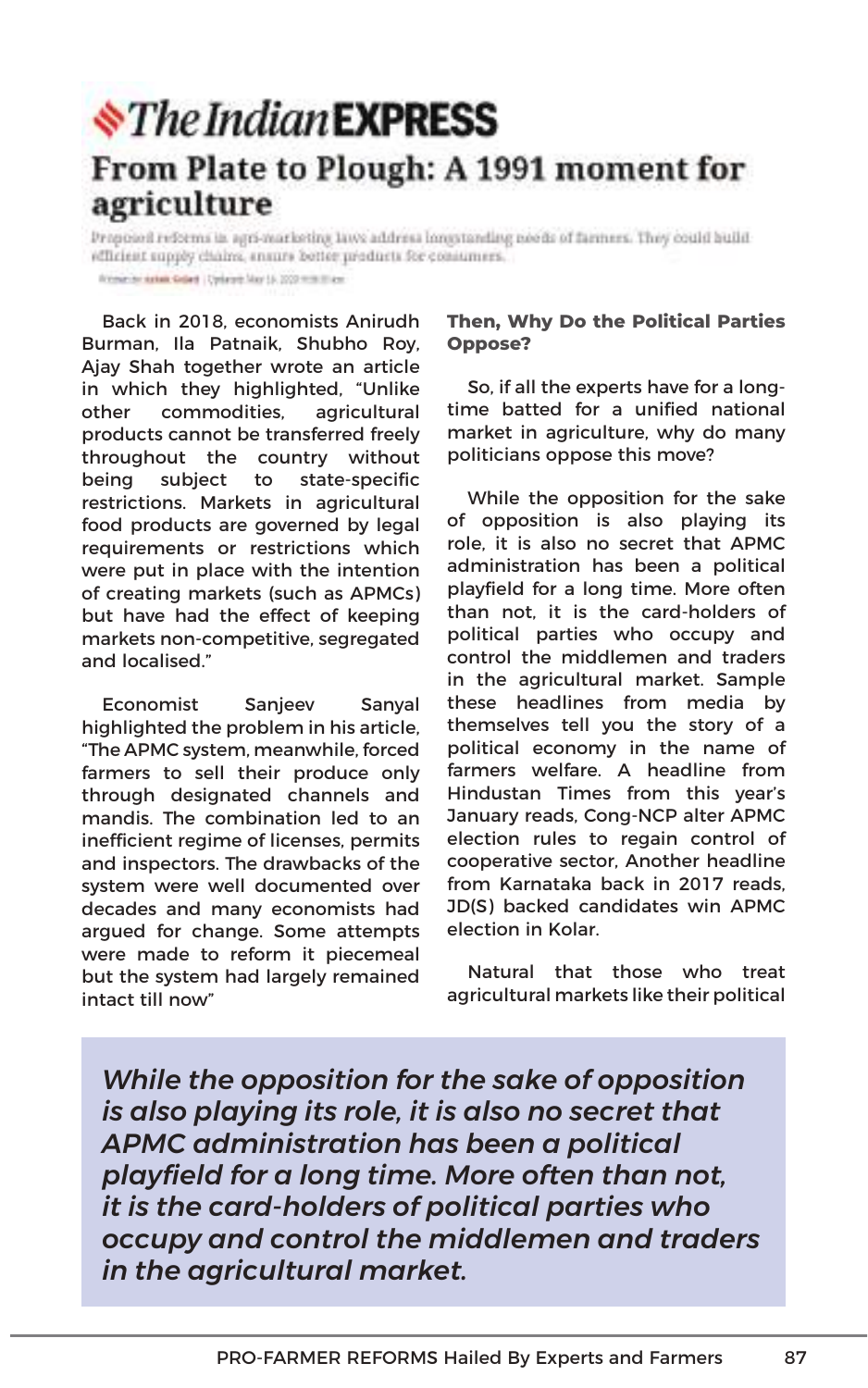

[]7 Aphalum famomant functions

Notes of two of the control of the con-

the top I years come the AP Cor

in her that missed it to see that the cold of the set

- the of the self-state product of the
- 
- 
- 
- 
- which the fall the permanental discharm
- 
- 
- 
- 
- 
- 
- 
- 
- 

- 18. Congress will promote organiz forming, excelaage farmers to use mixed fertilizers and predcicles. Support verification of organic products, and help there secure better prices for organic products.
- 19. Europeux promises to dealths the funding in-5 years for traviting, 880, agriculture-related pare sciences and applied science and technolegy in the agricultural sector. We will establish a Edilege of Agriculture and a College of Veterinary Sciences in every district of the country
- 20. Empress promises that the distortions that have crept into the test and the implementation of the Land Angeletten, Bakabilitation and Reset-Hamon Art, 2013 and the Forest Rights Art, 2006 will be removed and the priginal purposes of the Acts restored and exteriori-

fiefdom don't want to lose control over the system and that explains the protest over this issue.

#### **Glaring Hypocrisy of Congress**

Congress in its 2019 general election manifesto has promised to repeal both APMC law and the Essential Commodity Act. The same Congress is now crying wolf when 21. The Emeritial Commutities Art, 1955 belongs to the age of controls. Congress promises to restace the Act by an enabling line that can be invated only in the case of emergencies.

- 22. Building on past experience, Congress will re-riseige MOMEDA and pravide for:
	- A Increasing the guaranteed days of employment up to 150 days in cases where 100 days have been achieved in a black/district;
	- is the of labor in the Watertrables Requesting. and the Masteland Regeneration Missions:
	- r. Beliding rillage-level assets such as pressry health centers, classrooms, thracies etc.

someone else did the much-needed reform.

This leaves us with the questionwho is anti-farmer after all? Is it a government that is actually freeing farmers from the restrictions? Or is it those who are opposing this move and thereby not wanting freedom for farmers?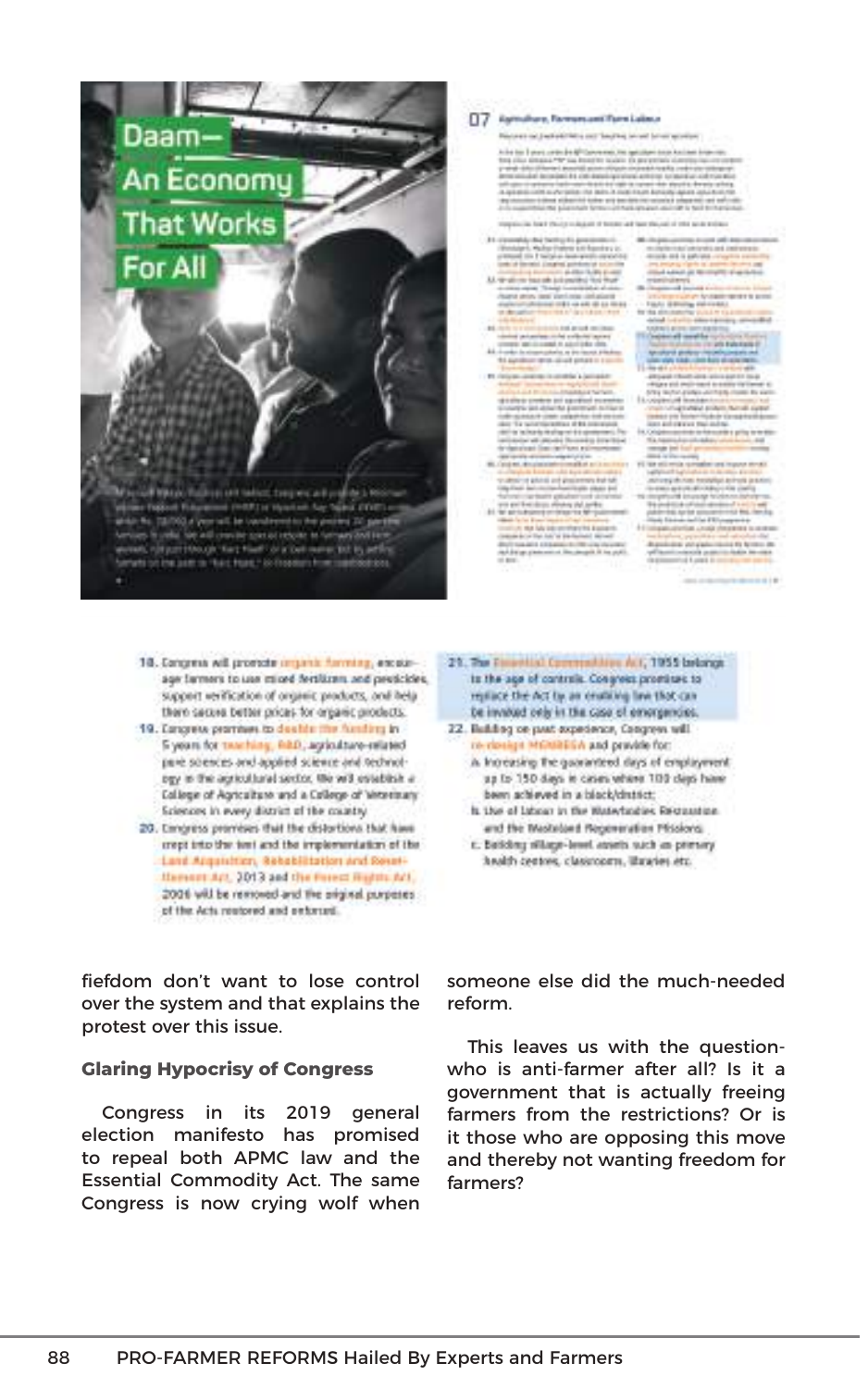### Firstpost.

## Farmers' protest is 'about politics, not economics', India's IMF executive director Surjit Bhalla tells CNN-News18

#### *Firstpost 12th December 2020*

As the protests against the new farm laws entered 17th day, economist and India's executive director at the International Monetary Fund (IMF) Surjit Bhalla said on Saturday that only a small percentage of Indian farmers are against the new legislations.

He also caimed that the farmers' agitation that entered 17th day on Saturday is "not about economics, but politics".

A noted economist, Bhalla was appointed to the IMF by the Appointments Committee of the Cabinet (ACC), headed by Prime Minister Narendra Modi, in October 2019. Besides India, Bhalla also represets Bangladesh, Bhutan and Sri Lanka at the IMF.

Building on his column in The Indian Express on Saturday, Bhalla spoke to CNN-News18 in the evening and said that the farmers that are protesting against the laws are "a few politically connected, rich, and pampered" farmers from "primarily two regions" of Punjab and Haryana.

Thousands of farmers have remained firm on their demand for the withdrawal of the contentious farm laws, and have staged a sustained protest at various border points of Delhi, amid the COVID-19 pandemic and a cold wave. Farmers have raised concerns that the new laws will weaken the provision of minimum support system (MSP) and the mandi system.

However, in his interview with CNN-News18's Zakka Jacob, Bhalla said that while it may seem like the protest has garnered widespread support from other groups of people, it could be possible that the people protesting on-ground could have political connections.

"It is clear that the political Opposition is out in force. To infer from the demonstration that all the attendees are farmers, that is a stretch. The numbers are clear we know that there are around a hundred million farmers in India. How many of them benefit from MSP, APMC, etc? Wheat prices in India are 40-50 percent higher than world prices.

"So who's benefiting? It's not the 90 or 95 million farmers who don't produce for the market, they are not getting the price that the MSP guys are getting. Our stocks are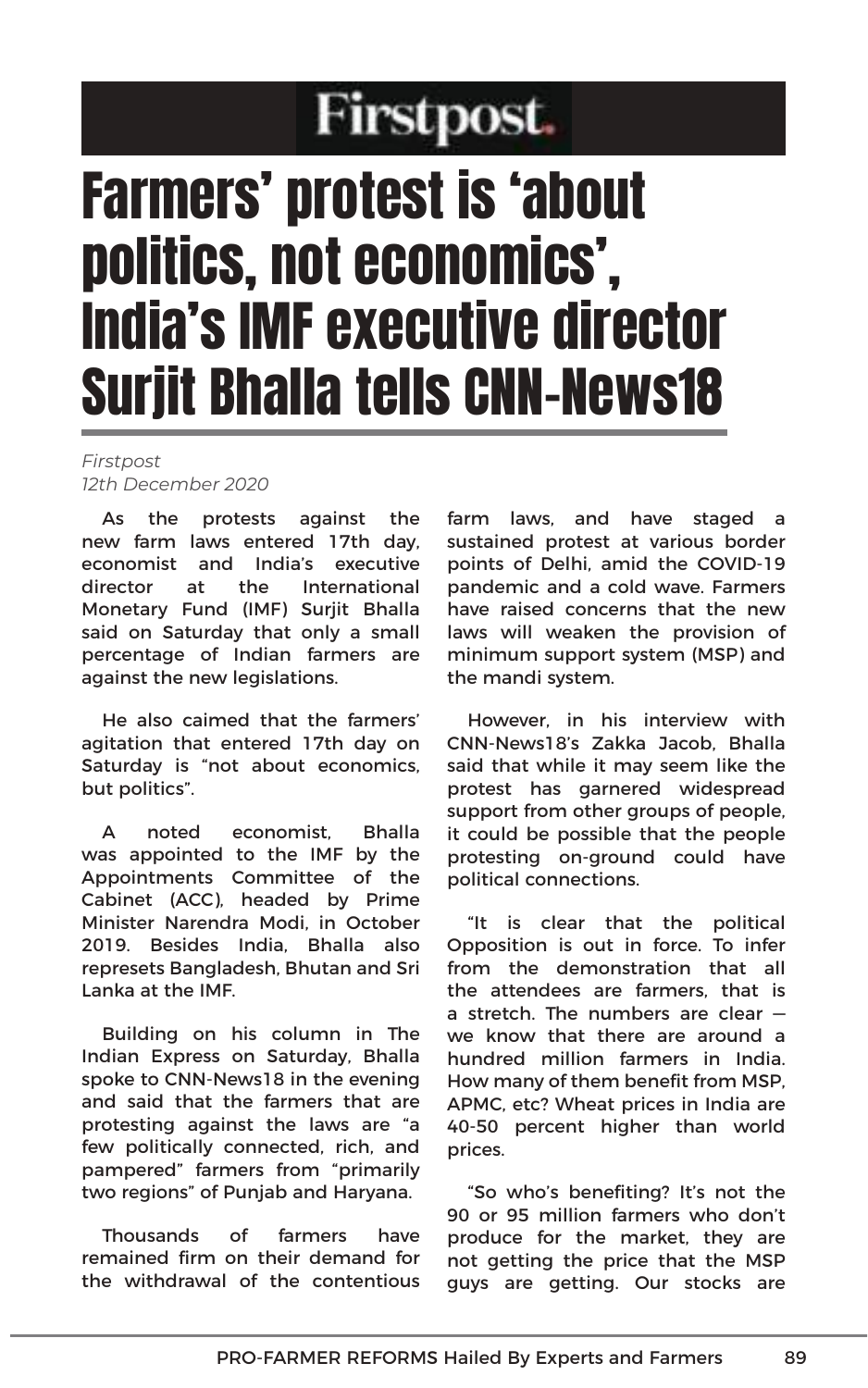overflowing. This is a problem playing out since the 1980s, when the PDS system was introduced," he said.

"The reason for the protest which is primarily being run by the rich farmers in Punjab and Haryana, is that they think their unfair rich days are over," said Bhalla, who has previously served as a part-time member of the Economic Advisory Council to the Prime Minister (EAC-PM). The EAC-PM is an independent body constituted to advise the government of India, specifically the prime minister, on economic and other related issues.

Bhalla also criticised the reported demand of the farmers to set a "legal" MSP like there is a minimum wage rate in countries around the world. He said that the minimum wage rate and MSP are "not comparable".

"Where would you draw the line? What about tomatoes, pulses, onions, jowar — on all of them we're going to have a price to placate that small unit of farmers? Why are we listening to a very small minority of farmers in two regions of India? The total number of farmers in Punjab is one million," Bhalla asked.

Bhalla also stated that the farmer protest is "political and has nothing to do with the economics".

"This is political or it's like the farmers are saying that 'we are the richest farmers in India, we are the least productive in India, please subsidise us'."

About the mandi system, he said that the government should be able to acquire food for the PDS system from the marketplace instead of the mandis.

"Who will lose if we went away from the mandi system?" he asked.

Speaking about the concern that the new laws will give rise to the hoarding of food, Bhalla said, "The NFSA says that income transfers can substitute for the food. If we're concerned for the poor, give them money; which is what the government is doing. So, you want to raise the incomes of the poor, you have to go through an elaborate system — first the government has to procure the produce from the mandis at a price to give to the poor. So, why not give the money directly to the poor? The best way to give income to the poor, can be with income transfers. Who said poverty relief has to be through food?"

Bhalla also claimed that there is crisis in Punjab and Haryana. "The people are being served less because of a few pampered, rich, politically connected farmers. That's all there is to it," he said.

On being asked about why economists like Montek Singh Ahluwalia, Raghuram Rajan, and Kaushik Basu haven't supported the new laws, Bhalla said, "They probably have political goals, however, several economists have come out in support of the laws."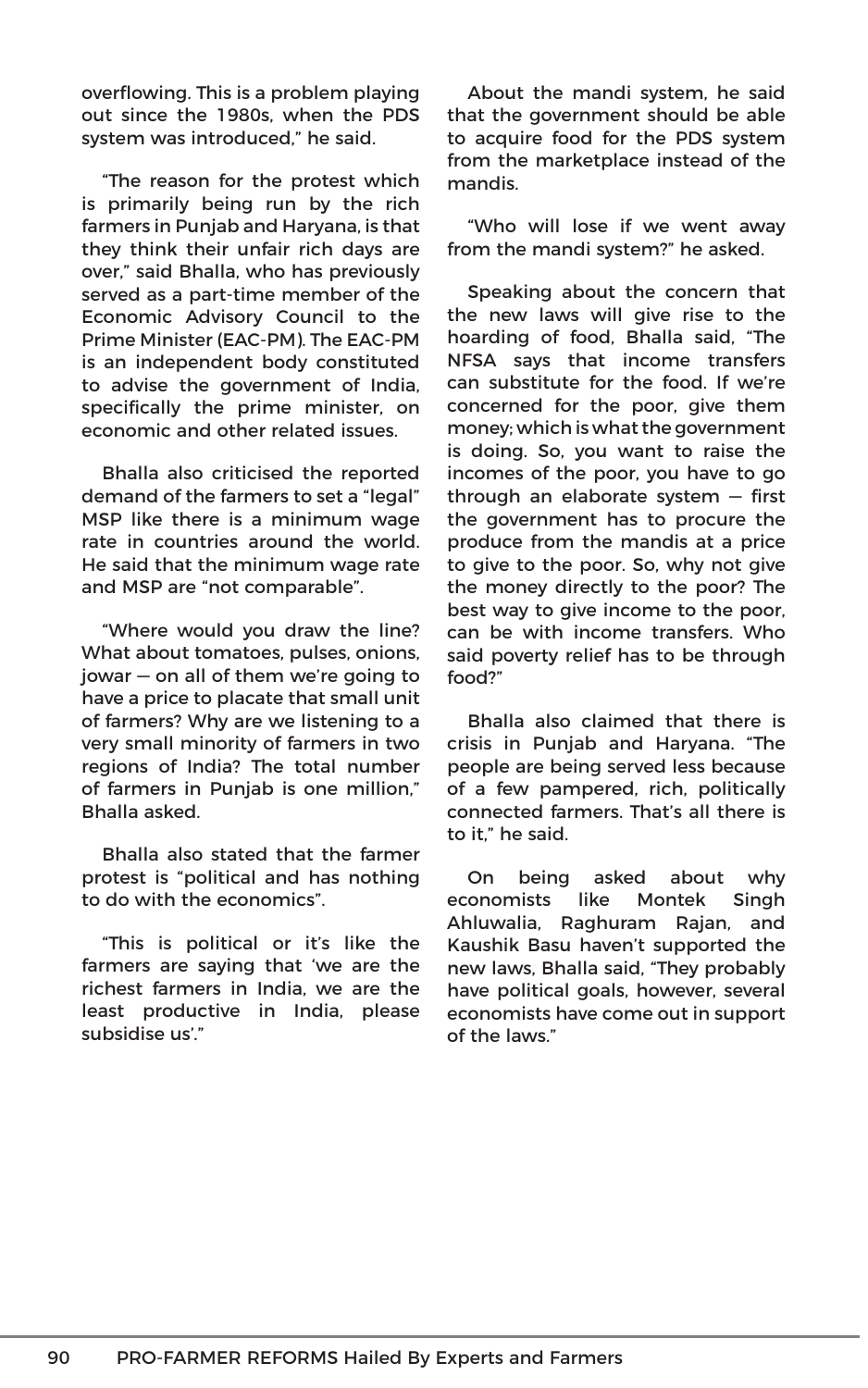# *<i><u><b>\*The Indian EXPRESS</u>*

## Maharashtra: FPCs in 4 districts make over Rs 10 crore in outof-mandi trade since new farm laws

*Parthasarathi Biswas Indian Express 1st December, 2020*

Even as farmers, mostly from Punjab and Haryana, proceed to the national capital to protest the new agriculture laws, soybean farmers in Maharashtra have benefited from them to get more out of APMC deals. In the last three months, MahaFPC, the umbrella body of farmer producing companies (FPC) in Maharashtra, estimates that since

*In the last three months, MahaFPC, the umbrella body of farmer producing companies (FPC) in Maharashtra, estimates that since the laws were enacted in September, FPCs in four districts have made worth Rs 10 crore from trade outside mandis.*

the laws were enacted in September, FPCs in four districts have made worth Rs 10 crore from trade outside mandis.

The Farmers' Produce Trade and Commerce (Promotion and Facilitation) Act, 2020, curtails the power of APMCs to regulate agricultural marketing within the four walls of the markets. Earlier, any trade within the catchment area of APMCs was regulated by these cooperative bodies that had the power to levy market cess and other taxes on such transactions.

Since September, FPCs have recorded an increased trade interest from edible oil solvent and extractors and animal feed manufacturers for directly procuring from their farmers. For farmers, this meant savings in terms of transportation cost while companies benefited by not having to pay for mandi cess.

In the last three months, 19 FPCs, mainly in Marathwada, have recorded 2,693.588 tonne out-of-mandi trade with companies. Out of these, 13 FPCs in Latur have alone supplied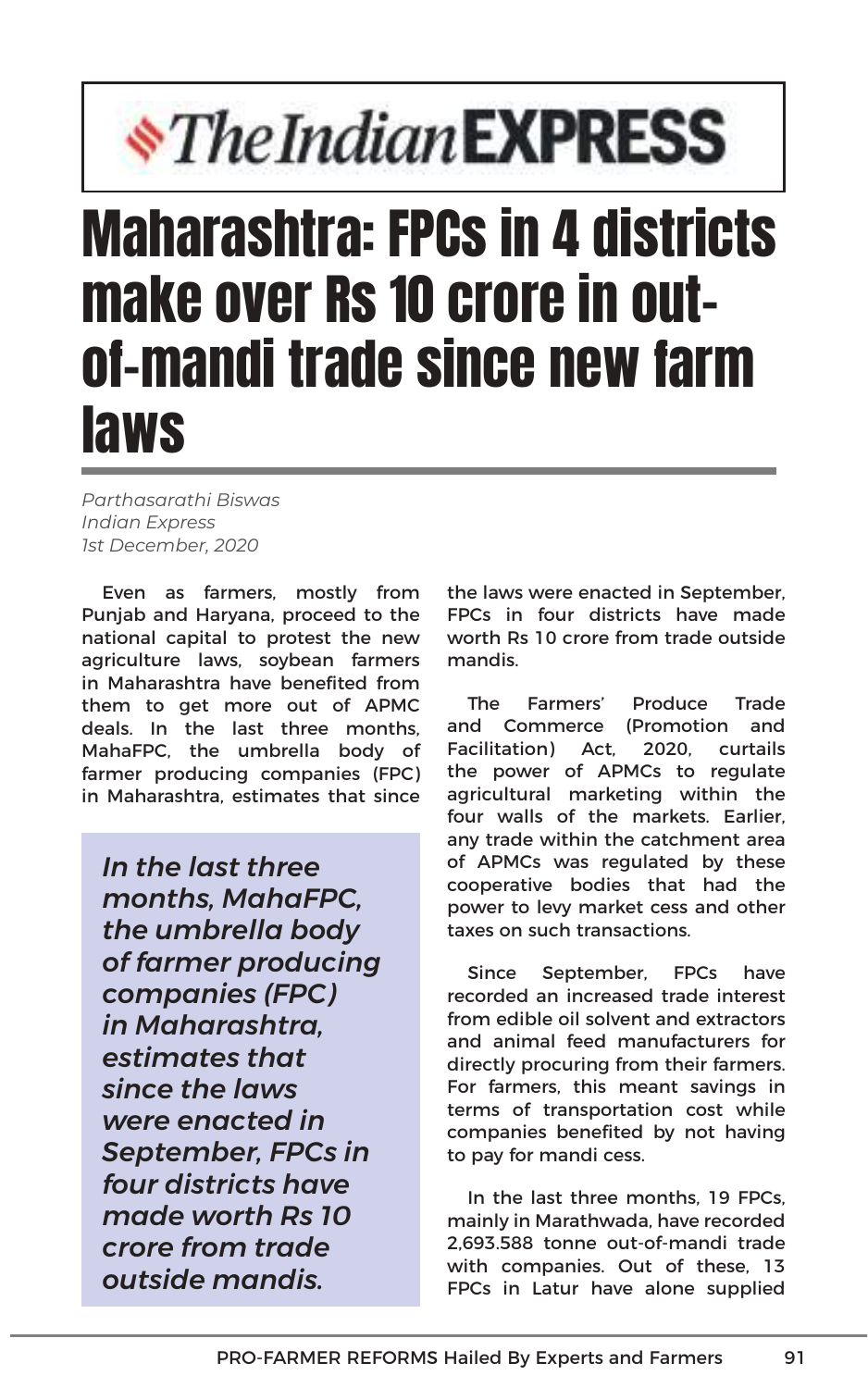*Since September, FPCs have recorded an increased trade interest from edible oil solvent and extractors and animal feed manufacturers for directly procuring from their farmers. For farmers, this meant savings in terms of transportation cost while companies benefited by not having to pay for mandi cess.*

2,165.863 tonne mainly to ADM Agro Industries Private Ltd. Similarly, four FPCs in Osmanabad supplied 412.327 tonne and one FPC each in Hingoli and Nanded have supplied 96.618 tonne and 18.78 tonne oilseed to companies.

Direct sale to corporates is not new to Yuvraj Patil, who, for the past five years, has been selling to the procurement centre of ADM near his village Shelgaon in Ardhrapur taluka of Nanded. Patil, who cultivates the oilseed in over 17 of his 30 acres, said not only did it save transport cost but there were no questions about weight in those centres. "However, they stop procurement when market prices fall below the governmentdeclared minimum support price (MSP)," said Patil, who also maintains

an orchard of custard apple over 8 acres along with turmeric and banana growing over 2.5 acres of his remaining holdings. Patil is also the head of the Nanded district unit of the farmer union Swambhimani Shetkari Sanghatana, whose founder Raju Shetti has criticised the new legislation. He said while the law was not contentious to farmers, the government should ensure that non-MSP procurement did not happen outside mandis. "Also the grievance redress mechanism is weak," he added.

Yogesh Thorat, managing director of MahaFPC, said the present structure allows the farmer "choice to sell". "We have seen farmers and corporates honour commitments made to each other," he said.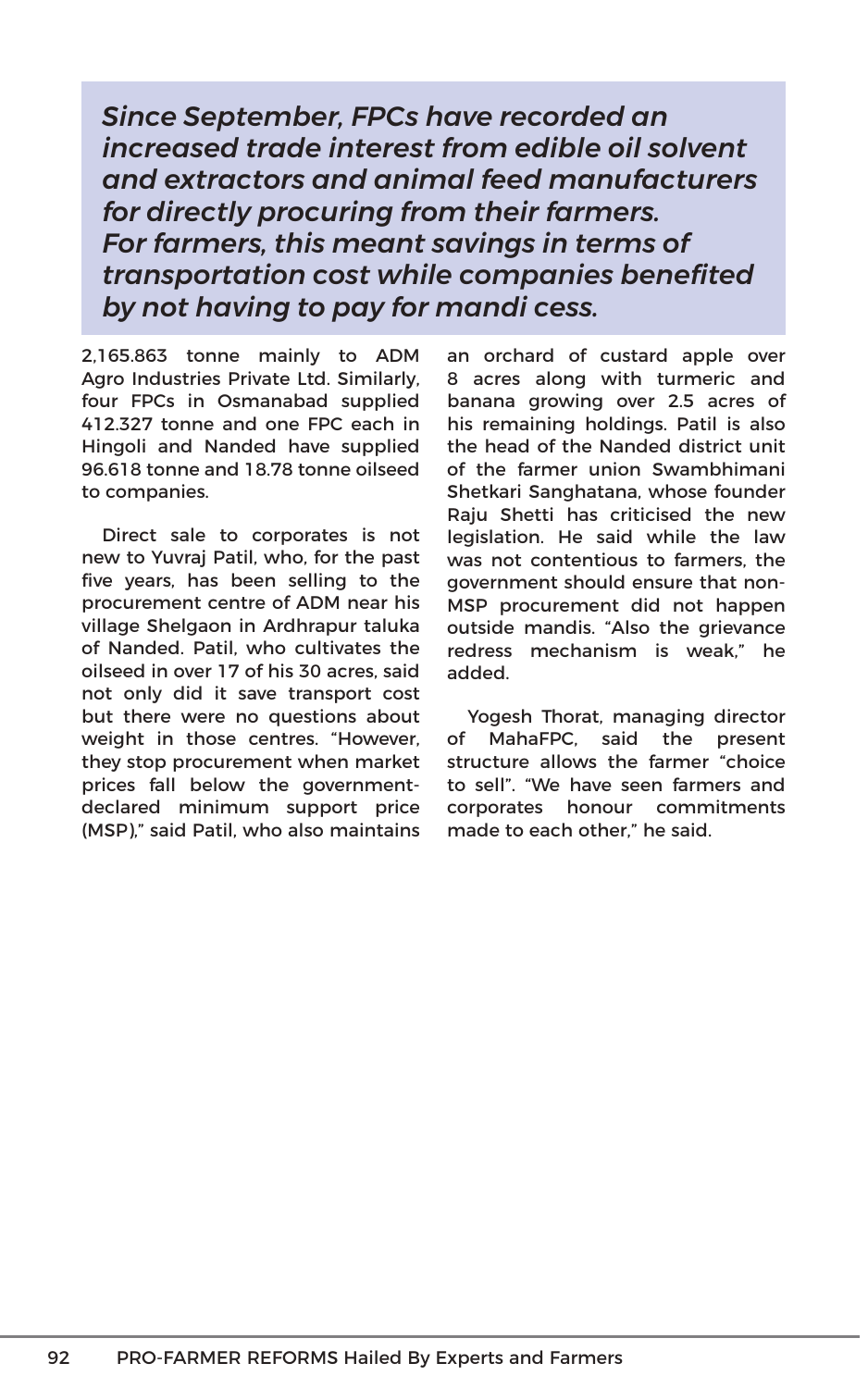

## How new farm laws can benefit growers in a friendly market

*India Today Bureau India Today 4th December, 2020*

As a showdown between the farmers and the central government continues in New Delhi, an India Today ground report found how the new laws can benefit growers in favourable market conditions.

While the protestors, mostly growing wheat and rice, fear the measures will destroy the price support mechanism -- the MSP -- and leave them vulnerable to a volatile market, soybean and coconut farmers in central and southern India respectively have incurred handsome gains from the recent reforms.

The MSP regime covers 23 crops, of which the government mainly procures wheat, rice, and some pulses and oilseeds, at minimum floor prices set seasonally.

#### **FREE-MARKET SUCCESS STORIES**

The MSP for soybean (yellow variety), for instance, is fixed at Rs 3,880 a quintal for this year.

At Harda in Madhya Pradesh, an India Today report found farmers selling the produce as high as Rs 4,266 per quintal in the open market.

Ram Vilas Gurjar, a soybean farmer, said he and several other growers sold their crops at an ITC centre on a premium.

*Ram Vilas Gurjar, a soybean farmer, said he and several other growers sold their crops at an ITC centre on a premium.*

*"All farmers have had good margins," he said. "The new law will give greater autonomy to farmers. They will get better returns, with no brokers in between."*

"All farmers have had good margins," he said. "The new law will give greater autonomy to farmers. They will get better returns, with no brokers in between."

Farmers at Dewas in Madhya Pradesh were as much satisfied.

Their soybean produce has also earned them better remuneration in the open market, over and above the MSP.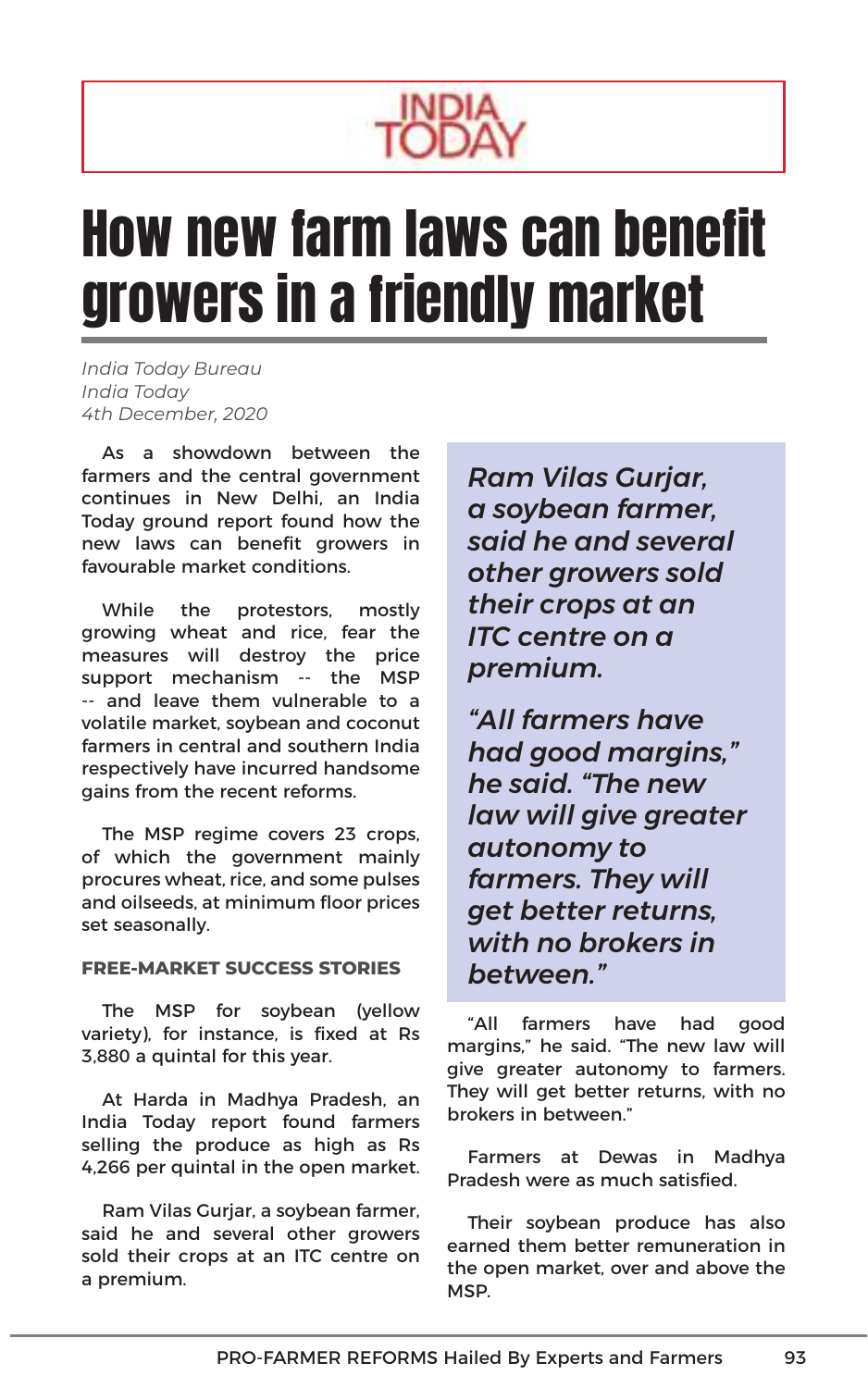*Down south in Tamil Nadu, a state known for coconut farming, farmers say they have been able to sell their produce to private players at a price higher than this year's MSP of Rs 2,700 a quintal of the de-husked variety.*

*After the new laws, farmers here have organized weekly auctions of coconuts, a Madurai farmer, R Nallapan, told India Today. He found the free-market sale more profitable.*

"The new amendments in the farm laws are beneficial for farmers," said Kamal Patel after selling his soybean produce to a private institutional buyer.

"In this competitive system, farmers are getting better results with the ITC setting up its chaupal (buying facility) here. The centre has sitting arrangements for the farmers, drinking water facilities, and electronic weighing machines. Farmers have got rid of middlemen and are getting better returns," he added.

Down south in Tamil Nadu, a state known for coconut farming, farmers say they have been able to sell their produce to private players at a price higher than this year's MSP of Rs 2,700 a quintal of the de-husked variety.

After the new laws, farmers here have organized weekly auctions of coconuts, a Madurai farmer, R Nallapan, told India Today. He found the free-market sale more profitable.

"We were selling coconuts at a loss by giving away 150 coconuts for free. And now, after giving in the auction, we are selling coconuts on profit. We thank the state government for arranging this," he said.

Nallapan believes the same model

of private auction can help rice farmers.

#### **THE MSP/MANDI SYSTEM**

As of now, there are some 7,000 government-regulated mandis across the country. Punjab and Haryana rank among the states with the most robust mandi system

Licensed commission agents, or arhtiyas, as they are called in the two northern states, broker procurement.

The MSP-based buying by the government has its origin in the rationing system introduced by the British during World War II. A department of food came up in 1942. After Independence, it was upgraded into the ministry of food.

Those were the times when India faced acute food shortages. When the Green Revolution started in the 1960s, India was actively looking to shore up its food reserves and prevent shortages.

The MSP system finally started in 1966-67 for wheat and was expanded further to include other essential food crops. This was then sold to the poor under subsidised rates under the public distribution system.

The MSP, however, finds no mention in any law even if it has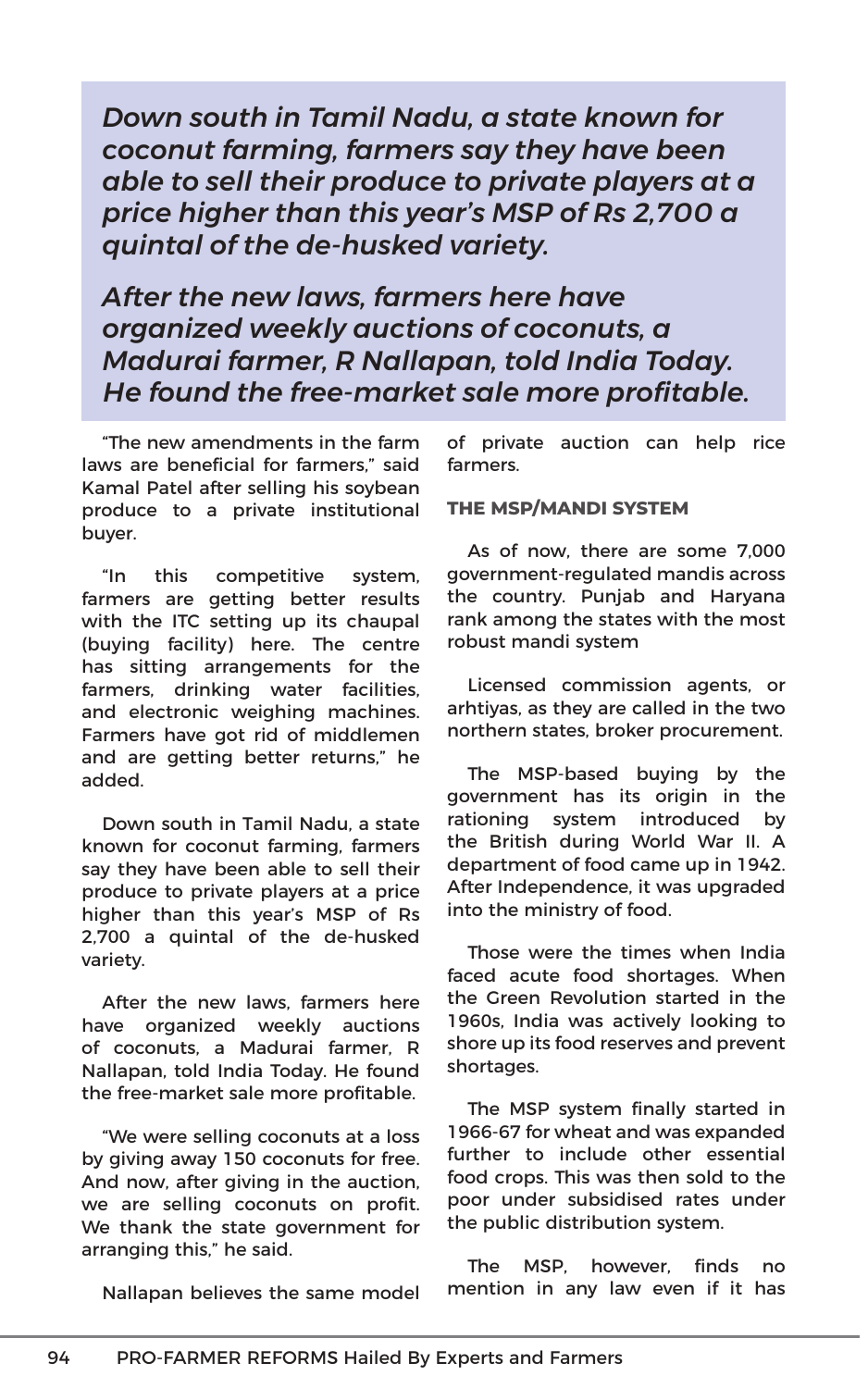

been around for decades. While the government does declare the MSP twice a year, there is no law making MSP mandatory.

What this technically means is that the government, though it buys at MSP from farmers, is not obliged by the law to do so.

As a matter of fact, there is no law that says that the MSP can be imposed on private traders as well. Earlier, the Commission for Agricultural Costs and Prices recommended legislation to iron out a concrete MSP law for farmers, but it was not accepted by the centre.

In an interview to India Today this week, union agriculture minister Narendra Singh Tomar also said the MSP cannot be put into the new farm laws but vowed that the system, as it works, is going to stay.

"The opposition," he said, "had been in power for many years. Why didn't they include the MSP in the law? Why are they bringing this up now? There are some things which are decided by the administration. We cannot make laws for everything."

Asked about the RSS-affiliated Swadeshi Jagran Manch's demand for amending the farm laws or giving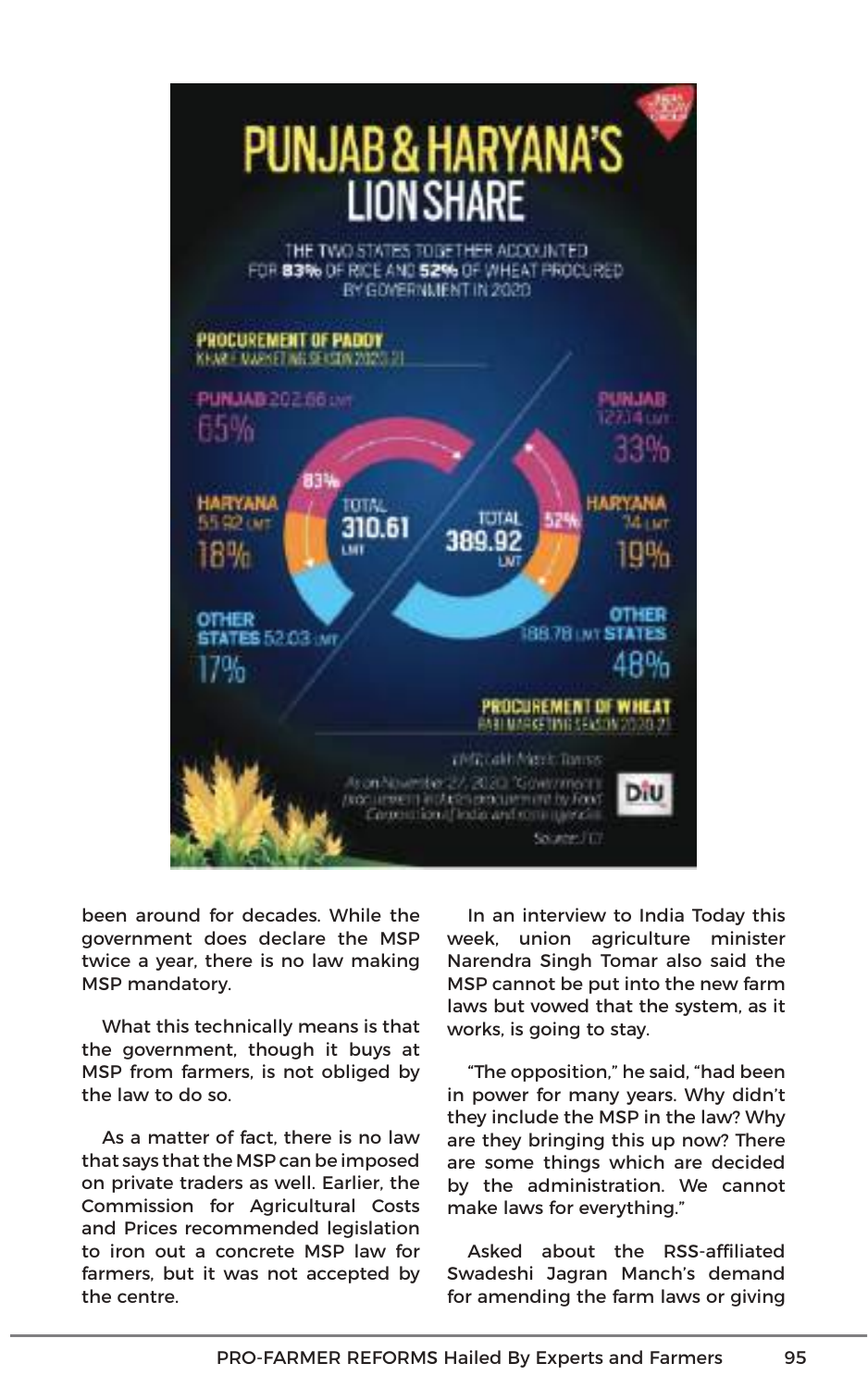a guarantee on the MSP, the minister said, "Every organisation has its own view but the government has to take a holistic view. The centre's priority is farmers and their benefits. That's why PM Narendra Modi has increased the MSP and is trying that in the field of agriculture."

"The farmers should get funds from the government as well as policies that help increase their production, harvest, and promote expensive crops in order to generate maximum profits. Our government's aim is that farmers' income should double by 2022. PM-Kisan Samman Nidhi Yojna is this country's first such policy where Rs 75,000 crore is transferred from the government to the farmers' accounts," he said.

#### **ENTERPRENEURIAL FARMING**

At a modern farm in Roorkee, a farmer entrepreneur, Manmohan Bhardwaj, explained the benefits of free-market from his own experience in farming mushrooms, a nontraditional cash crop outside of the MSP system.

"You'll be able to sell your produce anywhere in the country now -- Pune, Mumbai, anywhere," he said. "This is a pro-farmer law. But the problem is that there's a lot of politics in our country. Those in the opposition get united to downgrade those in power."

*At a modern farm in Roorkee, a farmer entrepreneur, Manmohan Bhardwaj, explained the benefits of free-market from his own experience in farming mushrooms, a nontraditional cash crop outside of the MSP system.*

*"You'll be able to sell your produce anywhere in the country now -- Pune, Mumbai, anywhere," he said. "This is a pro-farmer law. But the problem is that there's a lot of politics in our country. Those in the opposition get united to downgrade those in power."*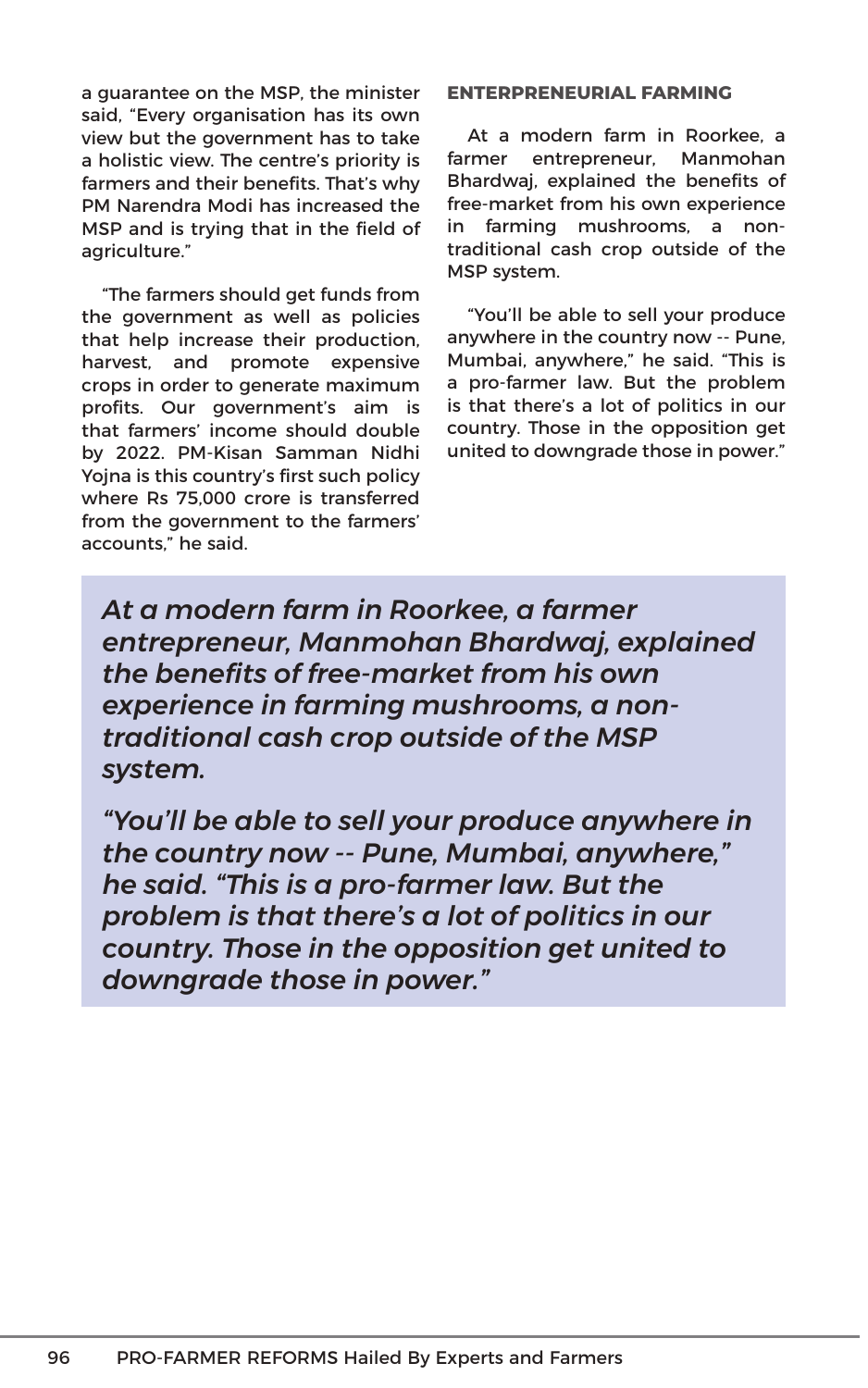

## Farmers' unions should consider Govt proposal; we are ready for further talks, says Tomar

*PTI CNBC TV18 10th December, 2020* 

A day after protesting farmers rejected the government's offer for a written assurance on MSP and amend few provisions in the new farm laws, Agriculture Minister Narendra Singh Tomar on Thursday urged union leaders to consider the proposals and said he is ready for further discussions with them.

"The government is ready to consider with an open mind any provision in the new laws where farmers have any issues and we want to clarify all their apprehensions," Tomar said at a press conference here.

"We kept waiting for suggestions from farmers' leaders to address their concerns, but they are stuck on the repeal of laws," he said, while virtually ruling out conceding to the key demand with which thousands of farmers are protesting on various borders of the national capital for nearly two weeks.

Tomar said the government has always been ready for dialogue with farmers and it remains so.

"We are concerned about the farmers protesting in cold weather and during the prevailing COVID-19 pandemic. Farmers' unions should consider the government's proposal at the earliest and then we can mutually decide on the next meeting if required," the minister said.

The government fad on Wednesday proposed to give a "written assurance" that the existing Minimum Support Price (MSP) regime for procurement will continue.

However, the farmers' unions rejected the proposal and said they would intensify their agitation until the government accepts their demand for a complete repeal of the three laws.

The government has also proposed to make necessary amendments on at least seven issues, including one to allay fears about the weakening of the mandi system.

Tomar, who along with his cabinet colleague Piyush Goyal had met senior party leader and Union Home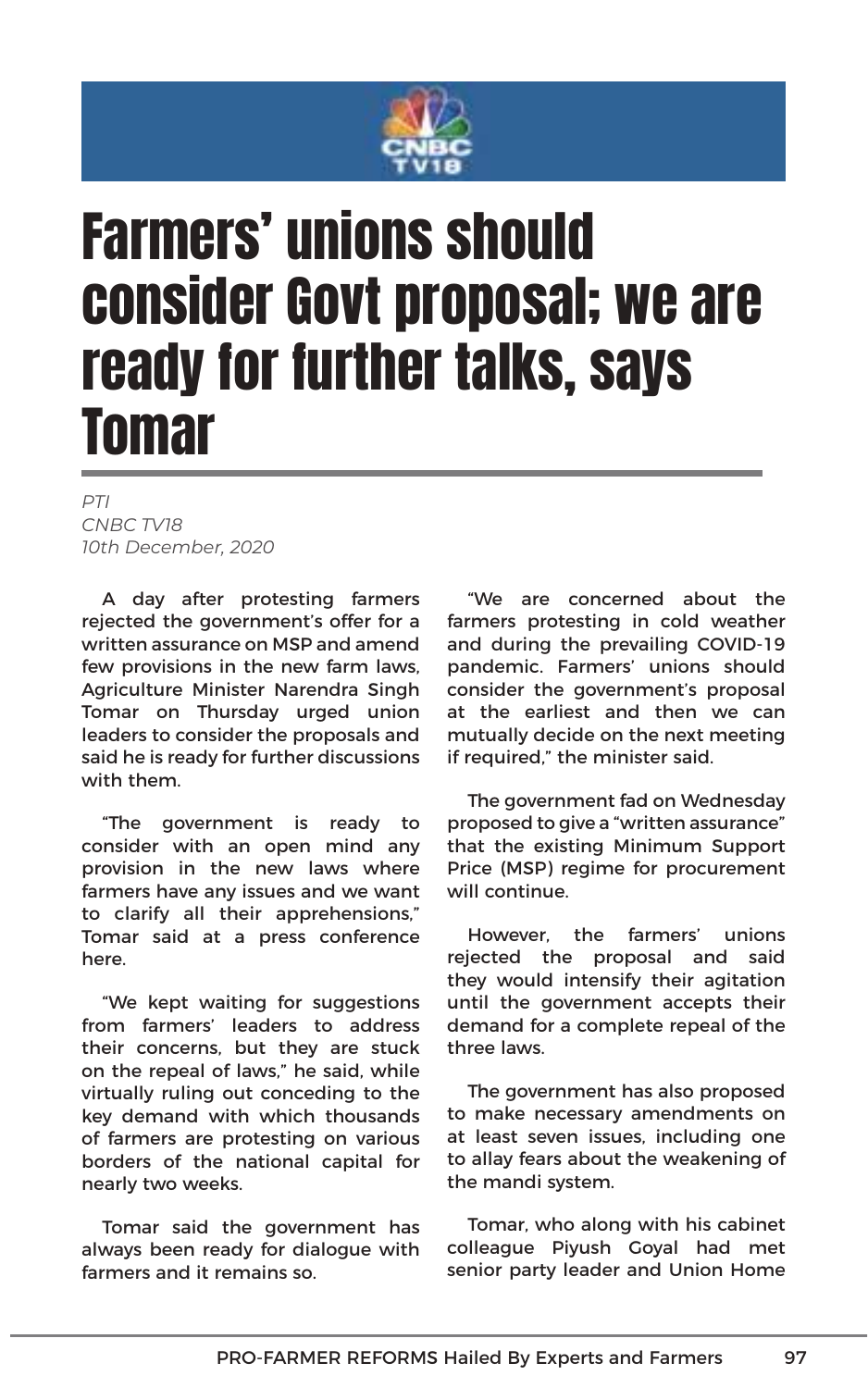Minister Amit Shah on Wednesday night, said the government is ready to provide all necessary clarifications on their concerns about the new farm laws enacted in September, which he said were passed after detailed discussions in Parliament.

Goyal, who was also present at the media briefing, said the new laws do not affect the APMC and that would remain protected. Farmers are only being given an additional option to sell their produce at private mandis.

The farmer leaders had said on Wednesday there was nothing new in the government proposal and they will continue their protest. Shah, in a Tuesday night meeting with 13 union leaders, had said the government would send a draft proposal on key issues raised by the farmers regarding the three farm laws, even though the meeting had failed to break the ice with farm union leaders who are insisting for repealing these laws.

*On farmers' fears that mandis would weaken after the new laws, the government said an amendment can be made wherein state governments can register the traders operating outside mandis. States can also impose tax and cess as they used in APMC (Agricultural Produce Market Committee) mandis on them.*

The sixth round of talks between the government and farm union leaders, which was scheduled for Wednesday morning, was also cancelled. In the proposal, sent by Agriculture Ministry Joint Secretary Vivek Aggarwal, the government said is ready to consider with an open heart the objections which farmers have on the new farm laws.

"The government has tried to address the concerns of farmers with an open heart and with respect for the farming community of the country. The government appeals the Kisan unions to end their agitation," it said.

On farmers' fears that mandis would weaken after the new laws, the government said an amendment can be made wherein state governments can register the traders operating outside mandis. States can also impose tax and cess as they used in APMC (Agricultural Produce Market Committee) mandis on them.

On concerns that farmers may be duped as anyone having just a pan card is allowed to trade outside APMC mandis, the government said to rule out such apprehensions, the state governments can be given the power to register such traders and make rules keeping in mind the local situation of farmers.

On the issue of farmers not getting the right to appeal in civil courts for dispute resolution, the government said it is open to making an amendment to provide for an appeal in civil courts. Currently, the dispute resolution is at the SDM level.

On fears that big corporates will take over farmlands, the government said it has already been made clear in the laws, but still, for clarity's sake, it can be written that no buyer can take loans against farmland nor any such condition will be made to farmers.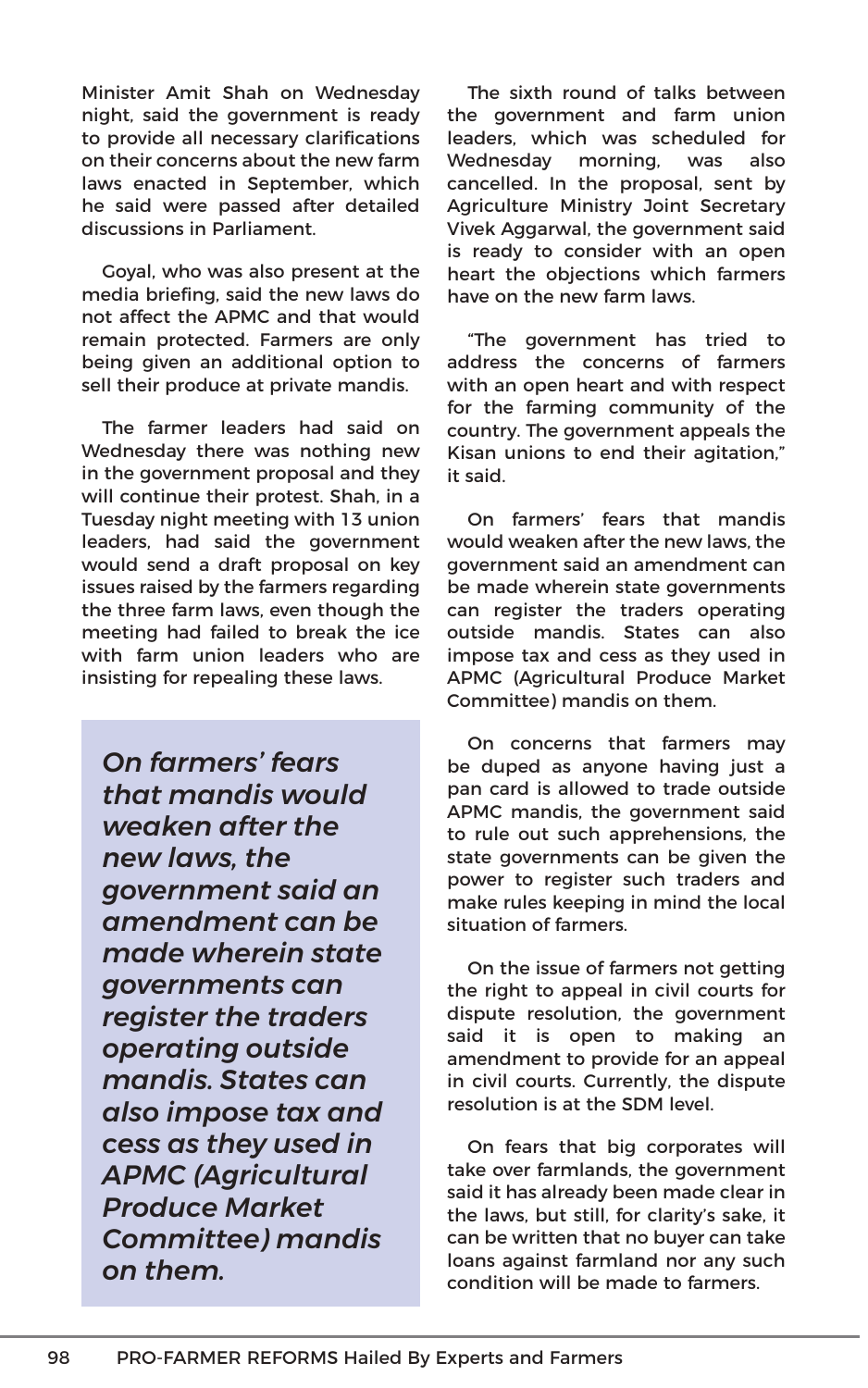*On the issue of farmers not getting the right to appeal in civil courts for dispute resolution, the government said it is open to making an amendment to provide for an appeal in civil courts. Currently, the dispute resolution is at the SDM level.*

*On fears that big corporates will take over farmlands, the government said it has already been made clear in the laws, but still, for clarity's sake, it can be written that no buyer can take loans against farmland nor any such condition will be made to farmers.*

On attaching farmland under contract farming, the government said the existing provision is clear but still it can be clarified further if required.

On fear about the scrapping of the MSP regime and shifting of trade to private players, the government said it is ready to give a written assurance that the existing MSP will continue.

On demands to scrap the proposed Electricity Amendment bill 2020, the government said there won't be any change in the existing system of electricity bill payment for farmers.

On farmers' demand to scrap the Air Quality Management of NCR Ordinance 2020, under which there is the provision of penalty for stubble burning, the government said it is ready to find an appropriate solution.

On farmers' demand to provide registration of farming contracts, the government said till state governments make an arrangement for registration, an appropriate facility will be provided at the SDM office wherein a copy of the contract can be submitted 30 days after its signing.

On Constitutional validity of farm laws, the ministers said it has the power under Entry 33 of the Concurrent List to pass laws on contract farming and intra- and interstate trade, and prohibit states from imposing fees/cess outside APMC areas. It had followed legal provisions while enacting the laws and earlier for bringing ordinances, the ministers said.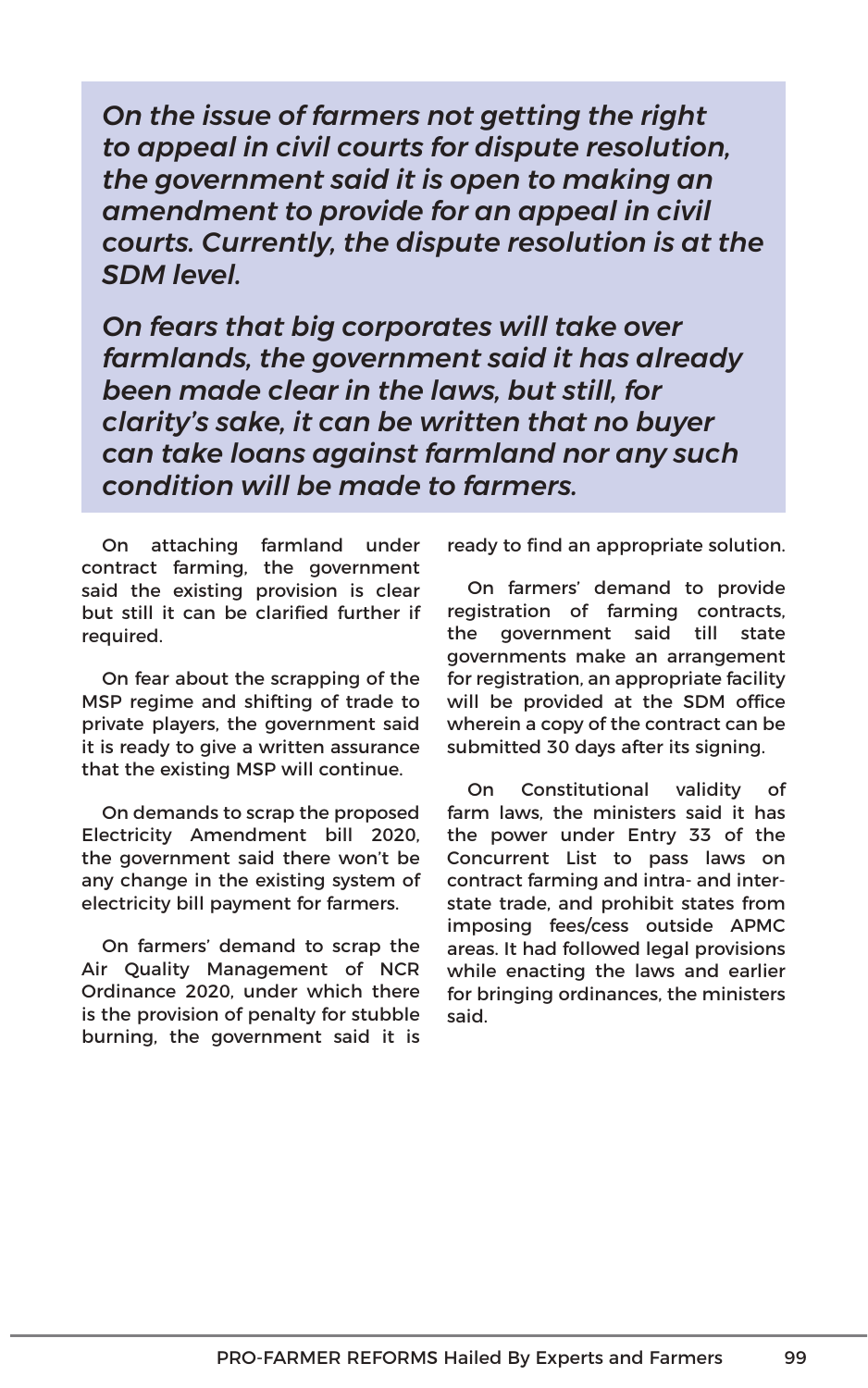

## Farmers' Group in Support of New Laws Meets Agri Minister Tomar, Threatens to Protest if Repealed

*News18 12th December, 2020*

Amid an ongoing protest against three farm laws, a delegation of 29 farmers from Haryana met Agriculture Minister Narendra Singh Tomar on Saturday to extend their support to the new legislations and threatened to stage a protest if those are repealed. The delegation, led by Bharatiya Kisan Union's (Mann) Haryana state leader Guni Prakash, submitted a "letter of support" to Tomar on the farm laws passed by Parliament in September and demanded the government to continue with these legislations.

"We will also protest if the government repeals the laws. We have given a memorandum to all districts," Prakash told reporters after the meeting. He also sought to know why the previous government did not implement the recommendations of the Swaminathan Commission till 2014.

"Everyone has a right to protest. They have, so do we. We are in support of the three laws, but this protest is being led by Leftists and those who are violent," he said. Claiming that the ongoing farmers' agitation is no longer a peasant movement, the BKU leader said, "It has taken a

political colour. Farmers will get real freedom through these three laws." This was the second group of farmers from Haryana that met Tomar and extended support to the farm laws. The first group had met the minister on December 7.

No breakthrough has been achieved during the six rounds of talks between the Centre and the agitating farmers so far, as the farmers have stuck to their demand for a repeal of the laws, despite the government sending them a draft proposal to amend specific issues

*Claiming that the ongoing farmers' agitation is no longer a peasant movement, the BKU leader said, "It has taken a political colour. Farmers will get real freedom through these three laws."*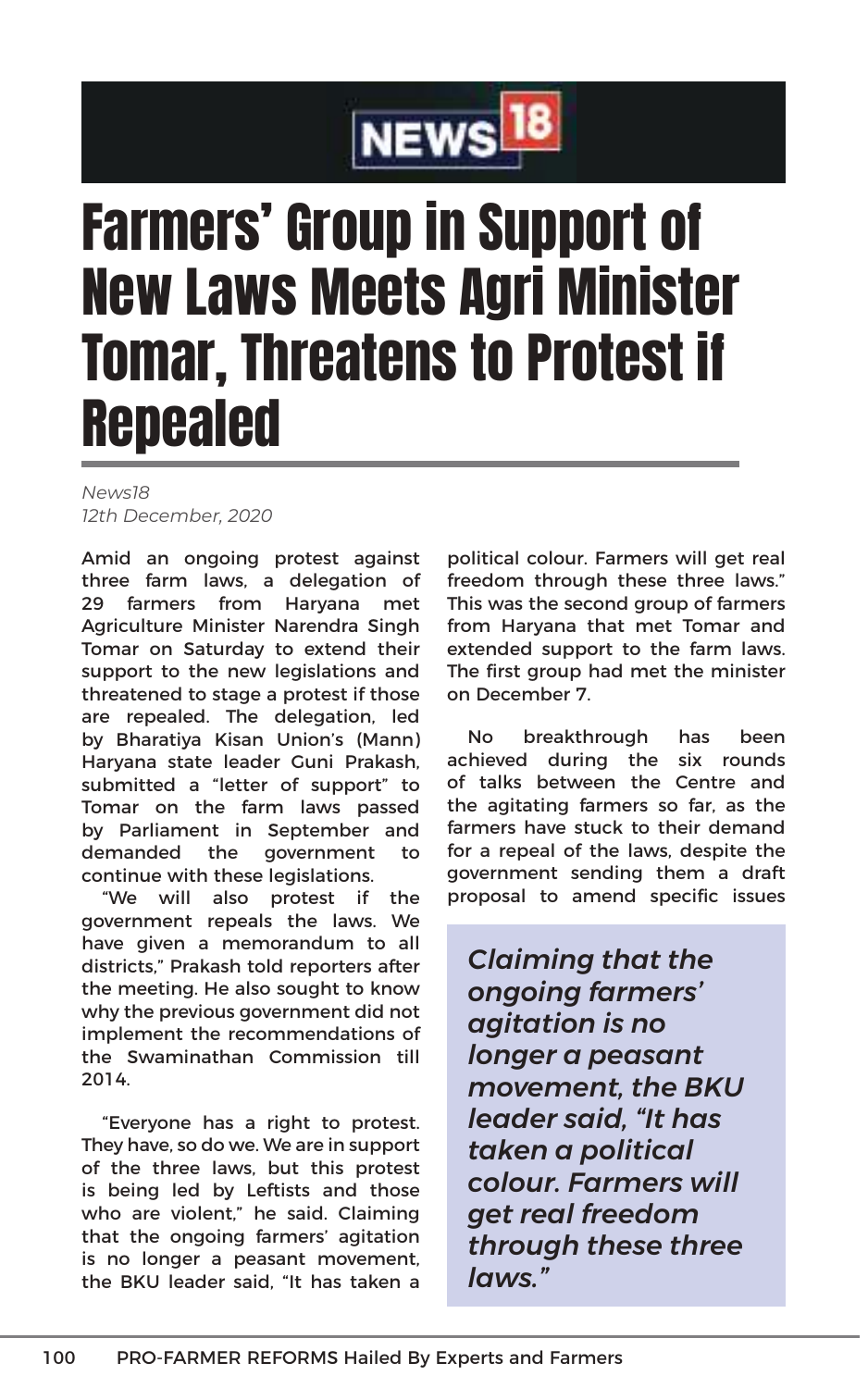without abolishing the legislations.

The three laws have been presented by the government as major reforms in the agriculture sector that will remove the middlemen and allow farmers to sell their produce anywhere in the country. However, the protesting farmers have expressed apprehension that the new laws would pave the way for eliminating the safety cushion of Minimum Support Price (MSP) and scrap the mandis (wholesale markets), leaving them at the mercy of big corporates.

The Centre has maintained that the MSP and the mandi system would continue and would rather be improved and strengthened further.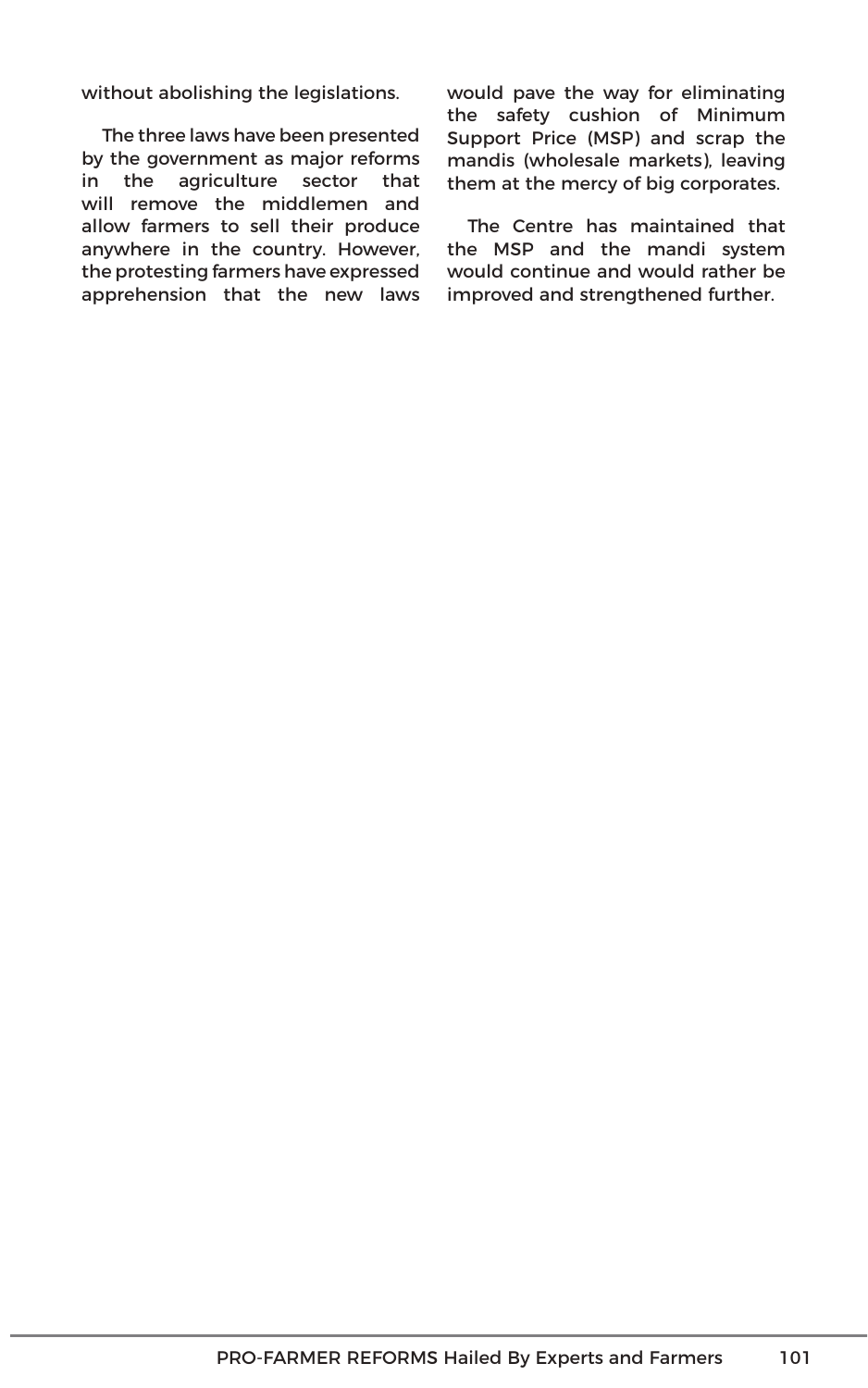# moneycontrol

# Farm Bills will give India's farmers more economic freedom

*ABHINAV PRAKASH SINGH Money Control 22nd September, 2020*

Food policy since Independence has been trying to chase the chimaera of an impossible trinity of ensuring the supply of food grains to the consumers at an affordable price, ensuring a fair return to farmers, and ensuring food security.

Using the State apparatus to artificially ensure higher prices to farmers benefits medium and large farmers — the beneficiaries of the green revolution. Whereas the small and marginal farmers, the majority, are net buyers of foodgrains need support as the consumers. Higher prices to benefit politically and socially influential farmers hurt the consumers, and this brings upon a counter political pressure on the government, especially from the urban populace.

Over the decades, the objective of food security has resulted in unpredictable and ad-hoc policies such as the essential commodities Act, banning the exports of agricultural products at the whims of the government when farmers could have benefited from the higher international prices.

That it is impossible to achieve

these objectives simultaneously did not force the rethink under successive governments, but instead caused them to double down with even more rules and regulation and micromanagement. The result was an agriculture sector where the worst form of license-permit raj reigned supreme even as India was progressively dismantling them in other sectors.

The reason is not difficult to understand if we look at the rural politically economy spawned by decades of such policies. The control over Agriculture Produce Market Committees (APMCs), co-operative bank and other co-operatives, fixation of higher MSP for specific crops are the sources of power for the local elites. Moreover, for the political parties, these local semi-feudal elites are the route to political power.

It was, therefore, impossible to introduce any reforms that would disturb the prevailing equilibrium even though the need for it was widely recognised in all policy circles. It was impossible until a full-majority government decided to put its political capital at stake.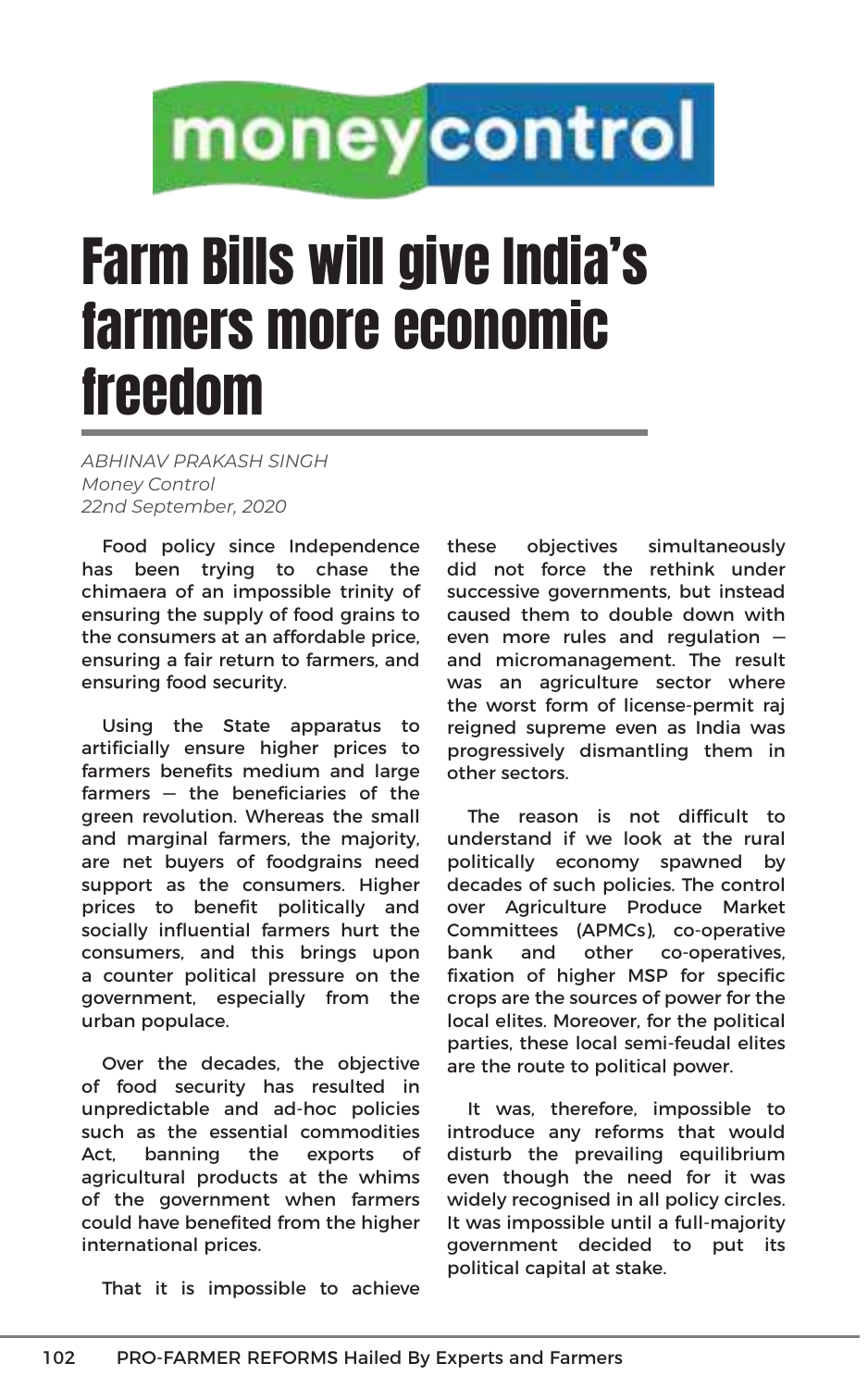*Neither are the APMCs abolished nor is the MSP discontinued. Instead, the absurdity of the farmer being the only producer without the right to fix the price of their produce is over. Contrary to the apprehensions, the MSP isn't included in the legislation because it's an administrative mechanism, not legislative so that it can have flexibility as per the requirement. Also, the farmers will only sell to the private player if they get a price above the MSP under the State procurement.*

The Narendra Modi-led Bharatiya Janata Party (BJP) government has succeeded in passing three farm Bills in the Lok Sabha and two in Rajya Sabha. The Farmers' Produce Trade and Commerce (Promotion and Facilitation) Bill, 2020 ends the monopoly of the APMCs and their political overseers. It allows the farmer to sell their produce directly anywhere in the country at any prices.

Neither are the APMCs abolished nor is the MSP discontinued. Instead, the absurdity of the farmer being the only producer without the right to fix the price of their produce is over. Contrary to the apprehensions, the MSP isn't included in the legislation because it's an administrative mechanism, not legislative so that it can have flexibility as per the requirement. Also, the farmers will only sell to the private player if they get a price above the MSP under the State procurement.

It also seeks to promote barrierfree inter-state and intra-state trade and commerce without any fee or levy outside the physical premises of markets notified under the State Agricultural Produce Marketing legislation.

The Farmers (Empowerment and Protection) Agreement of Price Assurance and Farm Services Bill, 2020 allows contract farming. It enables farmers to enter into a contract with agribusiness firms, processors, wholesalers, exporters, or large retailers. It will enable them to access credit, technology, and assured prices. The small and marginal farmers can also benefit via aggregation under contract with a single buyer.

The Essential Commodities (Amendment) Bill, 2020 removes cereals, pulses, and other products from the essential commodities list. It removes the imposition of stock holding limits except in situations like war. It will enable businesses to operate freely without bureaucratic and regulatory hassles. In 2019, 76,000 raids were conducted under the Act with zero impact on price volatility which actually increased. Hardly 2-3 percent cases stand in the court, and the Act was used to harass traders and enabled rent-seeking by the officials.

The roots of the APMC goes back to colonial rule with the aim of ensuring the cheap supply of raw cotton to mills in Britain. The basic idea of these policies could never produce prosperity or stability for the farmers no matter if they were 'adapted' in the socialist era.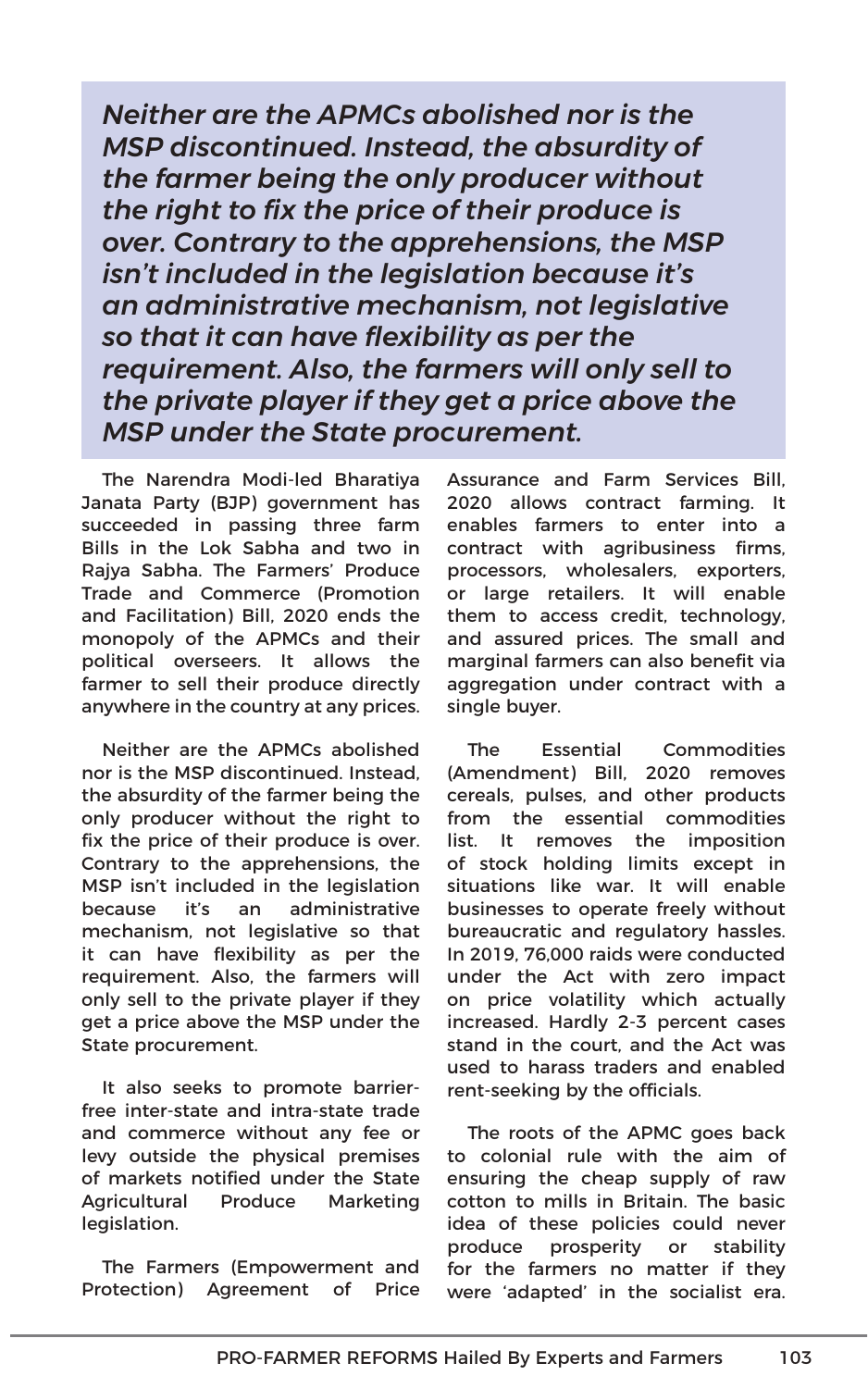Dismantling of these regimes will allow more economic freedom to the farmers.

These reforms will attract private investment in rural infrastructure such as cold storage, and transportation. It will enable modern agri-business tech companies and startups to enter the market and provide innovative solutions while leveraging new economic opportunities. The results can only be beneficial both for the farmers and consumers as it reduces the 'farm to table' distance.

It will, however, require a robust legal and intuitional mechanism for fair play, protection of the farmers and reduce the time and cost of dispute resolution. The success, in the end, will depend on the coordination between the Centre and states, unlike the politics of protests we see today.

*These reforms will attract private investment in rural infrastructure such as cold storage, and transportation. It will enable modern agri-business tech companies and startups to enter the market and provide innovative solutions while leveraging new economic opportunities.*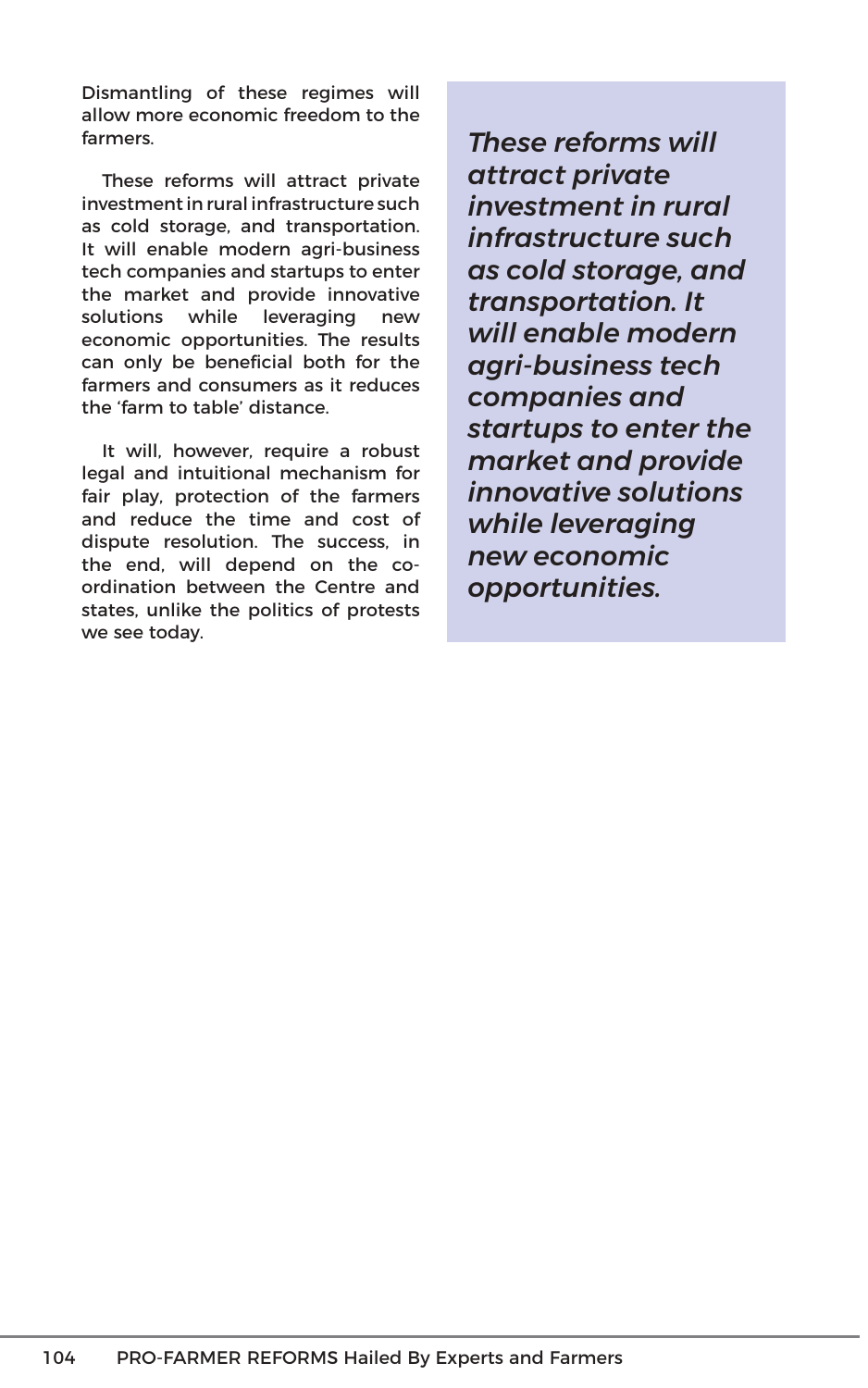# #SWARA.JYA

# Note To Eminent Intellectuals: Tortured Arguments Are Not A Substitute For Economics 101

*Karan Bhasin Swarajya 4th December, 2020*

Recently, a certain public figure had expressed his views on farmer agitation, stating that Dr Ashok Gulati and economists in general are wrong when it comes to this issue.

On any other issue, I would have probably ignored the piece, let alone respond to it. However, the issue has become important as many people are genuinely curious to know about the new farm bills and what they mean – and for them, they can refer to my previous articles on this issue.

This article is solely for the purpose of providing a rebuttal to the arguments presented by the public figure as he disregards scholarly expertise. The lapsed academic states that Dr Ashok Gulati is mistaken and invokes the exchange between economists Jean Dreze and Ashok Kotwal in response to the idea of cash transfers instead of subsidised food grains.

That debate can be resurfaced and this time, there is significant literature that is available to support the hypothesis that cash transfers are not only efficient but are also preferred by households.

Various studies have documented the experience of cash transfers and its transformational impact on communities and vulnerable groups. Economist Santiago Levy's work on the subject are surely worth reading for those interested.

Cash transfers are the most potent tool for poverty alleviation and yet, Dreze had opposed them on numerous grounds. Available evidence in 2020, however, points at people preferring cash transfers — and I myself have studied the experience of DBT-PDS (direct benefit transferpublic distribution system) as a part of a joint paper which documents the same.

This discussion is important as Yogendra Yadav invokes the distinction drawn originally by Dreze between an economist who advises the poor and an economist who advises the government.

He ends by stating the views of Jean Dreze which state that cash transfers would be the most efficient way to help the poor, but food grain delivery is the best real option. By now, we know that this assumption is incorrect as cash transfers are better and often preferred by the poor that the economist advises.

The eminent thinker further states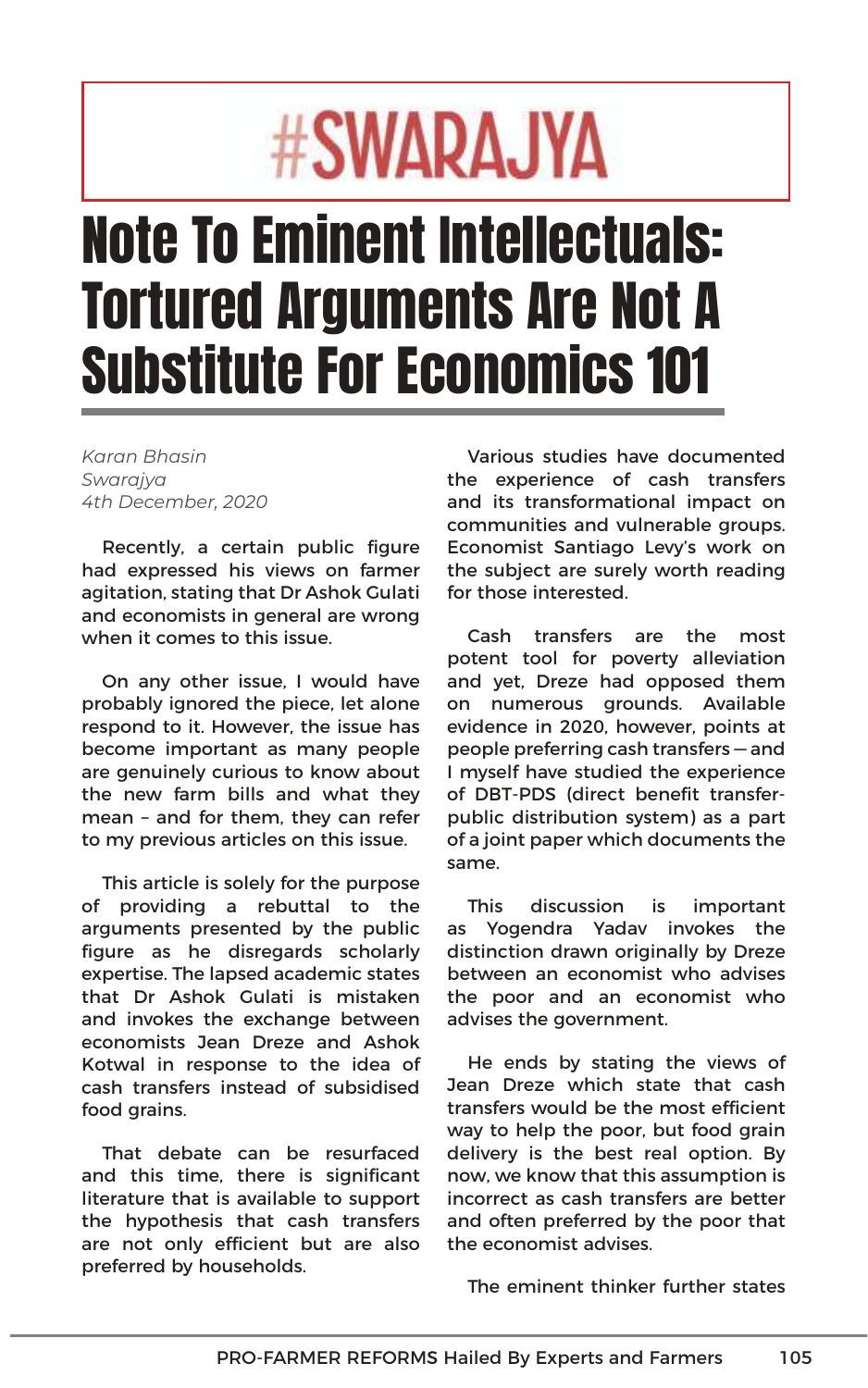that the assumptions made by the economist about the potential impact of the laws in terms of greater economic freedom, improved price realisation and competition in agriculture marketing are flawed and that the ground realities are shaky.

Nothing can be farther from the truth as we do know that greater economic freedom has benefitted Indian economy. The problem with Yogendra Yadav's piece is that it disregards the experience of India and of different parts of the world as they unshackle the regulatory regimes that leads to low productivity.

The fundamental point here is that Yogendra Yadav fails to recognise that

- $\vee$  MSPs benefit only 6 per cent of farmers
- $\times$  APMCs are by themselves an extractive institution in itself
- $\vee$  There are feudal production relations in agriculture and regulated markets further consolidate the same

Consider this, a market which is restricted will always give greater market power to some agents who can then distort the price discovery. This happens a lot in our APMCs and opening up of parallel markets would reduce the ability of large farmers to distort the markets and exploit the small and marginal farmers.

Moreover, even if there is government monopoly in terms of being the largest procurer, it cannot procure the entire production of wheat which is well beyond our consumption.

Further, Yogendra Yadav makes another analytical mistake as he states that a farmer who does not understand economics is better to *Further, with private mandis coming up due to greater private sector investments in the agricultural sector, we will see much better access to markets for the farmers which will do away with the complaint of absence of mandis.* 

analyse the impact of these laws than disciplined minds trained to understand economics. The error here is that by this logic, a cancer patient should be better equipped to cure his illness than say an oncologist?

He suggests relying on anthropologists or activists to understand the impact of the laws on competition, functioning of markets and its subsequent outcomes than economists who are trained rigorously to do the same. Perhaps, by his logic, we should rely more on dentists to help us cure cancer?

The blatant disregard for genuine scholarship in his article suggests that he is trying to find evidence to support his hypothesis even when there is no such evidence available.

The issue is fundamentally one that pertains to economics and the law is geared at ensuring better competition of the market which in itself is known to benefit the producers. Economic 101: When there are more markets and buyers while the number of sellers remain the same, there is better price realisation. This is a stylised fact.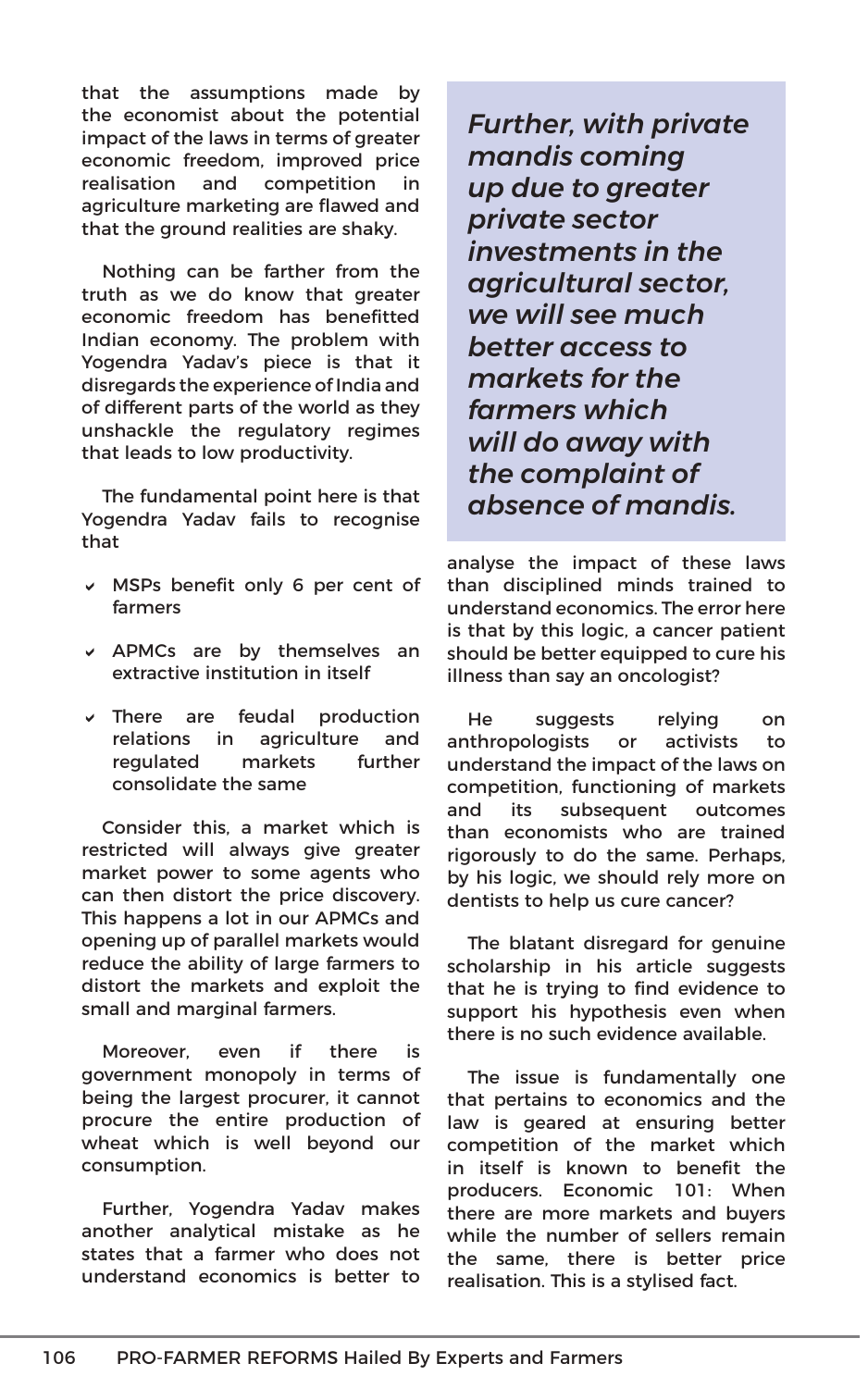There are four main points that the author makes with regards to assumptions versus reality. The first is that three-fourth of Indian farmers sell outside the APMCs and that they need better operated mandis but not more mandis.

He further adds that farmers complain about the absence of mandis and they do not complain about not being allowed to sell outside the mandis. Here is the point, if you want to ensure better functioning of mandis, you have to subject them to competition which forces them to reform and improve price realisation.

This is precisely what the law attempts to achieve as it allows for private markets to be set up — these private markets would force existing APMCs to become efficient and compete in order to attract farmers to sell their produce there.

Further, with private mandis coming up due to greater private sector investments in the agricultural sector, we will see much better access to markets for the farmers which will do away with the complaint of absence of mandis. Thus, the reason why he objects to the law is precisely the reason why the law is needed.

The second point he makes is that while the arhtiyas do cheat farmers, big businesses will not get rid of middlemen but will have the same arhtiyas. He further says that the new private mandi will have two middlemen, the arhtiyas and the business.

The point made by the author is yet another conjecture without any evidence available. Most existing e-commerce companies have started procuring directly through farmers and selling it to the end consumers.

This procurement does not require

any local middlemen. Indeed, someone will have to aggregate, but this process of aggregation, as it is already happening, would soon be outsourced to tech.

Further, the agri-business in the middle would replace a series of other middlemen in the overall supply chain as they would directly sell to the consumer. Thus, in process we will see that on one side farmers will get better price realisation, consumers will get a lower price and all of this as transaction costs, deadweight loss etc are reduced.

The third point he makes about markets not operating in a fair manner. This point again reflects his lack of understanding how competition drives markets towards becoming fairer than compared to markets that allow for concentration of market power.

The new bills as they are providing the farmer with a choice of whether to go through the APMC or the private mandis. Thus, the mandis and private markets now have to compete to get the farmer to sell their produce there. If private markets give better price realisation, the farmer sells there or else he sticks with the APMCs.

*In many ways, having greater number of buyers is a sureshot way to ensure that the bargaining power of the farmer increases and this is precisely what the government is attempting to undertake.*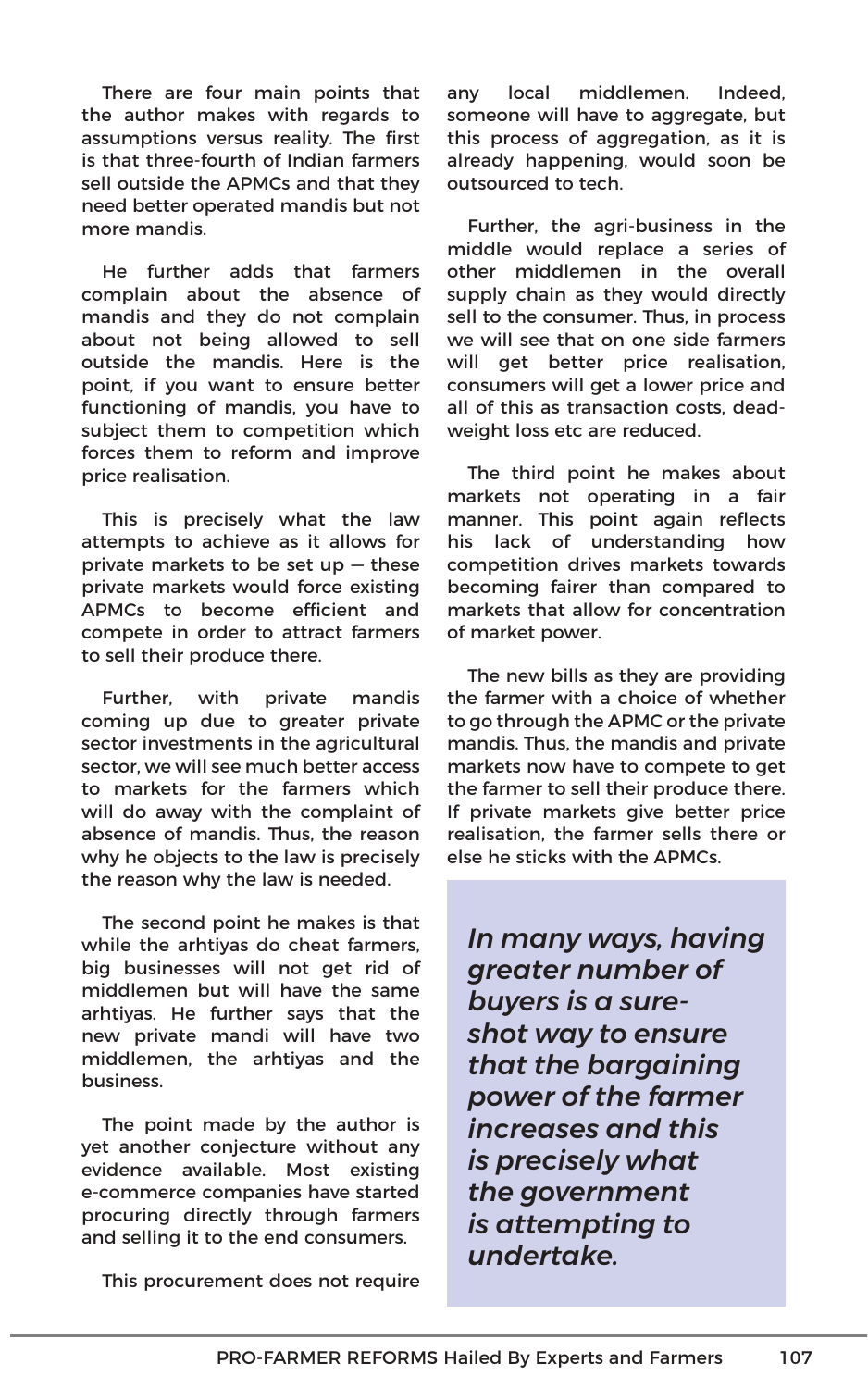Overall systemic efficiency enables both APMCs and private markets to offer better prices to the farmers and that leads to an improvement in their incomes. Any collusion by private traders is possible only when there are few traders in the market that can come together to collectively attempt to fix prices  $-$  this is more possible under the APMC regime than one where there are private markets with many buyers making collusion nearly impossible.

In many ways, having greater number of buyers is a sure-shot way to ensure that the bargaining power of the farmer increases and this is precisely what the government is attempting to undertake.

Further, on the dispute resolution mechanism which has been termed by Yogendra Yada as a joke ignores the fact that we are dealing with a perishable item produced by a farmer who lacks the resources to hold on to the produce for long.

Thus, a speedy resolution is critical to ensure that the farmer is not forced to part with his commodity at an unfair rate. This is precisely the motivation behind the speedy resolution mechanism proposed in the law.

However, we should also recognise that these laws are not static and should there be a need for further tweaking to make the process far more efficient, government could bring in the necessary changes.

The other point he makes is about government pulling back on its investment in agricultural infrastructure and here too, he makes a point that the move into an unregulated trade in agricultural would result in government pulling back on such support.

Nothing can be farther from the truth as government has clarified that it will continue with the existing framework of APMCs which means it will have to continue to invest in developing warehousing etc, given that it is the largest procurer of wheat and paddy.

The point on unregulated trade is important as nearly most trade is unregulated across the country but subject to legal provisions that allow for such exchanges to happen. Be it a sale of the airplane, or of a pen, or a service being supplied. The lack of a regulated markets for these has benefited the economy and has allowed several sectors to grow over the years.

*The laws will benefit the Indian farmers and many protesting against them today were those who had asked for the same bills to be made into laws till fairly recently. That they oppose it now is purely political opportunism as there are economic reasons to undertake these reforms — and they would translate into rich political dividends once farmers reap the benefits of the same.*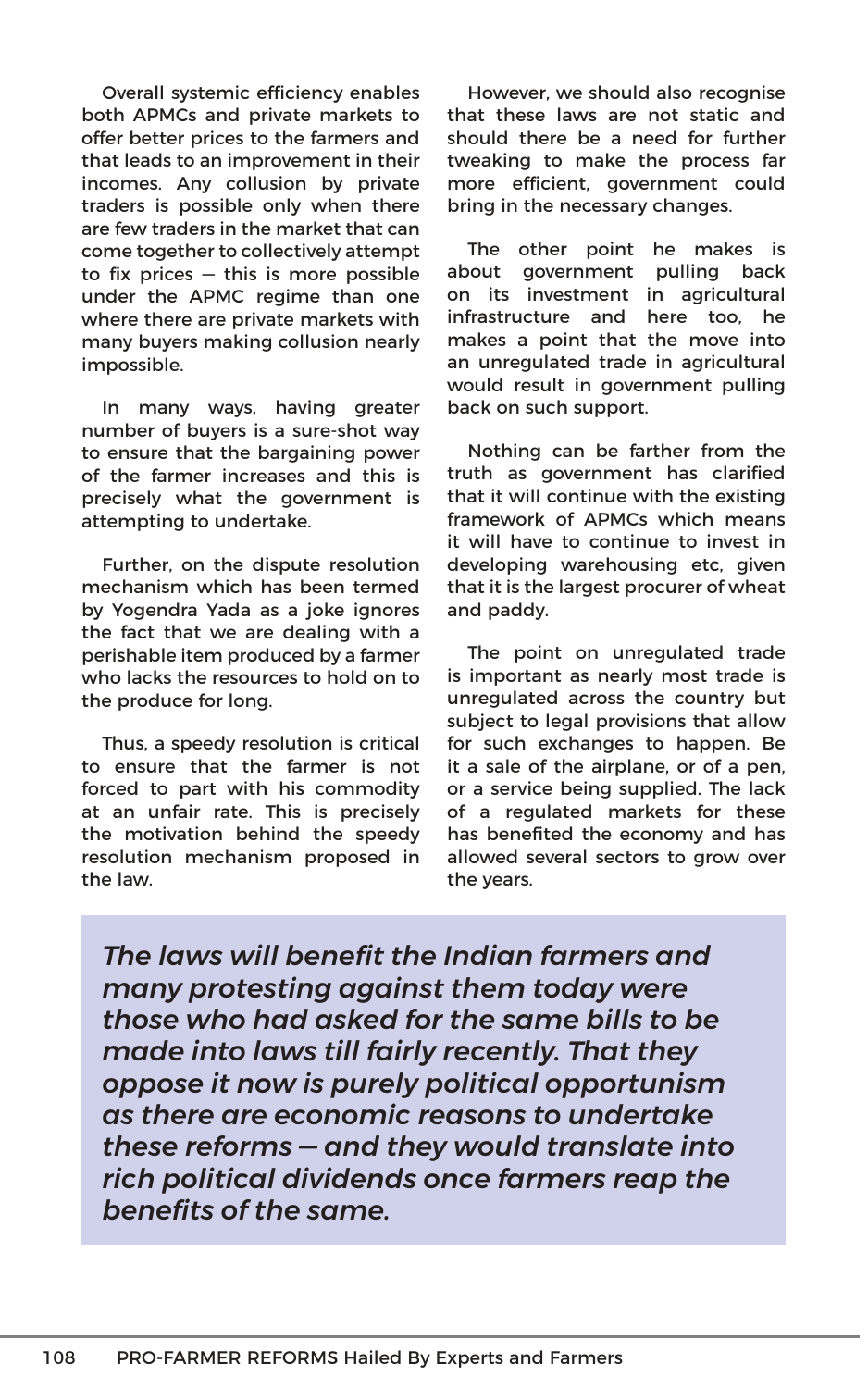The only conclusion after reading his article was that it was a series of errors in judgment made due to the lack of understanding of economics, markets and competition. This is precisely why I had remarked earlier that people like him should be kept away from the discussions with farmers as much as possible.

The laws will benefit the Indian

farmers and many protesting against them today were those who had asked for the same bills to be made into laws till fairly recently. That they oppose it now is purely political opportunism as there are economic reasons to undertake these reforms — and they would translate into rich political dividends once farmers reap the benefits of the same.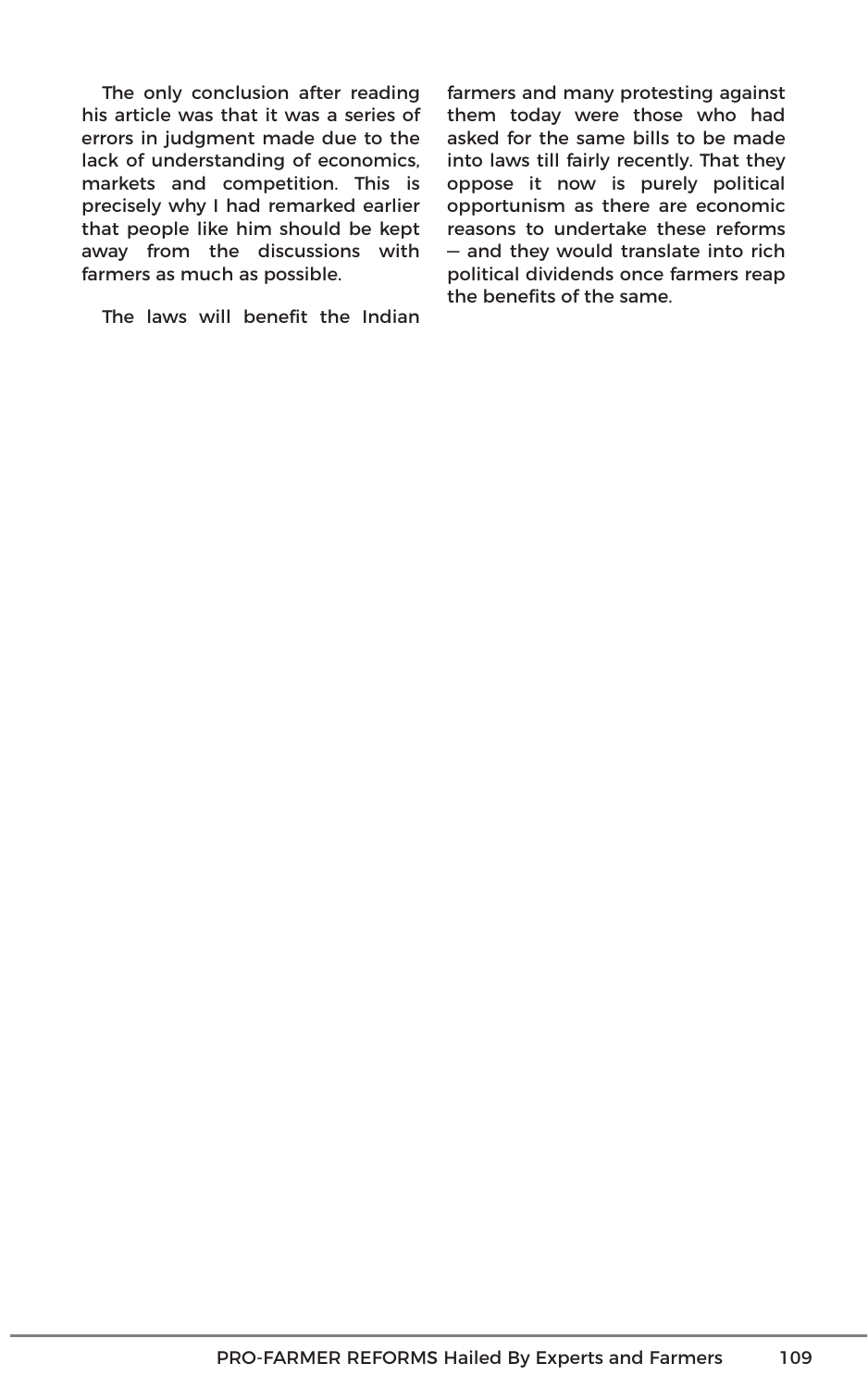# **Firstpost.**

# Opposition's support to farmers' protest flies in the face of having previously backed similar reforms

*Gunja Kapoor Firstpost 15 December, 2020*

There is little point in taking pride about agriculture being India's largest employer when the sector accounts for 17 percent of the country's GDP while engaging 57 percent of the population. The glaring inefficiency in the sector has been acknowledged by politicians, policymakers and stakeholders alike. However, the reluctance to remove the hurdles that drag the sector has been consistent too.

In 1991, when India decided to open its economy, it was hailed as a watershed moment. Over a period of 3 decades, the process of investment in various sectors has been eased in order to facilitate market development. However, agriculture continued to operate in a restrictive regulatory regime. Ironically, no free market economist at the helm of policymaking in ten years of the UPA regime showed the commitment to free agricultural markets from superfluous regulations and inexplicable constraints. Politicians who admitted to the urgency of agricultural reforms in public scuttled every such step in private.

Be it elections, be it the Budget, be

it loan waivers — farmers were central to politics, but not their welfare.

There are several examples where those who promised "freedom" to

*The Bhartiya Kisan Union, in its 'Kisan Manifesto' in 2019 had asked for the abolition of the APMC Act and the Essential Commodities Act, and for doing away with arhatiyas. The same organisation now supports Punjab chief minister Amarinder Singh's call for rejecting laws that intend to free farmers from the clutches of middlemen.*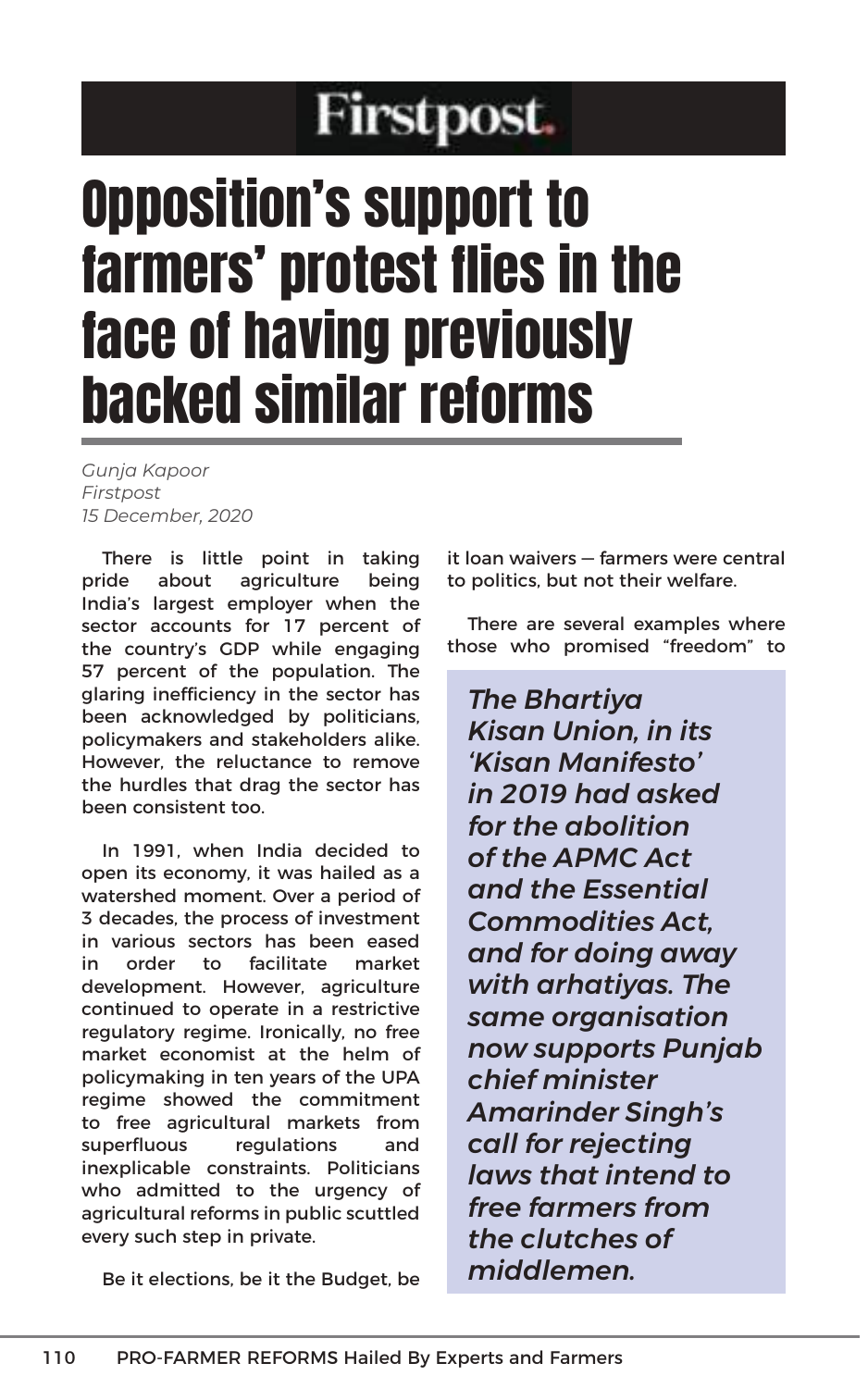*In 2010, when reports suggested that one farmer commits suicide every 12 hours in India, Pawar advocated reforms to make agriculture financially viable and sustainable. He wrote a letter to the then Delhi chief minister Sheila Dikshit, stating the need for private sector participation in the agriculture sector.*

farmers are today protesting against the very laws that will usher in a new era for the agrarian economy. Instead of endorsing better price discovery through open markets, self-proclaimed messiahs of farmers want to contain them at 'minimum support prices'. Let us look at some of these examples of hypocrisy:

The Bhartiya Kisan Union, in its 'Kisan Manifesto' in 2019 had asked for the abolition of the APMC Act and the Essential Commodities Act, and for doing away with arhatiyas. The same organisation now supports Punjab chief minister Amarinder Singh's call for rejecting laws that intend to free farmers from the clutches of middlemen.

What could have changed in a year? The commitment of BKU towards farmers, or the fear of becoming redundant post the successful implementation of farm laws? This is the same union that staged protests in 2008 asking corporate players to be permitted to buy farm produce directly from farmers.

In 1993, Rakesh Tikait had approached the then prime minister PV Narsimha Rao seeking 'One Nation One Market' in agriculture. However, he is now demanding that these laws be repealed.

Similar is the case with former agriculture minister Sharad Pawar. In 2010, when reports suggested that one farmer commits suicide every

12 hours in India, Pawar advocated reforms to make agriculture financially viable and sustainable. He wrote a letter to the then Delhi chief minister Sheila Dikshit, stating the need for private sector participation in the agriculture sector. Not only this, Pawar was advocating changes in the APMC Act, which is a recurring theme in the current protests.

In November 2011, he wrote to Madhya Pradesh chief minister Shivraj Singh Chouhan, highlighting the significance of private sector participation in the realm of Indian agriculture.

Unfortunately, Pawar has decided to forego his commitment to the constituency that pledged loyalty to him throughout his political career. Warning the Centre that the farmer protest will extend to other parts of the country, he has publicly abandoned the cause that he had advocated in the past.

Similarly, earlier this year, Samajwadi Party patriarch Mulayam Singh Yadav had advocated for 'free market in agriculture' as a member of the parliamentary standing committee on agriculture.

His son Akhilesh Yadav is now vociferously opposing the Bills.

The Congress has also lived up to its politics of flip-flops opposing the very reform that it mentioned in its 2019 election manifesto.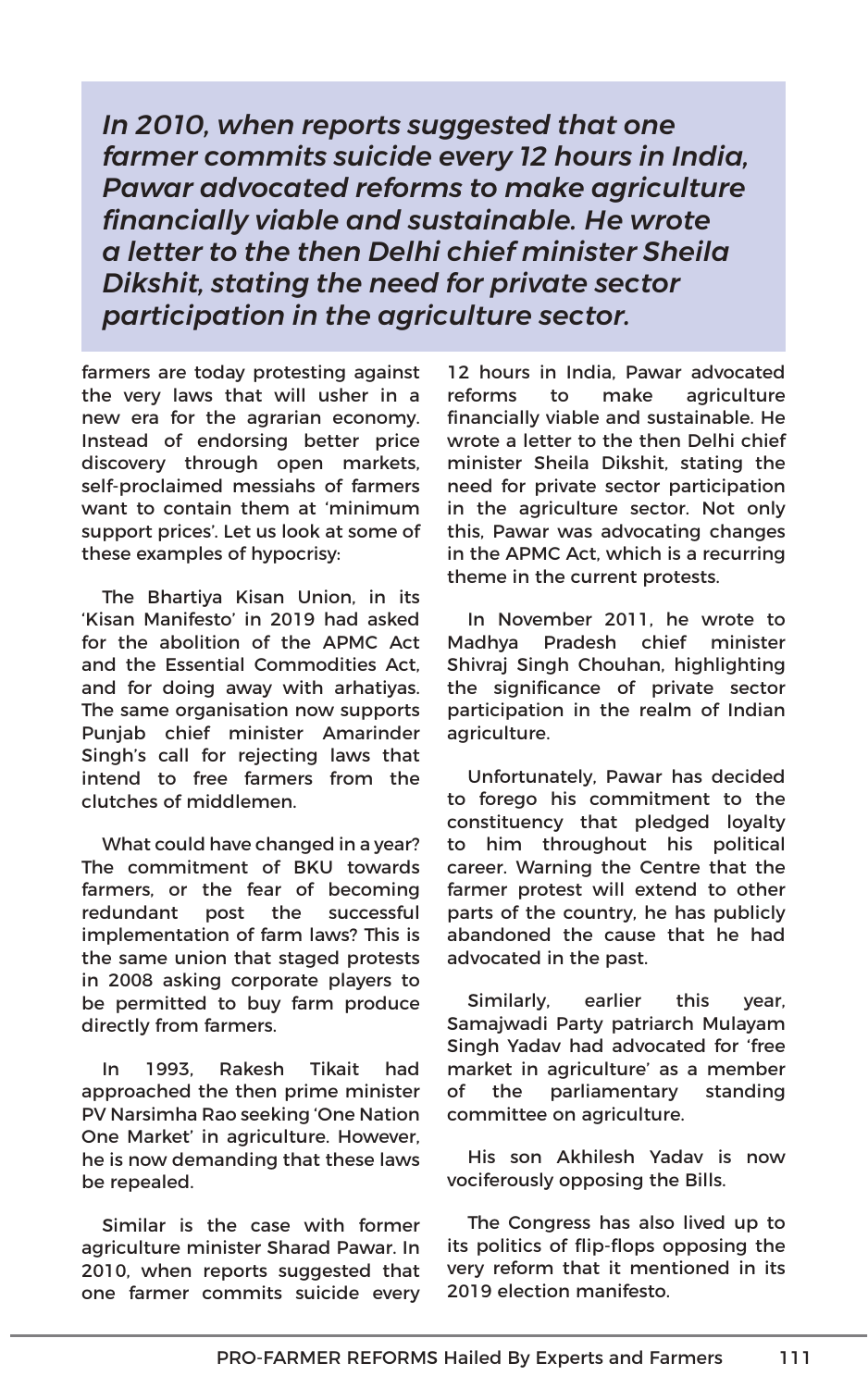Rahul Gandhi has even called the new laws a "death sentence". One is unsure if his manifesto promised "death" or whether he irked by the fact that these reforms are being ushered by the Narendra Modi government.

P Chidambaram, in his budget speech in 2004, had called for a revamp of the APMC system. More than a decade and half later, he finds himself on the other side of the aisle, defending shallow politics of opportunism.

Delhi chief minister Arvind Kejriwal's government had notified the Central farm laws on 23 November, 2020, soon after Parliament had passed them. Kejriwal has since taken to attacking the Centre for the passage of the laws and is now seen supervising arrangements at the protest sites on Delhi's borders.

The Shiv Sena had backed The Farmers' Produce Trade and Commerce (Promotion and Facilitation) Bill, 2020 and The Farmers (Empowerment and Protection) Agreement of Price *P Chidambaram, in his budget speech in 2004, had called for a revamp of the APMC system. More than a decade and half later, he finds himself on the other side of the aisle, defending shallow politics of opportunism.*

Assurance and Farm Services Bill, 2020 in the Lok Sabha with some suggestions. However, party MP Sanjay Raut opposed these Bills in the Upper House.

Are farmers political ammunition for a fraying Opposition? Perhaps so. After all, this is the same Opposition that did not shy from using students and women to create false propaganda around the Citizenship Amendment Act.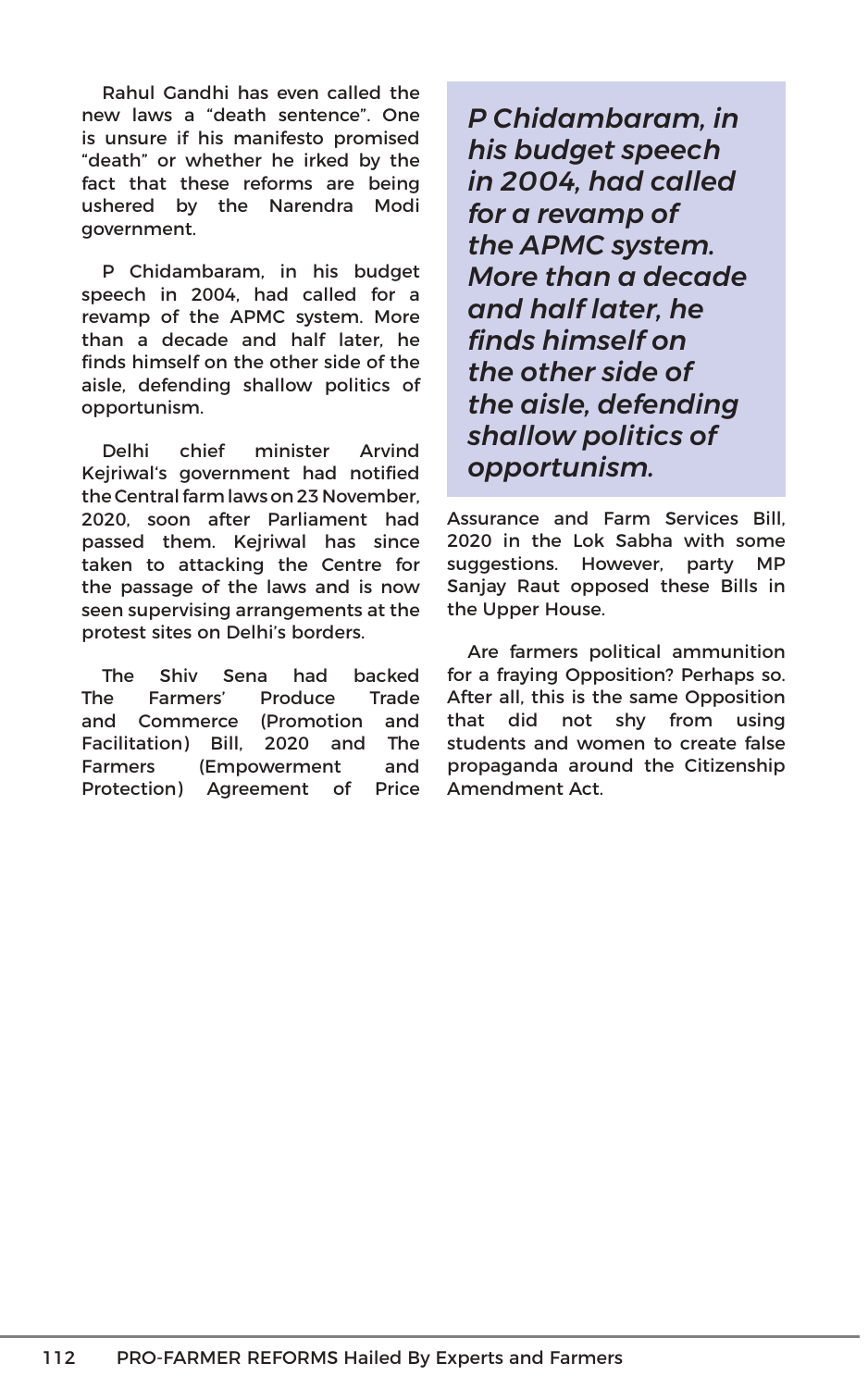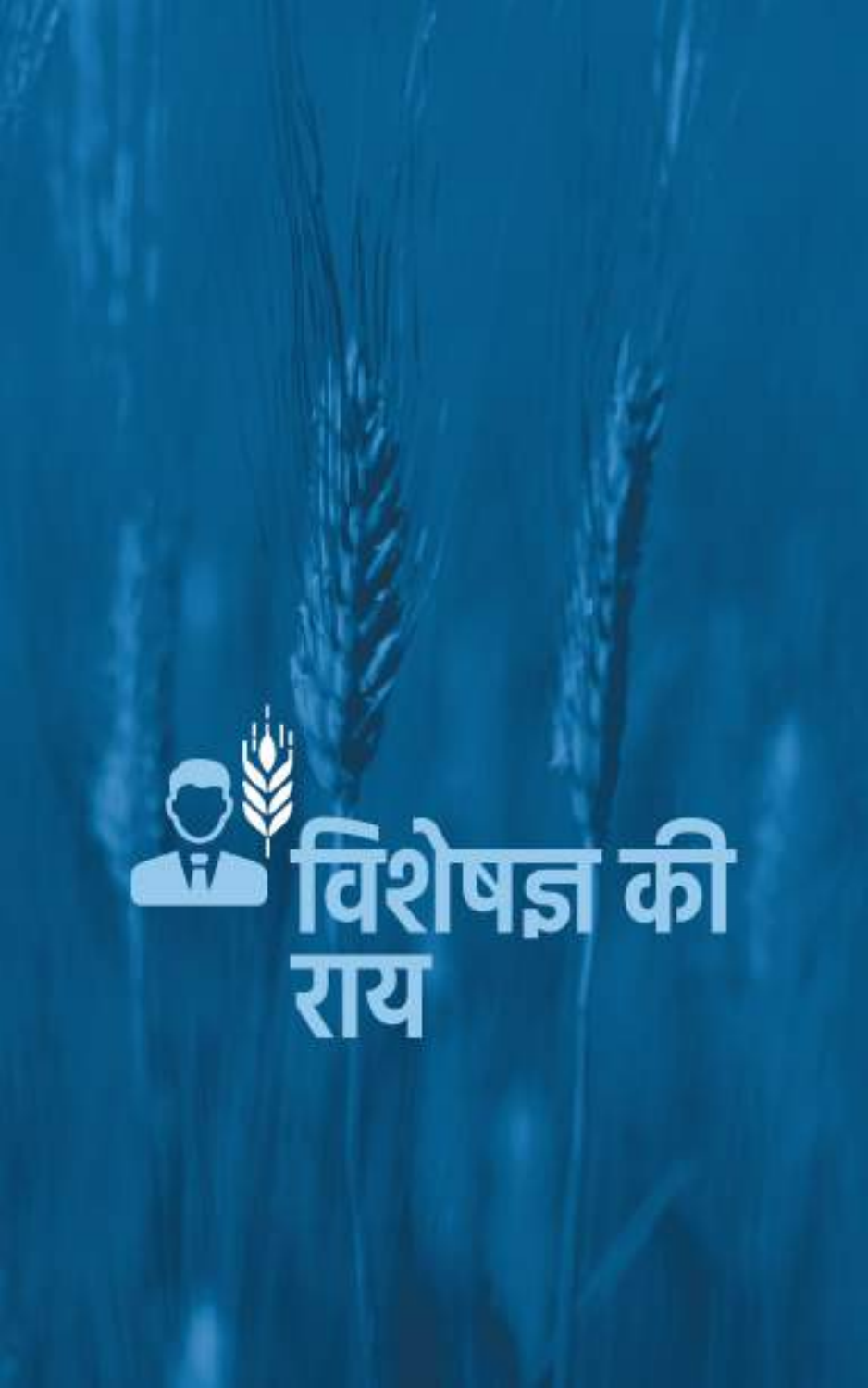

Shivraj Singh Chouhan Jaaran 15th December, 2020

किसानों का दुख-दर्द देखकर मेरा दिल बहुत द्रवित हो उठता है। यह दूख तब और बढ़ जाता है जब कूछ राजनीतिक दल अपने राजनीतिक स्वार्थो की पूर्ति के लिए मासूम किसानों को अपना मोहरा बनाते हैं। ये दल मोदी सरकार के जिन नए कृषि कानूनों के विरोध पर आमादा हैं, कूछ वैसे ही कानून .<br>बनाने का उन्होंने चूनावी वादा भी किया था। हमारे किसान हितैषी प्रधानमंत्री नरेंद्र मोदी ने जब किसानों के हित में ऐसे कानून बना दिए तो उन्हें क्या समस्या है ? अब अचानक से क्या बदल गया है ? दरअसल कांग्रेंस और उसके जैसे अन्य दलों के पास जब कोई मद्दा नहीं रहा तो वे किसानों को भ्रमित कर देश का माहौल बिगाइने पर तूले हैं।

#### हम प्रदर्शनकारी किसानों के सभी संदेह दूर करने के लिए प्रतिबद्ध हैं

प्रदर्शनकारी किसान भी हमारे अपने हैं। उनके लिए हमारे द्वार हमेशा खुले हैं। केंद्र सरकार ने उनसे कई दौर की वार्ता भी की है। हम उनके सभी संदेह दूर करने के लिए प्रतिबद्ध हैं। किसान भाई याद रखें कि प्रधानमंत्री मोदी कभी भी उनका अहित नहीं होने देंगे। मैं भी एक किसान हूं, इसलिए दावे के साथ कहता हूं कि ये तीनों कृषि कानून किसानों के हित में हैं। इसके लिए हमें प्रधानमंत्री नरेंद्र मोदी का अभिनंदन करना चाहिए, जिनमें देश को आगे बढ़ाने की एक जिद और जूनून है और यह किसानों की तरक्की के बिना संभव नहीं। इसीलिए उन्होंने किसानों के हित में बहुप्रतीक्षित सुधारों को मूर्त रूप दिया। उनका यह कहना भी यथोचित है कि पुराने कानूनों के जरिये देश का पुनर्निर्माण नहीं किया जा सकता। ऐसे में इन कृषि कानूनों का विरोध कर रहे राजनीतिक दलों से मेरा प्रश्न है कि डनके जरिये अगर मंडी के अलावा किसानों को अपनी उपज बेचने की आजादी मिले तो उसमें क्या हर्ज है ?

#### एमएसपी कायम रहेगी, एमपी में मंडी शुल्क दो रुपये से घटाकर 50 पैसे कर दिया गया

न्यूनतम समर्थन मूल्य यानी एमएसपी पर वे दूष्प्रचार में जूटे हैं, जबकि एमएसपी कायम रहेगी। इसी तरह मंडियों के विषय में भी वे झूठ फैला रहे हैं कि मंडियों को खत्म किया जा रहा है। ऐसा बिल्कूल भी नहीं हो रहा। हम तो मंडियों की व्यवस्था में और सुधार ही कर रहे हैं। मध्य प्रदेश में हमने मंडी शुल्क दो रुपये से घटाकर 50 पैसे कर दिया है। हम दूसरे विकल्प भी किसानों को दे रहे हैं।

मंडियां कायम रहेंगी. निजी मंडियां और निजी व्यापारियों के आने से किसानों के लिए विकल्प बढेंगे

मंडियां तो कायम रहेंगी. वहीं निजी मंडियां और निजी व्यापारियों के आने से किसानों के लिए विकल्प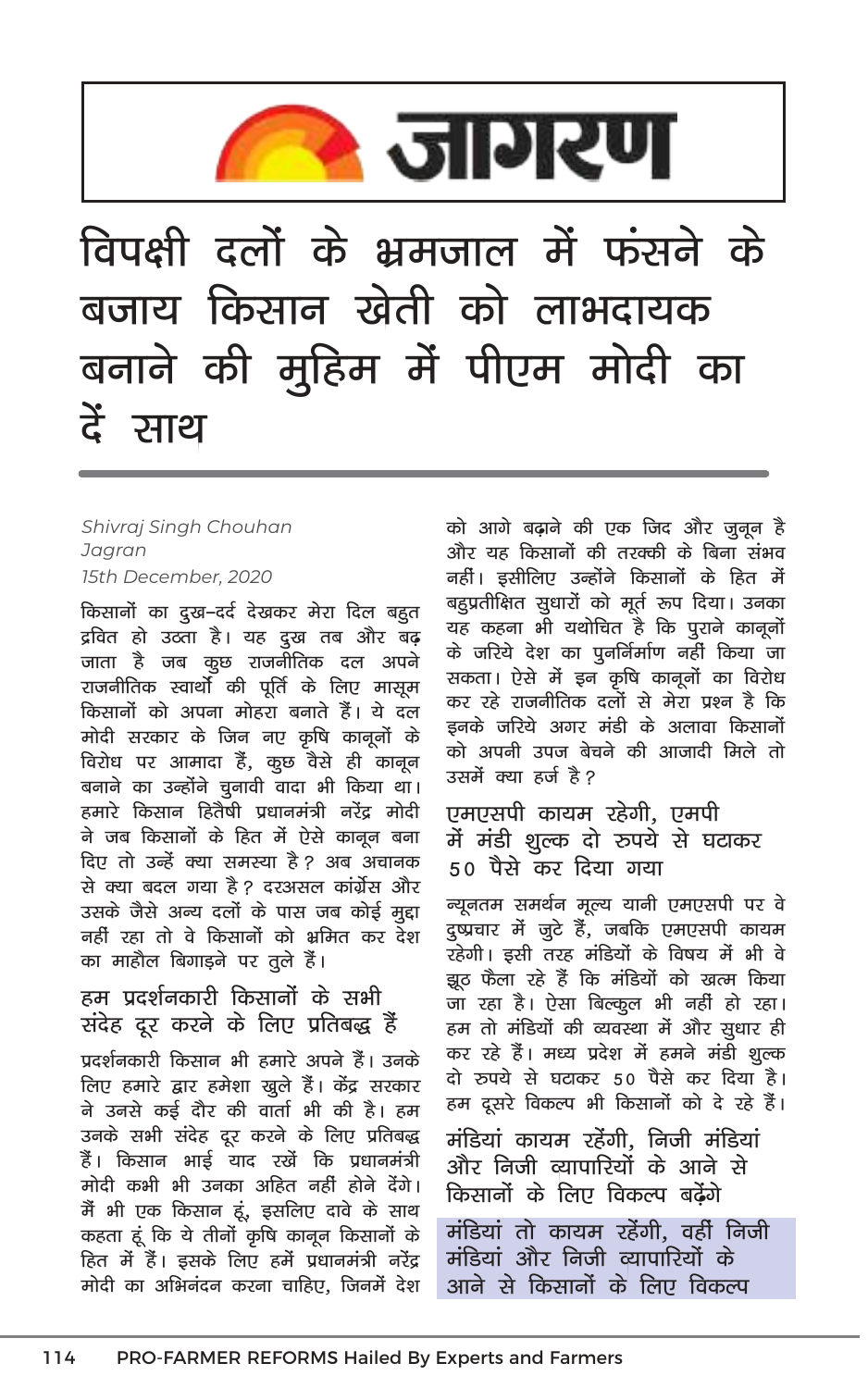बढेंगे। वैसे भी यदि कोई किसान मंडी के अलावा किसी उद्यमी या निर्यातक को सीधे फसल बेचना चाहता है तो उसमें आखिर क्या दिक्कत है ? इसमें बिचौलिये क्यों बीच में आएं? उद्यमी और किसान के बीच सौदा भी आपसी सहमति से ही होगा। कोई व्यापारी किसी भी प्रकार से किसान पर दबाव नहीं बना सकता है। वास्तव में नए कानूनों से पूरी व्यवस्था और प्रतिस्पर्धी बनेगी। इससे मंडियां भी बेहतरी के लिए प्रयास करेंगी।

कांट्रैक्ट फार्मिंग में किसानों को ज्यादा दाम मिलने पर अनुबंध से बाहर आने की छूट

वहीं काटैक्ट फार्मिंग में किसानों को ज्यादा दाम मिलने पर अनुबंध से बाहर आने की छूट है, जबकि व्यापारी के लिए अनूबंध तोड़ने पर कार्रवाई का प्रावधान है। नए कानूनों से कृषि में निवेश बढ़ेगा। किसान नई तकनीकों से जुड़ेंगे। भंडारण व्यवस्था सुदृढ़ होगी, उपज की बर्बादी रुकेगी, खेती-किसानी में नई जान आएगी, वेयर हाउस बनेंगे, कोल्ड स्टोरेज की चेन तैयार होगी। वास्तव में ये कानून देश के कृषि इतिहास में क्रांतिकारी बदलाव लाएंगे। हम किसानों के हर एक वर्ग के हितों का ध्यान रख रहे हैं। उन किसानों का भी जो अपनी आवाज उठाने में सक्षम नहीं हैं। हमने कई ऐसी योजनाएं बनाई हैं. जिनमें सभी के हितों का ध्यान रखा गया है।

खेती को लाभप्रद बनाने के लिए पीएम मोदी ने चौतरफा प्रयास शुरू कर दिए

खेती को लाभप्रद बनाने और किसानों की आय दोगूनी करने के लिए प्रधानमंत्री मोदी ने चौतरफा प्रयास शुरू कर दिए हैं। इस दिशा में चार उपाय महत्वपूर्ण होंगे। एक तो हमें उत्पादन बढ़ाना पड़ेगा, जिसके लिए केंद्र और राज्य सरकार तमाम उपाय कर रही हैं। दूसरा उत्पादन की लागत कम करनी पड़ेगी। इसके लिए भी मोदी जी मृदा परीक्षण और अनूकूल खाद जैसी कई सुविधाएं लाए हैं। इनसे लागत घटाने में मदद मिली है।

नए कृषि कानूनों का लक्ष्य कृषि उपज के उचित दाम दिलाना

तीसरा उपाय कृषि उपज के उचित दाम दिलाने से जुड़ा है। नए कृषि कानूनों का यही लक्ष्य भी है। इस कड़ी में चौथा उपाय प्राकृतिक आपदा या किसी अन्य स्थिति में उपज को हुए नुकसान में किसान को पर्याप्त क्षतिपूर्ति देना है। प्रधानमंत्री फसल बीमा योजना में यही सनिश्चित करने का प्रयास हो रहा है। इसके बाद पांचवां और सबसे क्रांतिकारी प्रयास है किसानों को प्रतिस्पध ी दिरें मिलें। इसीलिए एपीएमसी का मॉडल एक्ट लागू करने का निर्णय लिया गया। कूल मिलाकर सरकारी प्रयासों का लक्ष्य है किसान प्रतिस्पर्धा में टिककर सक्षम बन सकें। इसी दिशा में मोदी सरकार प्रधानमंत्री किसान सम्मान निधि जैसी योजना लेकर आई। हमने मध्य प्रदेश में इसके तहत 4,000 रुपये की राशि और जोड़ी है। यानी राज्य में इसके अंतर्गत किसानों को सालाना 10.000 रुपये मिलेंगे। हमने ऐसे तमाम कदम उठाए गए हैं. जिनसे किसानों की जिंदगी बदल जाएगी।

किसानों का फसल बीमा प्रीमियम न भरने वाली कांग्रेस किसान हित नीति का कर रही विरोध

डन कदमों का विरोध कर रही कांग्रेस वही पार्टी है, जिसकी सरकार ने मध्य प्रदेश में किसानों का फसल बीमा प्रीमियम तक नहीं भरा था। सत्ता में आते ही हमने तुरंत प्रीमियम जमा कराकर कांग्रेंस की भूल को सुधारा।

इतना ही नहीं लॉकडाउन की विकट स्थिति में भी हमने 16 लाख किसानों से 1 करोड 29 लाख टन गेहूं खरीद कर उनके खातों में 27 हजार करोड़ रुपये से अधिक की राशि हस्तांतरित की। हम शूल्य ब्याज दर पर ऋण योजना कायम रखे हुए हैं।

सहकारी बैकों की रिथति सुधारने के लिए ८०० करोड रुपये दिए

सहकारी बैकों की स्थिति सुधारने के लिए 800 करोड रुपये दिए हैं। मनरेगा के तहत कृषि संबंधी कार्यो को बड़े पैमाने पर शामिल किया है। कृषि अधोसंरचना विकास फंड में भी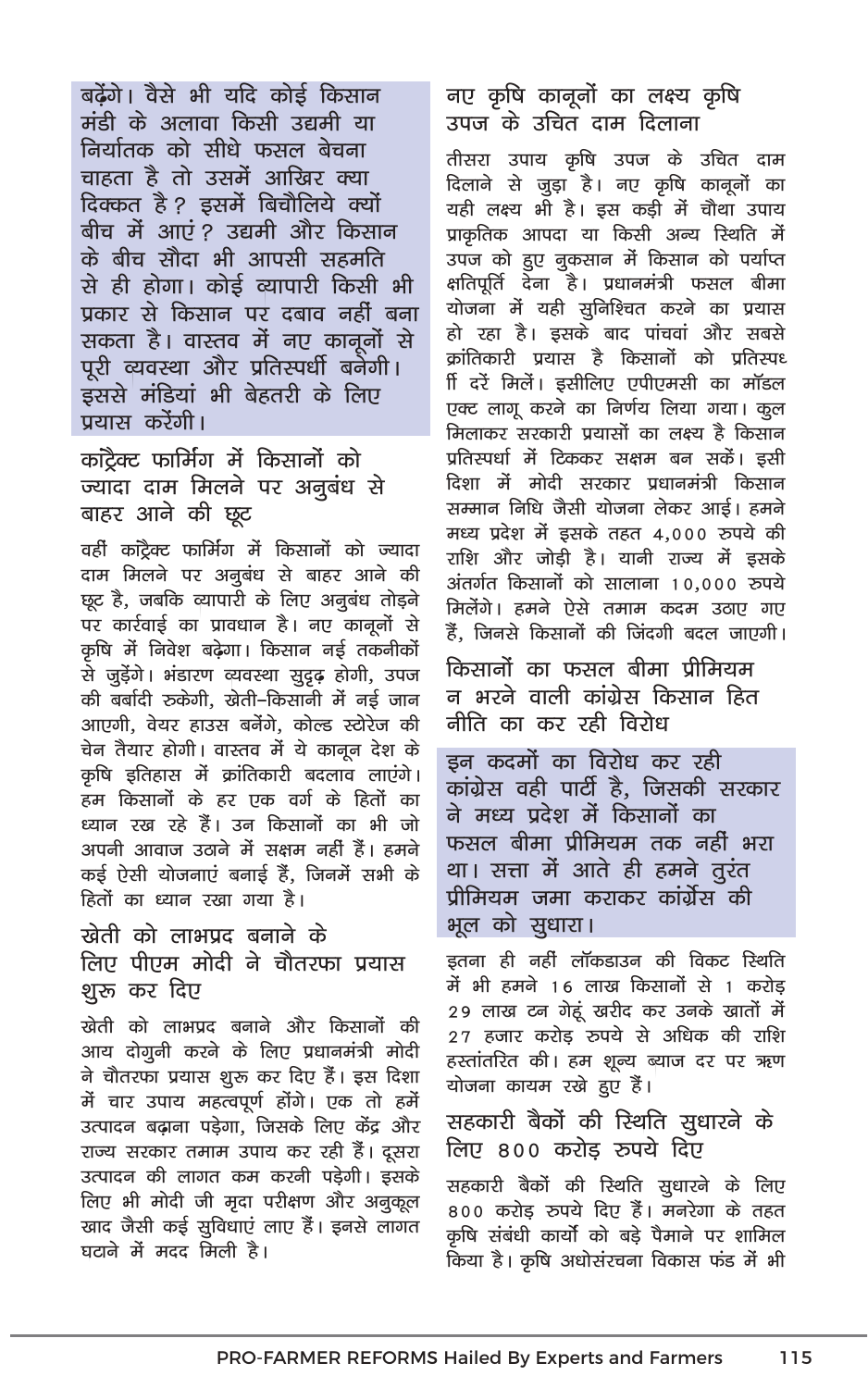मप्र अग्रणी है। हाल में 8,000 करोड़ रुपये की सात सिंचाई परियोजनाओं को मंजुरी दी है। हमने आत्मनिर्भर मध्य प्रदेश रोडमैप में कृषि को भी शामिल किया है। कृषि जोखिम .<br>में कमी लाने और उत्पादकता एवं फसल विविधीकरण को बेहतर बनाने की दिशा में भी हम प्रयासरत हैं।

#### स्वतंत्रता के बाद भाजपा ने ही किसानों के हित में कार्य किया

.<br>स्वतंत्रता के बाद यदि किसी पार्टी ने किसानों के हित में कार्य किया है तो वह भाजपा ही है। मोदी जी के नेतृत्व में केंद्र सरकार ने पिछले छह वर्षों में और मध्य प्रदेश में विगत 15 वर्षो में किसानों को मुख्यधारा में लाने का प्रयास हमने किया है। हम किसान को सशक्त और समृद्ध बनाना चाहते हैं। मोदी जी के आत्मनिर्भर भारत में किसान भी आत्मनिर्भर बनेगा। उन्नति के नए द्वार खुलेंगे। इसीलिए किसानों से मेरा विनम्र निवेदन है कि वे किसी भ्रमजाल में न फंसें। वे किसानों की आमदनी दोगूनी करने और खेती को फिर से फायदेमंद बनाने की मोदी जी की मुहिम में उनका साथ दें।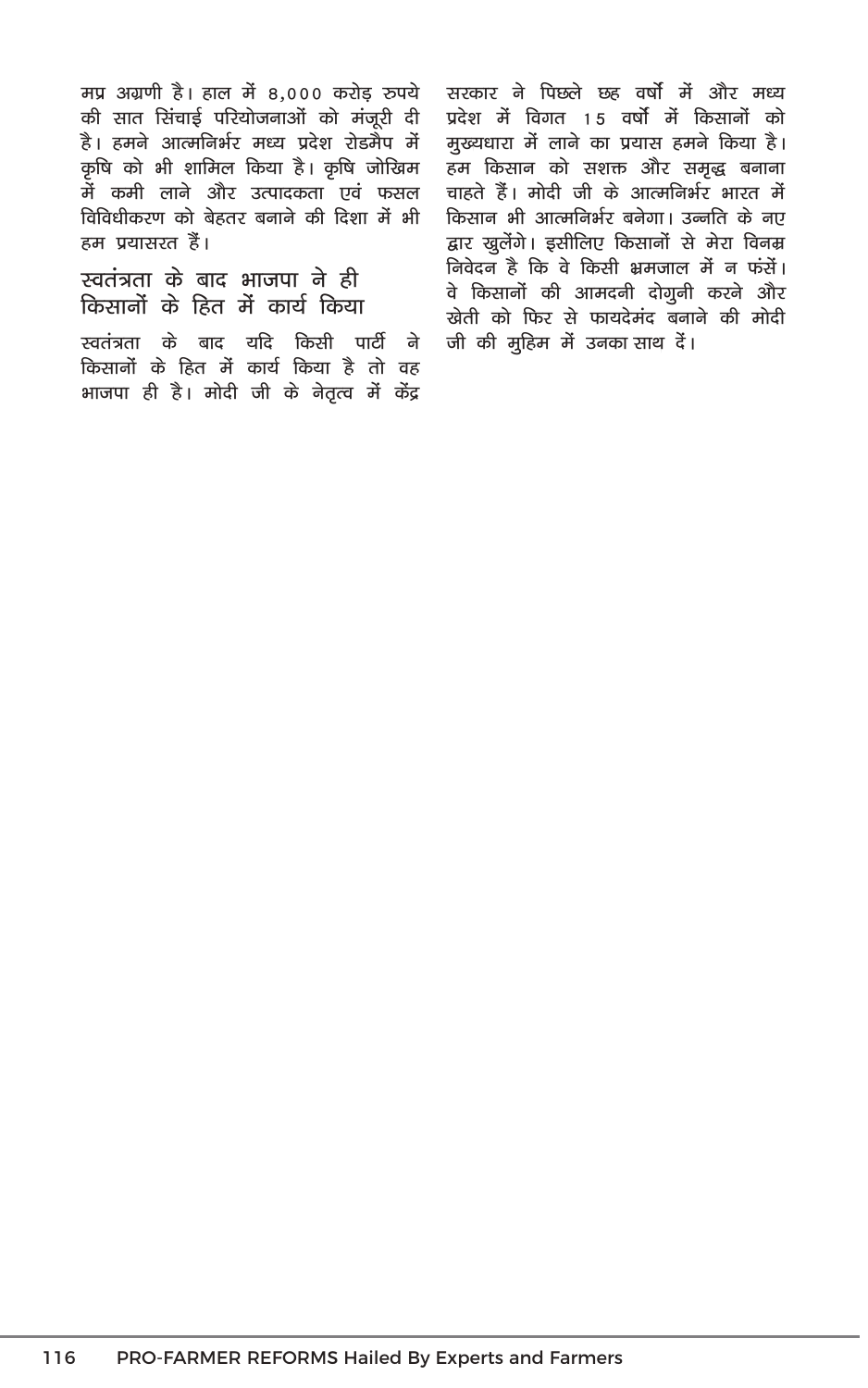

### कृषि सुधारों को लेकर मोदी सरकार हमेशा किसानों के संपर्क में रही

Amitabh Sinha News 18 12th December, 2020

कृषि बिलों की वापसी की मांग को लेकर दिल्ली की सीमाओं पर बैठे किसान वापस लौटने को तैयार नहीं है. कई दौर की बातचीत के बाद भी रास्ता निकलने का नाम नहीं ले रहा है. आखिर कारण क्या है ? क्या सरकार से कोई चूक हुई है ? क्या संदेश ये जाता है कि मोदी सरकार ने इस बिल को लेकर किसानों तक पहुंचने की मशक्कत नहीं की. ऐसी राय बनाने की कोशिश डस किसान आंदोलन के माध्यम से की गयी है. लेकिन तथ्य का आंकलन करें तो स्थितियां बिलकल ही विपरित हैं. जिस तरह से पीएम मोदी समेत सरकार के तमाम मंत्री कृषि बिलों के फायदे गिनाने के लिए जनता के बीच बार-बार जा रहे हैं उससे ये बात तो साफ हो जाती है कि दो दशकों से जिन कृषि सधारों का राग तमाम सरकारें अलापती रहीं. .<br>उसे अमली जामा पहनाने के पहले और बाद भी किसानों तक अपनी बात रखने में सरकार पीछे नहीं रही है. मोदी सरकार जानती है कि इस बिल के फायदे क्या हैं और किसानों को ताकत देने में ये कानून जरा भी कम नही<mark>ं</mark> साबित होगा।

सरकारी सूत्रों के मुताबिक सरकार ने कानून लाने से पहले और लाने के बाद भी कई स्तरों पर किसान संगठनों और उनके प्रतिनिधियों से लगातार बातचीत की है ताकि कानून में जरूरत पड़ने पर सुधार किए जा सकें.

खुद प्रधानमंत्री नरेंद्र मोदी ने इन कानूनों के बारे में जागरुकता फैलाने का काम अपने हाथों में लिया. इसके बाद ही कृषि मंत्री और तमाम अधिकारी ने किसानों के विभिन्न

संगठनों से मुलाकात भी की और उनकी शंकाओं को दूर करने का प्रयास भी किया है. इसके अलावे गांव के स्तर पर हजारों छोटी बड़ी बैठकें आयोजित की गयीं ताकि किसानों को अपने गांवों में बैठे बैठे ही नए कानूनों के बारे में जानकारी मिल सके

#### PM मोदी लगातार करते रहे कृषि कानूनों का जिक्र

शुरुआत अगर पीएम मोदी की पहल से करें तो सरकारी सूत्र बताते हैं कि वे अब तक किसान कानन पर और उसके प्रावधानों पर और इन सुधारों के बारे में लगभग 30 बार बोल चुके हैं. यानी इस मुद्दे पर हर सप्ताह में उन्होंने कम से कम एक बार देश के किसानों को संबोधित किया है. इन सुधारों के बारे में उन्होंने स्वतंत्रता दिवस पर लाल किले से संबोधन में भी कहा और बिहार की चुनाव रैलियों में भी इसका खूब जिक्र किया और बिहार की जनता ने एनडीए को आशीर्वाद दिया. देश के किसानों को नहीं पता कि बिहार में किसानों का हाल बाकी हिस्सों से बेहाल ही है और नीतीश सरकार ने 2006 में ही एपीएमसी कानूनों को निरस्त कर दिया था. इसलिए बिहार के किसानों का आशीर्वाद ये साबित कर देता है कि किसान बिल पर मोदी सरकार की पहल गरीब किसानों को खासा भा गयी है. पीएम मोदी ने अपने सभी संदेशों में इस बिल से जूडी तमाम आशंकाओं और फायदों पर लगातार बोलते रहे हैं और किसानों को समझाते भी रहे कि ये सुधार किसानों के हित में होगा. उन्होंने खेती से जुड़े हर वर्ग और क्षेत्रों में काम कर रहे लोगों से संवाद किया जिनमें गांवों में रह रहा किसान तो था ही लेकिन साथ में अंतर्राष्टीय निवेशकों के सामने भी यही बातें दोहराई. अपने मन की बात कार्यकम में भी पीएम मोदी ऐसे कई किसानों के उदाहरण लेकर सामने आए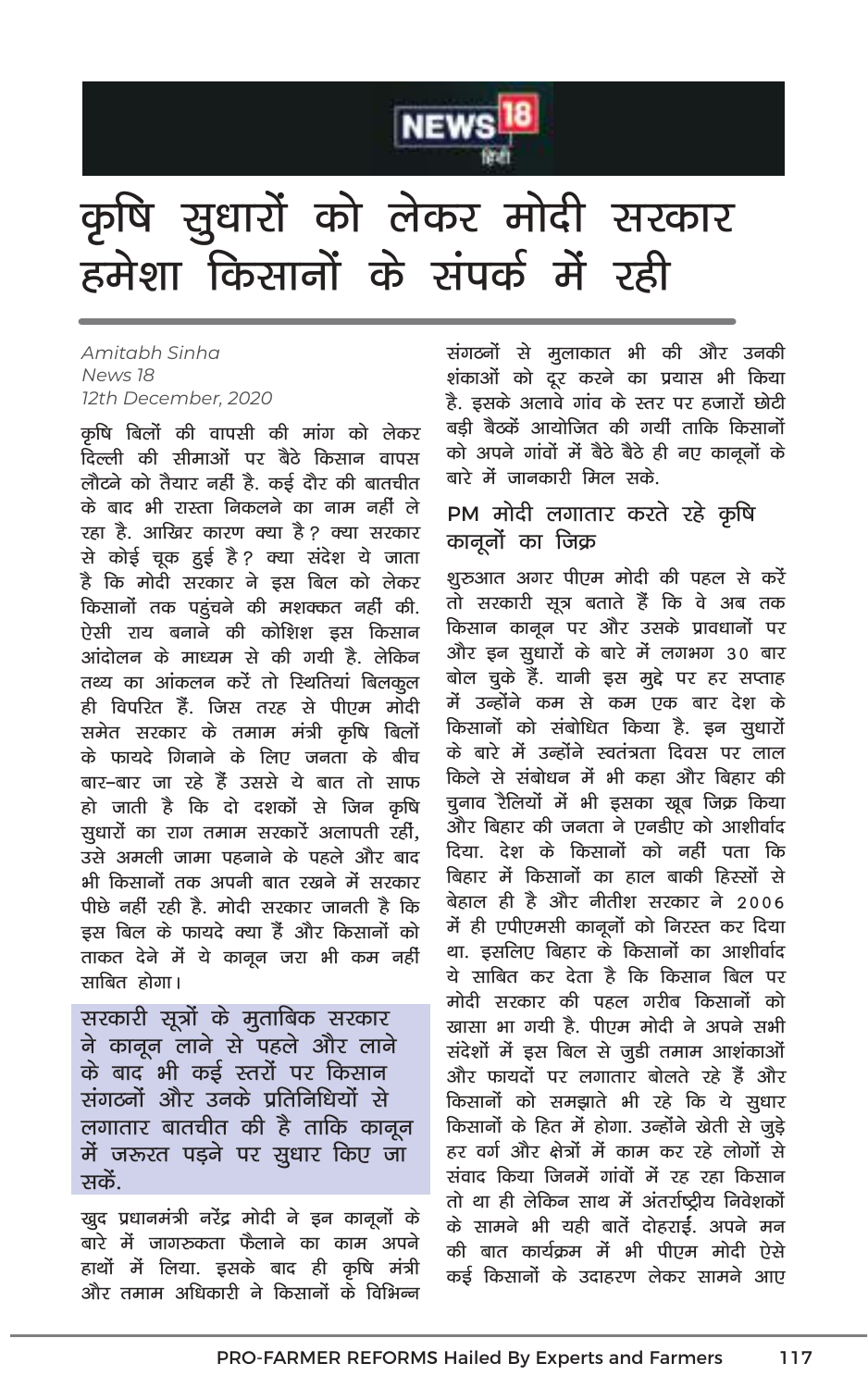जिन्होंने प्रयोग किया और देश के सामने एक उदाहरण बन कर सामने आए.

सूधारों के ऐलान से पहले कृषि मंत्रालय विभिन्न विशेषज्ञों और पूर्व अधिकारियों से लगातार चर्चा करता रहा जब तक बिल को अंतिम रुप नहीं दिया गया केन्द्रीय कृषि मंत्रालय विभिन्न राज्यों के कृषि विभागों के संपर्क में रहा. मंत्रालय ने महत्वपूर्ण किसान संगठनों और कृषि मंडियों में काम कर रहे अधिकारियों से चर्चा भी की

कृषि मंत्रालय के सूत्र बताते हैं कि देश के एक बड़े और जाने माने कृषि यूनियन से चर्चा के बाद और उनके फीडबैक के आधार पर अपने अध्यादेश में बदलाव भी किया. सुधारों के ऐलान के बाद कृषि मंत्री तोमर ने राज्यों के कृषि मंत्रियों, विभिन्न किसान संगठनों, राजनीतिक दलों, आदृतिया समूहों और उद्योग समूहों से चर्चा की तथा कृषि विज्ञान केंद्रों के तर्कशॉप में दिस्सा लिया।

पंजाब के २९ संगठनों के साथ की गर्ड थी बैठक

केंद सरकार ने किसानों से भी संपर्क किया और उन्हें वेबीनार तथा ट्रेनिंग के जरिए इन सूधारों के बारे में जानकारी दी। जून और नवंबर 2020 के बीच कूल 1,37,054 वेबीनार के जरिए 92,42,376 किसानों से संपर्क साधा गया। इनके अलावा अक्टूबर महीने में 2.23 करोड SM संदेश भेजे गए।

बिल लाने के बाद भी किसान संगठनों से

बातचीत जारी रही. 14 अक्टूबर को केंद्रीय कृषि सचिव संजय अग्रवाल ने पंजाब के 29 किसान संगठनों के साथ बैठक की। 13 नवंबर को नरेंद्र सिंह तोमर, पीयूष गोयल और सोम प्रकाश ने किसान संगठनों से चर्चा की. यह बैठक दो दिसंबर को भी हुई. तीन दिसंबर को भी कृषि मंत्रालय के अधिकारियों के साथ चर्चा की गई. पांच दिसंबर को एक बार फिर नरेन्द्र सिंह तोमर, पीयूष गोयल और सोम प्रकाश की पंजाब और धरने पर बैठे किसान संगठनों के साथ बैठक हुई।

जाहिर है कि केन्द्र सरकार और कृषि मंत्रालय पर ये आरोप नहीं लगाया जा सकता कि उन्होंने किसानों और उनके संगठनों से बातचीत किए बिना ही ये कानून बना दिया। किसान आंदोलन की आड में ये राय बनाने की कोशिश सरकार के मुताबिक बेमानी है। इसलिए अब भी पूरी की पूरी सरकार लगी है किसानों को इस कानून के फायदे गिनाने में।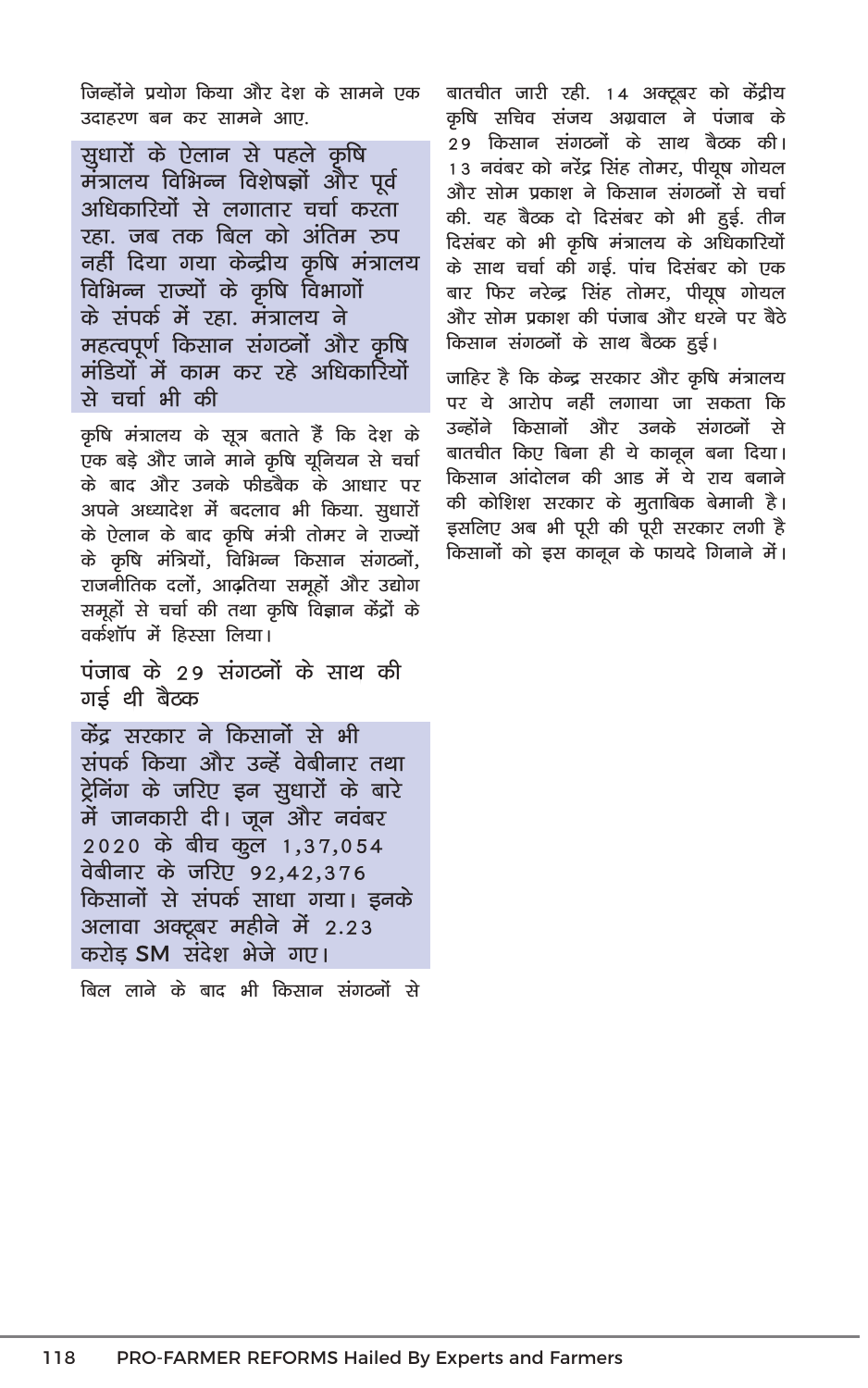

### नए कृषि कानूनों को लेकर भ्रम का कुहासा पैदा किया गया है

Umesh Chaturvedi News<sub>18</sub> 13th December, 2020

कृषि सुधारों की दिशा में संसद द्वारा मंजूर तीन कृषि कानूनों को लेकर 18 दिनों से किसान संगठनों द्वारा राजधानी दिल्ली का घेराव जारी है. किसान संगठनों की मांग के आगे केंद्र सरकार ने झुकने के संदेश भी दिए. वह कानूनों में किंचित संशोधन के लिए तैयार भी हुई, लेकिन किसान संगठनों को संशोधन मंजूर नहीं हैं, बल्कि वे हर हालत में तीनों कानूनों की वापसी पर अड़े हुए हैं. लेकिन सरकार की मंशा अब झुकने की नहीं लगती. कारोबारियों के संगठन फिक्की के कार्यक्रम का उदघाटन का मौका हो या फिर संसद के नए भवन के शिलान्यास का मौका, प्रधानमंत्री नरेंद्र मोदी ने किसानों से कृषि कानूनों को समझने और उसके जरिए भविष्य में किसानों के लिए होने वाले फायदों की ही बात की है. प्रधानमंत्री के स्वर में तुर्शी तो नहीं है. लेकिन कैबिनेट के मंत्रियों ने जिस तरह किसानों को बहकाने वाले राजनीतिक दलों को निशाने पर लेना शुरू किया है, उससे स्पष्ट है कि सरकार कूछ संशोधन भले ही कर दे, कानून तो वापस नहीं लेने जा रही.

देश में खासकर 2014 के बाद जिस तरह का राजनीतिक माहौल बना है, उसमें कई तथ्यात्मक बातें भी या तो ग्रुम कर दी जाती हैं, या फिर भ्रम का ऐसा कुहासा पैदा किया जाता है, जहां सत्य ओझल हो जाता है. कहना न होगा कि तीनों कृषि कानूनों को लेकर कुहासा कुछ ज्यादा ही है, उनकी हकीकत की जानकारी कम ही लोगों को है. यह बात छुपी हुई नहीं है कि नरेंद्र मोदी ने अपने पहले चूनाव अभियान में साल 2022 तक किसानों की आय दोगूनी करने का वादा किया था. इसके तहत मोदी सरकार ने कई कदम उठाए. जिसमें फसल बीमा योजना. किसान क्रेडिट कार्ड, किसान सम्मान निधि आदि योजनाएं लागू कीं. यह सवाल उठ सकता है कि ये योजनाएं किस हद तक जमीनी हकीकत बन सकीं ?

हालांकि हर विश्लेषक को राह भी ध्यान रखना चाहिए कि हर योजना को जमीनी हकीकत बनाने वाली मशीनरी वही है, जो अंग्रेजों द्वारा स्थापित की गई थी, जिसकी सोच अतीत की सरकारों के दौरान एक खास तरह के ढांचे में विकसित होती रही है. जिसमें भ्रष्टाचार की गुंजाइश बनाई गई. जिसकी हिस्सेदारी नीचे से लेकर उपर तक पहुंचती रही है. इस चक्र की जड़ें इतनी गहरी हैं कि उन्हें आसानी से तोड पाना भी कठिन है. कभी संवैधानिक तो कभी कानूनी व्यवस्था आड़े आ जाती है तो कभी सरकारी कर्मचारी और अधिकारी के कानूनी अधिकार. जब भी कोई नई योजना लागू होती है, उसका विरोध होता है और इस दौरान कुहासा फैलाने की पुरजोर कोशिश होती है और उसके पीछे अतीत से चली आ रही व्यवस्था की खामियां नेपथ्य में चली जाती हैं. हकीकत तो वैसे ही पीछे रह जाती है।

आइए जानते हैं कि क्या संसद द्वारा पारित तीनों ही कृषि कानून कितने किसान विरोधी हैं और कितने किसान समर्थक. संसद द्वारा पारित कृषक उपज व्यापार और वाणिज्य (संवर्धन व सरलीकरण) कानून–२०२० के खिलाफ जमकर तर्क दिए जा रहे हैं. जरा इस कानून के प्रावधानों को जानते हैं।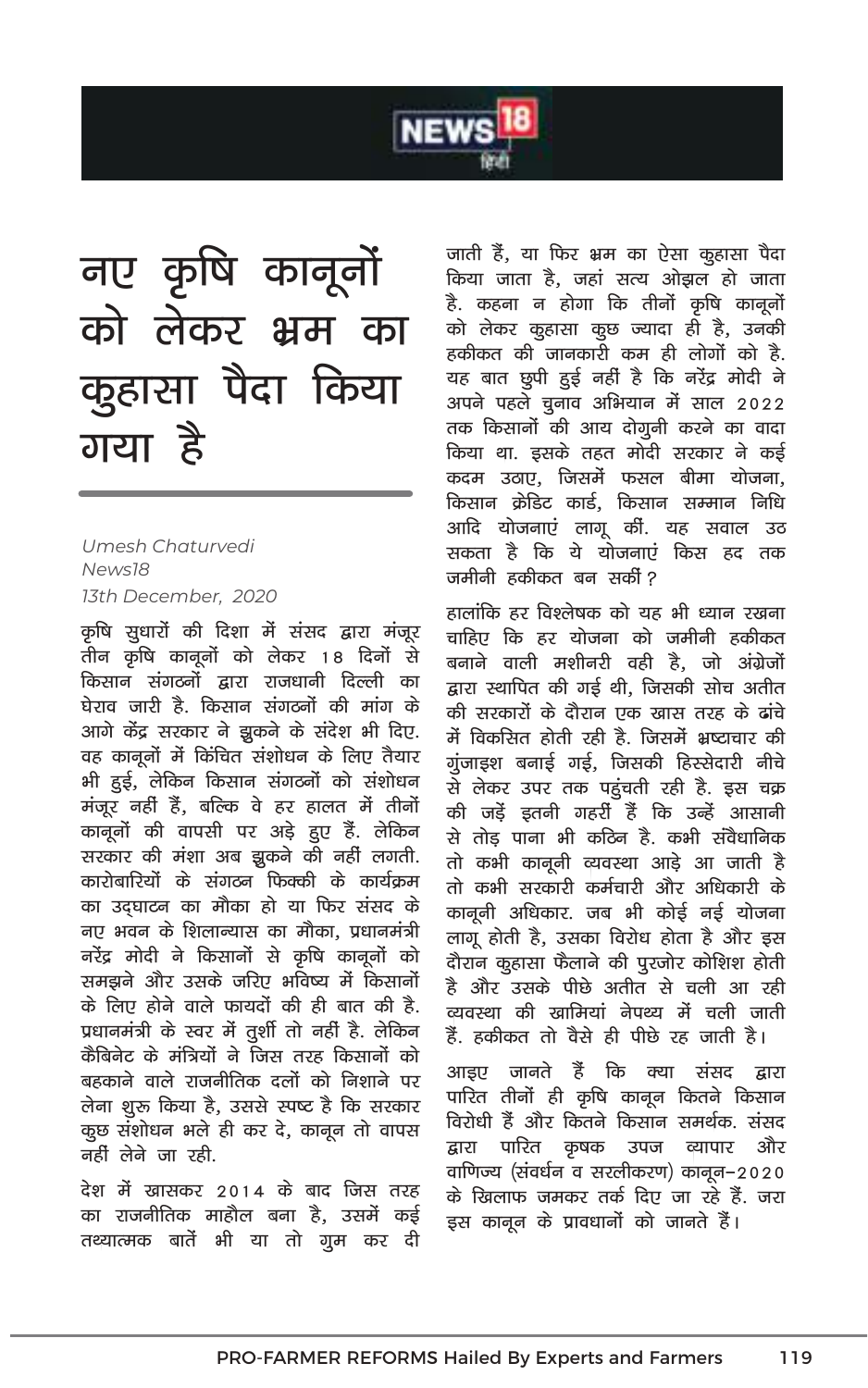इस कानून के तहत किसानों और कृषि उपज के कारोबारियों को उन कृषि उत्पाद बाजार समितियों से बाहर भी खेती की पैदावार के कारोबार की छूट दी गई है. सरकार का कहना है कि इस व्यवस्था का मकसद उपज के व्यापार व परिवहन लागत को कम करना और इसके जरिए अन्नदाताओं को उनकी उपज और पैदावार की बेहतर कीमत हासिल करने का माहौल देने के साथ ही इंटरनेट के जरिए कारोबार का तंत्र भी बनाना है।

दिल्ली को घेरे बैठे पंजाब और हरियाणा के किसान संगठनों और उनके नेताओं का दावा है कि अगर इस कानून को पूरी तरह लागू किया गया तो किसान सरकारी मंडियों से बाहर अपनी उपज बेचने को मजबूर होंगे। जिससे राज्यों को राजस्व का नूकसान होगा। क्योंकि राज्यों को मंडियों के जरिए होने वाली खरीद-बिक्री में निर्धारित राजस्व मिलता है। मंडियों की सच्चाई यह है कि इनमें खरीद बिकी बिचौलियों के जरिए की जाती है। जिन्हें कमीशन एजेंट कहा जाता है।

यूपीए सरकार ने खाद्य निगम को साल 2005 में कृषि उपज की खरीद–बिक्री के लिए कमीशन एजेंट बनाने का आदेश दिया था. इसके तहत साल 2007 से मंडियों में कमीशन एजेंट काम कर रहे हैं, जिनका कांट्रैक्ट पंद्रह साल यानी साल 2022 तक के लिए है. हकीकत तो यह है कि मंडियों के जरिए न्यूनतम समर्थन मूल्य यानी एमएसपी पर भारत में होने वाली कृषि उपज का सिर्फ छह फीसद ही खरीदा–बेचा जाता है. इसमें भी पंजाब और हरियाणा जैसे राज्य पहले नंबर पर हैं. जाहिर है कि यहीं राजस्व की कमाई ज्यादा है और यहीं कमीशन एजेंट भी है. एक आंकडे के मताबिक अकेले पंजाब में ही केंद्रीय एजेंसियां अनाज खरीद के लिए 52 हजार करोड़ खर्च कर चुकी हैं. यही वजह है कि माना जा रहा है कि जो किसान आंदोलन हो रहा है. उसमें ये कमीशन एजेंट ही ज्यादा हैं. पंजाब-हरियाणा में डन्हें आढती कहा जाता है. मंडियों में किसानों की उपज की बिक्री से मिली कूल रकम से डेढ़ से तीन फीसद कमीशन की कटौती करते हैं. दिलचस्प यह है कि इसकी वजह बताई जाती है. उपज की सफाई, छंटाई व टेका आदि. मंडियों की आमदनी इन आढ़तियों से वसुली गई फीस होती है. वैसे बिहार, केरल, मणिपूर, लक्षद्वीप, अंडमान एवं निकोबार द्वीप समूह तथा दमन एवं दीव में यह मंडी व्यवस्था नहीं हैं.

इस कानून को लेकर आंदोलनरत किसान संगठनों का आरोप है कि अगर यह व्यवस्था लागू होगी तो एमएसपी पर खरीद-बिक्री व्यवस्था खत्म हो जाएगी, जिससे अंततः कारोबारियों का उपज के कारोबार पर कब्जा हो जाएगा. किसान संगठनों का दावा है कि इससे ई-ट्रेडिंग भी खत्म हो जाएगी.तीनों कानूनों को प्रस्तुत करते वक्त ही केंद्र सरकार साफ कर दिया था कि न तो सरकारी मंडियां बंद होंगी. न ही एमएसपी प्रणाली खत्म होने जा रही है. किसान संगठनों की मांग पर सरकार इसका लिखित आश्वासन भी देने को तैयार है. सरकार का तर्क है कि चूंकि पूरानी व्यवस्था के साथ नई व्यवस्था भी बनायी जा रही है, लिहाजा प्रतियोगिता बढ़ेगी और किसानों को ही फायदा होगा. वे अपनी उपज को बेहतर दाम पर बेच सकेंगे.

संसद ने जो दूसरा कानून पारित किया है, वह है आवश्यक वस्तु (संशोधन) कानून -2020. यह एक तरह आवश्यक वस्तू अधिनियम 1955 में संशोधन है. इसके तहत कुछ प्रमुख अनाजों मसलन गेहूं, चावल, दाल, तिलहन, प्याज व आलू को आवश्यक वस्तू की सूची से हटा दिया गया है. पहले कारोबारियों के लिए इनके भंडारण की सीमा तय थी, लेकिन अब युद्ध जैसे अपवादों को छोड़कर इन उपजों के संग्रहण की सीमा तय नहीं रहेगी. किसान संगठनों ने अपने आंदोलन के लिए मध्य वर्ग को आधार बनाने के लिए तर्क दिया है कि इससे कारोबारी इन आवश्यक वस्तुओं की भंडारण की तय की गई कीमत की सीमा इतनी अधिक होगी. जिसका इस्तेमाल कारोबारी कालाबाजारी के लिए करेंगे. तब इन जरूरी और दैनिक आवश्यकता वाली उपजों की महंगाई बढेगी. किसान संगठनों का आरोप है कि इससे बडी कंपनियां और कारोबारी आवश्यक वस्तूओं का भंडारण बढ़ाकर किसानों को अगली बार अपनी उपज औने–पौने दाम पर खरीदने के लिए दबाव बनाएंगी.

यह भी सच है कि भंडारण की उचित व्यवस्था न होने और कोल्ड स्टोर के साथ ही खाद्य पसंस्करण की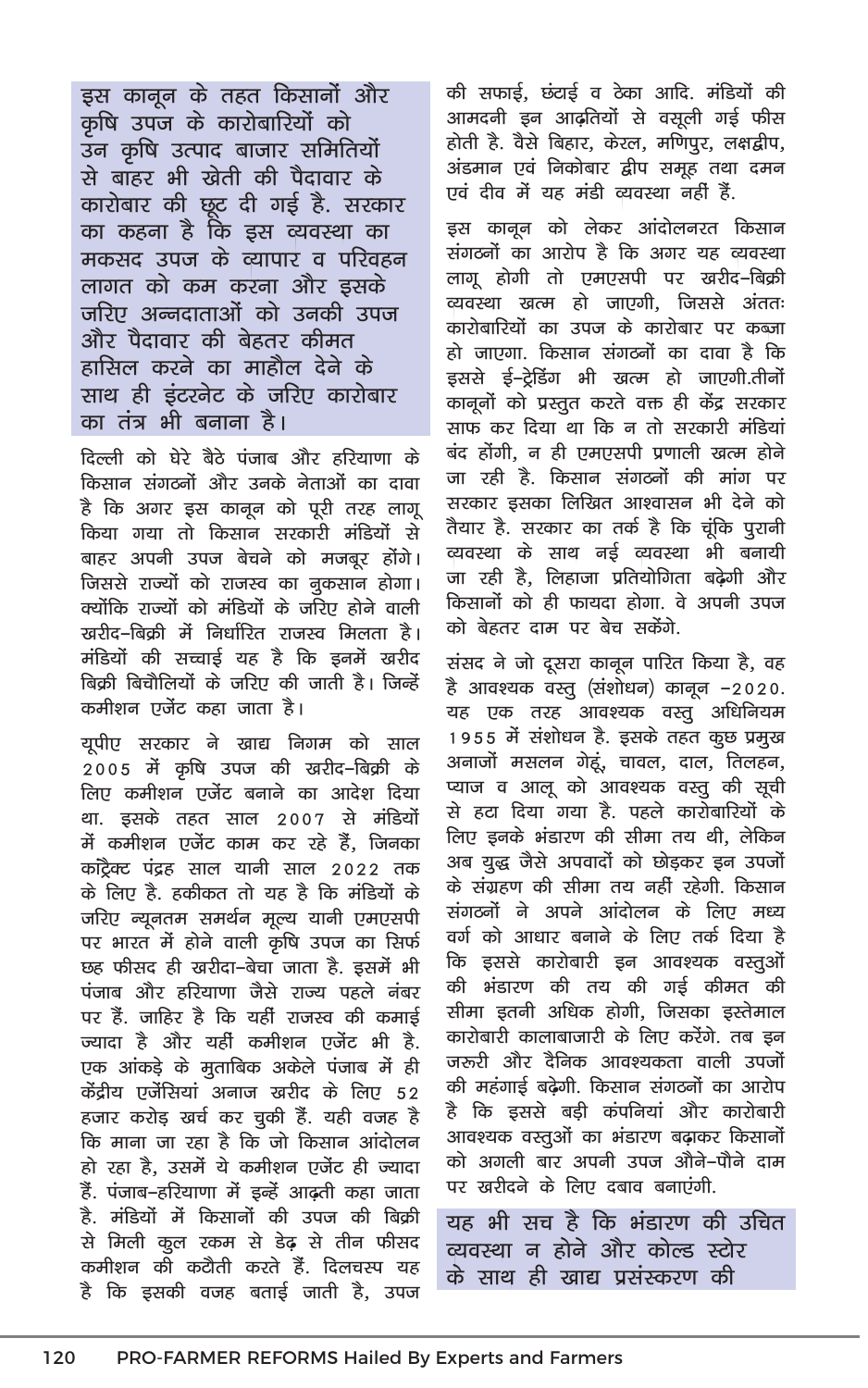कमी के चलते देश में अनाज और सब्जियों का एक बडा हिस्सा हर साल बर्बाद हो जाता है। सरकार का तर्क है कि इस कानून से जहां निजी निवेशक भंडारण क्षमता बढाने के साथ ही कोल्ड स्टोरेज बनाने के लिए आगे आएंगे, वहीं खाद्य प्रसंस्करण उद्योग में भी निवेश बढ़ेगा। इससे उपज बर्बाद नहीं होंगे, आलू व प्याज जैसी जल्द खराब होने वाली उपजो की भी ज्यादा खरीद हो सकेगी।

भंडारण व्यवस्था, कोल्ड स्टोरेज बढ़ने से खरीद में कम्पीटिशन होगा, जिससे अंततः किसानों को फायदा होगा. चूंकि कृषि उद्योग में निवेश बढेगा. लिहाजा रोजगार भी बढेंगे. फिर सरकार का कहना है कि अगर अनाज की कीमतें ज्यादा बढीं तो वह भंडारण की सीमा भी तय करेगी. किसान राज्य सरकार की कृषि उत्पाद बाजार समितियों (एपीएमसी) यानी मंडियों में अपने उत्पाद बेचते थे. जिस तीसरे कानून से किसान संगठनों को आपत्ति है, वह है कृषक (सशक्तीकरण व संरक्षण) मूल्य आश्वासन और कृषि सेवा करार कानून–2020. इस कानून के जरिए किसानों को कृषि कारोबार करने वाली कंपनियों, खाद्य प्रसंस्करण इकाइयों, थोक कारोबारियों निर्यातकों व संगठित खुदरा कारोबारियों विक्रेताओं से सीधे जोडने की व्यवस्था की गई है. इस कानून के जरिए सरकार का प्रयास उपज का बुवाई के पहले ही कारोबारियों से तय कीमत पर करार कराने का है. इस कानून के जरिए सरकार की कोशिश छोटी जोत वाले किसानों को सामहिक और देका आधारिक खेती करने का फायदा पहुंचाना है. वैसे भी देश के करीब 86 फीसद किसानों के पास दो एकड़ यानी पांच हेक्टेयर से कम जोत है. इस कानून के तहत पांच हेक्टेयर से कम खेत वाले किसानों को समूह व अनूबंधित कृषि का फायदा दिलाना है.

किसान संगठनों का आरोप है कि इस कानून के लागू होने से ठेका खेती के करार में किसानों की हालत खराब होगी और वे मोलभाव नहीं कर पाएंगे. किसान संगठनों का आरोप है कि इससे बड़ी कंपनियां, निर्यातक, थोक कारोबारी के साथ ही खाद्य प्रसंस्करण वाली इकाइयों को ही फायदा होगा. वे किसानों को दबाएंगी और अंततः किसानों की जमीनें

पूंजीपति और कारपोरेट घराने हड़प लेंगे. नए कृषि कानूनों को ज्यादातर किसान तफसील से नहीं जानते. लेकिन किसानों को सबसे ज्यादा उनकी जमीनें हड़पने और कृषि संस्कृति को खत्म करने का ही डर दिखाया जा रहा है. हालांकि इस कानून में साफ प्रावधान है कि किसान जब चाहें कंपनी या कारोबारी से करार तोड सकते हैं. लेकिन अधबीच में ही अगर कंपनियां करार तोड़ेंगी तो उन्हें इसका खामियाजा जुर्माने के तौर पर भूगतना होगा. अगर विवाद नहीं थमा तो इनका निबटारा भी तय मियाद में ही पूरा होगा.

इस कानून में स्पष्ट किया गया है कि हर हाल में खेत और फसल दोनों का मालिक हर रिथति में किसान ही रहेगा. सरकार का दावा है कि इससे किसानों को पहले की तरह हो रही कांट्रैक्ट खेती से छटकारा मिलेगा, जिसमें किसानों के लिए रिथतियां ठीक नहीं थीं. पहले ठेका खेती का तरीका अलिखित था. जिसके तहत देश के कई इलाकों में आलू, कुछ अन्य सब्जियां, गन्ना, कपास, चाय, कॉफी और फूलों की खेती का ही अनुबंध होता था. वैसे कुछ राज्यों ने इसके लिए नियम बनाए हैं. बहरहाल सरकार का दावा है कि इस कानून से कृषि क्षेत्र में शोध के निजी क्षेत्र के भी लोग आएंगे. चूंकि छोटी जोत वाले किसानों की आय कम है, लिहाजा वे आधूनिक खेती के लिए उपकरण आदि की खरीद नहीं कर पाते थे. अनुबंध के तहत उन्हें बेहतर उपज हासिल करने के लिए संबंधित कारोबारी या कंपनी इसकी सहूलियत भी उपलब्ध करा पाएगी. इसके अलावा वैश्विक मंडियों में अपनी उपज को बेचने के लिए किसान को अपनी उपज की गुणवत्ता की जांच कराने, उसकी ग्रेडिंग कराने के साथ ही परिवहन आदि की समस्या से छूटकारा मिलेगा.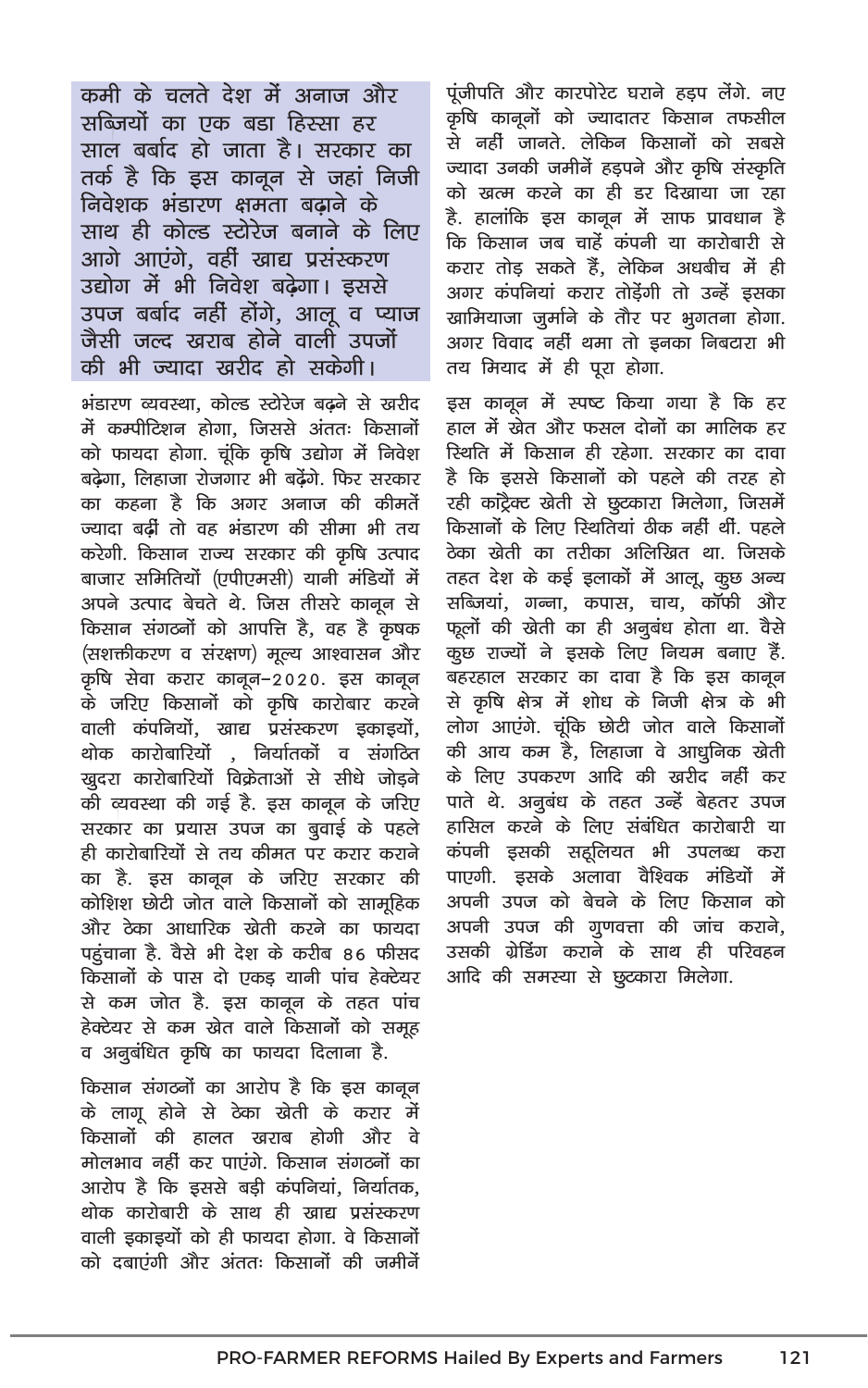

## तीन दशक पहले ही पड़ गई थी कृषि कानून की नींव, मोदी सरकार बस अमल में लाई

#### Ravi Parashar 13th December 2020 News<sub>18</sub>

साल 2014 में केंद्र में प्रधानमंत्री नरेंद्र मोदी के नेतृत्व में बनी सरकार ने बहुत से ऐसे मुद्दों पर दो ट्रक फैसले किए हैं, जिन्हें छूना तक दुसरी सरकारें बेहद जोखमि का काम मानती रही हैं. चाहे नोटबंदी का फैसला हो या फिर पीओके में सर्जिकल स्ट्राइक का निर्णय या पाकिस्तान में आतंकी ठिकानों पर सीधे हमले का मामला हो. भारत ने मोदी काल में फैसले लेने में देर नहीं लगाई. अब कृषि सुधार कानून बनाना भी मोदी सरकार का ऐसा ही साहस भरा कदम कहा जा सकता है. पंजाब समेत कई राज्यों के किसान दिल्ली को घेर कर आंदोलन कर रहे हैं और केंद सरकार ने भी काननों में किसानों की मांगों के हिसाब से उचित संशोधन का वादा कर लचीला रुख अखतियार कर लिया है, फिर भी किसान कृषि सूधार कानूनों को रद्द करने पर ही अड़े हैं. इससे ये समझ में आ रहा है कि विपक्षी पार्टियां सिर्फ और सिर्फ मोदी विरोध में किसानों के इस आंदोलन को हवा देने में जूटी हैं.

भारत कृषि प्रधान देश है. ऐसे में पिछले सात दशक में अगर हमारे देश में किसानों की हालत नहीं सूधरी है, तो इसके लिए राजनैतिक इच्छाशक्ति की कमी को ही जिम्मेदार ठहराया जाना चाहिए. सही है कि औद्योगीकरण और आधुनिकीकरण समय की मांग होती है. लेकिन खेती पर उचित ध्यान नहीं दिए जाने की वजह से ही आज किसानों की यह हालत हुई है. जब सभी पेशों में आमदनी में बेहताशा इजाफा हो चुका है, तब किसानों की आय उसी अनुपात में क्यों नहीं बढ़ी. यह अहम सवाल है और इसका जवाब सभी राजनैतिक पार्टियों को देना चाहिए. जो कांग्रेस किसानों से जुड़े कानूनों को वापस लेने की मांग कर रही है, क्या करीब 55 साल तक उसकी केंद्र सरकारों ने देश पर शासन नहीं किया है ? एमएसपी की प्रशासनिक व्यवस्था को संवैधानिक जामा पहनाने का काम कांग्रेस और दूसरी गैर-बीजेपी पार्टियों ने क्यों नहीं किया ?

असल में जो कृषि कानून अभी बनाए गए हैं, उनकी सिफारिश तीन दशक पहले की गई थी. तथ्य यह है कि 26 जुलाई, 1990 को एक उच्चाधिकार संपन्न समिति ने यही सिफारिशें की थीं. तब विश्वनाथ प्रताप सिंह प्रधानमंत्री थे और चौधरी देवीलाल उप–प्रधानमंत्री थे. उनके पास केंद्रीय कृषि मंत्री का भी कार्यभार था. चौधरी साहब तो किसान ही थे. लेकिन तत्कालीन सरकार की हिम्मत उन सिफारिशों को लागू करने के लिए कानून बनाने की नहीं हुई, तो इसके मूल में यही डर था कि अगर ये कानून बना दिए गए. तो कुछ राज्यों के साधन संपन्न किसान नाराज हो सकते हैं.

अगर 1990 में या उसके कूछ वर्ष बाद कृषि सुधार कानून लागू कर दिए गए होते. तो आज हालात कूछ और ही होते. पूर्व केंद्रीय कृषि मंत्री सोमपाल शास्त्री भी मानते हैं कि मोदी सरकार जो कानून लेकर आई है, उसकी अवधारणा बहुत पुरानी है.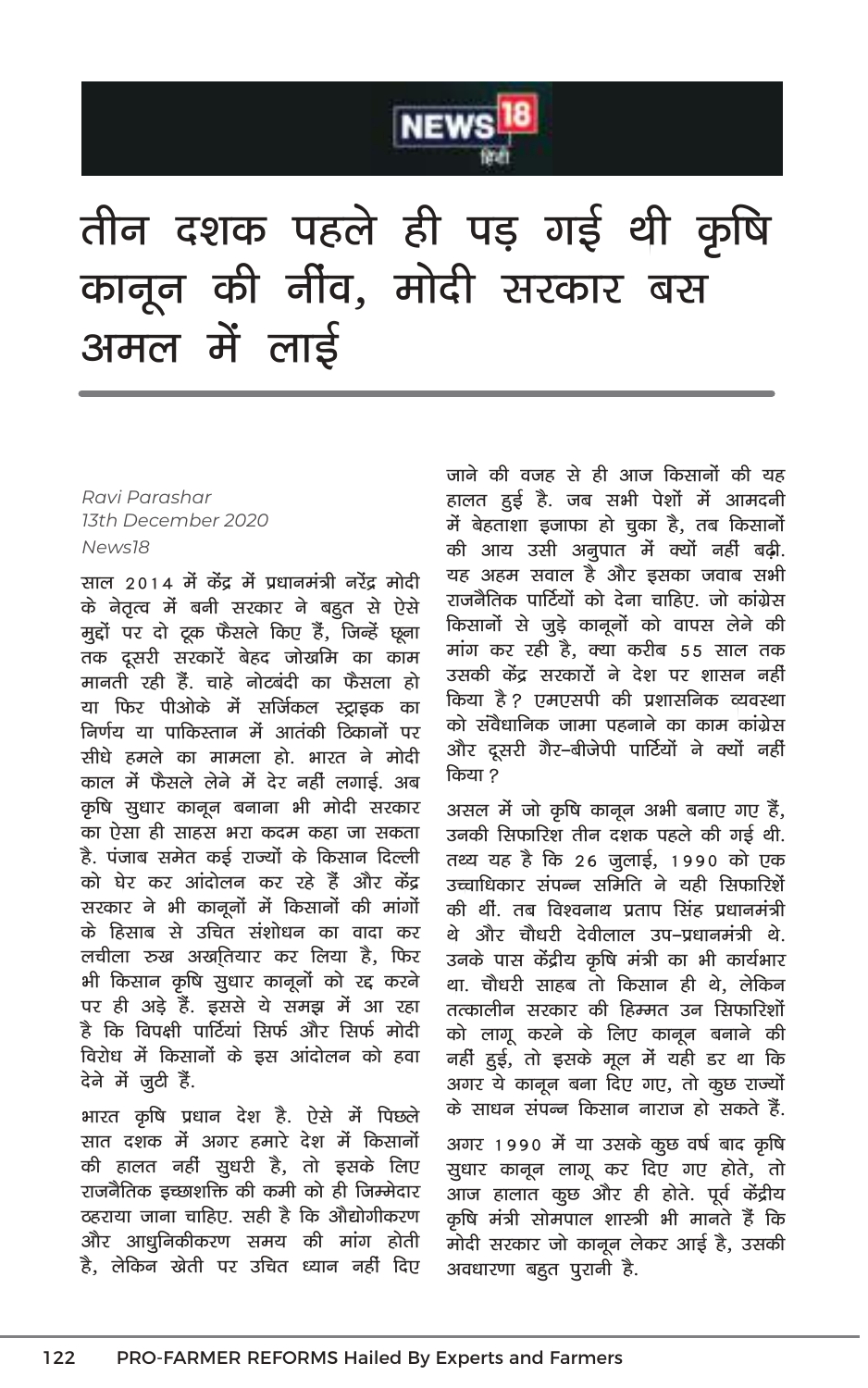शास्त्री के मूताबिक 1990 से लेकर करीब दो दर्जन बार उस समय की गई सिफारिशों पर संसदीय समतियों और दूसरी समितियों ने विचार किया, लेकिन कोई सरकार कानून बनाने का साहस नहीं जुटा सकी. देश में आढती प्रणाली यानी बिचौलियों वाली व्यवस्था की जड़ें राजनीति में इतनी गहरी हैं. खासकर पंजाब में किसी सरकार ने कृषि सूधार के जरिये किसानों की आमदनी बढ़ाने के लिए सार्थक कदम नहीं उठाए।

अब मोदी सरकार ने साहस भरा फैसला किया है, तो अपना वजूद तलाश रहे विपक्ष को उसे घेरने का एक और बहाना मिल गया है. लेकिन देश भर में हडताल कराने से या फिर दिल्ली–एनसीआर के लोगों की दैनिक दिनचर्या पर ग्रहण लगा देने से सही बात को सही नहीं कहा जाना चाहिए? सरकार किसानों से बातचीत करने का इरादा रखती है, कर भी रही है, लेकिन उनका एक सर नहीं होने की वजह से कोई नतीजा अभी तक नहीं निकला है. ऐसे में क्या होगा?

देश में किसानों के करीब 500 संगठन हैं. क्या कोई राजनैतिक पार्टी इस सवाल का उचित जवाब दे सकती है कि इतने संगठन क्यों खडे हो गए? जाहिर है कि किसानों को वोट बैंक या उनकी मेहनत के बूते अपनी जेबें भरने वाले तबकों ने अपना उल्लू सीधा करने के लिए किसान संगठनों का जाल बुन रखा है. जयादातर किसान संगठनों ने किसानों की बुनियादी समस्याओं को लेकर कभी बडे आंदोलन नहीं किए. ये संगठन सही दिशा में कदम बढ़ाते, तो आज किसानों की ऐसा हालत नहीं होती।

आज नहीं तो कल मौजूदा किसान आंदोलन भी खत्म हो जाएगा। मोदी सरकार किसानों की मौजूदा मांगें जस की तस मान भी सकती है या फिर किसान कानूनों में संशोधन के केंद्र सरकार के रवैये पर सहमत भी हो सकते हैं, लेकिन क्या सिर्फ एमएसपी को कानूनी दर्जा देने से पूरे देश के किसानों की समस्याओं का अंत हो जाएगा ? क्या कृषि सुधार को लेकर देश में सार्थक बहस नए सिरे से नहीं शुरू होनी चाहिए ? क्या कैश कॉप्स के कॉन्सेप्ट पर

फिर से विचार नहीं किया जाना चाहिए ? क्या मिश्रित खेती की पुरानी प्रणाली को दोबारा लागू करने के लिए किसान संगठन किसानों को मना पाएंगे? जमीन के नीचे पानी का स्तर घटता जा रहा है, मानसून की बारिश अनिश्चिय की जमीन पर बरसने लगी है और प्लास्टिक की वजह से नालियां-नाले जाम होने की वजह से बारिश का बेशकीमती पानी जमीन में न जाकर बर्बाद हो रहा है, क्या ऐसे विषयों पर व्यापक जागरूक विमर्श खड़ा नहीं किया जाना चाहिए? किसान संगठनों को चाहिए कि अगर देश के अन्नदाता को ख्रशहाल बनाना है, तो बुनियादी स्तर पर काम कम से कम अब तो शुरू करें.

सरकारें तो कानून बना सकती हैं, लेकिन उनका पालन तो देश के नागरिकों को ही करना है. जब कोई क्रांतिकारी कदम उठाया जाता है, तब उसका विरोध मानवीय स्वभाव है।

देश में जब कंप्यूटर क्रांति का सूत्रपात हुआ, तब किसी श्रमिक संगठन ने खुशी जाहिर नहीं की. सभी श्रमिक संगठनों को आशंका थी कि कंप्यूटर आने के बाद बेरोजगारी बढ जाएगी. लेकिन क्या ऐसा हुआ? हरगिज नहीं हुआ, बल्कि अब तो कंप्यूटर का ज्ञान न होना रोजगार में बाधक है।

अब अगर मोदी सरकार ने वर्ष 2022 तक किसानों की आय दोगूनी करने के अपने वादे को निभाने के लिए कूछ कड़े फैसले उनके हित में हए हैं, तो उन्हें लागू होने दीजिए. सरकार तो आज भी किसानों की मांगों के अनूसार कानूनों को नया स्वरूप देने को तैयार है. भविष्य में भी संविधान संशोधन की सूपरिभाषित प्रक्रिया है ही. लिहाजा डरने जैसी कोई बात ही नहीं है. कृपया अराजक मत बनिए. मोदी सरकार के साहसी फैसले को संशोधित रूप में लागू तो होने दीजिए।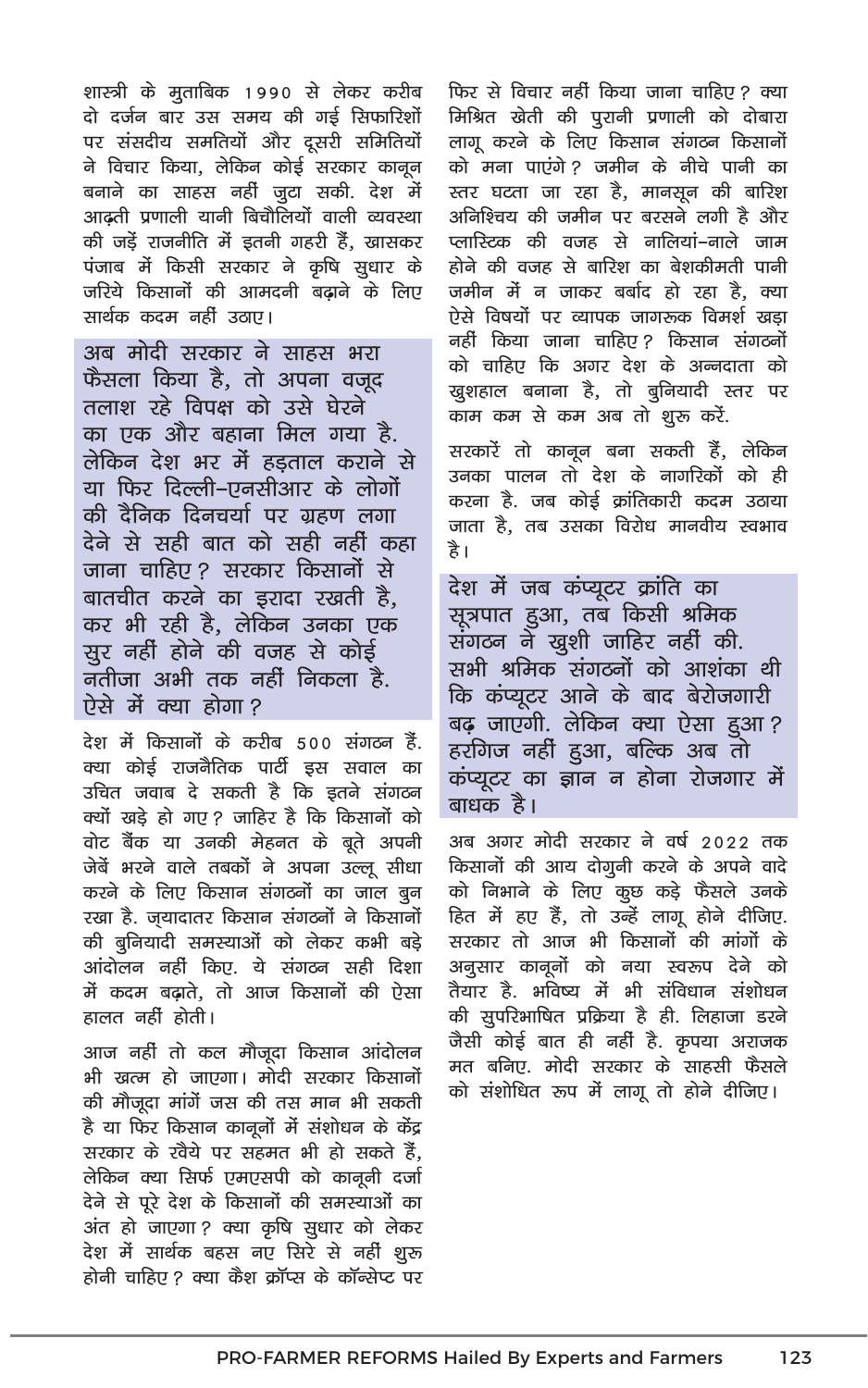

कृषि कानूनों के खिलाफ किसान आंदोलन के जरिये राजनीतिक दल संकीर्ण हितों को पूरा करने की फिराक में

#### Fditorial Jagran 13th December, 2020

तीन नए कृषि कानूनों के खिलाफ दिल्ली की सीमाओं पर चल रहा किसानों का आंदोलन अब जो रूप ले चुका है उससे यह नहीं लगता कि किसान संगठन अपनी मांगों को लेकर गंभीर हैं। अब तो उनकी अगंभीरता का परिचय इससे भी मिल रहा है कि कुछ संगठन भीमा-कोरेगांव में हिंसा के साथ-साथ दिल्ली दंगों के आरोपितों के बचाव में उतर आए हैं <u>और वह भी यह जानते हुए कि इन सब पर</u> इतने गंभीर आरोप हैं कि अदालतों ने उन्हें जमानत देने से भी परहेज किया है। आखिर इस तरह के लोगों का समर्थन कर या समर्थन लेकर किसान संगठन क्या हासिल करना चाहते हैं और देश को क्या संदेश देना चाहते हैं ? खेती-किसानी का दंगों और हिंसा के आरोपितों से क्या संबंध है? क्या लोकतंत्र और विरोध के अधिकार का यही अर्थ है?

#### कृषि मंत्री ने किसानों से कहा– असामाजिक तत्वों को अपने आंदोलन का हिस्सा बनने का अवसर न दें यह उचित है कि केंद्रीय कृषि मंत्री नरेंद्र सिंह तोमर ने जिद पर अडे किसान संगठनों को यह नसीहत दी कि वे असामाजिक तत्वों को अपने

आंदोलन का हिस्सा बनने का अवसर न दें, लेकिन यह मानने के अच्छे–भले कारण हैं कि अब यह किसानों का आंदोलन मात्र नहीं रह गया है। चूंकि इसमें वे लोग हावी हो गए हैं जिनका लोकतंत्र और संवाद में विश्वास संदिग्ध है इसलिए आंदोलन की आड में एक अलग एजेंडे को पूरा करने की कोशिश की जा रही है। इसकी पुष्टि इससे भी होती है कि गतिरोध दूर करने के लिए सरकार के हर प्रस्ताव को न केवल खारिज किया जा रहा है, बल्कि विरोध के नाम पर ऐसे तौर–तरीके अपनाने की धमकी दी जा रही है जो अलोकतांत्रिक और व्यवस्था भंग करने वाले हैं। ऐसे तौर-तरीके वैचारिक अतिवाद की निशानी हैं। यह अतिवाद एक चुनी हुई सरकार के शासन करने के अधिकार को भी स्वीकार नहीं कर पा रहा है। अब यह साफ है कि इस आंदोलन के जरिये राजनीतिक दल भी अपने संकीर्ण हितों को परा करने की फिराक में हैं और वामपंथी अतिवाद-नक्सलवाद से प्रेरित संगठन भी।

#### पंजाब के किसानों का रुख विरोधाभासी

इस आंदोलन को लेकर पंजाब के किसानों का रुख विचित्र और विरोधाभासी है। यह वह राज्य है जिसने हरित क्रांति में सबसे अधिक योगदान दिया और आज राजनीतिक उकसावे पर यहीं के किसान एक और हरित क्रांति में बाधक बन रहे हैं। पंजाब की कांग्रेस सरकार और अकाली दल ने न केवल राजनीतिक लाभ के लिए किसानों को सड़कों पर उतारा, बल्कि वे उन्हें उकसा भी रहे हैं। पंजाब में काट्रैक्ट फार्मिंग 2006 से ही लागू है। इससे यहां के किसान लाभान्वित भी हुए हैं और अब जब इसी व्यवस्था को नए कानूनों का अंग बनाया .<br>गया है तो केवल यह डर दिखाकर उसका विरोध किया जा रहा है कि कॉरपोरेट जगत किसानों की जमीन हथिया लेगा। यह हौवा तब खडा किया जा रहा है जब ऐसा एक भी मामला सामने नहीं आया जब किसी किसान की जमीन कॉरपोरेट ने हथिया ली हो। किसान एक तरफ कॉरपोरेट जगत का हौवा खड़ा कर रहे हैं और दूसरी तरफ उन आदृतियों के हितों की चिंता करके सड़कों पर उतरे हुए हैं जो खुद भी व्यापारी ही हैं। कूछ किसान संगठन यह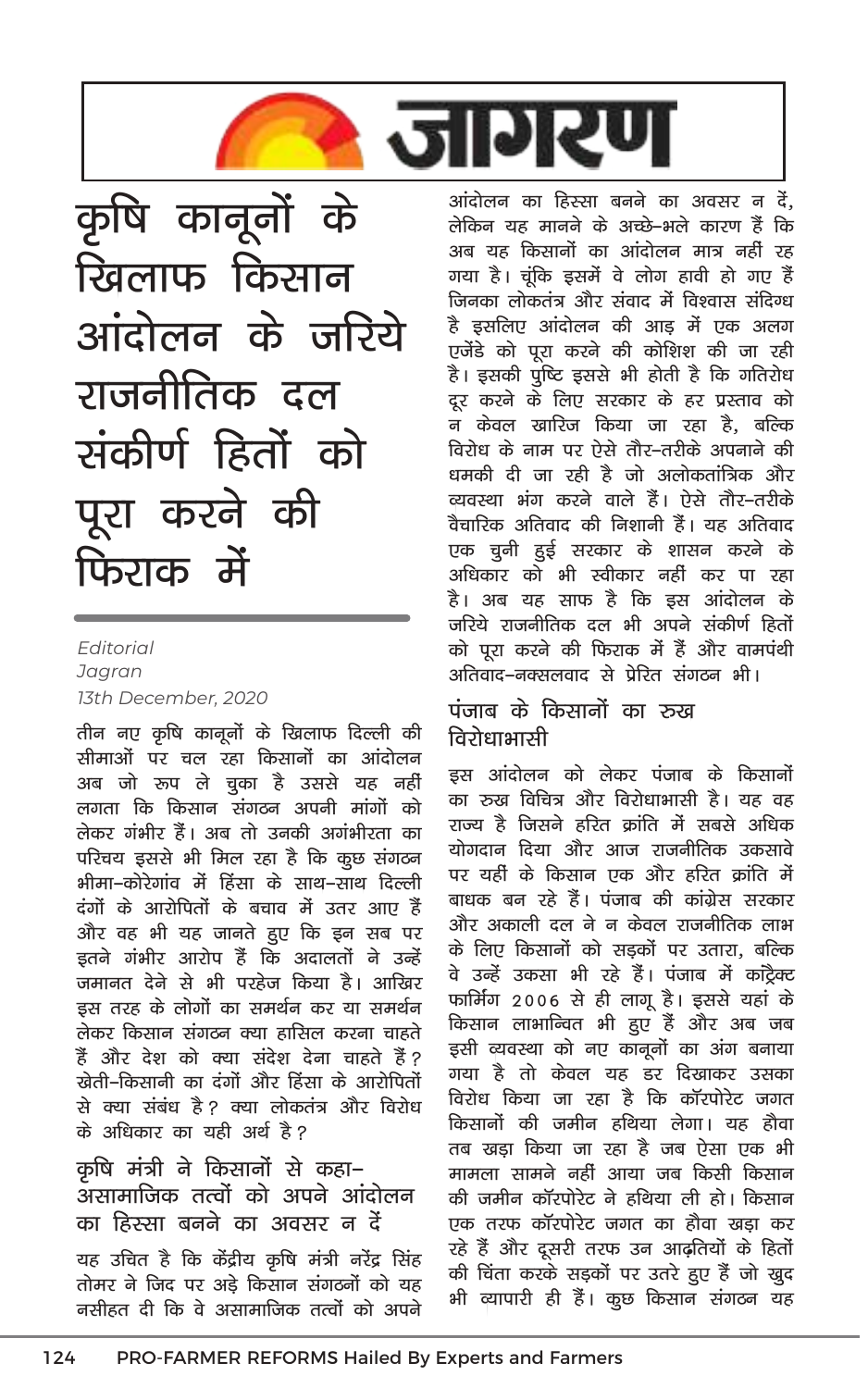भी देखने–समझने से इन्कार कर रहे हैं कि वे उन लोगों के हाथों का खिलौना बनने का काम कर रहे हैं जो इस मामले का अंतरराष्ट्रीयकरण करने पर तुले हुए हैं।

#### नए कृषि कानूनों के विरोध में किसान संगठन मनमानी पर आमादा

नए कृषि कानूनों के विरोध में किसान संगठन और उनका साथ दे रहे लोग किस तरह मनमानी पर आमादा हैं, इसका प्रमाण कई दौर की वार्ता की नाकामी तो है ही. किसानों की अर्तीकिक मांगें भी हैं। पहले उनका विरोध केवल नए कानूनों पर केंद्रित था, लेकिन अब उन्होंने प्रदूषण की रोकथाम के लिए प्रस्तावित कानून में पराली जलाने पर दंड के प्रावधान को वापस लेने और बिजली सब्सिडी में सूध ाार के खिलाफ भी जिद पकड ली है। किसान संगठन यह भी समझने के लिए तैयार नहीं कि मंडी कानून पर राज्य फैसला लेने के लिए स्वतंत्र हैं।

कृषि में पूंजी निवेश, नई तकनीक और उद्योगीकरण समय की मांग

अपने देश की लगभग 70 प्रतिशत आबादी इस समय कृषि से जूड़ी हुई है। अगर इतनी बडी आबादी की आय नहीं बढेगी और वह सशक्त नहीं होगी तो क्या देश का विकास संभव है ? क्या कृषि में पुंजी निवेश, नई तकनीक और उद्योगीकरण समय की मांग नहीं है ? क्या निजी निवेशक इस आश्वासन के बिना निवेश के लिए राजी होंगे कि वे अपने हिसाब से कृषि में उत्पादन करा सकें?

किसान संगठनों को यह समझना चाहिए कि कृषि में निजी निवेश की भागीदारी मात्र दो प्रतिशत है और यह क्षेत्र तब तक प्रगति नहीं कर सकता जब तक इसमें नए निवेशक नहीं आएंगे। यह स्पष्ट है कि किसान संगठनों को उकसाने और भडकाने का काम वे संगठन कर रहे हैं जो विचारधारा के स्तर पर निजी निवेश के खिलाफ हैं और यह मानते हैं कि सब कुछ सरकार के स्तर पर ही किया जाना चाहिए। मूक्त बाजार वाली अर्थव्यवस्था उन्हें स्वीकार नहीं।

नए कृषि कानूनों पर संसद में बहस को लेकर विपक्षी दलों का तर्क

#### आधारहीन

विपक्षी दलों का यह तर्क आधारहीन है कि नए कृषि कानूनों पर संसद में बहस नहीं हुई। तथ्य यह है कि मानसून सत्र में जब इनसे संबंधित विधेयक संसद में लाए गए थे तब उन पर 12 घंटे बहस हुई थी। यह बात अलग है कि विपक्षी दलों की दिलचस्पी मोदी सरकार को कोसने में थी।

न्यूनतम समर्थन मूल्य यानी एमएसपी समाप्त होने का डर दिखाने में हर विपक्षी दल आगे था। विपक्षी दलों ने यह रुख तब अपनाया जब वे अच्छी तरह जानते हैं कि एमएसपी को कानूनी रूप नहीं दिया जा सकता, क्योंकि केंद्र सरकार देश भर का खाद्यान्न नहीं खरीद सकती।

बहुमत वाली मोदी सरकार को संवेधानिक दायरे में फैसले करने से कोई रोक नहीं सकता

किसान आंदोलन में जैसे तत्वों की घुसपैठ हो चूकी है उसके बाद मोदी सरकार के लिए यह आवश्यक हो जाता है कि वह न तो किसी दबाव को स्वीकार करे और न ही ऐसे कोई संकेत दे कि वह चंद लोगों की मनमानी के आगे झुकने के लिए तैयार है। यह इसलिए आवश्यक है, क्योंकि कोई भी न तो एक बहुमत वाली सरकार को संवैधानिक दायरे में फैसले करने से रोक सकता है और न ही दिल्ली में एक और शाहीन बाग बनाने की डजाजत दी जा सकती है। यह स्वीकार नहीं किया जा सकता कि

जो दल अथवा संगठन भाजपा और प्रधानमंत्री मोदी का राजनीतिक रूप से सामना नहीं कर पा रहे हैं वे अराजकता के सहारे अपने मंसूबे पूरे करने की कोशिश करें और ऐसा करते हुए लोकतंत्र की दुहाई भी दें। रेलवे ट्रैक रोकना, सड़कें बाधित करना और किसी प्रतिष्ठान पर तोड़फोड़ की अपील करना विरोध के लोकतांत्रिक तौर–तरीके नहीं हैं। ऐसे तौर–तरीकों को न तो जनता की सहानुभूति और समर्थन मिल सकता है और न ही सरकार की हमदर्दी।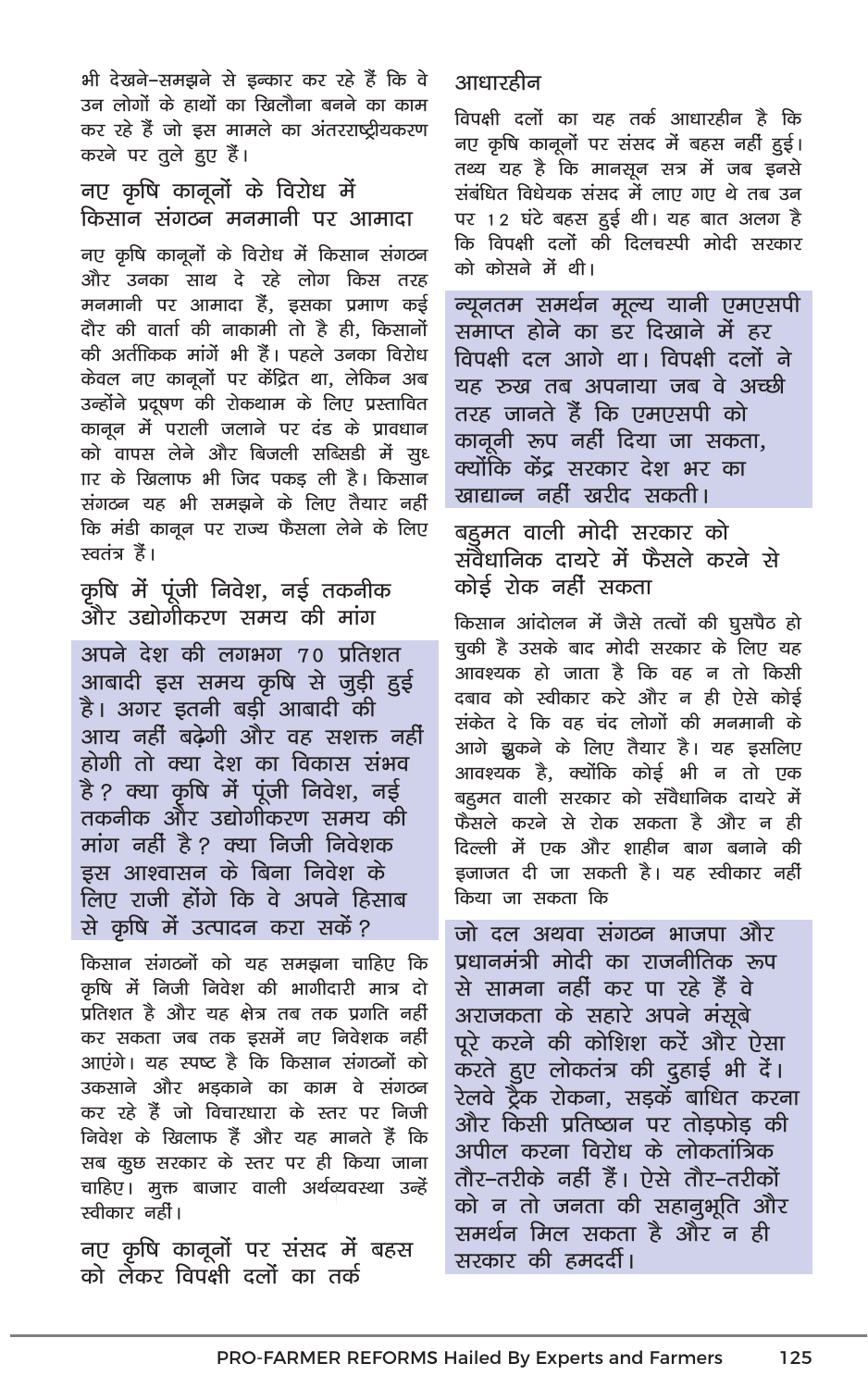

### उचित रूप से लागू हुए तो खेती का कायाकल्प करने वाले हैं मोदी सरकार के ये तीनों कृषि कानून

**Ashok Gulati** Jagran 11th December] 2020

कृषि क्षेत्र में सुधार के लिए मोदी सरकार के नए कानूनों का किसानों के एक वर्ग द्वारा तीखा विरोध जारी है। इन किसानों के मन में शंका है कि नए कृषि कानूनों से उनकी आमदनी खतरे में पड सकती है। यह स्थिति तब है जब पधानमंत्री नरेंद

मोदी भरोसा दिला चुके हैं कि न तो न्यूनतम समर्थन मूल्य यानी एमएसपी व्यवस्था समाप्त होने जा रही है और न ही मंडी व्यवस्था। इससे किसानों को आश्वस्त होना चाहिए. लेकिन वे उलटे आक्रोशित हो रहे हैं। कूछ राजनीतिक दल इन किसानों का भ्रम और बढ़ा रहे हैं।

केंद्र ने जो तीन कृषि कानून बनाए हैं, उनकी लंबे अर्से से प्रतीक्षा की जा रही थी। जैसे आवश्यक वस्तू अधिनियम की व्यवस्था तब बनाई गई थी. जब हम अपनी आबादी का पेट भरने में ही सक्षम नहीं थे। इसके उलट आज ऐसे अधिशेष की स्थिति है कि भारतीय खाद्य निगम यानी एफसीआइ के गोदामों में अनाज रखने के लिए पर्याप्त जगह ही नहीं। ऐसे में भारत को खाद्यान्न के मोर्चे पर अकाल से अधिशेष की स्थिति का लाभ उठाने की दिशा में अग्रसर होना ही होगा। इसी कारण सरकार ने आवश्यक वस्तु अधिनियम में संशोधन का उचित फैसला किया है।

पल भर में किसानों की उपज का मनमाने दामों पर हो जाता है सौदा इसी तरह कृषि उत्पादन एवं विपणन समिति यानी एपीएमसी से जुड़े कानून में संशोधन भी समय की मांग है।

आप देश की किसी भी मंडी में जाकर देख सकते हैं कि कैसे पल भर में किसानों की उपज का मनमाने दामों पर सौदा हो जाता है। इससे कमीशन एजेंटों को तो बढ़िया फायदा मिल जाता है. लेकिन किसान अपेक्षित लाभ से वंचित रह जाते हैं। ऐसे में एपीएमसी कानून में सूधार से किसानों के लिए आवश्यक विकल्पों का बढना तय है और इससे खरीदारों के बीच प्रतिस्पर्धा भी बढेगी।

इसी तरह अनुबंध खेती से जुड़े कानून भी किसानों को राहत पहुंचाएंगे। अमूमन किसान पिछली फसल के दाम देखकर ही अगली फसल की तैयारी करते हैं, लेकिन अनूबंध कृषि के जरिये वे भविष्य की फसल की कम .<br>से कम जोखिम के साथ बेहतर योजना बना सकते हैं। यह तथ्य किसी से छिपा नहीं कि किसानों को फसल उगाने से अधिक उसे बेचने में कहीं ज्यादा मुश्किल होती है। ये कानून काफी हद तक इस समस्या का समाधान करने में सक्षम हैं। इसी तरह आपूर्ति शुंखला बेहतर होने से उपभोक्ताओं का भी भला होगा। ये तीनों कानून यदि उचित रूप से लागू हुए तो इनमें भारतीय कृषि और किसानों की कायापलट करने की पूरी क्षमता है।

पेच फंसाकर नहीं होने वाला कूछ भी हासिल

इसके बावजूद इन कानूनों का विरोध समझ से परे है। इस विरोध में एक स्पष्ट रुझान भी दिख रहा है कि यह मुख्य रूप से पंजाब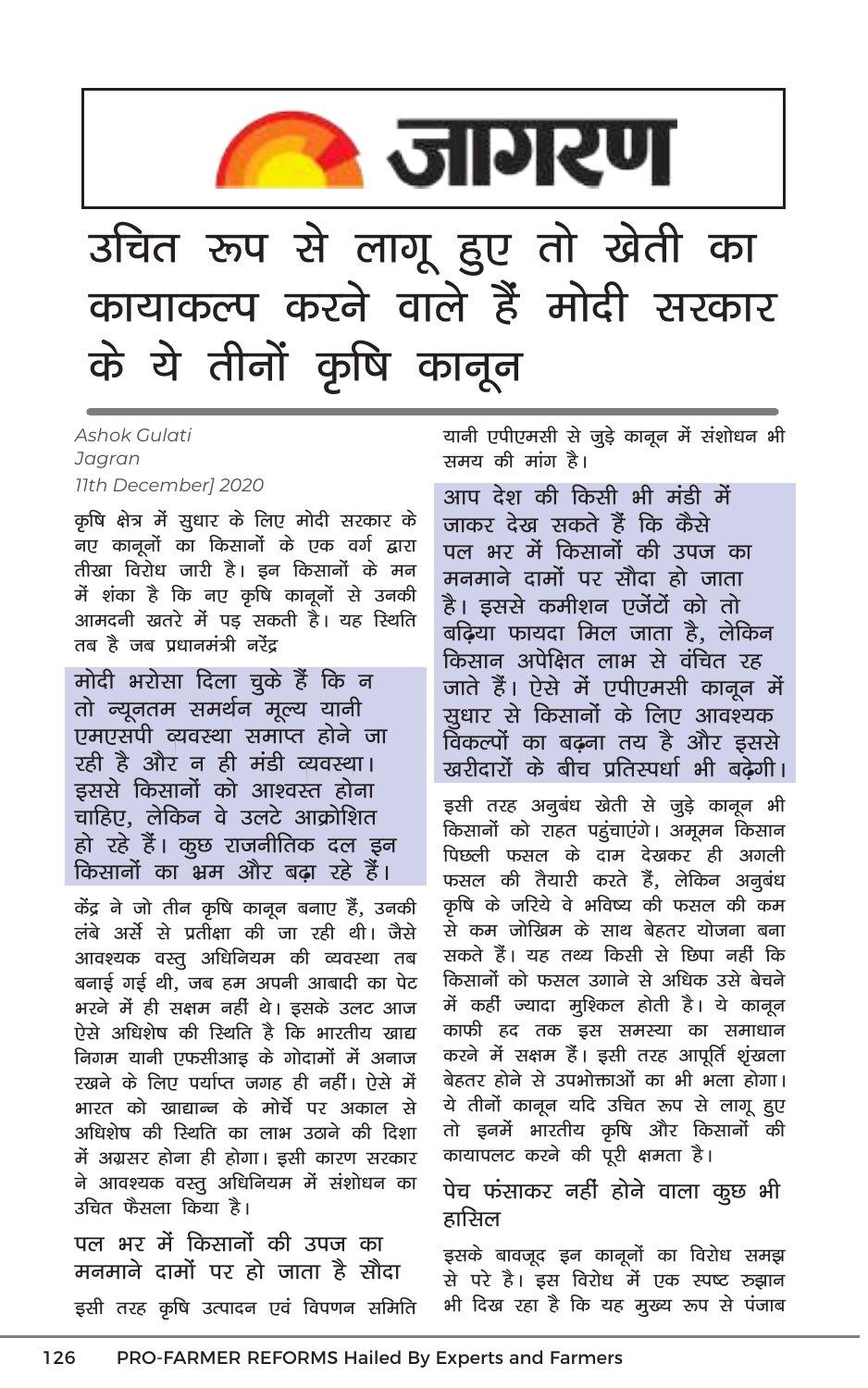के किसानों द्वारा किया जा रहा है। इसकी पडताल करें तो यही पाएंगे कि पंजाब में एफसीआइ बडे पैमाने पर खरीद करता है। ऐसे में वहां के किसानों को लगता है कि मंडी व्यवस्था उनके लिए पूरी तरह उपयुक्त है। फिर आढतियों के आर्थिक हित और राज्य सरकार को मिलने वाले करीब 5,000 करोड रुपये के राजस्व का भी पहलू है। ऐसे में आढतियों और राज्य सरकार को ये अपने हाथ से फिसलता दिख रहा है। उनकी ये चिंताएं कुछ हद तक वाजिब भी हैं। ऐसे में उन्हें कुछ वर्षो के लिए इसकी क्षतिपूर्ति दी जा सकती है। या फिर निजी क्षेत्र के लिए खरीद की एक सीमा निर्धारित की जा सकती है। इस गतिरोध का सार्थक संवाद या ऐसे ही किसी मध्यमार्ग के जरिये हल निकाला जा सकता है, मगर इस पर पेच फंसाकर कुछ हासिल नहीं होने वाला। साथ ही पंजाब के किसानों को अपनी आमदनी बढ़ाने के लिए गेहूं और धान जैसे विकल्पों से इतर भी देखना होगा।

#### सूधारों को मूर्त रूप देने के लिए निजी निवेश होगा आवश्यक

प्रदर्शनकारी किसान जिस एमएसपी को लेकर अड़े हैं, वह व्यवस्था भी 1965 के दौर में तब की गई थी. जब देश खाद्यान्न के मोर्चे पर खस्ताहाल था। आज स्थिति ऐसी है कि उत्पादित खाद्यान्न के भंडारण के लिए पर्याप्त स्थान का अभाव है। स्पष्ट है कि हम अतीत की नीतियों के जरिये नहीं चल सकते। ये कृषि सुधार इन्ही गड़बड़ियों को सुधारने के लिए गए हैं। इन सुधारों को मूर्त रूप देने के लिए निजी निवेश आवश्यक होगा। बाजार की भूमिका भी महत्वपूर्ण होगी।

कृषि सुधारों का विरोध करने वालों को यह भी समझना होगा कि मौजूदा व्यवस्था को रातोंरात नहीं बदला जा सकता। इस संक्रमण अवधि में वे निजी क्षेत्र के खिलाड़ियों से मूकाबला करने के लिए अपनी क्षमताएं बेहतर कर सकते हैं। इससे होने वाली प्रतिस्पध ाो का लाभ उत्पादक और उपभोक्ता दोनों को मिलेगा।

भारतीय प्रतिस्पर्धा आयोग जैसी संस्था को किया जा सकता है सकिय

सरकार ने सुधारों की दिशा में कदम अवश्य बढ़ाए हैं, लेकिन कूछ कमियां भी छोड़ दी हैं। जैसे कूछ वस्तूओं की कीमतों में 50 से 100 प्रतिशत बढोतरी की स्थिति में आवश्यक वस्तु अधिनियम लागू करने का प्रावधान शेष है। जबकि आवश्यक वस्तू अधि ानियम को पुरी तरह खत्म कर देना चाहिए। सिर्फ युद्ध या प्राकृतिक आपदा की स्थिति में ही इसका सहारा लिया जाए। यदि कोई पक्ष कीमतों को कृत्रिम रूप से बढ़ा-चढ़ाकर बाजार को विरुपित करने का प्रयास करता है तो उस स्थिति से निपटने के लिए भारतीय प्रतिस्पर्धा आयोग जैसी संस्था को सकिय किया जा सकता है।

वास्तव में कृषि क्षेत्र में ऐसे सूधारों की प्रतीक्षा तो लंबे समय से की जा रही थी, लेकिन मसला संवेदनशील होने के कारण कोई सरकार इन्हें आगे नहीं बढ़ा पाई। प्रधानमंत्री मोदी ने साहसिक फैसले लेने की अपनी विशिष्ट शैली में इन सुधारों पर कदम बढाए हैं।

उनकी सरकार पर जल्दबाजी में ये कानून बनाने का आरोप भी सही नहीं है, क्योंकि इन सुधारों पर विमर्श की शुरुआत वर्ष 2003 में वाजपेयी सरकार के समय से ही शुरू हो गई थी। कांग्रेस के नेतृत्व वाले संप्रग की सरकार में भी इन पर यदाकदा चर्चा होती रही। यहां तक कि वर्ष 2019 के आम चूनाव में कांग्रेस ने अपने घोषणापत्र में इन मांगों का उल्लेख अपने घोषणापत्र में भी किया था और अब वह इसका विरोध कर रही है। मोदी सरकार ने अभी तक दृढ़ता से इन सुधारों का समर्थन किया है। उसे किसानों द्वारा बनाए जा रहे दबाव के आगे नहीं झुकना चाहिए। यदि मोदी ऐसे किसी दबाव के चलते कृषि सूधारों पर कदम पीछे खींचते हैं तो भविष्य में किसी भी सरकार के लिए इन सुधारों पर कदम आगे बढ़ा पाना असंभव नहीं तो बेहद मुश्किल जरूर होगा।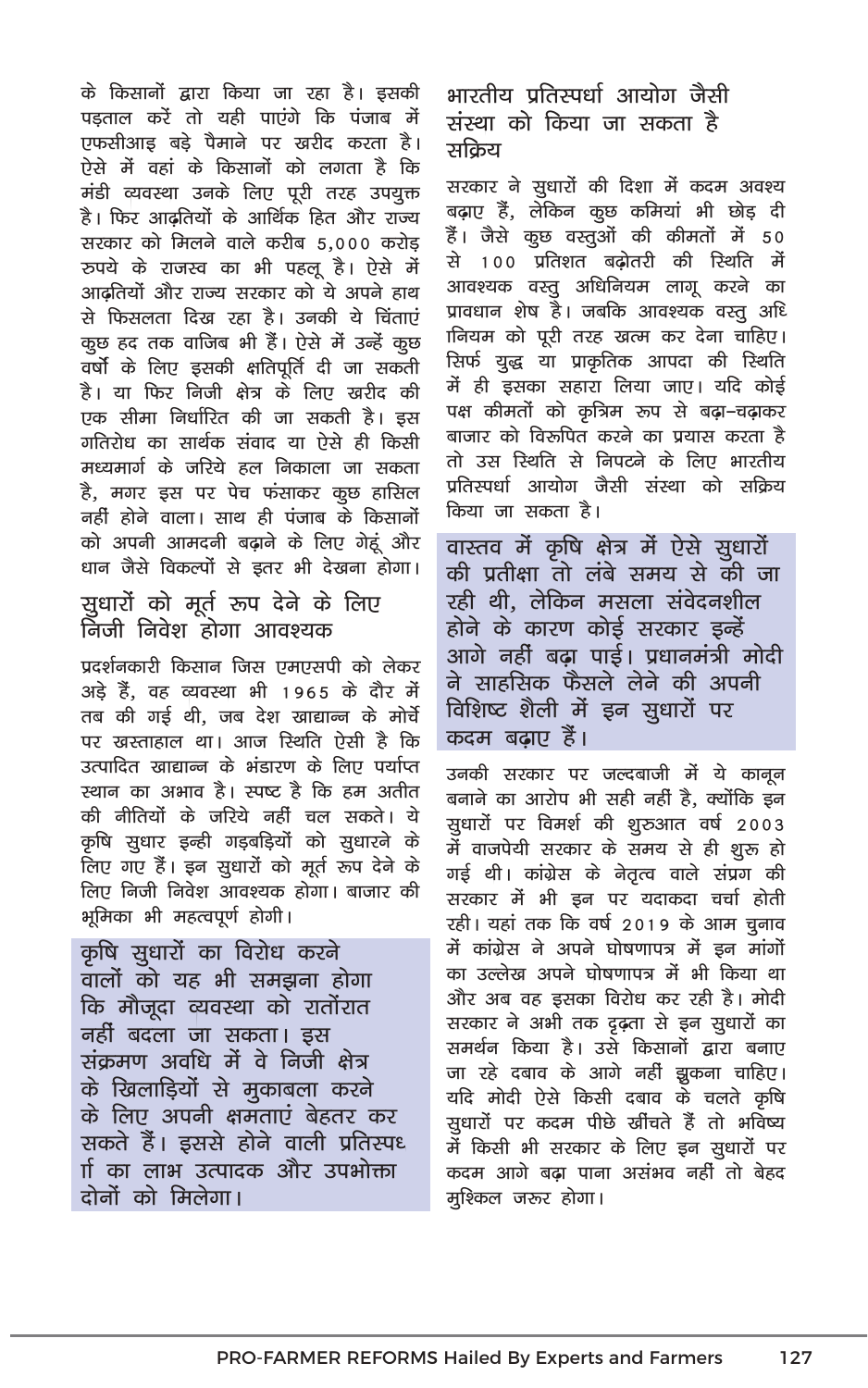

गरीब किसान, छोटे जर्मीदार और उपज का संकटः देश को सख्त कृषि सुधारों की आवश्यकता क्यों ?

Santosh Chaubey News18 Hindi 15 December 2020

भारत में जब कृषि की बात आती है तो देश विरोधाभासों की भूमि है.

ऐसे विरोधाभास जो कृषि गतिविधि में लगे लाखों किसानों के जीवन को प्रभावित करते हैं. अब उन्हें जीवन के इन तरीकों से बाहर निकलने की जरुरत है, जो उन्हें लंबे समय से प्रभावित करते आए हैं. हमने हर साल हजारों किसानों को आत्महत्या करते देखा है और वर्ष 1995 से (जब से राष्ट्रीय अपराध रिकॉर्ड ब्यूरो (NCRB) ने अपना डेटा जारी करना शुरू किया.) इसके आधिकारिक रिकॉर्ड हैं.

इस देश के किसानों को कृषि सुध <u>πरों की सख्त आवश्यकता है और</u> तीन कृषि बिलों के माध्यम से पेश किए गए नए कृषि कानून इस दिशा में सही कदम हैं, जिसे सरकार ने अच्छी तरह से लागू किया है

भारत दुनिया में कई फसलों के शीर्ष उत्पादकों में से एक है, लेकिन जब उत्पादकता मानकों की बात आती है, यानी प्रति यूनिट भूमि पर उत्पादित फसल, तब हम पिछड़ जाते हैं. यह हमारी खाद्य उत्पादन प्रणाली की सबसे महत्वपूर्ण श्रृंखला को प्रभावित करता है. इसका मतलब ये सीधे किसानों को प्रभावित करता है

किसानों की आजीविका उनके खेतों में होने वाले उपज से जूड़ी है, लेकिन वे अपने अनाज के उत्पादन को आवश्यक पैमाने पर बढ़ाने में विफल रहे. उनमें से अधिकांश किसान गरीब हैं और उनके पास बहुत कम खेती है. ऐसे किसान इस देश की सिंचाई तकनीक में निवेश नहीं कर सकते हैं जहां मoनसून के माध्यम से होने वाली मौसमी बारिश कई बार फसलों के लिए अनुकूल समय पर नहीं होती है. वे अपनी उपज को बढ़ाने के लिए आवश्यक कृषि-प्रौद्योगिकी और वैज्ञानिक तरीकों से निवेश नहीं कर सकते हैं.

1950 में देश की GDP में कृषि क्षेत्र का योगदान ५०% से ज्यादा था

भारत में कृषि एक ऐसा क्षेत्र है जिससे देश की जनसंख्या का बड़ा हिस्सा जुड़ा हुआ है. ये कहना गलत नहीं होगा कि ये क्षेत्र सबसे ज्यादा लोगों या किसानों की भरण पोषण का साधन है. हालांकि यह क्षेत्र आवश्यक विकास दर हासिल करने में विफल रहता है. 1950 के दशक में, कृषि भारतीय अर्थव्यवस्था का मुख्य आधार था, जिसका देश की जीडीपी में ५०% से अधिक का योगदान था. भारत का 70% वर्कफोर्स कृषि में लगा हुआ था. वर्तमान समय में इसमें कमी आई है. इस क्षेत्र में भारी गिरावट देखी गई है. वर्ष 2019-2000 में देश की जीडीपी में कृषि क्षेत्र का योगदान लगभग 17 फीसदी था.

अभी भी कृषि क्षेत्र देश के 55 फीसदी से ज्यादा लोगों के रोजगार का साधन है. जिससे कई तरह के सवाल भी उठते हैं. इस क्षेत्र में गिरावट क्यों है जब देश का सबसे बड़ा वर्कफोर्स और संसाधन इस क्षेत्र में लगे हैं? कभी यह भारतीय अर्थव्यवस्था का मुख्य आधार था ? आखिर हरित क्रांति की भारी सफलता के बावजूद ऐसा क्यों है जिसने भारत को न केवल आत्म–निर्भर बनाया है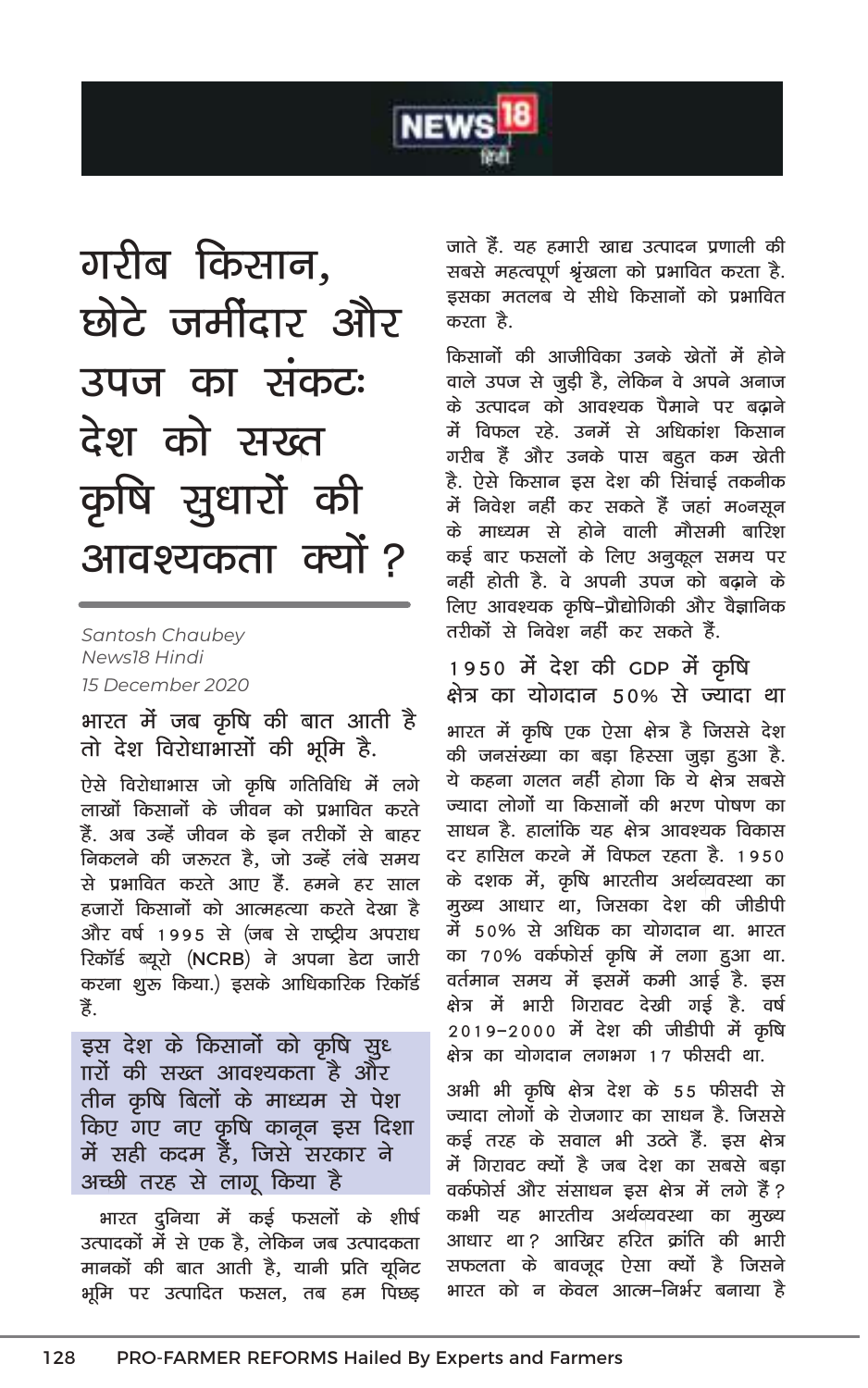बल्कि उपज में शीर्ष स्तर का निर्यातक भी बनाया है २

1971 में 3.6 करोड लोगों के पास देश की 68% कृषि भूमि थी

शूरुआत में हमने बताया है कि हम अपनी उपज को एडवांस बनाने में सक्षम नहीं हो पाए और इसलिए हम अनाज का उत्पादन बढ़ाने में सफल नहीं हुए. देश में पिछले कुछ वर्षो से बढ़ती आबादी के साथ ही कृषि योग्य भूमि भी धीरे-धीरे छोटे क्षेत्रों में खंडित हो गई है. कृषि जनगणना 2011 और 2019 के आंकड़ों के अनुसार, भारत में 1971 के दौरान ३.६ करोड लोगों के पास कृषि भूमि थी. 2016 में यह बढ़कर 10 करोड़ से अधि ाक हो गया. जो कूल होल्डिंग का 68% थी. भारत के 82% किसान अभी भी कम भूमि वाले और गरीब हैं.

जिसका परिणाम यह है कि किसानों की आय का स्तर कम हो रहे भूमि के आकार में कमी के कारण आवश्यक अनुपात में नहीं बढ़ सकता था और वे उन्नत मशीनीकरण और सिंचाई तकनीकों को अपनाने में असमर्थ थे. भारत की कम फसल उपज संकट का यह प्रमुख कारण है.

यूएस जियोलॉजिकल सर्वे द्वारा मैप एनालसिस के अनुसार, दुनिया की सबसे ज्यादा कृषि योग्य भूमि भारत में है. 2017 में जारी किए गाग मानचित्र में दिखाया गया है कि भारत में 179.8 मिलियन हेक्टेयर में फसल है, जो संयुक्त राज्य अमेरिका के 167.8 मिलियन हेक्टेयर और चीन के 165.2 मिलियन हेक्टेयर से अधिक है. जबकि दक्षिण एशिया को दुनिया की कृषि राजधानी कहा जाता है. देश के लगभग २०ः खेत का उपयोग संयुक्त राज्य अमेरिका और चीन में फसल उत्पादन के लिए किया जाता है.

#### ज्यादा कृषि भूमि होने के बावजूद हम उत्पादन में अमेरिका, चीन से पीछे

हालांकि, जब कृषि उपज या भूमि की प्रति यूनिट उत्पादित फसल की मात्रा की बात आती है, तो हम अभी भी अन्य प्रमुख फसल उत्पादक देशों से पिछड जाते हैं. भारत में दुनिया की सबसे ज्यादा कृषि योग्य भूमि होने के बावजूद हम अनाज उत्पादन में संयुक्त राज्य अमेरिका और चीन से पीछे हैं. भारत का खाद्यान्न उत्पादन लक्ष्य, ज्यादातर गेहं और चावल के लिए, 2020−21 के लिए, लगभग 300 मिलियन टन है. जबकि चीन के लिए यह लगभग 3.50 मिलियन टन है. अमेरिका ने 2019–20 में लगभग 430 मिलियन टन अनाज का उत्पादन किया.

खाद्य और कृषि संगठन (एफएओ) 2014 के आंकड़ों के अनूसार, भारत फसल और फलियां उपज में वैश्विक औसत से काफी नीचे है. भारत औसतन 2,391 किलोग्राम प्रति हेक्टेयर चावल का उत्पादन करता है, जबकि वैश्विक औसत 3,026 किलोग्राम प्रति हेक्टेयर है. गेहूं उत्पादन में वैश्विक औसत 3,289 किलोग्राम प्रति हेक्टेयर है, जबकि भारत में यह 2,750 किलोग्राम प्रति हेक्टेयर है. हम मक्का उत्पादन में भी 2,632 किलोग्राम प्रति हेक्टेयर के साथ बहुत नीचे हैं. जबकि इसका वैश्विक औसत 5.664 प्रति हेक्टेयर है.

भारत चावल का दूसरा सबसे बड़ा उत्पादक होने के बावजूद अभी तक अमेरिका, चीन और ब्राजील से पीछे है. हम गेहूं उत्पादन में चीन के बाद दूसरे सबसे बड़े देश हैं. अभी तक हम दलहन के सबसे बड़े उत्पादक हैं लेकिन सभी फसलों के उत्पादन के मामले में हम संयुक्त राज्य अमेरिका. चीन और ब्राजील के बाद चौथे स्थान पर हैं. ये सभी कारक भारतीय किसानों के संकट को दर्शाता है

एक गरीब, आत्मनिर्भर किसान उत्पादन की सूक्ष्मता को नहीं समझ कर सकता है जोकि आर्थिक रूप से उन्नत और कम आबादी वाले देशों जैसे कि संयुक्त राज्य अमेरिका के किसानों में देखा जाता है. वहीं, अगर चीन को देख लें तो वह भारत की तुलना में अधिक आबादी वाला है, लेकिन वहां कृषि उत्पादन में कई दशक से कृषि सुधार देखे गए हैं. वहां, कृषि–प्रौद्योगिकी की शुरुआत काफी अच्छी तरह से की गई है. ऐसे में भारतीय किसानों के पास क्या रास्ता है?

#### भारतीय किसानों को सहारे की जरूरत

भारतीय किसानों को अपनी कृषि उपज बढ़ाने के लिए बेहतर सिंचाई सुविधाओं और उन्नत कृषि तकनीकों के लिए सहयोग की जरुरत है. उसे कृषि-प्रौद्योगिकी तक पहुंच की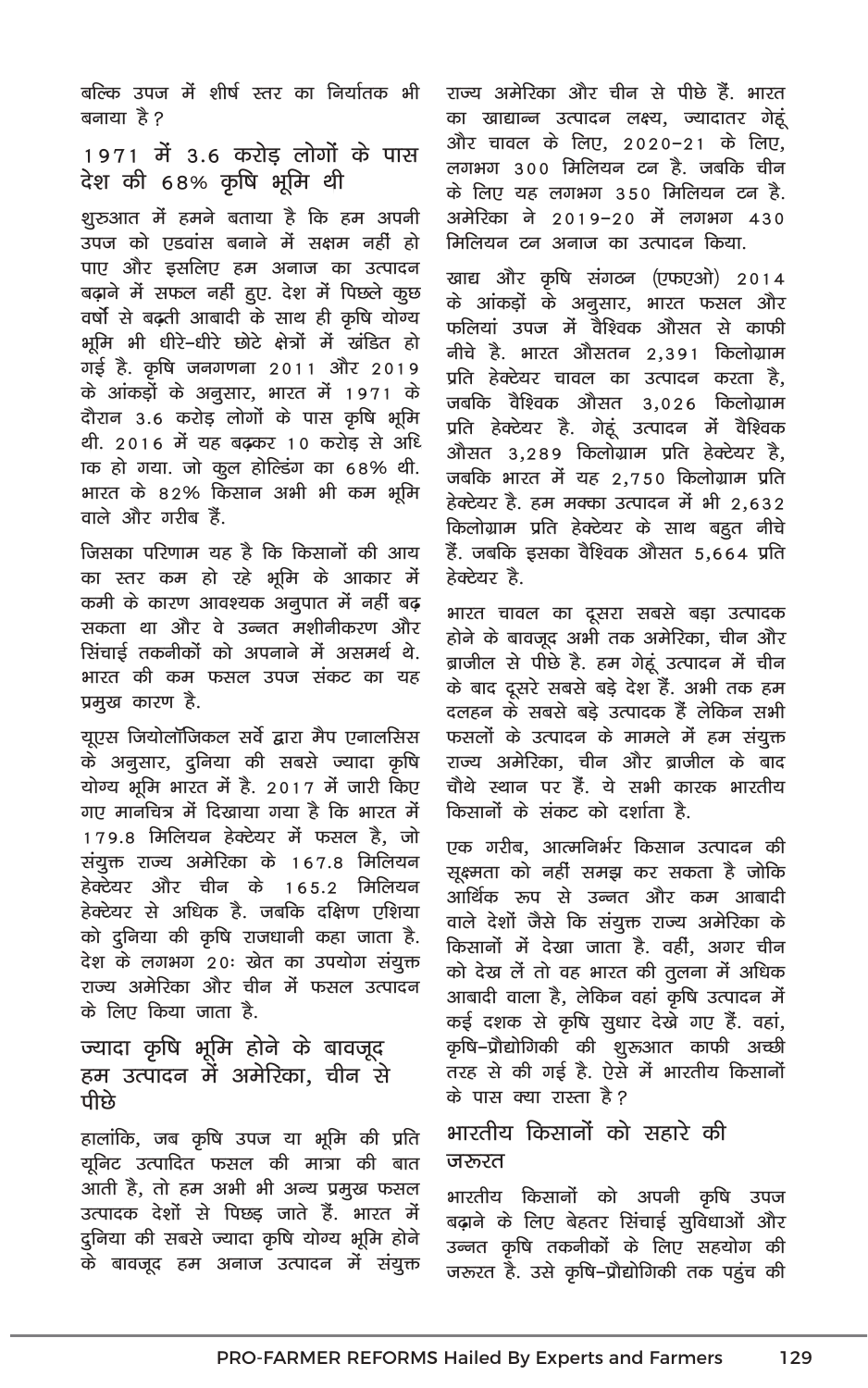आवश्यकता है. उसे अधिक लाभ प्राप्त करने के लिए सीधे व्यापार करने की आवश्यकता है और उसे एक ऐसी प्रणाली की आवश्यकता होती है जो उसकी आर्थिक रूप से मदद कर सके क्योंकि बहुत अधिक आवश्यकताएं उसकी सीमाओं से परे हैं.

ऐसे में नए कृषि कानून आवश्यक कृषि सुधार में उपयोगी हो सकते हैं. नए कृषि कानून में अनुबंध खेती को अनुमति दी गई है, जिससे किसान सीधे कृषि व्यवसायियों के साथ जुड़ें। नए कानून यह सुनिश्चित करते हैं कि किसानों को उन्नत तकनीक प्राप्त करने और फसल उत्पादन के अन्य लाभ और पूर्व निर्धारित निश्चित मूल्य मिले. इन कानूनों के माध्यम से किसानों के फायदे का बड़ा हिस्सा लेने वाले बिचौलियों को दूर करके उन्हें इनके चंगूल से आजाद किया गया है।

नए कृषि कानून में यह सुनिश्चित किया गया है कि संभावित सहयोगी किसानों की जमीन नहीं खरीद सकते हैं और इसमें न्यूनतम समर्थन मूल्य (MSP) का कोई उल्लेख नहीं है. सरकार अब यह लिखित में देने के लिए तैयार है कि MSP पणाली विरोध के बाद भी जारी रहेगी और एमएसपी को चरणबद्ध किया जाएगा

वर्तमान कृषि कानून मौजूदा बाजार प्रणाली को हटाने के लिए नहीं है। यह कानन एपीएमसी मंडियों को हटाने के लिए नहीं है. लेकिन यह किसानों को संभावित खरीदारों के साथ सीधे बातचीत करने के लिए एक व्यापक विकल्प दे रहा है।

यह कानून जब मुख्य धारा में आ जाएगा तब सीमांत और छोटे किसानों को सीधे मदद मिलेगी, छोटे और सीमांत किसान भी संभावित खरीदारों से प्रभावी रूप से मोलभाव कर सकते हैं. अगर इसे प्रभावी ढंग से लागू किया गया तो किसानों और कृषि व्यवसायियों के लिए यह एक जीत की स्थिति हो सकती है।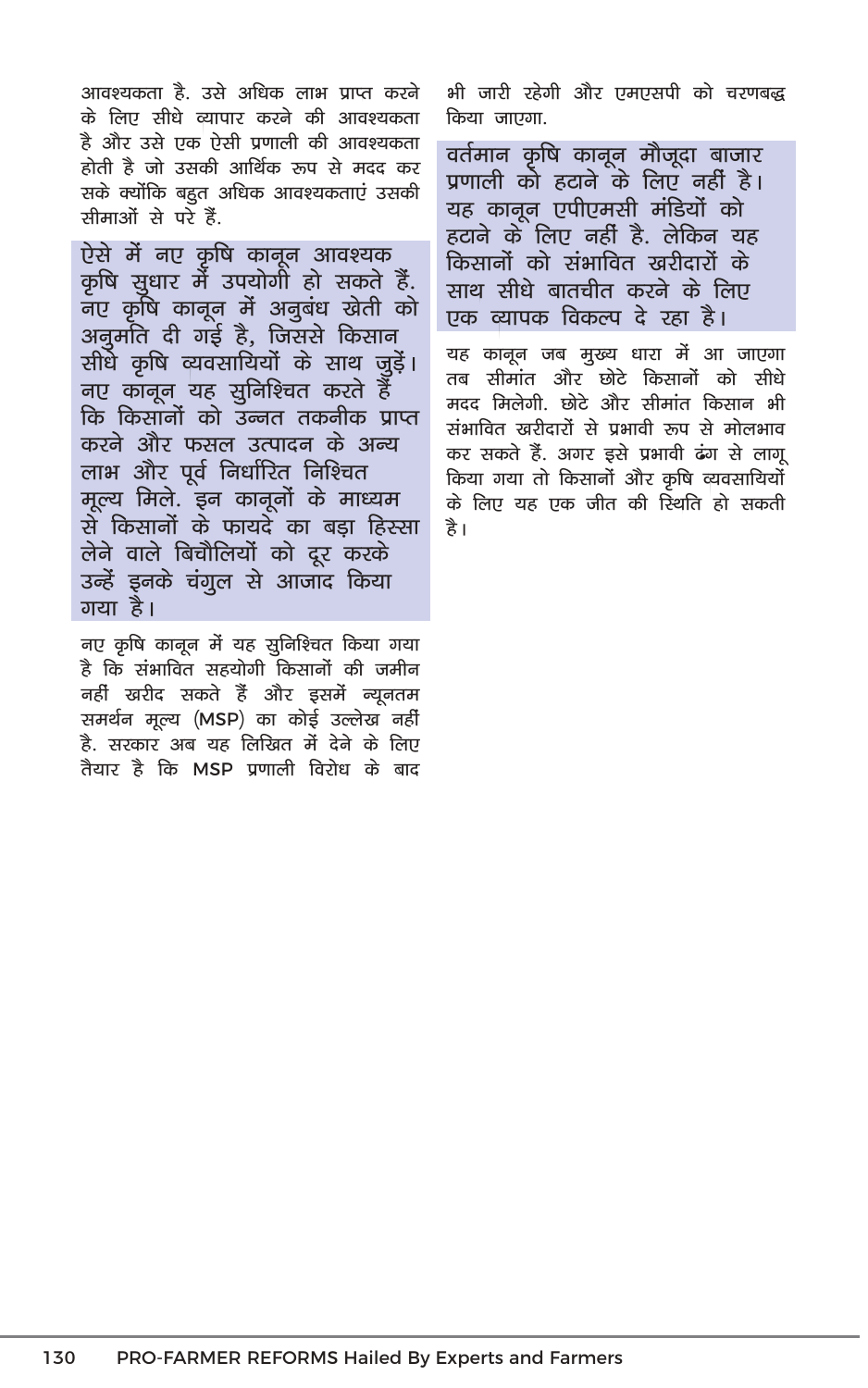

### केसे कृषि कानूनों का गलत मतलब <u>निकाल रहे हैं किसान संगठन?</u>

*Kailash Adhikari 16 December 2020 News18 Hindi* 

**भारत में सुधार लाना एक कठिन कार्य gS- ljdkj ds dHkh foi{k vkSj fofHkUu**  हितधारकों से मतभेद होते हैं, तो कभी सभी एकमत हो जाते हैं. मतभेद की स्थिति मे<mark>ं</mark> इसे जाहिर करने के लिए अक्सर सड़कों पर प्रदर्शन किया जाता है. देश में विभिन्न सुधारों <u>के कार्यान्वयन में देरी का ये एक प्राथमिक</u> कारण रहा है।

नए कृषि कानूनों को लेकर बीते कुछ दिनो<del>ं</del> से दिल्ली में जो उथल-पुथल मची हुई है, ये इसका सबसे अच्छा उदाहरण है. इसमें निहित स्वार्थ वाले समूह किसानों को गुमराह कर रहे हैं और उन्हें विदोह करने के लिए उकसा रहे हैं. ऐसे लोग किसान आंदोलन के जरिए अपने खोए हुए राजनीतिक आधार को फिर से स्थापित कर रहे हैं. किसान समुदाय से बेहतर किसी भी पार्टी के लिए कोई दूसरा <u>तु</u>रुप का पत्ता नहीं है।

Farmers Protest- बॉर्डर पर किसानों का आंदोलन सही या गलत*?* सूप्रीम कोर्ट में आज सुनवा<del>ई</del>

कोविड महामारी के दौरान घर लौट रहे प्रवासी मजदूरों और श्रमिकों की दूदर्शा को जोर–शोर से उठाने, आरक्षण के मुद्दे को दोबारा उठाने और नागरिकता संशोधन कानून को लेकर <u>विपक्ष के लामबंद होने तक... पिछले कुछ वर्षो</u> में देश ने विभिन्न विरोधों को देखा है. उनमें .<br>से अधिकांश प्रधानमंत्री और विकास से संबंधि **kand in the communism** in the search and in the search in the search in the search in the search in the search हैं. सरकार से मकाबला करने के लिए विपक्ष नित नाग तरीके और रास्ते खोजते हैं. जनता से समर्थन मांगते हैं।

राष्टीय ताने–बाने को खींचे जाने पर किसान सामाजिक और धार्मिक सीमाओं को काट देते हैं. इसलिए उनसे जुडे किसी भी मुद्दे को समाज <u>के सभी क्षेत्रों से समर्थन और</u> <u>ध्यान मिल जाता है. उदाहरण के </u> <u>तौर पर 2009 में सत्ता में वापसी</u> के बाद युपीए को किसानों के ऋण की माफी के लिए प्रमुख रूप से **जिम्मेदार ठहराया गया था** 

नए कृषि कानूनों पर प्रधानमंत्री द्वारा कई land **and and the search in the search of the search of the search of the search of the search of the search of** दिए गए. गृहमंत्री और कृषि मंत्री भी किसानों <u>को कई बार समझाने की कोशिश कर चुके</u> हैं कि नए कानून सोच–समझकर बनाए गए .<br>हैं, इससे किसी का अहित नहीं होगा, मगर किसानों का आंदोलन जारी है और वो अपनी मांगों को लेकर अड़े हुए हैं. केंद्र सरकार और .<br>किसान युनियनों के बीच गतिरोध जारी है. क्योंकि सरकार के साथ कई दौर की चर्चाएं **विफल रही हैं।** 

भारत एक कृषि प्रधान अर्थव्यवस्था है, जहां लगभग दो–तिहाई आबादी प्रत्यक्ष या अप्रत्यक्ष रुप से कृषि गतिविधियों में लगी हुई है।

<u>विशेषज्ञों और प्रमुख हितधारकों ने</u> कृषि प्रणाली में समय–समय पर सुधार लाने के लिए कई मांगों को उठाया है. ये नवीनतम कृषि <u>सु</u>धार किसानों के सशक्तीकरण और उनकी **सामाजिक–आर्थिक रिथति को सूधारने** <u>की दिशा में है. तीन नए कानूनों का</u> आधार ''वन इंडिया, वन एग्रीकल्चर मार्केट'' के विचार पर आधारित है. **जिसका उद्देश्य किसानों और कॉर्पोरेट**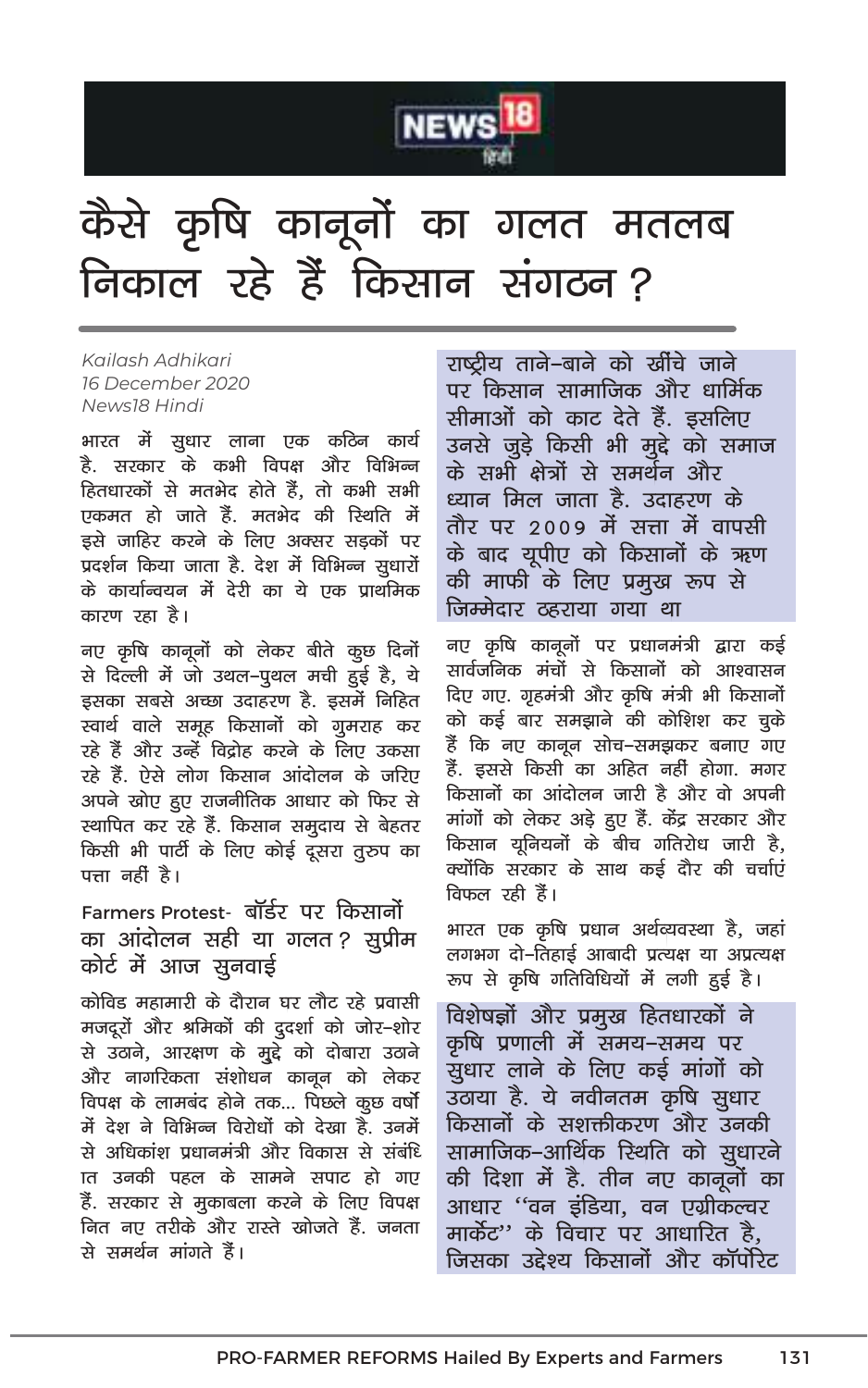के बीच अवसरों को अधिकतम करने और बिचौलियों को कम करने के लिए तालमेल बनाना है।

इन कानूनों से न केवल कृषि–सुधार में सुध <u>∏र होगा. बल्कि रोजगार के बडे अवसर पैदा</u> होंगे आर्थिक विकास और ग्रामीण विकास में सकारात्मक योगदान होगा. साथ ही अधिक स्वतंत्रता के साथ किसानों की दुर्दशा में सुधार होगा.

बेशक किसान एमएसपी को लेकर कुछ आशंकित हैं. लेकिन इसे सरकार समझाने की पूरी कोशिश कर रही है. किसानों को डर है कि एमएसपी खत्म कर दी जाएगी और मंडियों को बंद किया जा रहा है. लेकिन नए कषि कानन में ऐसा कोई प्रावधान नहीं है. किसानों की बीच फैलाई जा रही बातें तथ्यों पर आधारित नहीं है।

एमएसपी और मंडियां किसानों को चनने के लिए उपलब्ध अतिरिक्त विकल्पों के साथ–साथ उसी तरह से काम करना जारी रखेंगी. कॉन्टैक्ट फार्मिंग. जिसे एक दानव के रूप में चित्रित किया गया है जो छोटे किसानों को खाएगा और उनकी जमीन कॉर्पोरेट को बेची जाएगी. नए कानूनों में ऐसा भी कूछ नहीं है. हालांकि. यह सामान्य ज्ञान है कि फसलें भंडारण और गोदामों में सड जाती हैं. जिसके परिणामस्वरूप भोजन की बर्बादी होती है और सरकारी खजाने को नुकसान होता है. सरकार ने इससे बचने के लिए कई पावधान किए हैं।

एग्री–इंफ्रा विकसित करने से जुड़े कम निवेश का प्राथमिक कारण आवश्यक वस्तु अधिनियम के कारण था. अब नए कानूनों से भंडारण, वितरण और कृषि क्षेत्र में अधिक निवेश को बढ़ावा मिलेगा. परिवर्तन अंततः मूल्य श्रृंखला के दोनों सिरों को लाभान्वित करेंगे. यानी किसानों और उपभोक्ताओं दोनों को इन कानूनों से फायदा ही होगा.

इसके अलावा भय और आशंकाओं को फैलने .<br>को ध्यान में रखते हुए सरकार किसानों संगठनों के सुझावों को कानून में शामिल करने पर सहमत हुई है. पुराने कानूनों के कारण किसानों को लंबे समय तक स्वतंत्र रूप से व्यापार करने के अपने अधिकार से वंचित किया गया है. अब कृषि सुधारों के कारण, कुछ राजनीतिक संगठनों के साथ निष्ठा रखने वाले बिचौलियों की लॉबी घबरा रही है और अशांति पैदा कर रही है. ये आंदोलन इसी घबराहट का नतीजा कहा जा सकता है।

किसानों को भ्रमित करने की साजिश, सरकार शंका दूर करने के लिए 24 घंटे तैयार: PM मोदी

इस मामले में हारने वाला वह है जो अंत में केंद्र के खिलाफ लड़ाई लड़ने के लिए एक उपकरण के रूप में इस्तेमाल किया जा रहा है बिलों को किसानों के विरोधी के रूप में देखा जा रहा है और उनके मन में आशंकाएं पैदा की जा रही हैं. जो कि सरासर गलत है. यह समय है कि सरकार को बढ़ती जनसंख्या के साथ कृषि सुधारों में यू–टर्न नहीं लेना चाहिए. जो लोग परिवर्तन का विरोध कर रहे हैं, वे इस तथ्य को पचाने के लिए तैयार नहीं हैं कि किसान स्वतंत्र रूप से व्यापार और कार्य कर सकते हैं।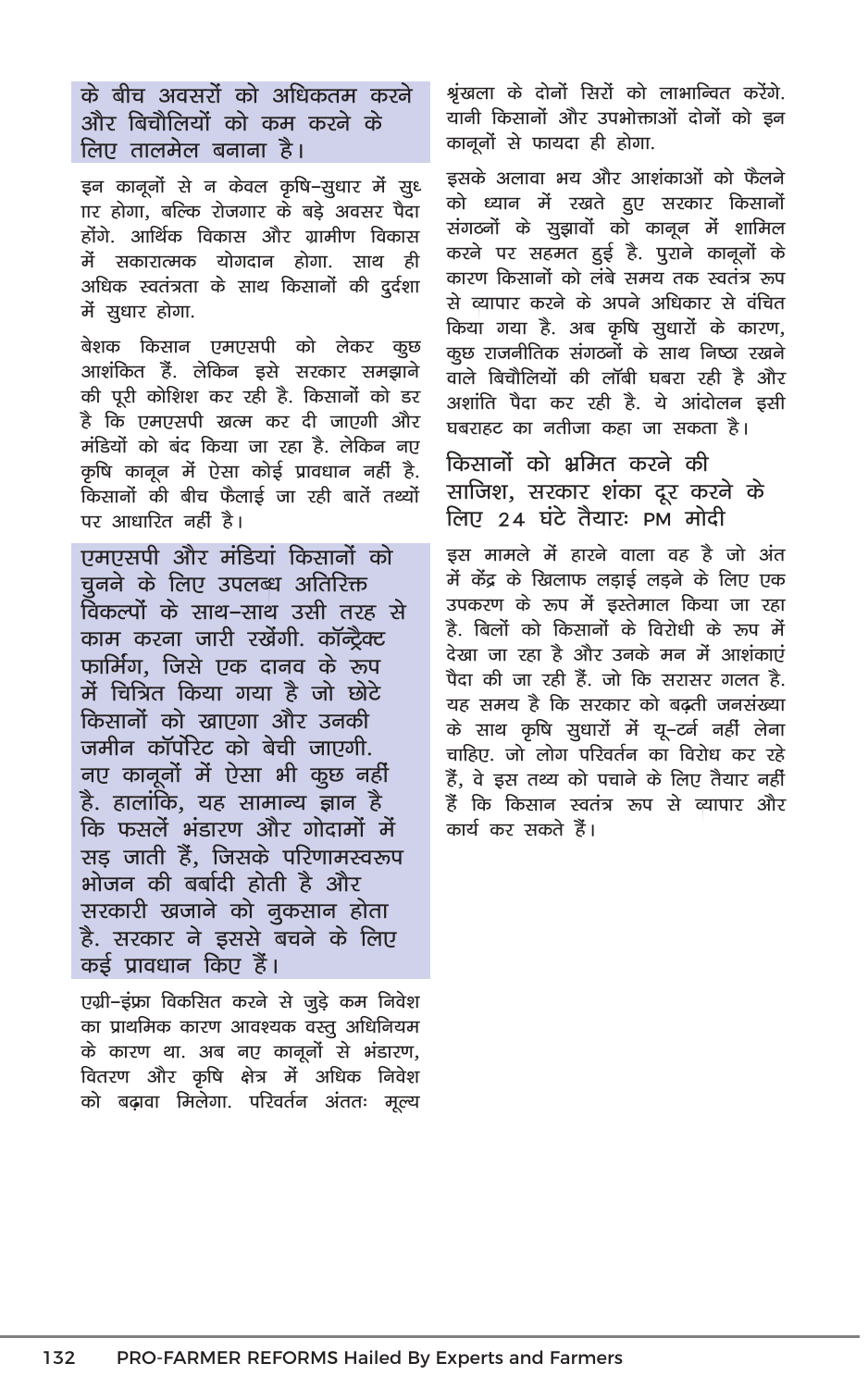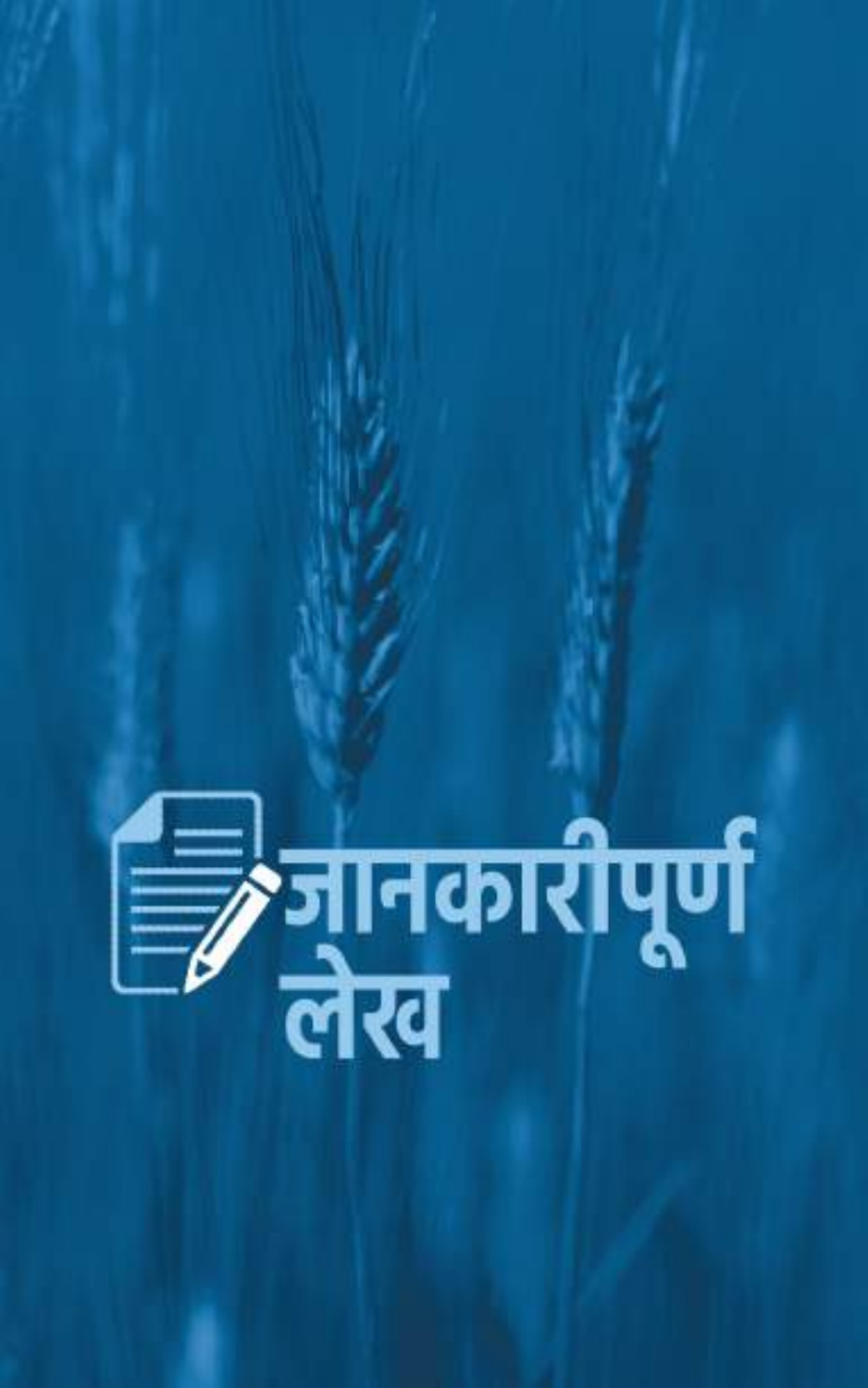

# फॉर्चून राइस लिमिटेड कंपनी को लेना होगा अनूबंध मूल्य पर धान

#### MPInfo.org 11th December, 2020

होशंगाबाद जिले के किसानों से अनुबंध के बावजूद फॉर्चून राइस लि. दिल्ली द्वारा धान नही खरीदी जाने के प्रकरण में जिला प्रशासन द्वारा तत्परतापूर्वक कार्रवाई की गई। नवीन कृषि कानून 'किसान (सशक्तिकरण और संरक्षण) अनुबंध मूल्य आश्वासन और कृषि सेवा अधिनियम २०२० के प्रावधान अनूसार कार्रवाइ की गई है।

किसानों को 24 घंटे में न्याय दिलवाया गया है। एसडीएम पिपरिया नितिन टाले ने बताया कि कृषकों से मंडी के उच्चतम मूल्य पर धान खरीदी के अनुबंध 3 जून, 2020 के बावजूद फॉर्चून राइस लि. कंपनी द्वारा 9 दिसम्बर को मंडी में उच्च विक्रय मूल्य होने पर धान नही खरीदी गई। उक्त प्रकरण में 10 दिसम्बर, 2020 को ग्राम भौखेडी के कृषक पुष्पराज पटेल एवं ब्रजेश पटेल द्वारा एसडीएम नितिन टाले को शिकायत की गई। कृषको वे चर्चा मे बताया कि फॉर्चून राइस लिमिटेड दिल्ली द्व ारा ३ जून, २०२० को उच्चतम बाजार मूल्य पर धान खरीदी का अनूबंध किया था, कंपनी द्वारा लगातार अनूबंध अनुसार खरीदी की जाती रही किंतू 3 हजार रुपये प्रति क्विंटल धान के भाव होने पर कंपनी के कर्मचारियो ने खरीदी बंद कर किसानों से सम्पर्क समाप्त कर दिया।

उक्त प्रकरण की जानकारी जिला प्रशासन को प्राप्त होने पर तत्परतापूर्वक कार्रवाई कर व्यायालय अनुविभागीय दंडाधिकारी पिपरिया ने समन जारी कर फॉर्चून राइस लिमिटेड के अधि ाकृत प्रतिनिधि को 24 घंटे मे समक्ष मे जबाव प्रस्तूत करने के निर्देश दिये। एसडीएम कोर्ट द्वारा जारी समन पर फॉर्चून राइस लिमिटेड के डायरेक्टर श्री अजय भलोटिया ने जबाव प्रस्तुत किए जाने पर कृषक (सशक्तिकरण एवं संरक्षण) अनुबंध मूल्य आश्वासन और कृषि सेवा अधिनियम–2020 की धारा–14 (2) के तहत कॉन्शूलेशन बोर्ड का गठन किया। कॉन्शूलेशन बोर्ड के समक्ष कंपनी ने दिनांक 9 दिसंबर के उच्चतम दर पर धान क्रय करना स्तीकार किया।

बोर्ड की अनूशंसा के आधार पर न्यायालय अनुविभागीय दंडाधिकारी अनुबंधित कृषको पिपरिया ने से ফ 2950+50 ফ बोनस कूल ३ हजार रुपये प्रति क्विंटल की दर धान खरीदने हेत आदेशित किया।

इस प्रकार नये कृषक कानून का प्रयोग करते हुए शिकायत प्राप्त होने के 24 घंटे के अंदर कृषको को अनुबंध अनुसार उच्चतम बाजार दिलाये जाने की कार्रवाई की गई। उक्त अधि ानियम के तहत लिए गए फैसले से किसानों में हर्ष व्याप्त है। किसानों द्वारा बताया गया कि कंपनी द्वारा कॉन्ट्रैक्ट के बावजूद धान खरीदी नहीं किए जाने से हमें बहुत अधि ाक आर्थिक नुकसान उठाना पडता। किसान हितैषी नया कृषि कानून हमारे लिए आशा की किरण लेकर आया है। किसानों के हित में लिए गए इस फैसले से अब हम अनुबंध के अनूसार अपनी उपज कंपनी को बेच पाएंगे।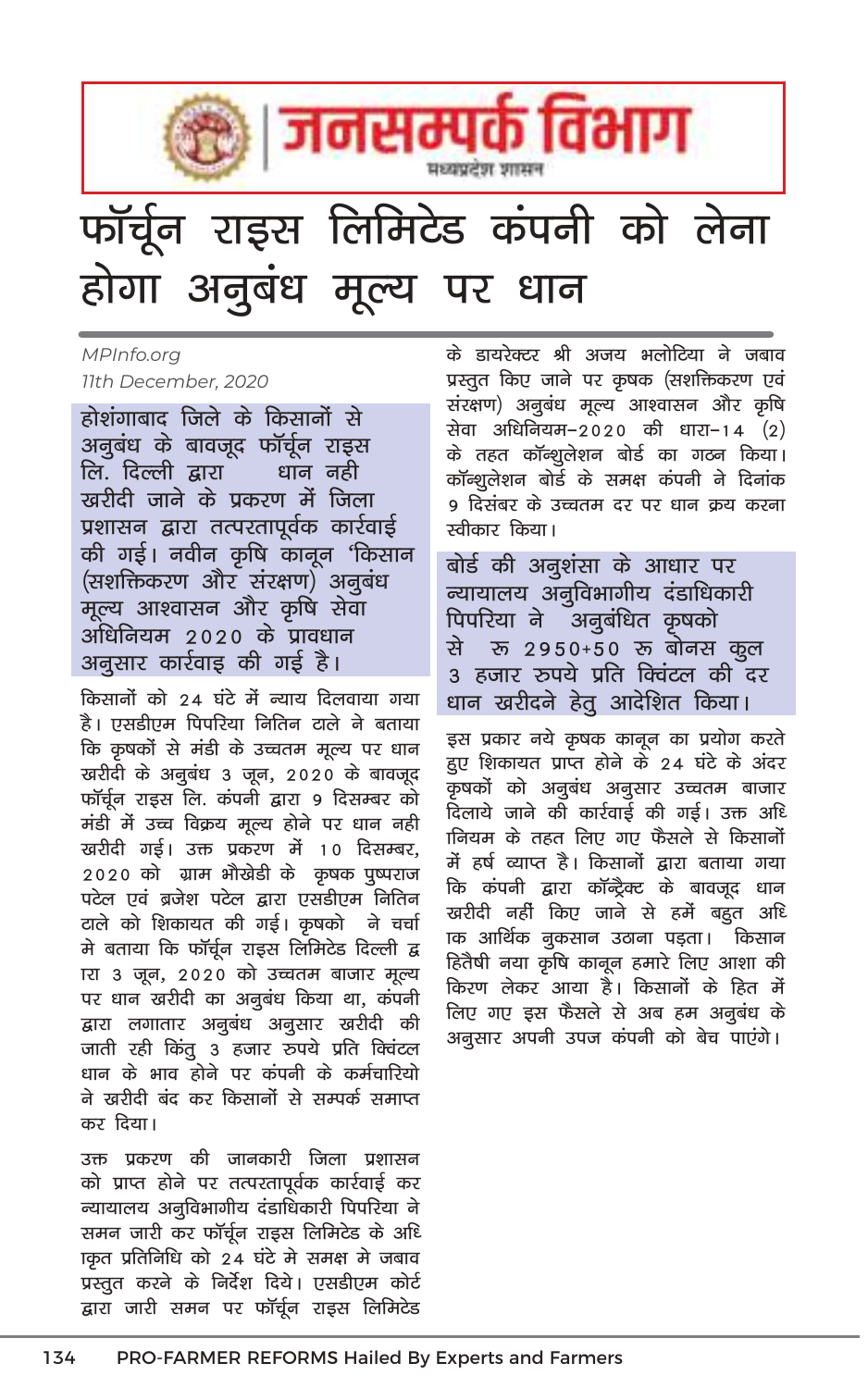

## IMF के कार्यकारी निदेशक सुरजीत भल्ला बोले- मंडी व्यवस्था प्रासंगिक नहीं, APMC के लिए लड़ रहे अमीर किसान

#### News<sub>18</sub> 12th December, 2020

अंतरराष्ट्रीय मुद्रा कोष के कार्यकारी निदेशक सूरजीत भल्ला ने शनिवार को व्छछ छन्रे 18 से एक्सक्लूसिव बातचीत में कहा कि कृषि कानून के खिलाफ किसानों के प्रदर्शन से स्पष्ट है कि राजनीतिक विपक्ष खुलकर सामने आ गया है. पंजाब और हरियाणा के अमीर किसानों को लगता है कि उनके अनुचित अमीरी भरे दिन अब खत्म हो गए हैं. भल्ला ने दो ट्रक कहा कि मंडी व्यवस्था अब प्रासंगिक नहीं है और इससे नुकसान किसका है ? क्या आपको टाइपराइटरों से शिकायत है।

भल्ला ने कहा कि बहुत सारे अर्थशास्त्रियों ने सुधारों का समर्थन किया है. हो सकता है कि किसानों के प्रदर्शन का राजनीति से कोई कनेक्शन हो।

उन्होंने कहा कि APMC (Agricultural Produce Market Committee) व्यवस्था १५० साल पहले अस्तित्व में आई. एपीएमसी को मैनचेस्टर के कारखानों में कपास की सप्लाई के लिए स्थापित किया गया था ताकि किसानों को मजबूर किया जा सके कि वे रेगूलेटेड मार्केट के जरिए उपनिवेशी शासकों को अपने उत्पाद ਕੇਜੇਂ ।

उन्होंने कहा कि अमीर किसानों का समर्थन करना औपनिवेशिक नियम–कानूनों को बनाए रखना है. बावजूद इसके कि सभी पार्टियों ने एपीएमसी को जारी रखा. 1991 में इंडस्टी की बेडियां खोल दी गई. लेकिन खेती आजाद नहीं हुई. नए सुधारों से किसानों को .<br>अपनी उपज मंडी के बाहर बेचने की आजादी क्रिलेगी।

आंकड़ों का हवाला देते हुए भल्ला ने कहा कि सरकारी खरीद एपीएमसी मार्केट के जरिए होती है. फिर भी सिर्फ 6 फीसदी किसान ही एपीएमसी के जरिए अपनी फसलें बेच पाते हैं।

इनमें से ज्यादातर पंजाब और हरियाणा के किसान हैं. इन 6 फीसदी किसानों से 60 प्रतिशत गेहूं की खरीद होती है।

उन्होंने कहा कि अगर सभी किसान प्रदर्शन कर रहे हैं. तो अमीर किसान सिर्फ एपीएमसी व्यवस्था को बचाने के लिए प्रदर्शन कर रहे हैं। सबको कृषि कानून के ज्यादातर प्रावधान पता हैं. लेकिन अमीर किसान अपनी धनाढ्यता गंवाना नहीं चाहते. खासतौर पर जब ये अनूचित है।

भल्ला ने कहा कि पंजाब और हरियाणा हरित क्रांति के जनक रहे हैं. दोनों राज्य अमीर राज्य हैं, लेकिन उत्पादकता के स्तर पर नीचे हैं. दूसरे राज्यों में उत्पादन पंजाब और हरियाणा के मूकाबले दोगूनी है।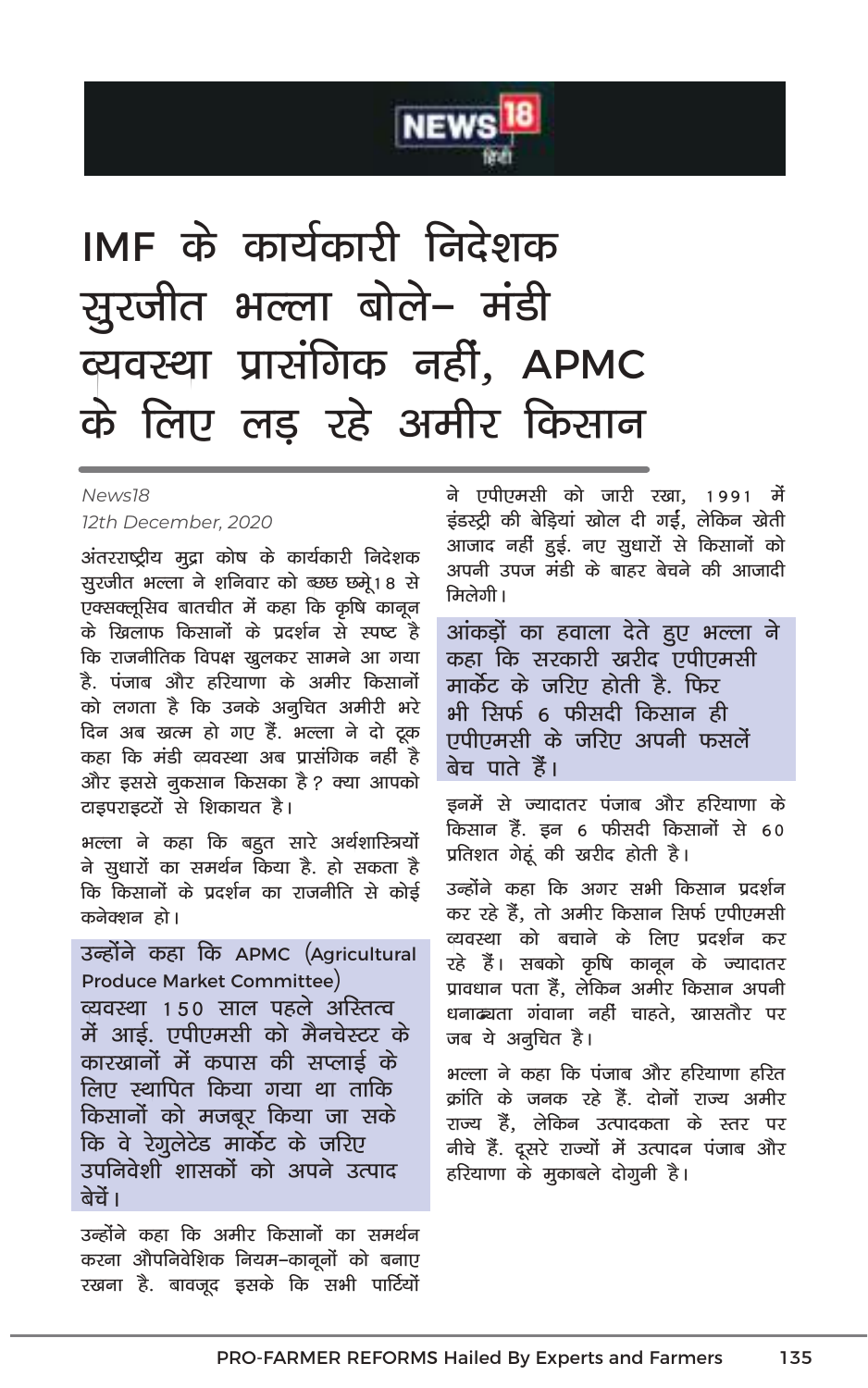

#### Jagran 15th December, 2020

आज भारत कृषि उत्पादन में आत्मनिर्भर और प्रमुख कृषि निर्यातक देश भी बन गया है। इसका श्रेय हरित क्रांति की उन्नत कृषि तकनीक (बौनी, संकर किस्में, खाद, सिचाई प्रबंधन आदि), मेहनतकश किसान और दुरदर्शी कृषि सूधार को जाता है, जिससे बिजली, पानी, बीज, खाद, फसलों की लाभकारी समर्थन मूल्य पर बिक्री और विपणन, भंडारण, वितरण व्यवस्था की सुविधा किसानों और गरीबों को मिली।

वाराणसी रिथत भारतीय सब्जी अनूसंधान संस्थान के निदेशक डा. जगदीश सिंह कहते हैं कि केंद्र सरकार द्वारा लाए गए नए कानूनों से 'एक देश–एक दाम' का सिद्ध ांत पूरे देश में लागू होगा। इससे किसान को दोगुने से ज्यादा का लाभ होगा। साथ ही यह फसल विविधीकरण में भी सहायक होगा।

बागवानी फसलों में मुख्य रूप से सब्जी फसले को समाहित करने से न केवल फसल विविधिकरण होगा बल्की किसानों को सब्जी फसलों की खेती से अधिक मुनाफा भी होगा। कृषि उत्पादन व्यापार और वाणिज्य (संवर्धन और सुविधा) अध्यादेश, 2020, राज्य सरकारों को मंडियों के बाहर की गई कृषि उपज की बिक्री और खरीद पर टैक्स लगाने से रोकता है और किसानों को लाभकारी

मूल्य पर अपनी उपज बेचने की स्वतंत्रता देता है। निदेशक ड० सिंह का कहना है कि इस बदलाव के जरिए किसानों की उपज की बिकी और खरीद से संबंधित आजादी मिलेगी, जिससे अच्छा माहौल पैदा होगा और दाम भी बेहतर मिलेंगे। साथ ही इस अध्यादेश से किसान अपनी उपज देश में कहीं भी. किसी भी व्यक्ति या संस्था को बेच सकते हैं।

किसान अपनी उपज की कीमत तय कर सकेंगे और किसान के अधि ाकारों में इजाफा होगा और बाजार में प्रतियोगिता भी बढेगी। किसान को उसकी फसल की गुणवत्ता के अनुसार मूल्य निर्धारण की स्वतंत्रता मिलेगी। अनुबंधित खेती से किसान को फसल की बुवाई से पहले ही अपनी फसल को तय मानकों और तय कीमत के अनूसार बेचने की ञ्चविधा मिलेगा।

कॉन्ट्रैक्ट फार्मिंग से किसान का जोखिम कम होगा। दूसरे, खरीदार दूंढने के लिए कहीं जाना नहीं पडेगा। यह अध्यादेश किसानों को शोषण के भय के बिना समानता के आधार पर बड़े खुदरा कारोबारियों, निर्यातकों आदि के साथ जुडने में सक्षम बनाएगा। इससे बाजार की अनिश्चितता का जोखिम किसानों पर नहीं रहेगा और किसानों की आय में सूधार होगा।

निदेशक ड०. सिंह का यह भी कहना है कि इस अध्यादेश से किसानों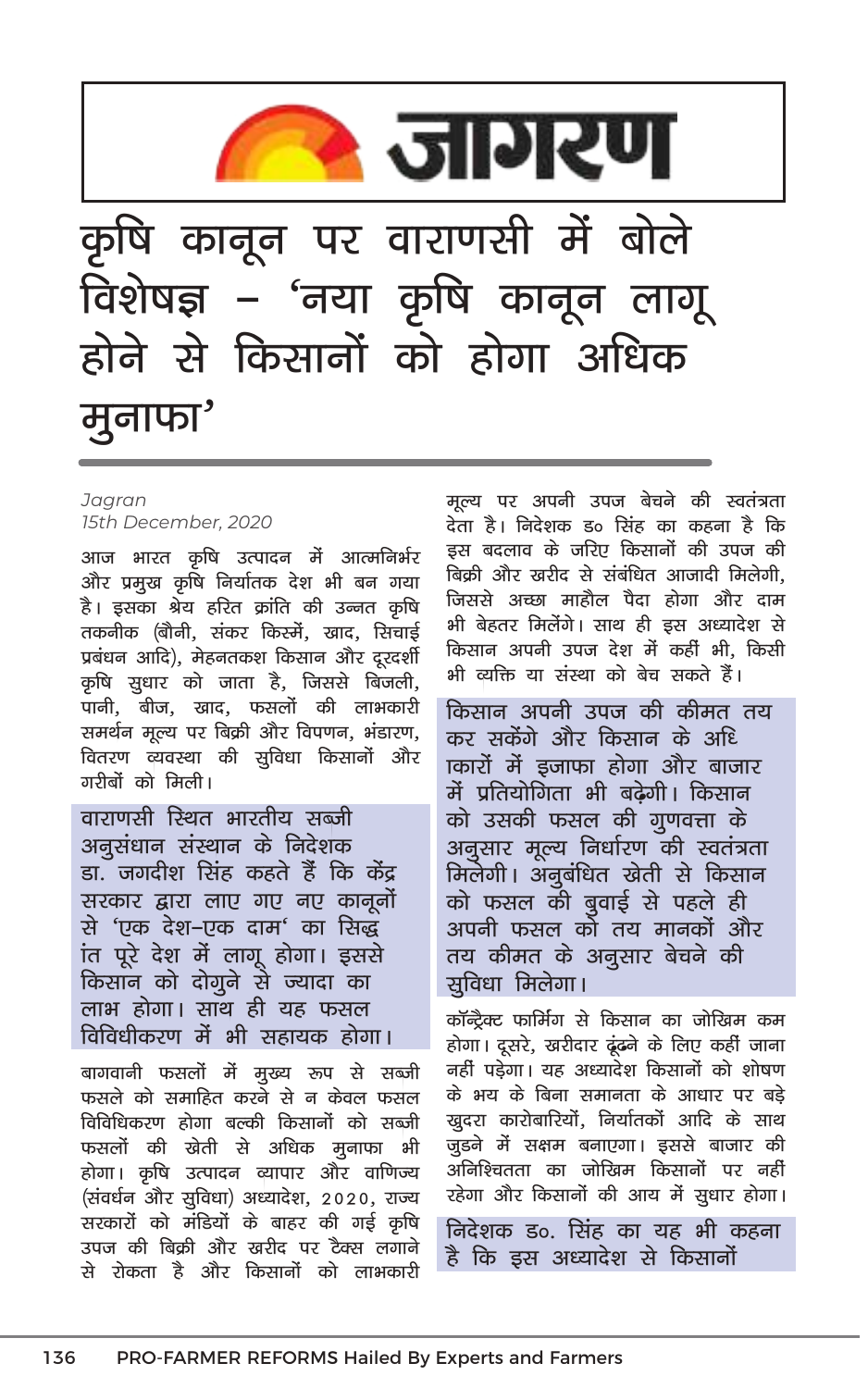की उपज दुनियाभर के बाजारों तक पहुंचेगी। कृषि क्षेत्र में निजी निवेश बढ़ेगी। अनूबंध खेती यानी कॉन्ट्रैक्ट र्फामग से किसानों की अथिक हालत में भी सुधार होगा।

पहले सरकार द्वारा निर्धारित एजेंट ही फसल खरीद सकते थे। लेकिन अब ऐसा नहीं होगा। फसल कोई भी खरीद सकता है। ऐसे में किसान को अधिक विकल्प मिला है। पहले फसल बेचने का विकल्प न होने के चलते किसानों को अधिक परेशानी आ रही थी। अब किसान के पास कई विकल्प होंगे। किसान मंडी में बेचने के अलावा बाहर भी फसल बेच सकता है। सब्जी फसलों जैसे मिर्च. हरी मटर. बैगन, टमाटर, बींस, पत्तेदार सब्जियां और गैर परंपरागत अल्प दोहित सब्जी फसलों की खेती अपनाकर फसलों का विविधिकरण कर अपनी आय में बढोतरी कर सकते हैं। आज केवल परंपरागत खेती फायदे का सौदा नहीं रही। अनाज के साथ सब्जी, फल–फूल आदि से भी अच्छी आमदनी की जा सकती है।

अब खेती के तरीकों के साथ फसलों को भी बदलने की जरूरत है। फसलों के विविधीकरण के साथ जैविक खेती में भी भविष्य छिपा है। फसलों क विविधिकरण से जमीन की उर्वरा शक्ति को वापस लाया जा सकता है।

खेती का रकबा दिनों-दिन कम हो रहा है, तो किसान अपने खेत में कोई बडा निवेश नहीं कर पाता। और कारोबारी–कंपनी किसान तक नहीं पहुंच पाता। ऐसे में कई बार छोटे किसान के पास इतना कम उत्पादन होता है कि अगर वो मंडी ले जाए तो किराया भी नहीं निकलता है। ऐसे में अगर छोटे किसान मिलकर सब्जी फसलों की खेती करेंगे और एकत्र होकर बेचेंगे तो उन्हें अवश्य ही फायदा होगा। काट्रैक्ट फामग में करार सिर्फ फसल का होगा, जमीन का नहीं। किसान ही जमीन का मालिक रहेगा। अनूबंध खेती में आने वाली कृषि उपज को राज्य के उन सभी कानूनों से छट मिलेगी जो कृषि उपज की बिक्री और खरीद पर लागू होते हैं। इसके अलावा इन अनुबंधों को राज्य सरकार की रजिस्ट्रेशन अ०थोरिटी से मान्यता क्रिलेगी।

देश भर में एफपीओ से हजारों किसान जुड़ रहे है और अनुबंधित खेती के अंतर्गत जीरे. धनिया, मेथी, कलौंजी जैसे मसालों की जैविक

खेती अनुबंध पर कर रहे हैं। कई मल्टीनेशनल कंपनियों के साथ करार कर उनकी उपज आज दसरे देशों में भी जाती है। ऐसे में कारोबार करोड़ रुपये से ज्यादा पहुंच गया है। डा. सिंह अपने अनुभव के आधार पर अनुबंध की खेती को फायदे का सौदा मानते हैं। कान्ट्रैक्ट फार्मिंग से सारी सूविधाएं मिलती हैं, कहीं से लोन नहीं लेना पड़ता है। न साह़कार से न किसान क्रेडिट कार्ड से। इसके अलावा जब उसकी उपज होती है तो कहीं भटकना नहीं पडता। बाजार भाव से ज्यादा कीमत मिलती है. इसके अलावा कंपनी से सटफिकेट मिलता है. तो किसान को फायदा ही है।च्च सभी किसानों को उचित प्रशिक्षण भी मिलता है। निश्चित रूप से क०न्ट्रैक्ट फामग किसानों के लिए बेहतर विकल्प है। किसान के खेत से मंडियों की दूरी, बाजार का अभाव, कोल्ड चेन की दिक्कतों के चलते हर साल देश में 20 हजार करोड से अधिक की की फल–सब्जियां बर्बाद होती हैं।

डा. सिंह का कहना है कांट्रैक्ट फामग के बाद कंपनियां गांव पहुंचेगी, वहां अपना निवेश कर कोल्डचेन और सप्लाई चेन ठीक करेंगी, जिससे किसानों को फायदा होगा. फसलों की बर्बादी रुकेगी।

इस विधेयक के अंतर्गत किसान जब चाहे कारोबारी-कंपनी ट्रेडर के साथ समझौता तोड़ सकता है, लेकिन अगर कंपनी करती है तो उसे किसान को वो निश्चित रकम जो किसान से तय हो चुकी है उसका भुगतान करना ही होगा। नए सूधारों से कृषि क्षेत्र में निवेश बढ़ेगा, किसानों को आधुनिक टेक्नोल०जी मिलेगी, साथ ही उनके उत्पाद और आसानी से अंतर्राष्ट्रीय बाजार में पहुंचेंगे। आज पूर्वांचल के विभिन्न जिलों में किसान समूहों में विभिन्न सब्जी फसलों जैसे हरी मिर्च, करेला, हरी मटर की खेती सफलता पूर्वक कर रहे है और स्थानीय मांग की पूत के अलावा विदेशों को भी भेज रहे है। अधिक उत्त्पादन की रिथती में मूल्य संवर्धन कर ऊपज से और भी अधिक मुनाफा कमा सकते है। नए कृषि कानूनों से बागवानी फसलों की खेती को बढावा ही नहीं मिलेगा बल्की डससे किसानों की आय दोगनी करने के प्रयासों को बल मिलेगा और उनकी समृद्धि सुनिश्चित होगी।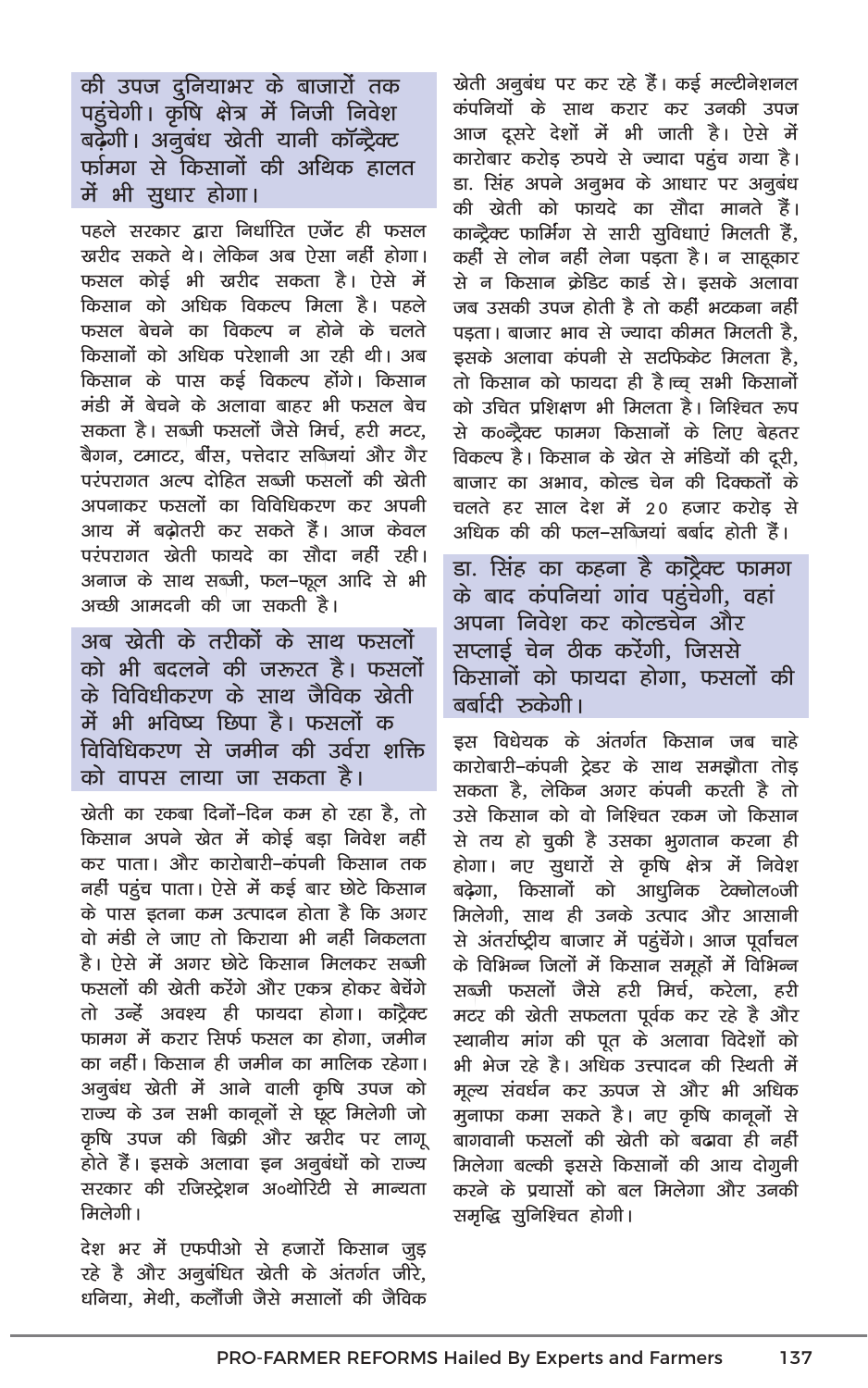



## Jagran

6th December, 2020

जिले में किसानों की पहचान आलू की सर्वाधिक पैदावार करने के लिए होती है। बड़े किसान सीधे दूसरे प्रदेशों की मंडियों के लिए खेत से आलू की लोडिंग करते हैं। कूछ लोग यहां मंडी में भी आलू बेचते हैं। केंद्र सरकार द्वारा पास किए गए कृषि विधेयक का विरोध भले ही दिखाई दे रहा हो, लेकिन यहां के किसानों को विधेयक में फायदे नजर आते हैं। किसानों के लिए भविष्य में हितकर होगा विधेयक

– कृषि विधेयक किसानों के लिए भविष्य में हितकर साबित होगा। पहले आलू की लोडिंग करने पर मंडी टैक्स का भ्रुगतान करना होता था। अब यदि मंडी के बाहर से लोडिग होगी तो कोई टैक्स देय नहीं है। इसके दूरगामी परिणाम निकलेंगे।

मनोज कुमार चतुर्वेदी, निवासी गांव संकिसा हमें तो विधेयक में नहीं लगती कोई खोट

– कृषि विधेयक के बारे में समाचार पत्रों में पढ़ा है। इससे प्राइवेट सेक्टर में इंवेस्टमेंट की मदद से एग्रीकल्चर इंफ्रास्ट्रक्चर तैयार करने में मदद मिलेगी। फसलों के लिए सप्लाई चेन भी बेहतर होगी। बिल के संबंध में किसानों को जागरुक होने की जरुरत है। इसमें उन्हें कोई खोट नजर नहीं आती।

## कौशलेंद्र मिश्र, निवासी गांव मेरापुर कृषि क्षेत्र में ग्रोथ की रफ्तार बढ़ने की उम्मीद

कृषि विधेयक पर गौर करें तो लगता है कि .<br>सरकार किसानों की समस्याएं जानती है। उसे ध्यान में रखते हुए कृषि बिल में प्रावधान किए गए हैं। इससे कृषि क्षेत्र में ग्रोथ बढ़ने की उम्मीद है। फसलों को राष्ट्रीय व वैश्विक बाजार तक पहुंचाने में मदद मिलेगी।

रामप्रकाश यादव, निवासी गांव नगला मटीला बिचौलियों से मूक्ति के आसार बढे

किसानों की तरक्की के बीच दीवार बनकर खडे बिचौलिये दरकिनार होंगे। हम अपनी फसलों को सीधे जहां चाहें बेच सकेंगे। पहले मंडी के बाहर फसल बेचने पर कर्मचारी घेराबंदी करते थे। जुर्माना भी लगता था। अब ऐसा नहीं हो पाएगा।

मूकेश चौहान, निवासी गांव पखना समझने से पता चलेगी बिल की हकीकत

खेती किसानी से जूड़े हर व्यक्ति को कृषि बिल पढ़ना और समझना चाहिए। तभी हम बिल के फायदे और नूकसान के बारे में समझ सकेंगे। सूनी सूनाई बात से किसानों को लाभ होने वाला नहीं है। हमें सरकार की नियत में खोट नहीं दिखती।

राकेश वर्मा, निवासी गांव पुनपालपुर आवक कम होते ही आलू भाव में उछाल

एक सप्ताह से सातनपूर मंडी में आलू की आवक बढ़ गई थी। इससे भाव में काफी गिरावट आ गई थी। रविवार को एकाएक आमद आधी से भी कम रह गई। जिसके चलते भाव में उछाल आ गया। रविवार को आल 1600 से 1900 रुपये प्रति क्विंटल के भाव से बिका। आलू के भाव में गिरावट जारी रहने से किसानों ने शनिवार को एकाएक खोदाई रोक दी और इंतजार करना उचित समझा। जिससे मात्र 45 ट्रक आलू ही बिक्री के लिए मंडी में आया। छत्तीसगढ़, बिहार, असोम व प्रदेश के पूर्वी जिलों से अच्छी मांग आई। इसके चलते भाव बढकर 1600 से 1900 रुपये प्रति क्विंटल तक पहुंच गया। जबकि शनिवार को करीब 125 ट्रक आलू लोड हुआ था और 1500 रुपये से 1700 रुपये प्रति क्विंटल तक रहा था।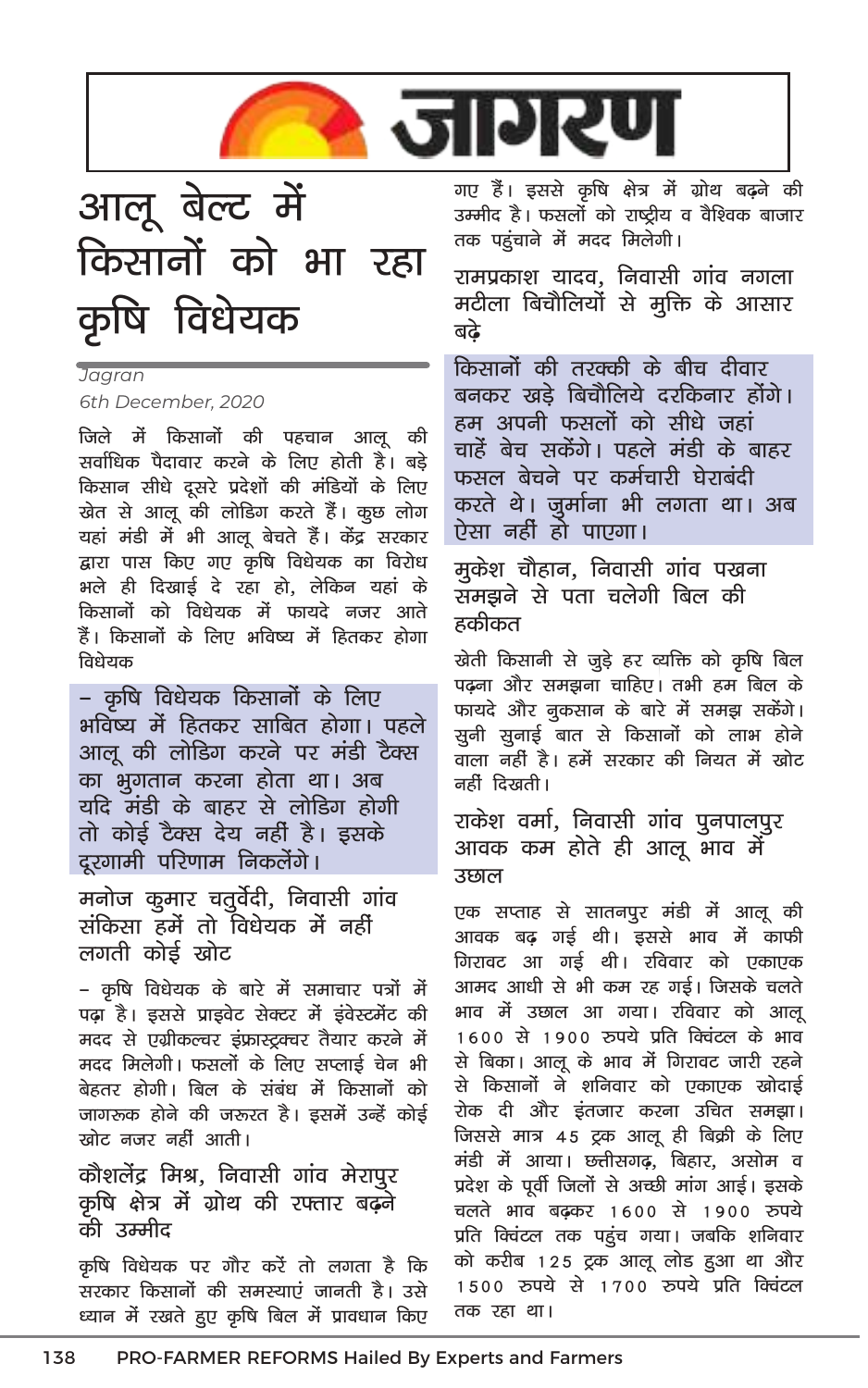

किसानों को नियमों की बेड़ियों से आजाद कराने के लिए हैं नए कानून, फिर क्यों जारी है आंदोलन?

Karan Bhasin 16 December 2020 News18 Hindi

दिल्ली की सरहदों पर प्रदर्शन जारी है. हालांकि, इससे आगे सच और कुछ भी नहीं हो सकता कि यह किसानों का आंदोलन नहीं है. बल्कि, पंजाब, हरियाणा और उत्तर प्रदेश के कूछ हिस्सों के कूछ अमीर जमींदारों एक वर्ग प्रदर्शन कर रहा है. हाल ही में कई किसान संगठनों ने नए कृषि कानूनों (New Farm Laws) पर अपना समर्थन जताया है. उन्होंने कृषि मंत्री से कहा है कि अगर ये कानून वापस लिए गए. तो वे आंदोलन कर देंगे. अब सवाल उठता है कि आखिर क्यों किसानों का एक वर्ग इन कानूनों का विरोध कर रहा है. जबकि, देश के कई संगठन इसका समर्थन कर रहे हैं. इससे भी जरूरी बात यह है कि क्या हम इसे किसानों का आंदोलन कह सकते हैं, जब किसानों के बीच ही नए कानूनों को लेकर अलग-अलग मत हों ?

## तीन नए कानूनों और उनके काम को ऐसे समझिए

ये तीन नए प्रस्तावित कानून कृषि क्षेत्र के अलग–अलग हिस्सों को संभालने के लिए तैयार किए गए हैं. पहला कानून एक निजी बाजार बनाने की कोशिश कर रहा है, जहां किसानों को अपना अनाज सरकारी मंडियों के अलावा कहीं और भी बेचने की आजादी होगी।

साल 1991 में ज्यादातर सेक्टर्स से रेग्युलेशन्स हटने के बाद भी कृषि क्षेत्र में सरकार का काफी दखल था. इन नए कानूनों के जरिए सरकार ने किसानों को यह आर्थिक हक दिया है कि वे खुद ही तय करेंगे कि उन्हें अपना अनाज कहां बेचना है।

आलोचक एमसपी को लेकर भी बात करते हैं. नए कानूनों के तहत किसान एमसपी पर ही APMC (Agricultural Produce Market Committee) या निजी बाजारों में अपना प्रोडक्ट बेच सकते हैं. इस तरह से किसान निजी बाजारों के बारे में तब सोचेंगे. जब उन्हें वहां APMC से ज्यादा अच्छा भाव मिलेगा. खास बात है कि मुझेभर अनाज के लिए केवल ६ फीसदी किसानों को ही एमएसपी का फायदा मिलता है. जबकि. सबसे ज्यादा बड़ा हिस्सा गेंदू और चावल का होता है.

अब दुसरा कानून किसानों की कानूनी तौर पर मदद करता है। इसकी मदद से किसान कॉन्ट्रैक्ट फॉर्मिंग (Contract Farming) का लाभ ले सकते हैं. यह काफी जरुरी है. क्योंकि कई लोग इसे कॉर्पोरेट का समर्थक बता रहे हैं. जबकि, नए कानून किसानों को आसानी से कॉन्ट्रैक्टस से किसी भी समय बाहर होने की अनुमति देते हैं.

वहीं, अगर समय से पहले कॉन्ट्रैक्ट टूटता है, तो कंपनियों को पेनाल्टी देनी होगी. कानूनों को ध्यान से देखा जाए, तो पता लगता है कि इन्हें किसानों के कानूनी हितों को ध्यान में रखकर तैयार किया गया है ।

तीसरा कानून जरूरी वस्तू अधिनियम के बारे में बात करता है. यह सूची में से ऐसी कई चीजों को हटाता है, जो निजी क्षेत्रों को सुनिश्चित कराते हैं कि सरकार दखल नहीं देगी और बाजारों को काम करने की अनूमति देगी. यह सुनिश्चित करना जरूरी है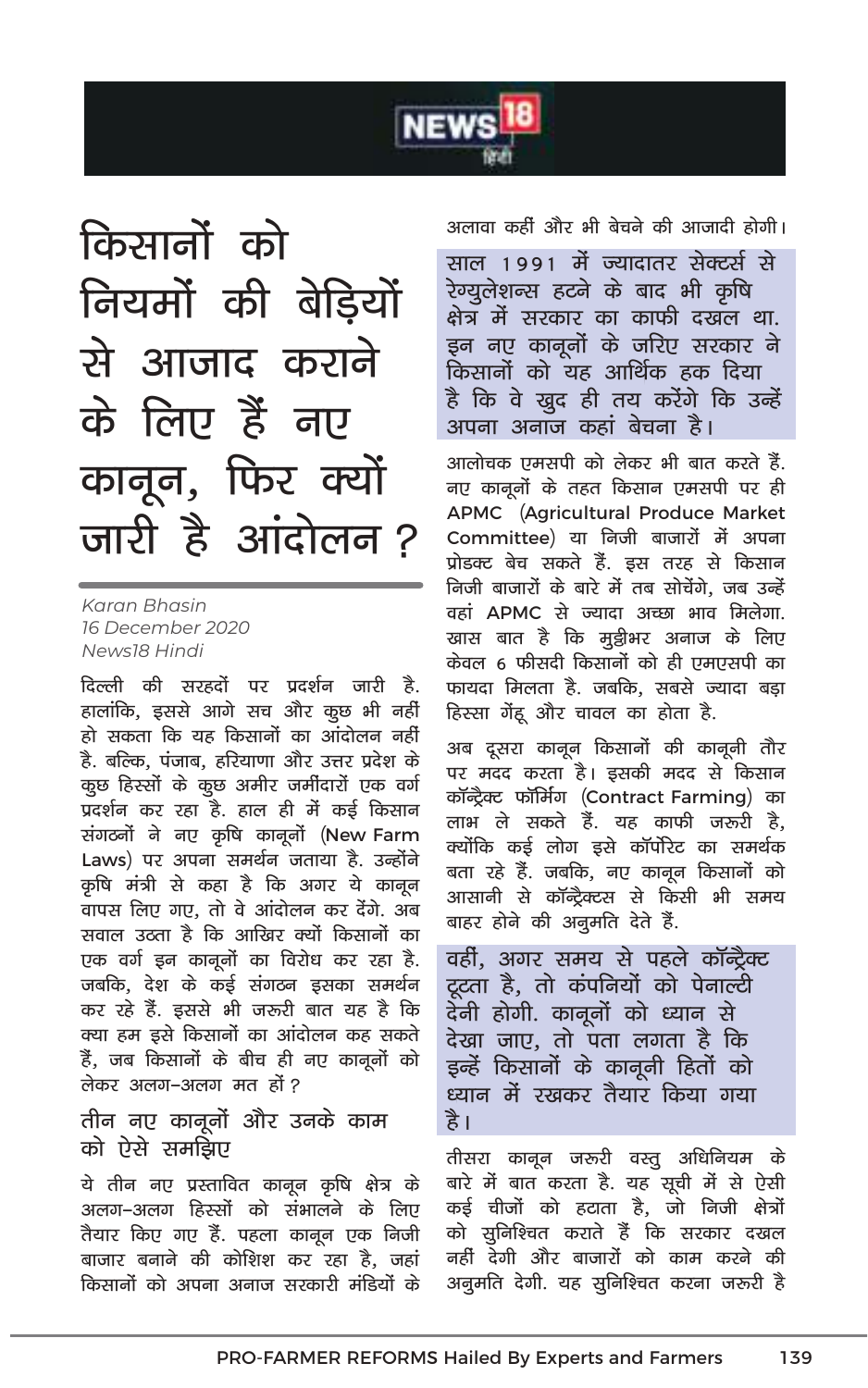कि निजी क्षेत्र लॉजिस्टिक्स और स्टोरेज के जरिए मुनाफा कमा सके. अब कई लोग कहते हैं कि अगर कॉर्पोरेट को फायदा होगा. तो वह किसानों को कम पैसा और उपभोक्ताओं को ज्यादा पैसा देकर होगा. जबकि. कॉर्पोरेट .<br>सेक्टर बेहतर कीमत पाप्ति के जरिए किसानों की कमाई के बाद भी मुनाफा कमा सकता .<br>है और उपभोक्ताओं को चीजें भी कम दर पर मिलेंगी. यह मुमकिन है क्योंकि पूरे देश में अच्छी वितरण व्यवस्था तैयार कर ली गई .<br>हे जिससे वजन कम होना रुकेगा और आवाजाही में होने वाला खर्च कम हो सकेगा.

हमें यह जानना होगा कि सरकार ने E-NAM के तौर पर एक ऑनलाइन मार्केट तैयार किया है, जो किसानों को दूसरे बाजारों के भाव की भी जानकारी देगा. यह बेहद जरुरी जानकारी है और नए कानून किसानों को देश के दूसरे हिस्से में प्रोडक्ट बेचने में मदद करेंगे. अब कई लोग यह कहते हैं कि रेग्यूलेटेड मंडियों के बाहर सामान बेचने पर सरकारी नियम लागू नहीं होंगे. यह पूरी तरह गलत है, देश में किसी भी तरह की खरीद-बिकी पर कॉन्ट्रेक्ट की शर्ते लागू होंगी।

यह सोचना बहत जरूरी है कि जब बेचने वालों की संख्या उतनी ही रहेगी और खरीदने वाले बढ़ जाएंगे. तो फायदा बेचने वालों को ही होगा. यह फायदा छोटे ही नहीं. बडे किसानों को भी होगा. जो इस समय आंदोलन कर रहे हैं.

यह याद रखने वाली बात है कि विरोध कर रहे कई दल और राजनीतिक पार्टियां इस साल के शुरू होने तक इन्हीं कानूनों की मांग कर रहे थे. जैसे कांग्रेस ने अपने घोषणापत्र में इन्हीं कानूनों का जिक्र किया था. ऐसे में इन आंदोलनों का मतलब किसानों के हितों और अर्थव्यवस्था से ज्यादा राजनीतिक बन गया है।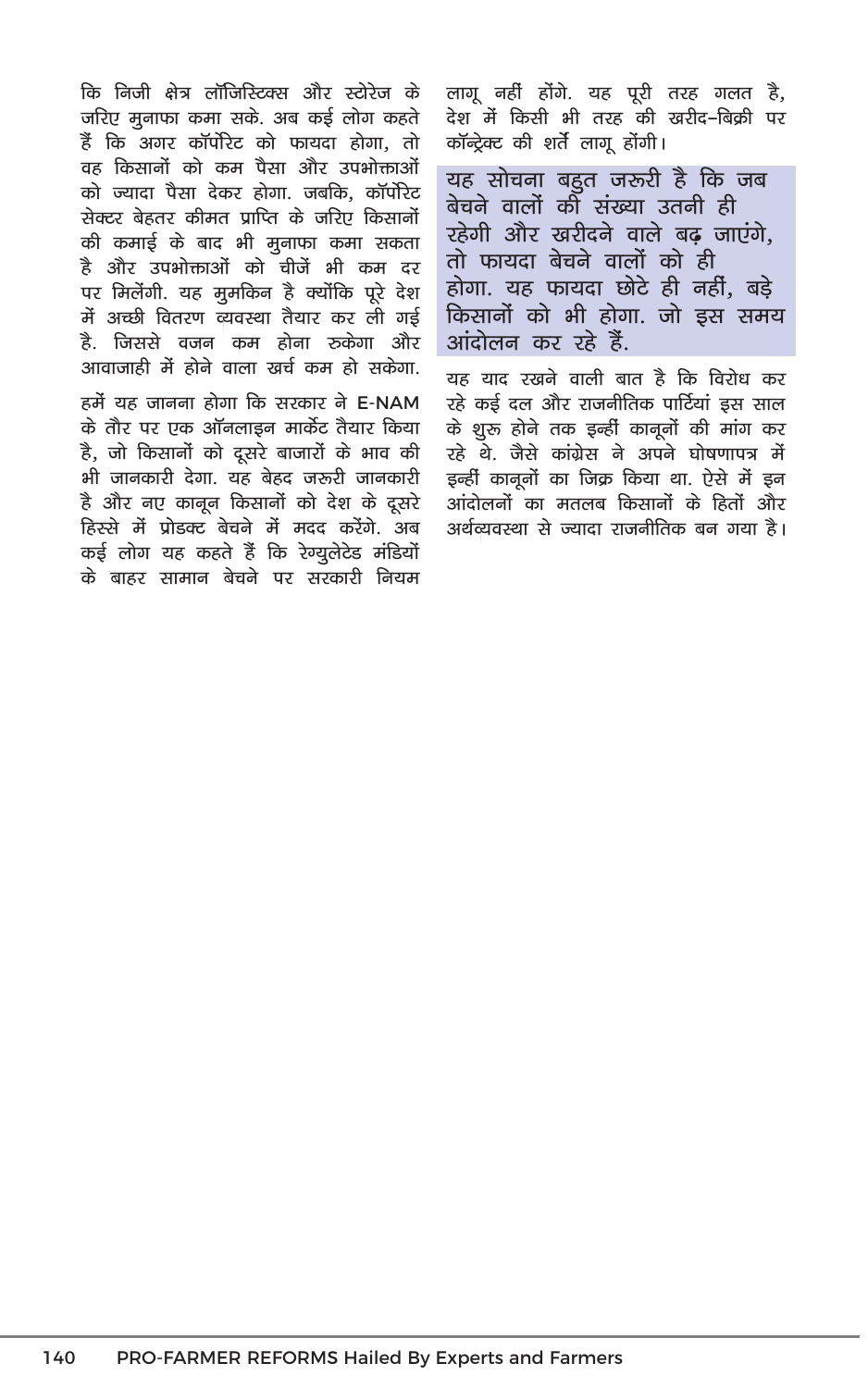The government has surely shown a willingness to walk the right path and deserves compliments. The reforms, announced last week could be a harbinger of major change in agri-marketing, a 1991 moment of economic reforms for agriculture.

-Ashok Gulati

This will allow farmers to come up with spontaneous solutions to their problems rather than solely rely on those dictated by the government or government-appointed experts.

-Shamika Ravi

Be honest how many of you know a law in any of the 195 out of 200 countries in the world that prohibit an individual from selling her wares in the market? Count the countless street vendors in the world, in both developing and developed markets. Are they prohibited from selling who they want to sell to? Then why the demand that the APMC be the sole buyer for all farmers? -Surjit Bhalla

The Indian farmer has, for too long, been subjected to cruel and unusual laws. This ordinance is a step towards normalising farming in India, and allowing farmers to reap the benefits of freedom that other sectors in India take for granted.

-Ila Patnaik and Shubho Roy